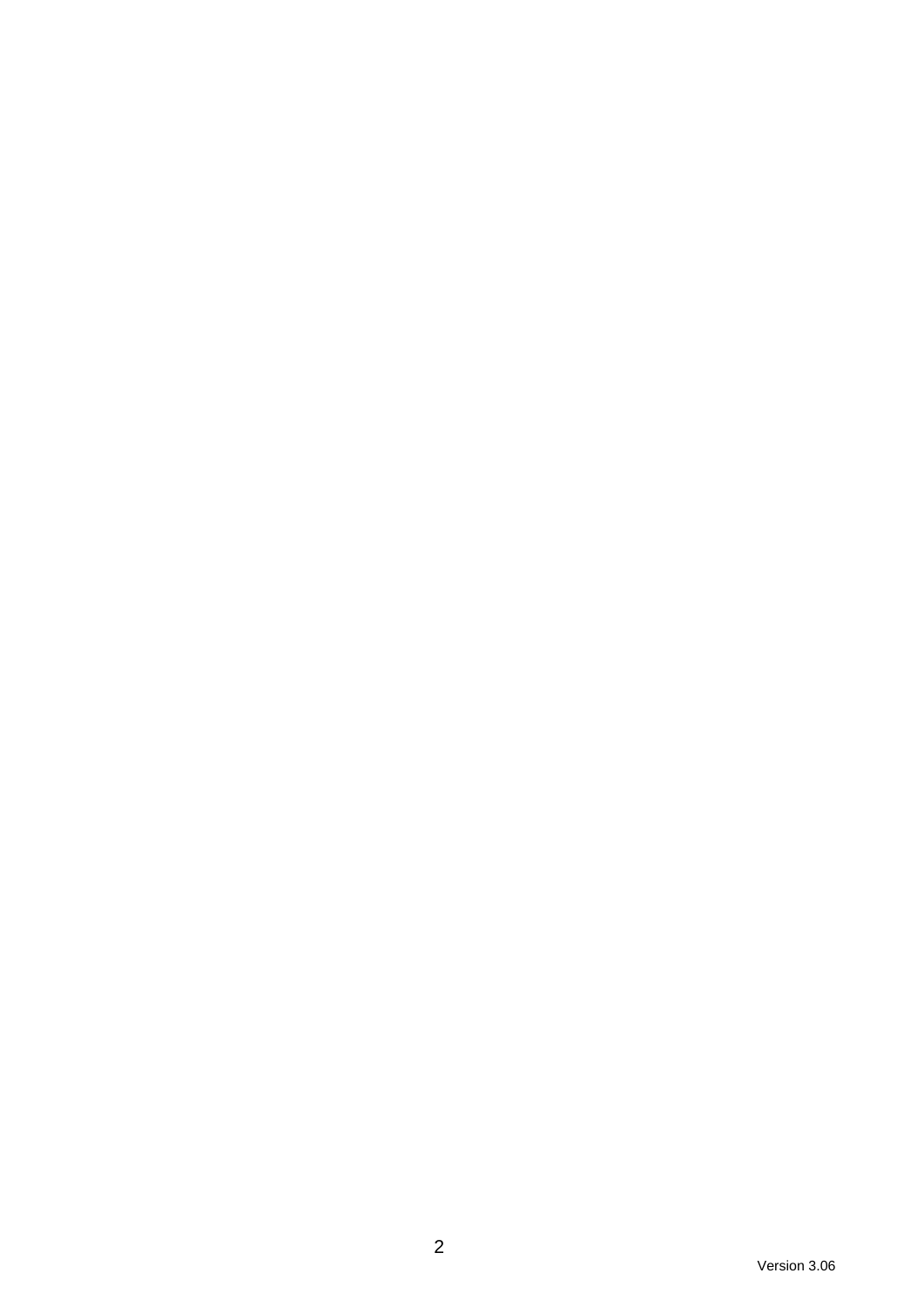|                                                             | $1 - 11$ |
|-------------------------------------------------------------|----------|
|                                                             | $1 - 11$ |
|                                                             | $1 - 11$ |
|                                                             | $1 - 12$ |
|                                                             | $1 - 12$ |
|                                                             | $1 - 13$ |
|                                                             | $1 - 13$ |
|                                                             | $1 - 13$ |
|                                                             | $2 - 1$  |
|                                                             | $2 - 1$  |
|                                                             | $2 - 2$  |
|                                                             | $2 - 2$  |
|                                                             | $2 - 2$  |
|                                                             | $3 - 1$  |
|                                                             | $3 - 1$  |
|                                                             | $3 - 1$  |
|                                                             | $3 - 2$  |
|                                                             | $3 - 2$  |
|                                                             | $3 - 2$  |
| PUBLIC ACCESS TO DOCUMENTS AFTER THE MEETING                | $3 - 3$  |
| CIRCUMSTANCES WHERE THE PUBLIC ARE EXCLUDED FROM            |          |
|                                                             | $3 - 3$  |
|                                                             | $3 - 3$  |
|                                                             | $3 - 4$  |
|                                                             | $3 - 4$  |
|                                                             | $3 - 4$  |
|                                                             | $3 - 4$  |
|                                                             | $4 - 1$  |
|                                                             | $4 - 1$  |
|                                                             | $4 - 1$  |
|                                                             | $4 - 2$  |
|                                                             | $4 - 3$  |
|                                                             | $4 - 3$  |
|                                                             | $4 - 4$  |
| ADULT SOCIAL CARE AND PUBLIC HEALTH COMMITTEE - TERMS OF    |          |
|                                                             | $4 - 6$  |
| CHILDREN AND YOUNG PEOPLE'S COMMITTEE - TERMS OF            |          |
| REFERENCE                                                   | $4 - 7$  |
| COMMUNITIES COMMITTEE - TERMS OF REFERENCE                  | $4 - 8$  |
| ECONOMIC DEVELOPMENT AND ASSET MANAGEMENT COMMITTEE         |          |
|                                                             | $4 - 9$  |
| FINANCE COMMITTEE - TERMS OF REFERENCE                      | $4 - 10$ |
| <b>GOVERNANCE AND ETHICS COMMITTEE - TERMS OF REFERENCE</b> | $4 - 11$ |
| <b>GOVERNANCE AND ETHICS SUB-COMMITTEE - TERMS OF</b>       |          |
|                                                             | $4 - 13$ |
| HEALTH AND WELLBEING BOARD - TERMS OF REFERENCE             | $4 - 13$ |
| HEALTH SCRUTINY COMMITTEE - TERMS OF REFERENCE              | $4 - 13$ |
| LOCAL JOINT RESOLUTIONS COMMITTEE - TERMS OF                |          |
|                                                             | $4 - 13$ |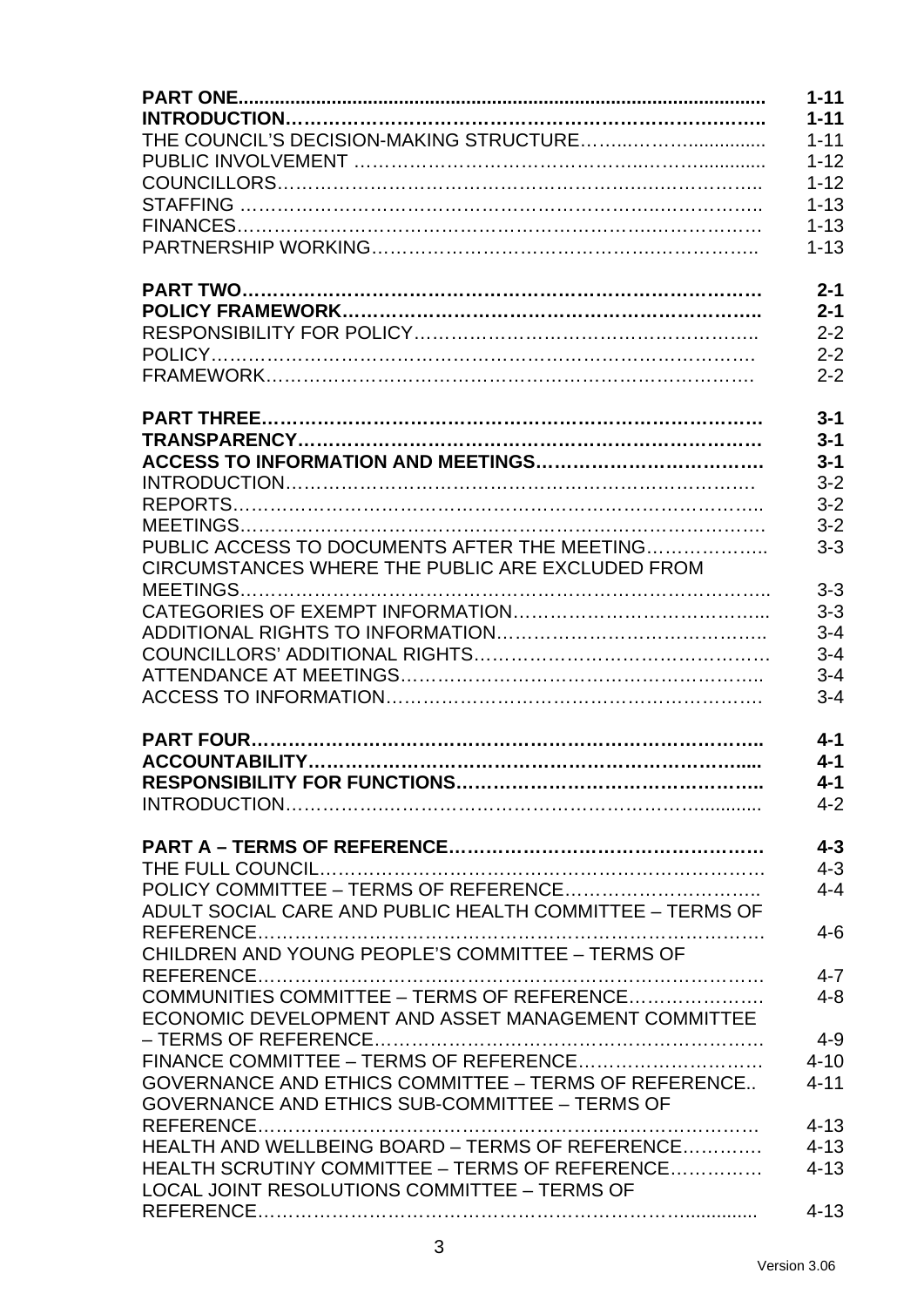| NOTTINGHAMSHIRE LOCAL PENSION BOARD - TERMS OF                                                                   | $4 - 14$             |
|------------------------------------------------------------------------------------------------------------------|----------------------|
| NOTTINGHAMSHIRE PENSION FUND COMMITTEE - TERMS OF                                                                |                      |
| PERSONNEL COMMITTEE - TERMS OF REFERENCE                                                                         | $4 - 14$<br>$4 - 15$ |
| SENIOR STAFFING SUB-COMMITTEE - TERMS OF REFERENCE                                                               | $4 - 16$             |
| PLANNING AND RIGHTS OF WAY COMMITTEE - TERMS OF                                                                  | $4 - 17$             |
|                                                                                                                  | $4 - 17$             |
|                                                                                                                  | $4 - 19$             |
| BUS LANE ADJUDICATION SERVICE JOINT COMMITTEE                                                                    | $4 - 19$             |
| GREATER NOTTINGHAM LIGHT RAPID TRANSPORT ADVISORY                                                                |                      |
| JOINT COMMITTEE FOR STRATEGIC PLANNING AND                                                                       | $4 - 19$             |
|                                                                                                                  | $4 - 19$             |
| CITY OF NOTTINGHAM AND NOTTINGHAMSHIRE ECONOMIC                                                                  |                      |
|                                                                                                                  | $4 - 19$             |
| JOINT HEALTH SCRUTINY COMMITTEE (COMMISSIONERS WORKING                                                           |                      |
| LGPS (LOCAL GOVERNMENT PENSION SCHEME JOINT COMMITTEE                                                            | $4 - 19$<br>$4 - 19$ |
|                                                                                                                  | $4 - 19$             |
| NOTTINGHAMSHIRE AND CITY OF NOTTINGHAM FIRE AUTHORITY                                                            | $4 - 19$             |
| NOTTINGHAMSHIRE POLICE AND CRIME PANEL                                                                           | $4 - 20$             |
| PATROL (PARKING AND TRAFFIC REGULATIONS OUTSIDE LONDON)                                                          |                      |
|                                                                                                                  | $4 - 20$             |
| PART B - SCHEME OF DELEGATION TO OFFICERS                                                                        | $4 - 21$             |
|                                                                                                                  | $4 - 22$             |
|                                                                                                                  | $4 - 22$             |
| Service Director Customers, Governance and Employees<br>Service Director Finance, Infrastructure and Improvement | $4 - 22$<br>$4 - 23$ |
| CORPORATE DIRECTOR ADULT SOCIAL CARE AND HEALTH                                                                  | $4 - 23$             |
| CORPORATE DIRECTOR CHILDREN AND FAMILIES                                                                         | $4 - 24$             |
|                                                                                                                  | $4 - 24$             |
|                                                                                                                  | $4 - 25$             |
|                                                                                                                  | $4 - 25$             |
|                                                                                                                  | $4 - 25$<br>$4 - 26$ |
|                                                                                                                  | $4 - 26$             |
|                                                                                                                  |                      |

|                                                          | $5 - 1$ |
|----------------------------------------------------------|---------|
|                                                          | $5-1$   |
|                                                          | $5-1$   |
| <b>PART A – PROCEDURE RULES FOR MEETINGS OF THE FULL</b> |         |
|                                                          | $5 - 2$ |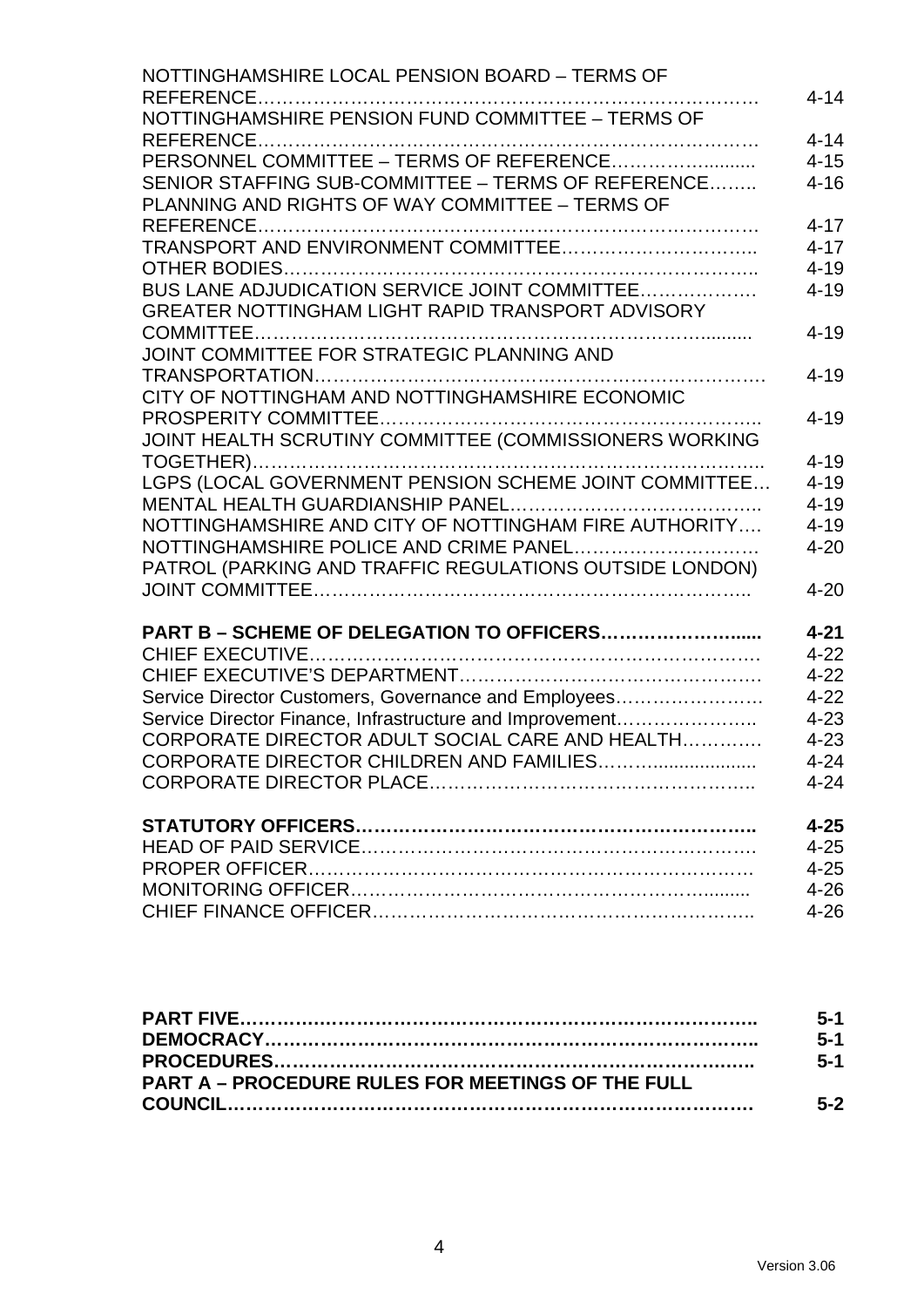|                                                        | $5 - 2$  |
|--------------------------------------------------------|----------|
|                                                        | $5 - 2$  |
|                                                        | $5 - 3$  |
|                                                        | $5 - 4$  |
| OTHER POINTS REGARDING THE ORDER OF BUSINESS           | $5 - 4$  |
|                                                        | $5-5$    |
|                                                        | $5-5$    |
|                                                        | $5-6$    |
|                                                        | $5-6$    |
|                                                        |          |
| CONSIDERATION OF REPORTS FOR DECISION BY COUNCIL       | $5 - 7$  |
|                                                        | $5 - 7$  |
|                                                        | $5-9$    |
| CONSIDERATION OF INDIVIDUAL MOTIONS TABLED BY          |          |
|                                                        | $5-9$    |
|                                                        | $5 - 10$ |
| ALTERATIONS AND AMENDMENTS TO RECOMMENDATIONS AND      |          |
|                                                        | $5 - 11$ |
| MOTIONS NOT REQUIRING PRIOR WRITTEN NOTICE             | $5 - 12$ |
|                                                        | $5 - 12$ |
| POINTS OF ORDER AND PERSONAL EXPLANATIONS              | $5 - 13$ |
|                                                        | $5 - 13$ |
|                                                        | $5 - 14$ |
|                                                        |          |
|                                                        | $5 - 14$ |
|                                                        | $5 - 14$ |
|                                                        | $5 - 14$ |
|                                                        | $5 - 15$ |
|                                                        | $5 - 15$ |
|                                                        | $5 - 16$ |
|                                                        | $5 - 17$ |
|                                                        |          |
| <b>PART B - PROCEDURE RULES FOR COMMITTEE AND SUB-</b> |          |
|                                                        | $5 - 18$ |
| <b>INTRODUCTION</b>                                    | $5 - 18$ |
|                                                        | $5 - 18$ |
|                                                        | $5 - 18$ |
|                                                        | $5 - 18$ |
| OTHER POINTS REGARDING THE ORDER OF BUSINESS           | $5 - 19$ |
|                                                        | $5 - 19$ |
|                                                        | $5 - 19$ |
| CONSIDERATION OF RECOMMENDATIONS IN REPORTS AND THE    |          |
|                                                        | $5 - 20$ |
| ALTERATIONS AND AMENDMENTS TO RECOMMENDATIONS AND      |          |
|                                                        |          |
|                                                        | $5 - 21$ |
| MOTIONS NOT REQUIRING PRIOR WRITTEN NOTICE             | $5 - 22$ |
|                                                        | $5 - 23$ |
| POINTS OF ORDER AND PERSONAL EXPLANATIONS              | $5 - 23$ |
|                                                        | $5 - 23$ |
|                                                        | $5 - 24$ |
|                                                        | $5 - 24$ |
|                                                        | $5 - 25$ |
|                                                        |          |
|                                                        | $5 - 25$ |
|                                                        | $5 - 25$ |
| POLICY COMMITTEE, COMMUNITIES COMMITTEE AND HEALTH     |          |
|                                                        |          |
|                                                        | $5 - 25$ |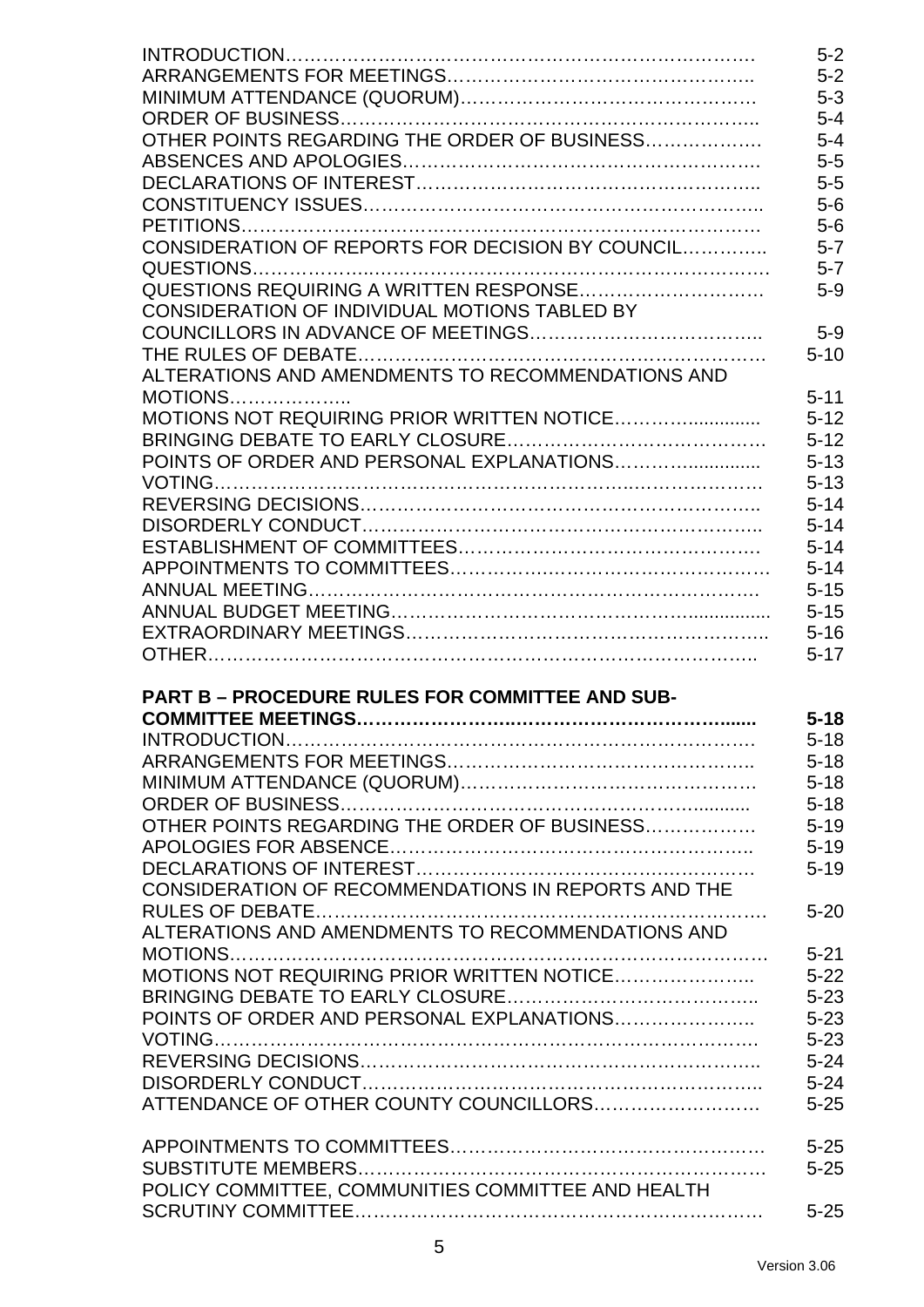|                                                           | $5 - 26$ |
|-----------------------------------------------------------|----------|
|                                                           | $5 - 26$ |
|                                                           | $5 - 26$ |
|                                                           | $5 - 26$ |
|                                                           | $5 - 26$ |
|                                                           |          |
| <b>PART C - THE PROCEDURE FOR TAKING URGENT DECISIONS</b> | $5 - 27$ |
|                                                           | $5-27$   |
| OPTION B – CALLING AN ADDITIONAL MEETING                  | $5 - 27$ |
|                                                           | $5 - 28$ |
| REPORT ON THE USE OF THE URGENCY PROCEDURE                | $5 - 28$ |
|                                                           |          |
|                                                           | $6-1$    |
|                                                           | $6 - 1$  |
|                                                           | $6 - 2$  |
|                                                           | $6-2$    |
|                                                           | $6 - 2$  |
|                                                           | $6 - 2$  |
|                                                           | $6 - 2$  |
|                                                           | $6 - 2$  |
|                                                           | $6 - 2$  |
|                                                           | $6 - 3$  |
|                                                           | $6 - 4$  |
| 2. FINANCIAL PLANNING AND BUDGETARY CONTROL               | $6-5$    |
|                                                           | $6-6$    |
| 4. CAPITAL EXPENDITURE AND OTHER MAJOR PROJECTS           | $6 - 10$ |
|                                                           | $6 - 15$ |
|                                                           |          |
|                                                           | $6 - 15$ |
|                                                           | $6 - 17$ |
| 8. COMMISSIONING AND PROCUREMENT OF GOODS, SERVICES       |          |
|                                                           | $6 - 18$ |
| 9. PAYMENT FOR GOODS, SERVICES AND WORKS                  | $6 - 28$ |
|                                                           | $6 - 30$ |
|                                                           | $6 - 32$ |
|                                                           | $6 - 33$ |
|                                                           | $6 - 36$ |
|                                                           | $6 - 36$ |
|                                                           | $6 - 37$ |
|                                                           | $6 - 37$ |
|                                                           | $6 - 38$ |
|                                                           | $6 - 47$ |
| PART A - ALLOWANCES FOR COUNCILLORS                       | $6 - 47$ |
|                                                           | $6 - 47$ |
|                                                           | $6 - 47$ |
|                                                           |          |

| հ-48 |
|------|
| 6-48 |
| հ-48 |
| 6-48 |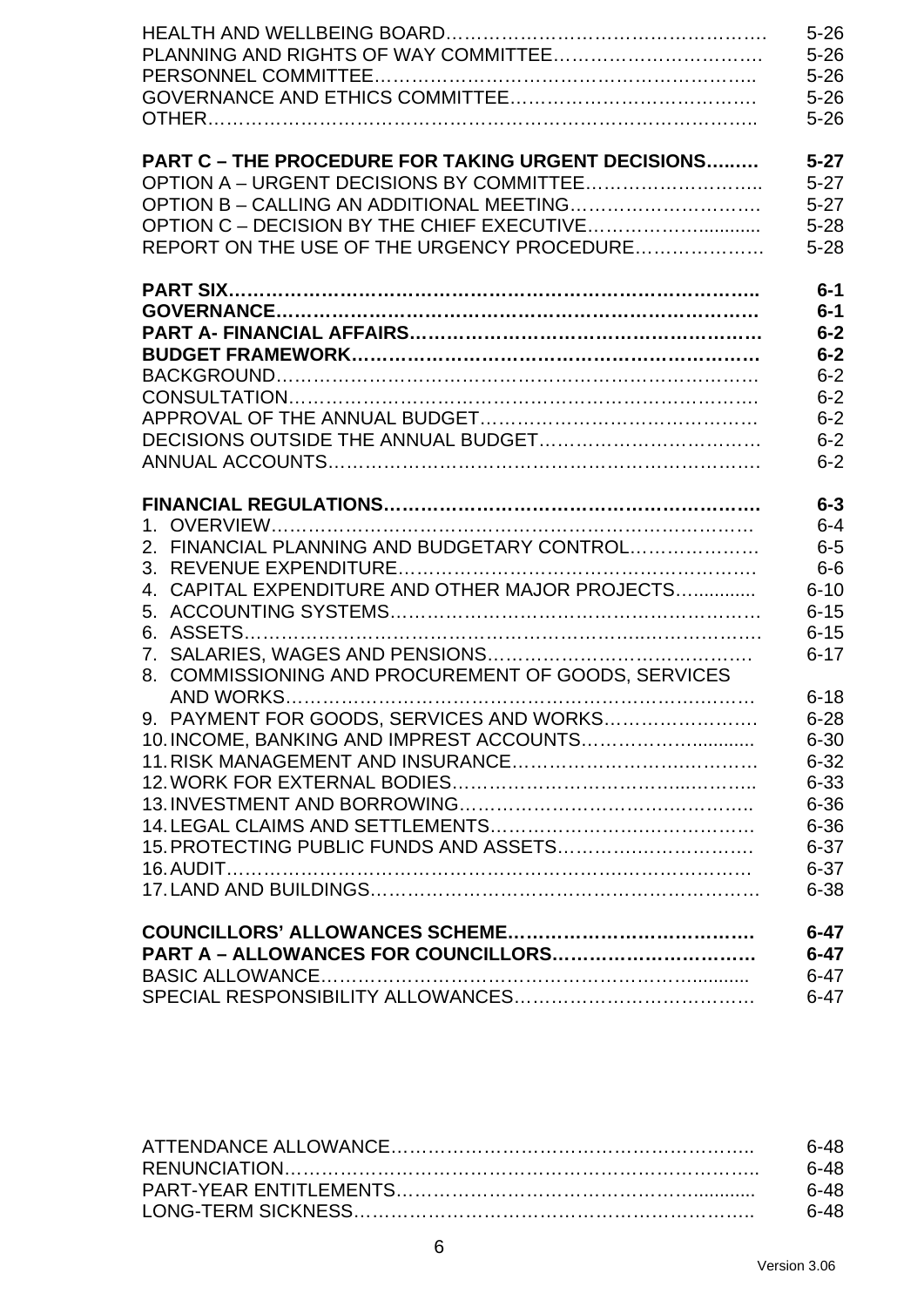|                                                               | $6 - 49$ |
|---------------------------------------------------------------|----------|
|                                                               | $6 - 49$ |
|                                                               | $6 - 49$ |
|                                                               | $6 - 49$ |
| PART B - ALLOWANCES FOR STATUTORY CO-OPTEES                   | $6 - 49$ |
| <b>PART C - ALLOWANCES FOR EDUCATION APPEAL PANEL</b>         |          |
|                                                               | $6 - 50$ |
|                                                               | $6 - 50$ |
|                                                               | $6 - 50$ |
|                                                               | $6 - 51$ |
|                                                               | $6 - 53$ |
|                                                               | $6 - 53$ |
|                                                               | $6 - 54$ |
|                                                               |          |
| APPROVED DUTIES (TRAVELLING AND SUBSISTENCE                   |          |
|                                                               | $6 - 54$ |
|                                                               | $6 - 54$ |
|                                                               | $6 - 55$ |
|                                                               | $6 - 55$ |
|                                                               | $6 - 55$ |
|                                                               | $6 - 55$ |
|                                                               | $6 - 56$ |
|                                                               | $6 - 56$ |
|                                                               | $6 - 56$ |
|                                                               | $6 - 56$ |
|                                                               | $6 - 56$ |
|                                                               |          |
|                                                               | $6 - 58$ |
|                                                               | $6 - 58$ |
|                                                               |          |
|                                                               |          |
|                                                               | $6 - 58$ |
|                                                               | $6 - 59$ |
|                                                               | $6 - 59$ |
|                                                               | $6 - 59$ |
| TRAVEL TO NORTHERN IRELAND/REPUBLIC OF IRELAND/OUTSIDE        |          |
|                                                               | $6 - 60$ |
|                                                               | $6 - 60$ |
|                                                               | $6 - 60$ |
| WITHIN THE UK (INCLUDING NORTHERN IRELAND)                    | $6 - 60$ |
|                                                               | $6 - 61$ |
|                                                               |          |
|                                                               | $6 - 61$ |
|                                                               | $6 - 62$ |
|                                                               |          |
| <b>PART B - CODES OF CONDUCT AND GUIDANCE FOR COUNCILLORS</b> |          |
|                                                               | $6 - 64$ |
| CODE OF CONDUCT FOR COUNCILLORS AND CO-OPTED MEMBERS          | $6 - 64$ |
|                                                               | $6 - 64$ |
|                                                               | $6 - 64$ |
|                                                               |          |
|                                                               | $6 - 64$ |
|                                                               | $6 - 65$ |
| REGISTERING AND DECLARING PECUNIARY AND NON-PECUNIARY         |          |
|                                                               | $6 - 66$ |
|                                                               |          |
|                                                               | $6 - 69$ |
|                                                               | $6 - 69$ |
|                                                               | $6 - 69$ |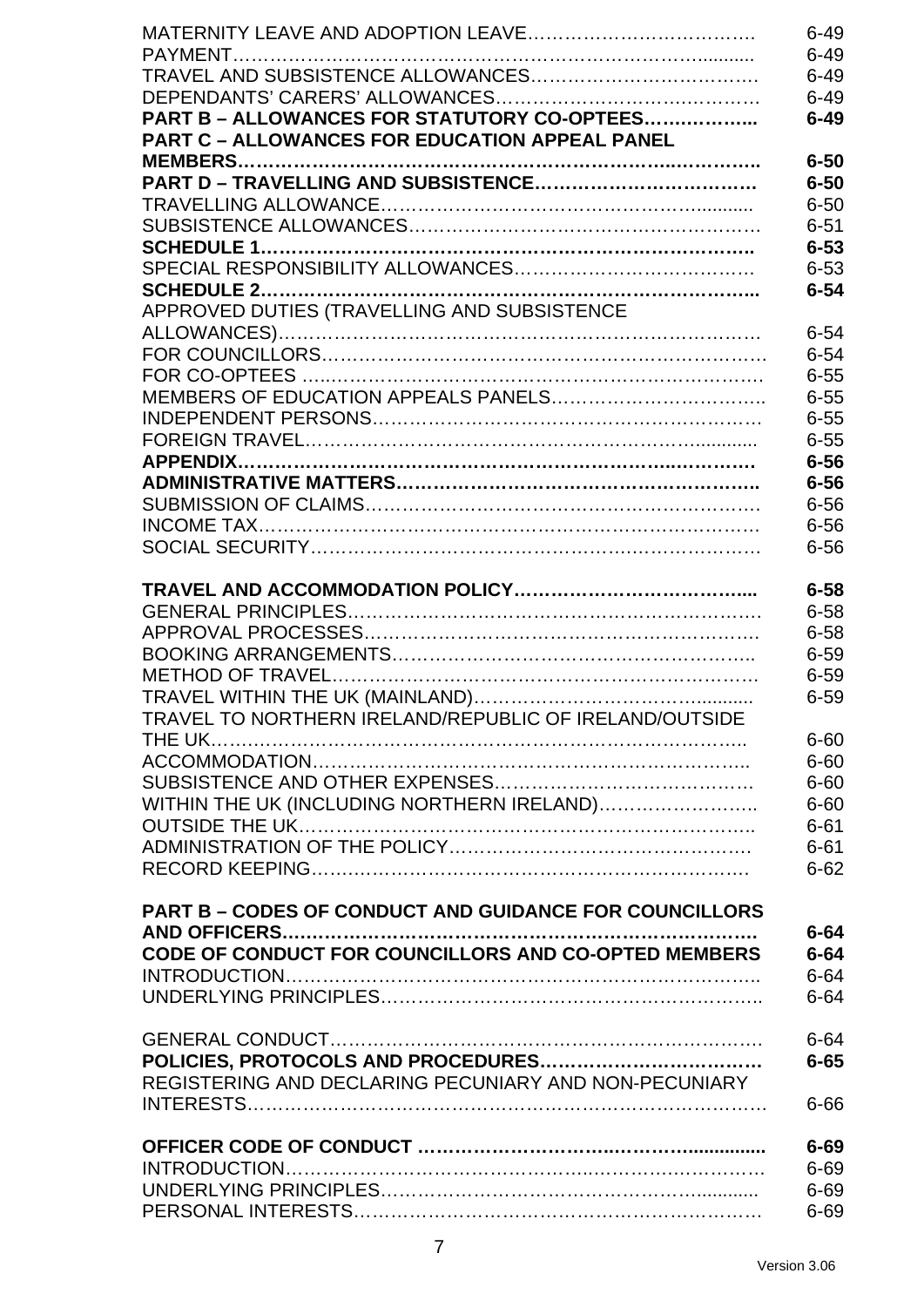|                                                           | $6 - 70$ |
|-----------------------------------------------------------|----------|
|                                                           | $6 - 70$ |
|                                                           | $6 - 71$ |
|                                                           | $6 - 71$ |
|                                                           | $6 - 71$ |
|                                                           | $6 - 71$ |
|                                                           | $6 - 72$ |
| THE RELATIONSHIP BETWEEN OFFICERS AND COUNCILLORS         | $6 - 72$ |
| THE RELATIONSHIP BETWEEN OFFICERS AND THE PUBLIC          | $6 - 72$ |
| THE RELATIONSHIP BETWEEN OFFICERS AND CONTRACTORS         | $6 - 72$ |
| APPOINTMENTS AND OTHER EMPLOYMENT MATTERS                 | $6 - 72$ |
|                                                           | $6 - 73$ |
| USE OF COUNCIL PREMISES OR FACILITIES FOR WORK NOT        |          |
|                                                           | $6 - 73$ |
|                                                           | $6 - 73$ |
|                                                           | $6 - 73$ |
|                                                           | $6 - 73$ |
|                                                           | $6 - 73$ |
| <b>PROTOCOL FOR COUNCILLOR AND OFFICER RELATIONSHIPS</b>  | $6 - 75$ |
|                                                           | $6 - 75$ |
|                                                           | $6 - 75$ |
|                                                           | $6 - 75$ |
|                                                           | $6 - 76$ |
| THE RELATIONSHIP BETWEEN EMPLOYEES AND COUNCILLORS        | $6 - 76$ |
| OFFICER RELATIONSHIPS WITH PARTY GROUPS                   | $6 - 77$ |
| <b>EMPLOYEES TO KEEP COUNCILLORS INFORMED ABOUT LOCAL</b> | $6 - 77$ |
|                                                           |          |
|                                                           | $6 - 78$ |
|                                                           | $6 - 78$ |
|                                                           | $6 - 78$ |
|                                                           | $6 - 78$ |
|                                                           | $6 - 78$ |
| PROTOCOL FOR INVOLVEMENT IN OUTSIDE BODIES                | $6 - 79$ |
|                                                           | $6 - 79$ |
| SUPPORT FOR REPRESENTATIVES ON OUTSIDE BODIES             | 6-79     |
| RESPONSIBILITIES OF COUNTY COUNCIL REPRESENTATIVES ON     |          |
|                                                           | $6 - 79$ |
| PART C - EMPLOYMENT PROCEDURE RULES                       | $6 - 81$ |
|                                                           | $6 - 81$ |
|                                                           |          |

| APPOINTMENT AND DISMISSAL – SENIOR EMPLOYEES       | $6 - 81$ |
|----------------------------------------------------|----------|
|                                                    | $6 - 81$ |
|                                                    | $6 - 82$ |
| APPOINTMENT OF ASSISTANTS TO POLITICAL GROUPS      | $6 - 82$ |
| APPOINTMENT, DISMISSAL AND MANAGEMENT OF ALL OTHER |          |
|                                                    | $6 - 82$ |
|                                                    | $6 - 83$ |
|                                                    | $6 - 83$ |
| CHANGES TO STAFFING AND STRUCTURE RECORDS          | $6 - 83$ |
|                                                    |          |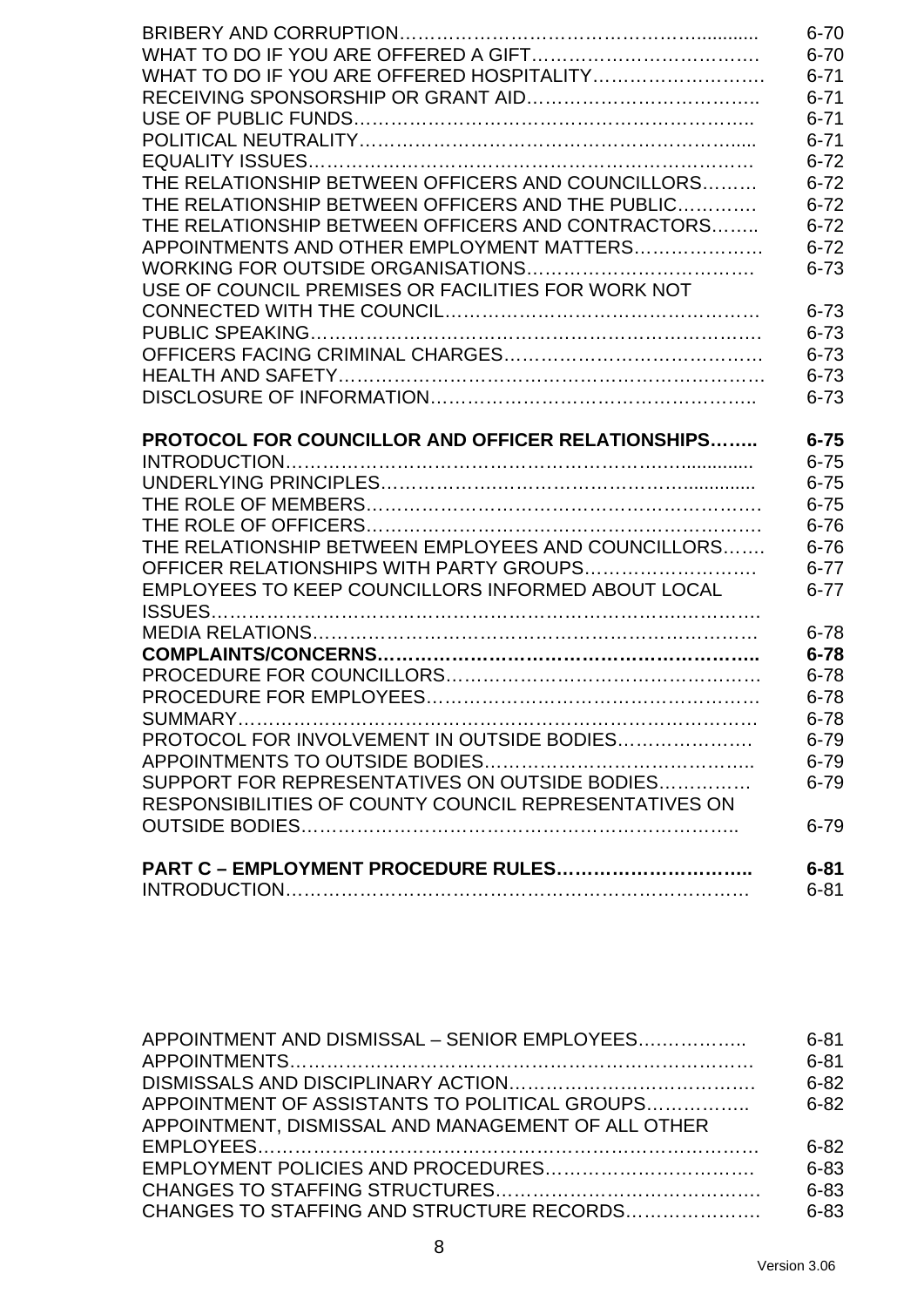|                                                       | 6-84 |
|-------------------------------------------------------|------|
| RESOLUTION OF DISPUTES UNDER THE EMPLOYMENT RELATIONS |      |
|                                                       | հ-84 |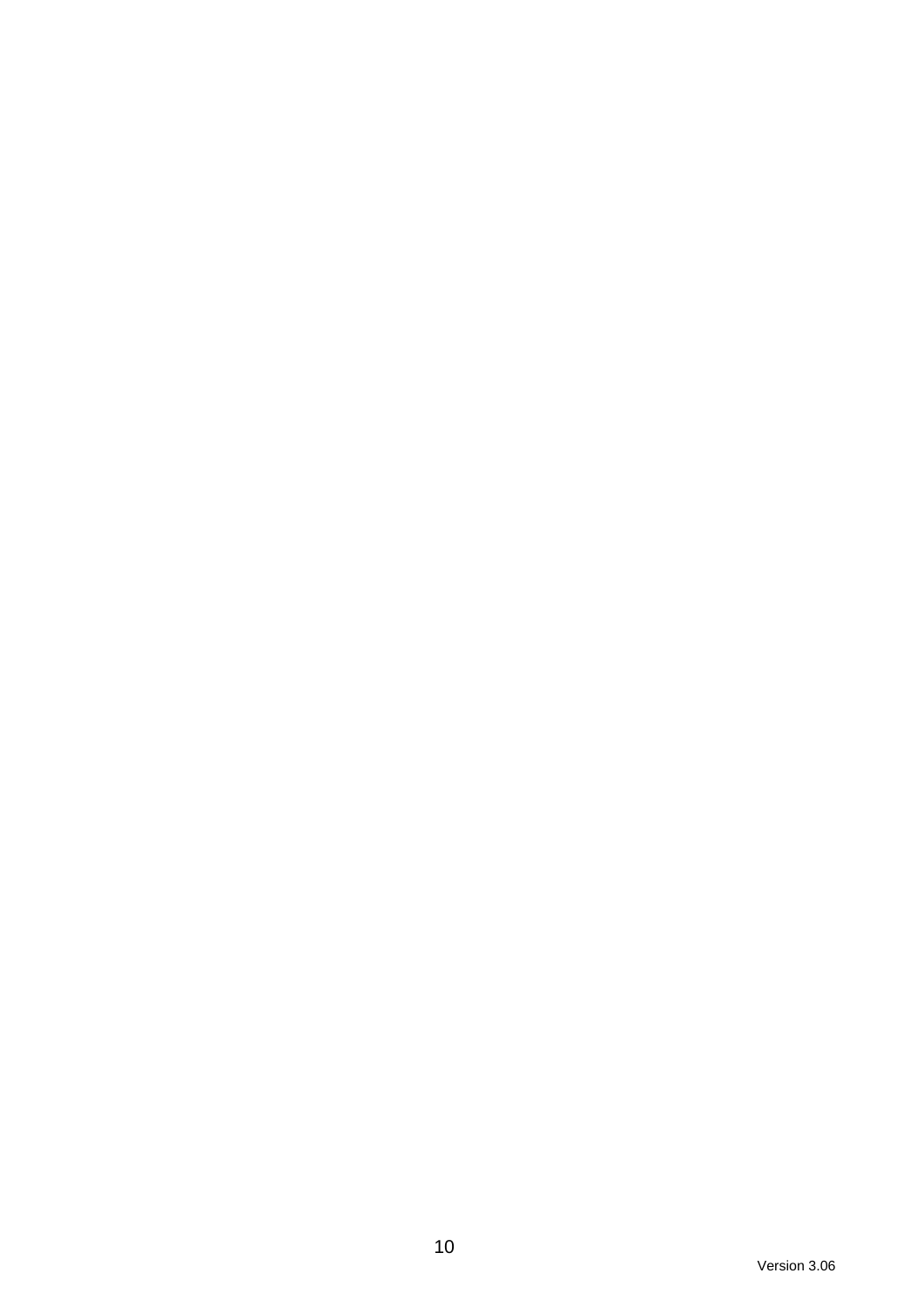# **PART ONE**

# **INTRODUCTION**

1. This Constitution sets out how Nottinghamshire County Council is governed including how decisions are made.

# **THE COUNCIL'S DECISION-MAKING STRUCTURE**

- 2. The Council and its committees and officers will make decisions in accordance with the Authority's governing principles which are as follows:
	- a. Creating and implementing a strategic vision for Nottinghamshire
	- b. Focusing on outcomes for the people of Nottinghamshire
	- c. Councillors and staff working together to achieve the Council's common purpose
	- d. Upholding high standards of conduct and behaviour
	- e. Taking informed and transparent decisions
	- f. Engaging with local people and other stakeholders to ensure robust public accountability and putting the customer at the heart of everything we do
	- g. Ensuring the effectiveness of Councillors and staff through appropriate support.
- 3. With the exception of day-to-day operational matters, all decisions of the Council are taken either at Full Council involving all 66 County Councillors, or by committees. Committees are comprised of councillors, to reflect the political balance of the Council.
- 4. The Council has appointed the following committees:

| <b>Adult Social Care and Public Health</b><br>Committee       | Joint Committee on Strategic Planning<br>and Transport |
|---------------------------------------------------------------|--------------------------------------------------------|
| Children and Young People's Committee                         | Local Joint Resolutions Committee                      |
| <b>Communities Committee</b>                                  | Nottinghamshire Local Pension Board                    |
| Economic Development and Asset<br><b>Management Committee</b> | Nottinghamshire Pension Fund<br>Committee              |
| <b>Finance Committee</b>                                      | <b>Personnel Committee</b>                             |
| Governance and Ethics Committee                               | <b>Senior Staffing Sub-Committee</b>                   |
| Governance and Ethics Sub-Committee                           | Planning and Rights of Way<br>Committee                |
| Health and Wellbeing Board                                    |                                                        |
|                                                               | <b>Policy Committee</b>                                |
| <b>Health Scrutiny Committee</b>                              | <b>Transport and Environment Committee</b>             |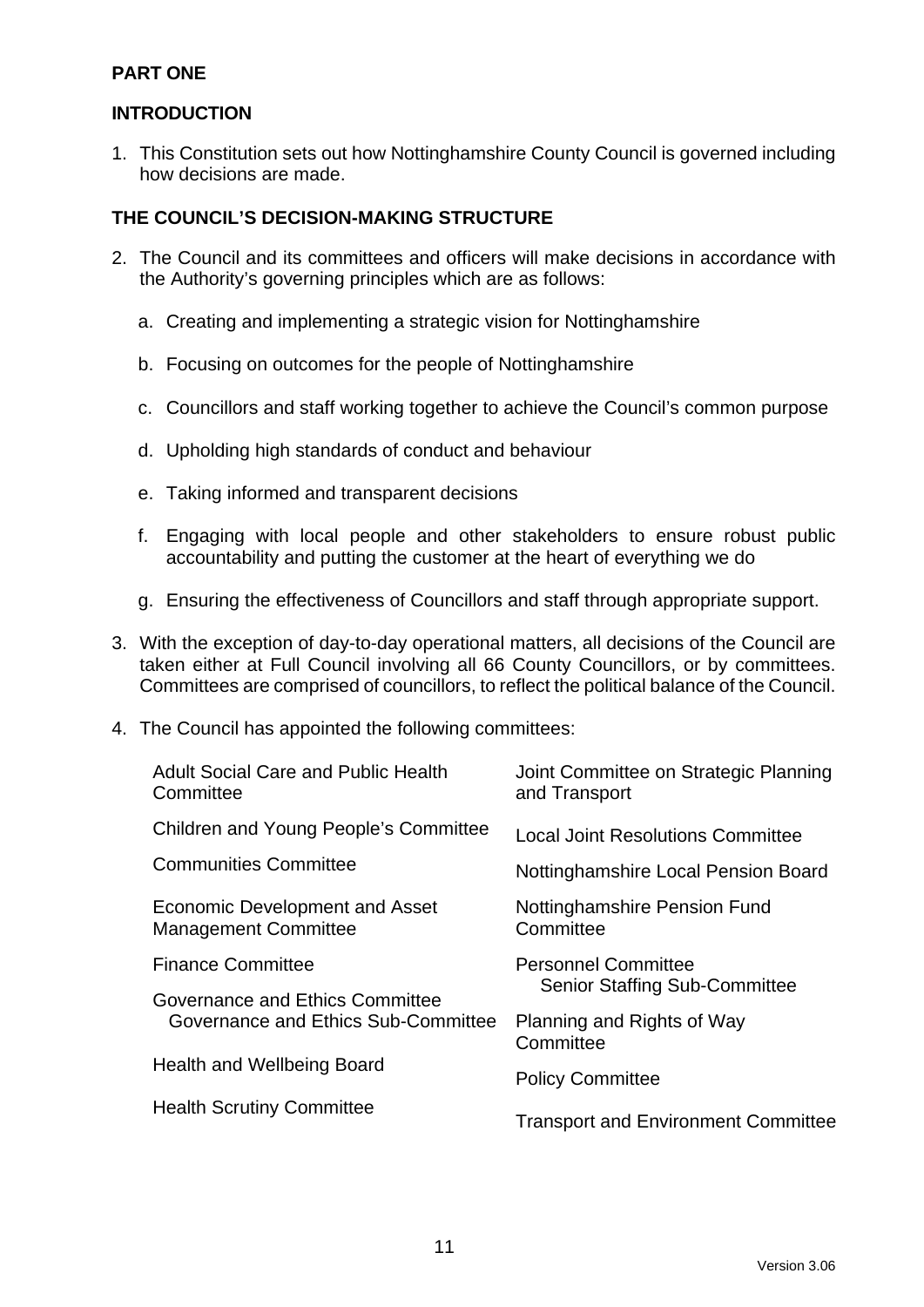- 5. Part Four of this Constitution sets out Council, committee and employee responsibilities in detail.
- 6. The Council has appointed Councillors to other joint committees and to the Nottinghamshire and City of Nottingham Fire Authority. Part Four of this Constitution includes information about the responsibilities of those bodies.
- 7. All Council and committee decisions are taken following consideration of a report which gives background information, any alternative options available and other relevant considerations such as the potential impact on equalities, crime and disorder and human rights. The procedure for committee meetings where decisions are taken is set out in Part Five.

# **PUBLIC INVOLVEMENT**

- 8. The Council encourages the public of Nottinghamshire to get involved in local democracy and decision-making.
- 9. The public elects County Councillors every four years. They also have the right to submit petitions. More information on petitions is available in Part Five of this Constitution.
- 10. Access to the right information is essential if the public is to be properly involved: Part Three of this Constitution explains how information is made available. In particular, the public has the right to attend all meetings of Council and its committees, and to see reports and background papers. The Council's diary of meetings and reports are available on the Council's website: [www.nottinghamshire.gov.uk](http://www.nottinghamshire.gov.uk/)
- 11.The Council operates complaints procedures which are overseen by the Local Government Ombudsman.

# **COUNCILLORS**

- 12.Councillors collectively are the ultimate policy makers. The Council's Policy Framework is set out in Part Two of this Constitution. Their role is to act in the interests of the whole county of Nottinghamshire, and also to represent the communities which elected them, bringing their views to the decision-making process. In addition they deal with individual casework and act on behalf of constituents in resolving particular problems.
- 13.Nottinghamshire County Councillors have adopted a Code of Conduct to ensure the highest standards are maintained. This is set out in Part Six of this Constitution.
- 14.The Council elects a Chairman and Vice-Chairman of the Council annually. They will carry out the formal and ceremonial duties of the Council, chairing meetings of Full Council and representing the Authority at civic functions.
- 15.The Chairman of Policy Committee will be the Council Leader and the Vice-Chairman will be the Deputy Leader.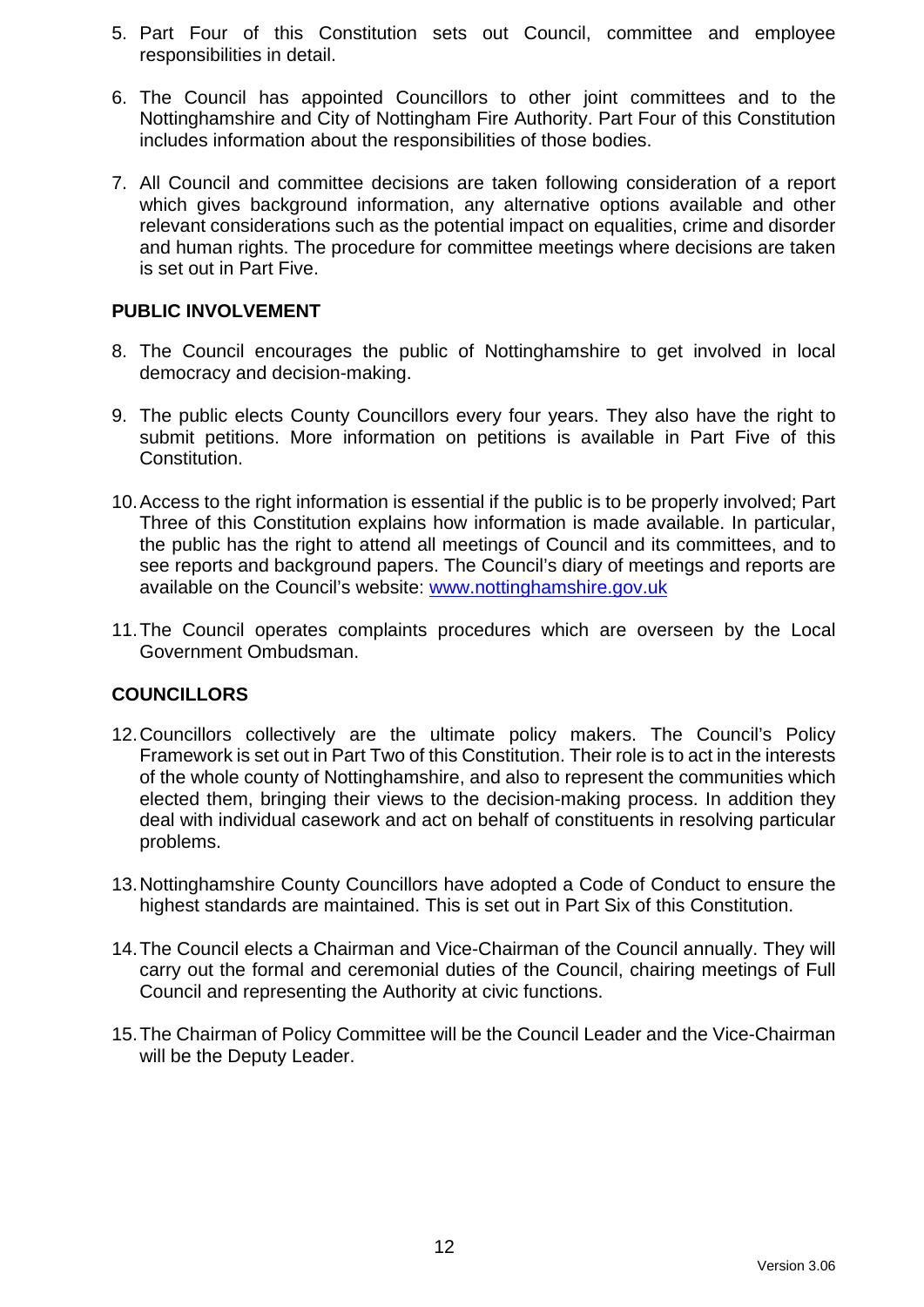# **STAFFING**

- 16.The Council employs staff to carry out its functions and decides every year how many are required. The Staffing Procedure Rules [see Part Six of this Constitution] set out how decisions relating to staffing issues will be taken.
- 17.The Council has also adopted a Code of Conduct to ensure the highest standards are maintained. This is set out in Part Six of this Constitution.
- 18.There is a legal requirement to allocate some specific responsibilities to officers and the Council has designated the following posts:

| <b>Chief Executive</b>          |          |  | Head of Paid Service & Proper Officer           |
|---------------------------------|----------|--|-------------------------------------------------|
| Service                         | Director |  | Customers,   Monitoring Officer                 |
| <b>Governance and Employees</b> |          |  |                                                 |
| Service                         | Director |  | Finance,   Chief Finance Officer (also known as |
| Infrastructure and Improvement  |          |  | Section 151 Officer)                            |

19.These post holders' specific responsibilities are set out in Part Four of this Constitution.

# **FINANCES**

- 20.To ensure transparency and propriety in how the Council spends taxpayers' money, the Council has adopted Financial Regulations which are set out in Part Six of this Constitution. The Council sets its budget annually; the framework for the process is set out in Part Six of this Constitution.
- 21.It has also adopted a Scheme of Councillor Allowances and Travel and Accommodation Policy regarding expenses, both of which are set out in Part Six.
- 22.The Council publishes its annual statement of accounts and all individual items of expenditure over £500 on its website, and approves and publishes senior officer pay.

#### **PARTNERSHIP WORKING**

- 23.The Council is committed to working with its partners such as the City Council, district and borough councils, parish councils, the Health Service, the voluntary sector and other public bodies, to deliver services in the most effective way. The Council has adopted a protocol for councillors and officers involved with outside bodies. This is set out in Part Six of this Constitution.
- 24.The Council may also contract-out functions to other bodies or organisations where considered appropriate.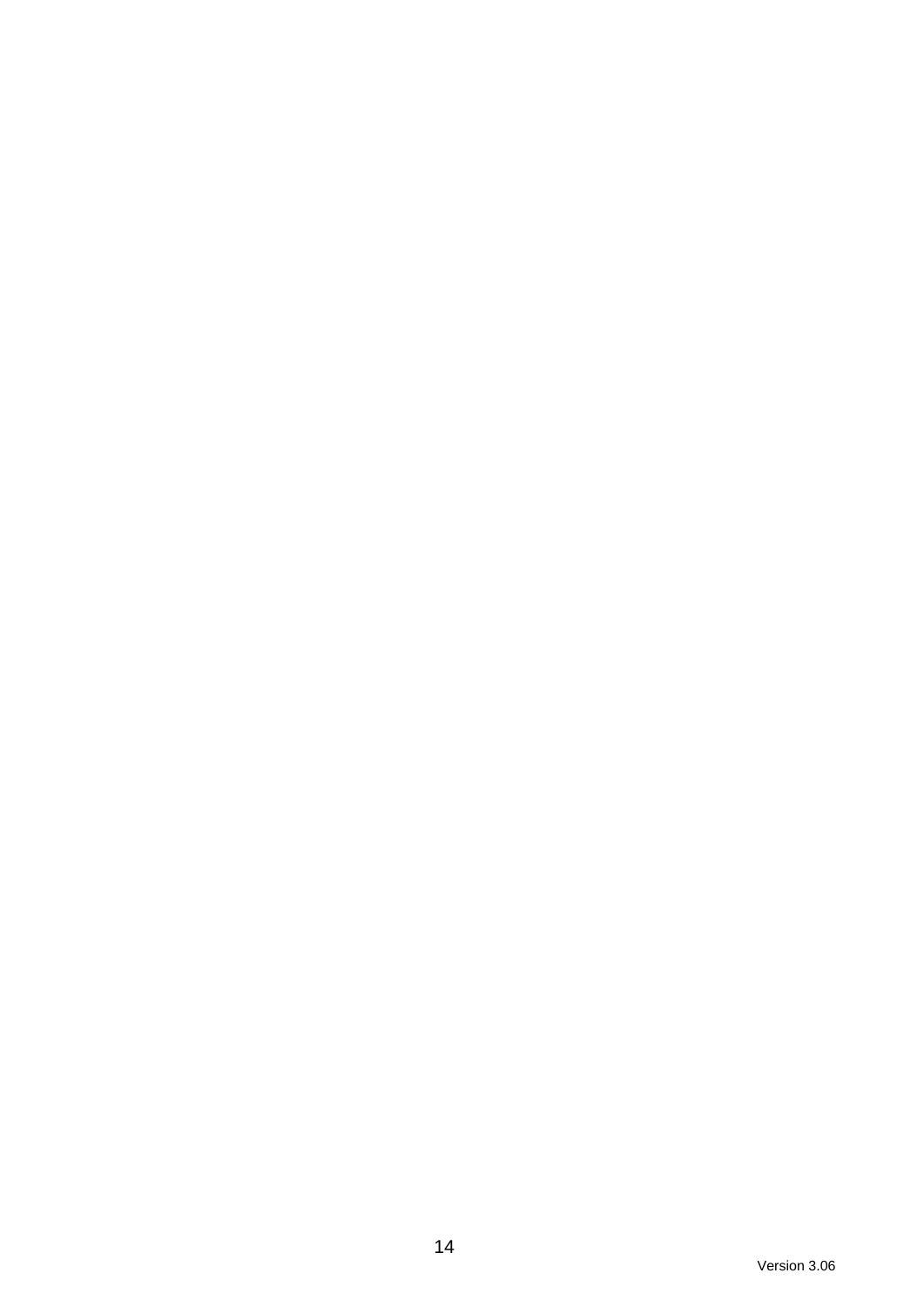# **PART TWO**

# **POLICY FRAMEWORK**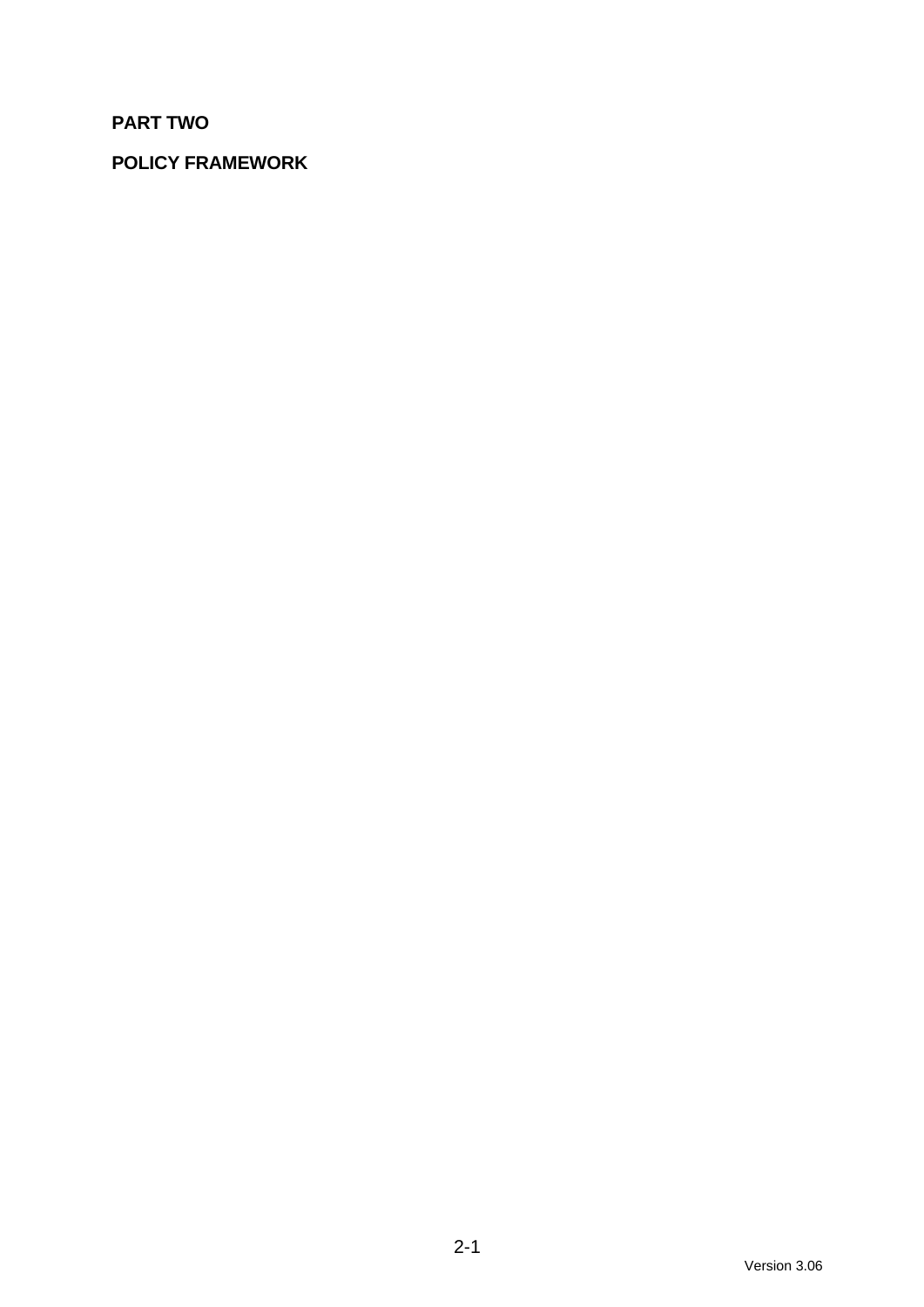# **RESPONSIBILITY FOR POLICY**

1. Councillors are collectively the ultimate policy makers for the County Council. The Council's policies are set by Councillors as set out in the responsibility for functions of the Full Council and the Policy Committee.

# **POLICY**

- 2. The Council's policies establish the principles that the organisation will follow in
	- a. according with the Council's governing principles
	- b. implementing the strategic vision for Nottinghamshire
	- c. all decision making
	- d. developing, improving, commissioning and providing services
	- e. representing the views of the Council and Nottinghamshire.
- 3. The council's ambitions, values and priorities will be set out in a strategic vision for Nottinghamshire.
- 4. The strategic vision for Nottinghamshire will be delivered through a Plan. The council will report progress and achievements against the Plan.

# **FRAMEWORK**

- 5. The Council's policies and strategies will be informed by the strategic vision for Nottinghamshire, the ambitions, values and priorities set out in the vision and the Plan to deliver it.
- 6. The Council's policies and strategies will be supported by a plan for implementation of the policy or delivery of the strategy. The council will report progress and achievements against these Plans.
- 7. The Council's policies and strategies will be accessed from a single policy library and will be subject to review.
- 8. The development and review of policy will be led by Councillors. The Council will usually set one policy with service specific considerations if appropriate.
- 9. The Council may develop procedures and issue guidance in accordance with its policies.
- 10.Within the responsibility for functions of the Full Council and the Policy Committee Policy is a collective term which includes the Council's policies, strategies and statutory plans.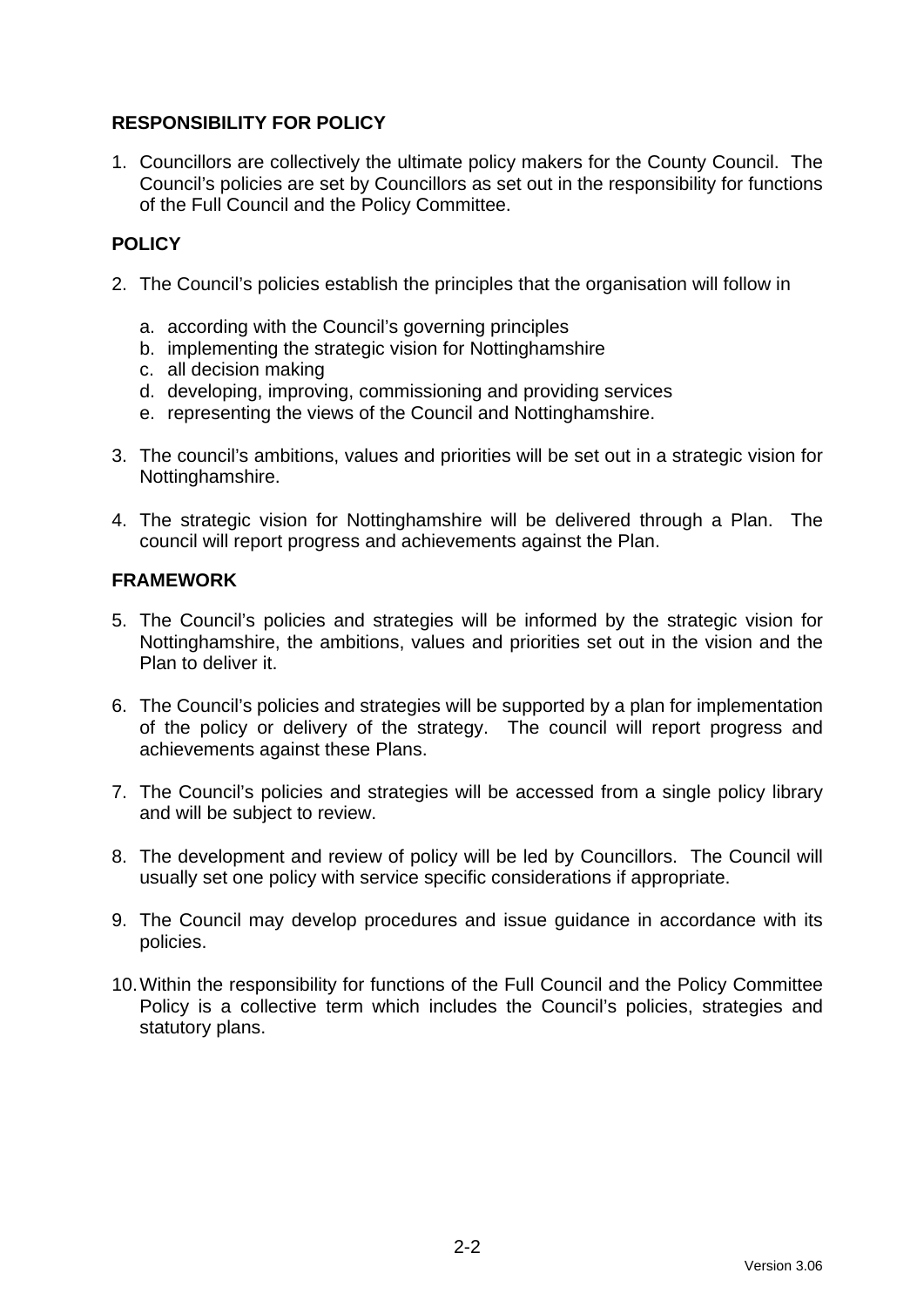# **PART THREE**

**TRANSPARENCY**

**ACCESS TO INFORMATION AND MEETINGS**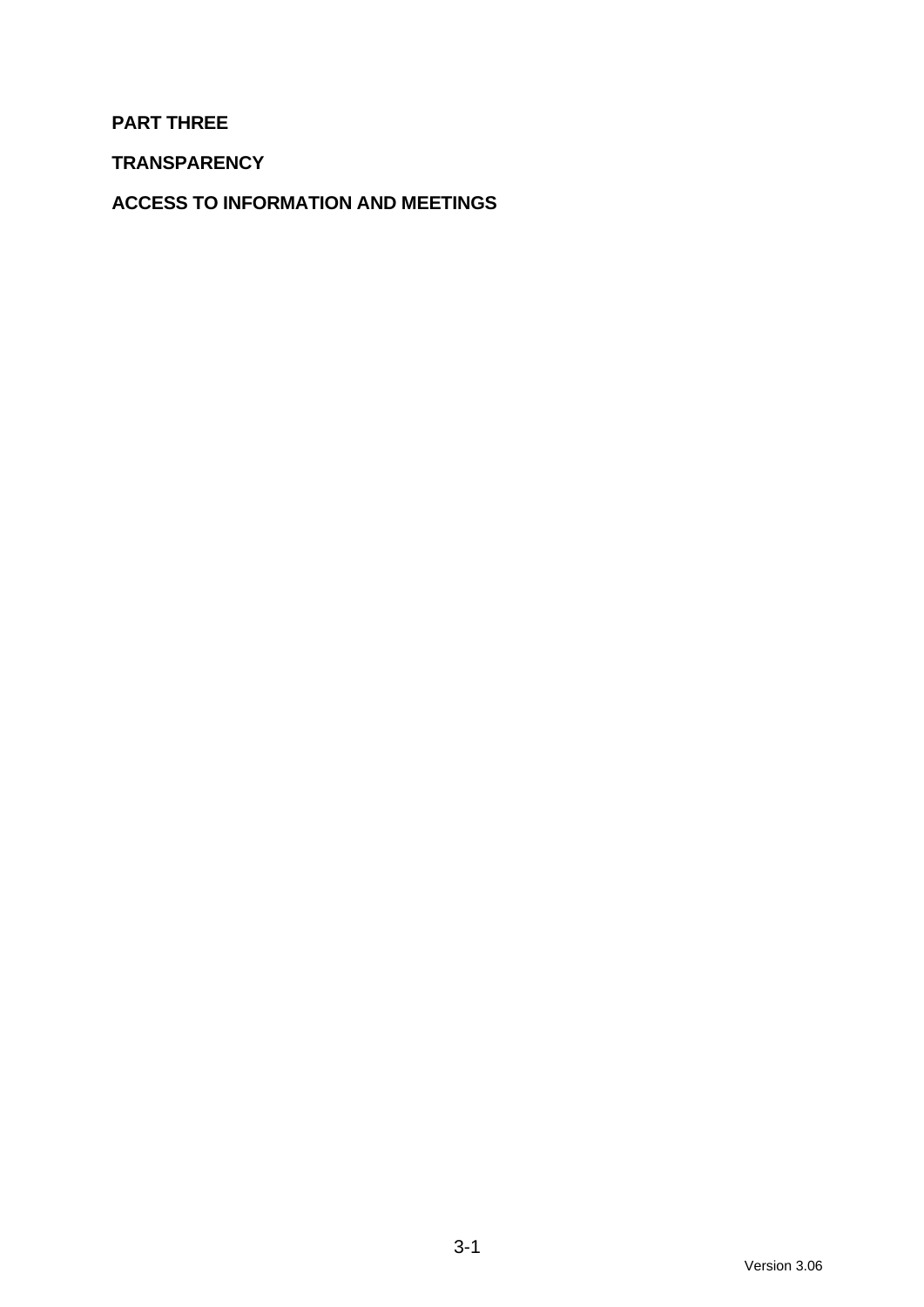# **INTRODUCTION**

- 1. Nottinghamshire County Council is committed to the principles of openness and accountability and encourages the public to attend meetings and take an active interest in how the Council works.
- 2. The Council is committed to making available minutes, agendas and reports for public inspection.
- 3. Councillors have additional rights to access information which they need to assist them in fulfilling their responsibilities.
- 4. These rules apply to all meetings of the Council, committees and sub-committees and set out the rights of individuals to attend meetings and access information.

# **REPORTS**

- 5. Committee reports will normally be available to the public. However if exempt information is required to enable a proper decision to be taken, it will be placed in an appendix to the report. Categories of exempt information are set out below.
- 6. Reports which include exempt information will set out the reason for this exemption and in the body of the report explain why it is not in the public interest to make that information available at that time.
- 7. On rare occasions it may be necessary for a whole report to be exempt and not publicly available due to the nature of the information it contains.
- 8. All reports will include a list of background papers (if any) relating to the subject matter of the report which:
	- a. have been relied on in preparing the report (e.g. a consultant's report);
	- b. disclose any facts or matters on which the report or an important part of the report is based;
- 9. Reports may also include a list of any previous reports on the same issue and other published information that is relevant
- 10.Anyone requiring a copy of background papers for any report should contact Democratic Services. The list of background papers should indicate whether any papers include exempt or confidential information which cannot be disclosed.

#### **MEETINGS**

- 11. The Council will give at least five clear working days' notice of all meetings. Details of all meetings will be posted on the notice board at County Hall and the Council's website: [www.nottinghamshire.gov.uk.](http://www.nottinghamshire.gov.uk/)
- 12. Copies of the agenda and reports for meetings will be made available to the public for inspection at County Hall and will also be available on the Council's website. These documents will be made available: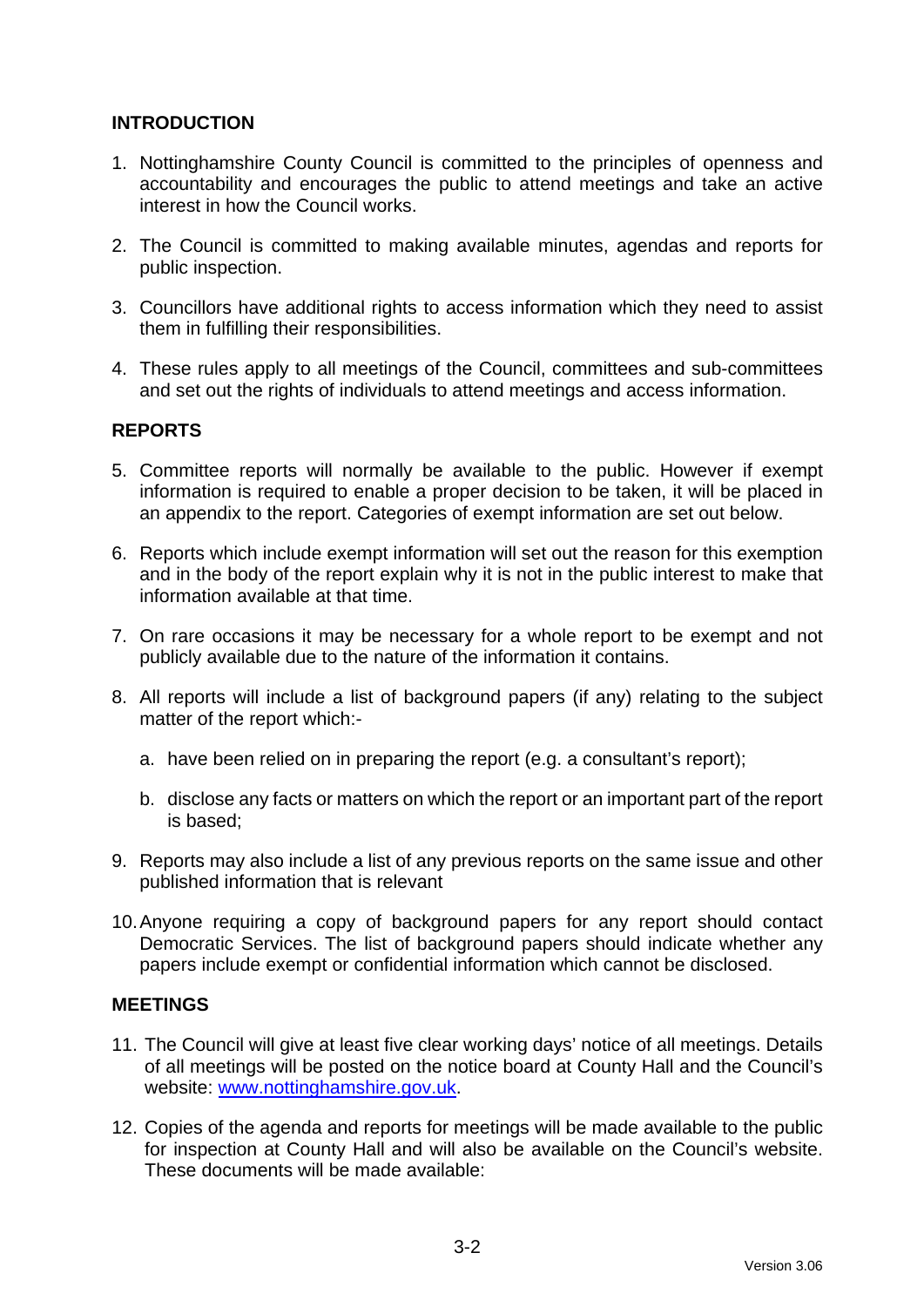- a. five clear working days before the meeting; or
- b. in the case of an urgent item or additional information, as soon as possible.
- 13. Members of the public may attend all meetings of the Council and its committees and will only be excluded when exempt information is discussed.

#### **PUBLIC ACCESS TO DOCUMENTS AFTER THE MEETING**

- 14. Copies of meeting documents will be publicly available for 6 years following the date of the meeting unless they relate to exempt or confidential information.
- 15. The Council will supply copies of the publicly available documents to any person who requests them but may make a charge for costs incurred such as postage and photocopying.
- 16. Meeting documents will include minutes of meetings, agendas and reports.

#### **CIRCUMSTANCES WHERE THE PUBLIC ARE EXCLUDED FROM MEETINGS**

- 17. Members of the public may be excluded from a meeting where exempt information as set out below is being discussed.
- 18. Members of the public must be excluded from a meeting where confidential information is being discussed. Confidential information for these purposes is:
	- a. information given to the Council by a Government Department on terms which do not permit its public disclosure; or
	- b. information which cannot be publicly disclosed by virtue of any enactment or by Court Order.

# **CATEGORIES OF EXEMPT INFORMATION**

- 1. Information relating to any individual, such as names, addresses, telephone numbers, or job titles
- 2. Information which is likely to reveal the identity of an individual, such as names, addresses, telephone numbers, or job titles
- 3. Information relating to the financial or business affairs of individuals or organisations (including the Council). This could include contemplated as well as past or current activities
- 4. Information relating to any consultations or negotiations on employee relations
- 5. Information to which legal professional privilege applies
- 6. Information which discloses the Council's intention to issue a formal legal notice or make a formal legal order or direction
- 7. Information relating to any action taken or to be taken in connection with the prevention, investigation or prosecution of crime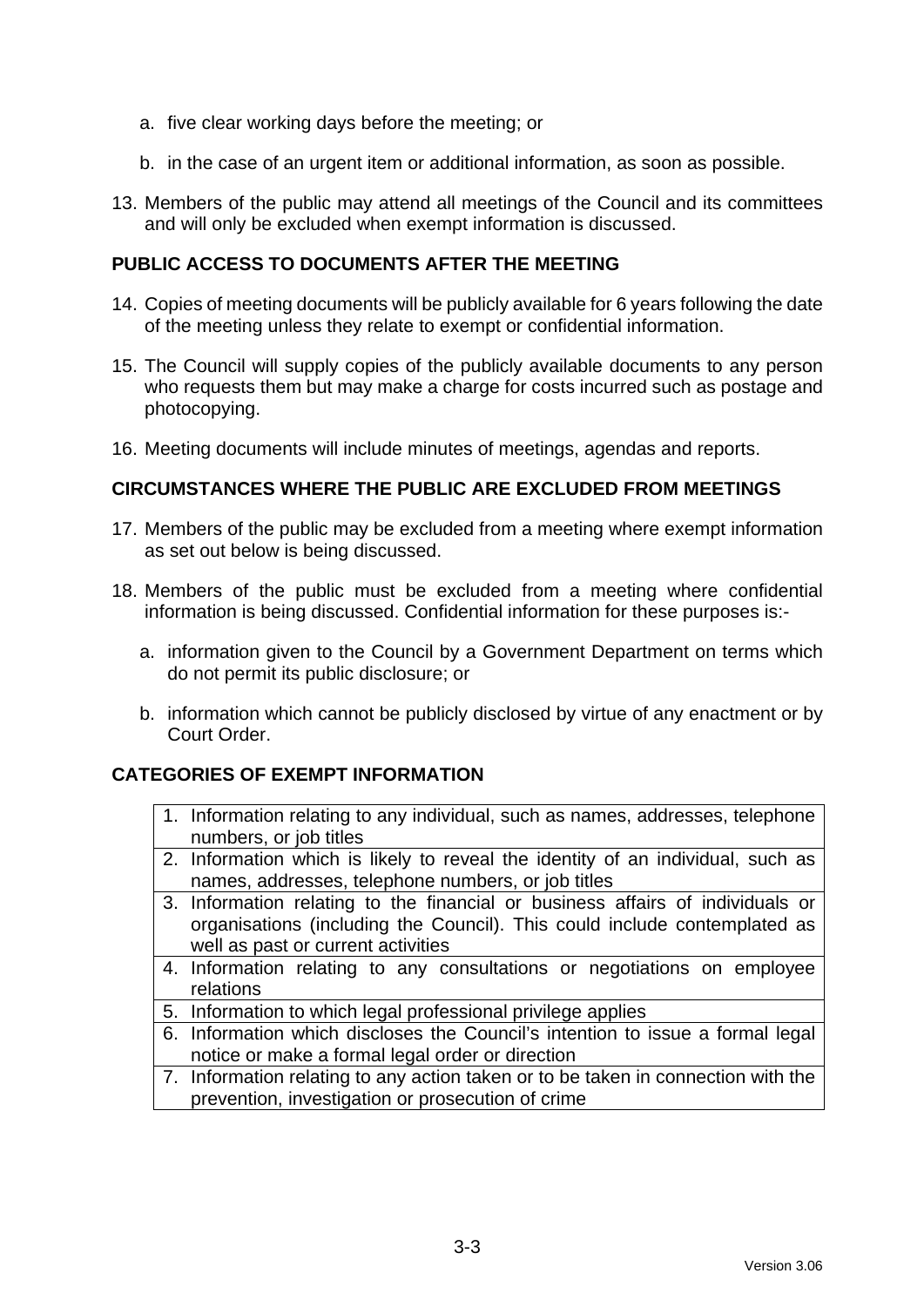- 19. General Conditions for all categories of exempt information:
	- a. Information **is not** exempt information if it relates to proposed development for which the Council as local planning authority may grant itself planning permission.
	- b. Information **is not** exempt if it is required by law to be publicly available.
	- c. Information can be exempt if it falls within one of the categories above and the public interest in maintaining the exemption outweighs the public interest in disclosing the information.

# **ADDITIONAL RIGHTS TO INFORMATION**

- 20. The provisions in this section of the Constitution do not affect any specific rights relating to the access of information which are contained elsewhere in this Constitution or the law; for example the Freedom of Information Act and the Data Protection Act
- 21. Previously exempt information may subsequently be made available if the reason for exemption no longer applies.

# **COUNCILLORS' ADDITIONAL RIGHTS**

# **ATTENDANCE AT MEETINGS**

22. The PART B – [PROCEDURE RULES FOR COMMITTEE AND SUB-COMMITTEE](#page-63-0)  [MEETINGS](#page-63-0) set out the provisions that apply to Councillors who wish to attend meetings of which they are not a member.

# **ACCESS TO INFORMATION**

23. Councillors may request officers to provide them with any information they need to assist them in fulfilling their responsibilities as elected representatives. However, Councillors may not be able to access information which in the opinion of the Monitoring Officer is in draft form, contains confidential or exempt information as defined in this section, or where disclosure would breach the provisions of the Data Protection Act.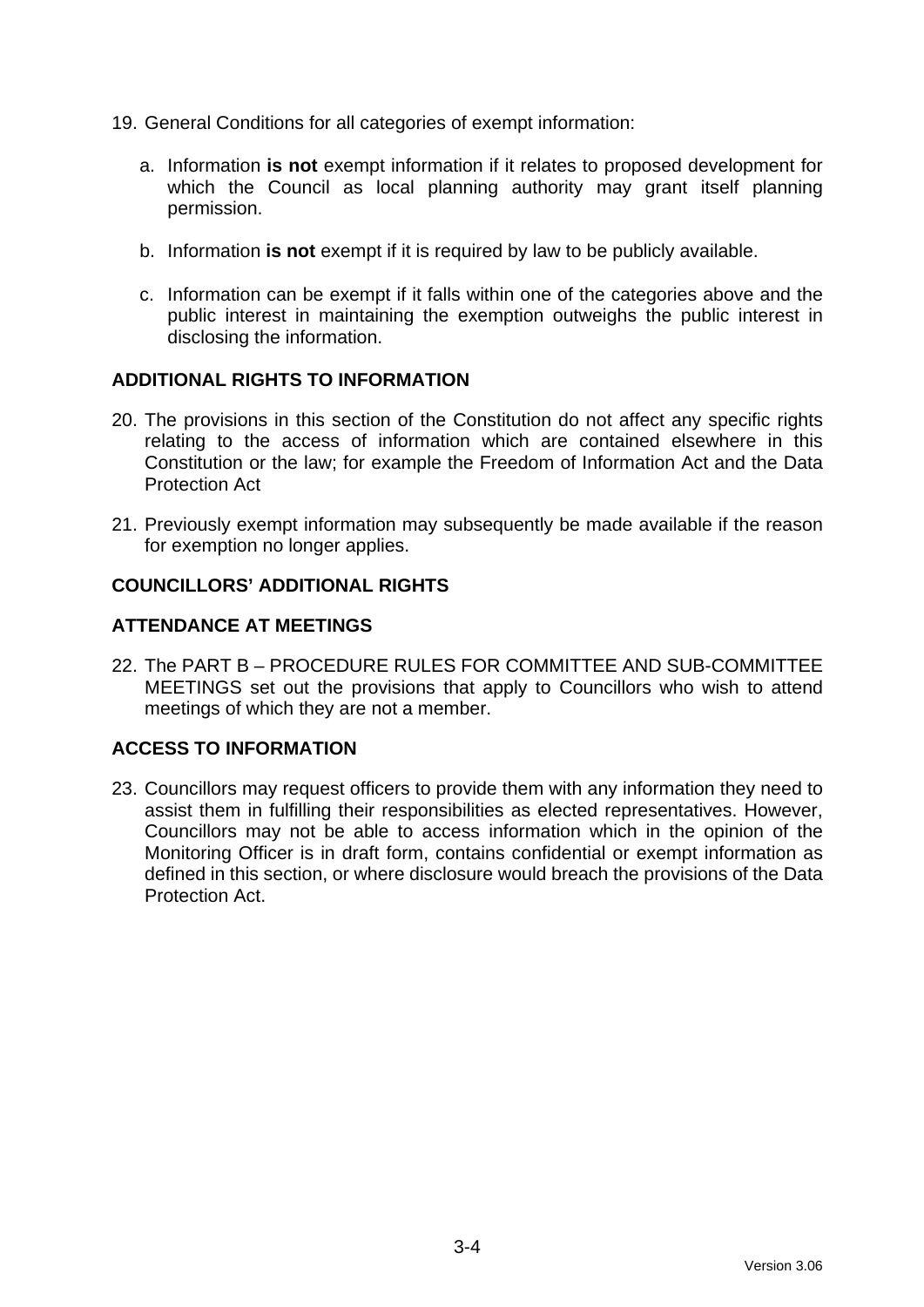**PART FOUR**

**ACCOUNTABILITY**

**RESPONSIBILITY FOR FUNCTIONS**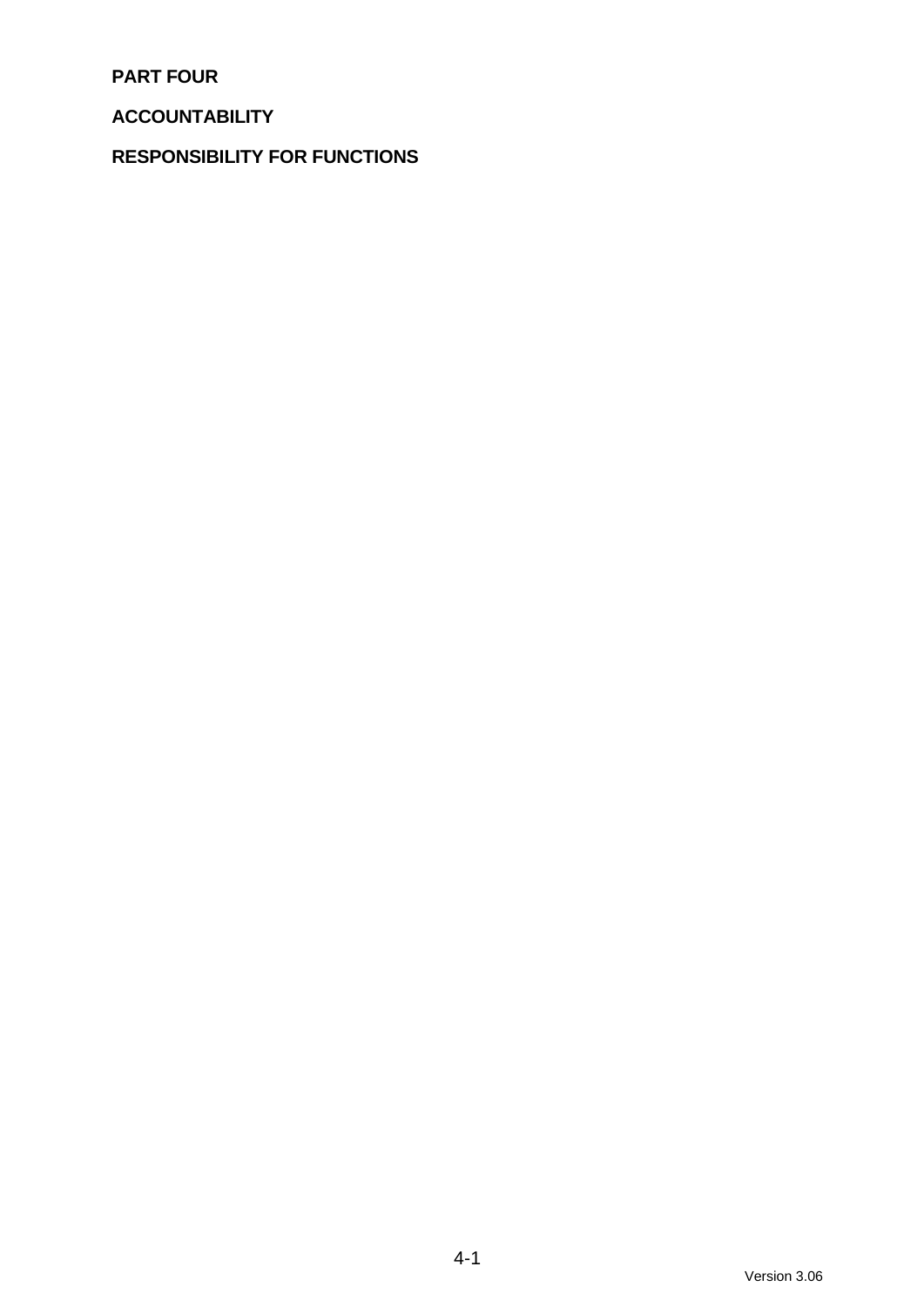# **INTRODUCTION**

- 1. This part of the Constitution sets out the responsibilities of Full Council, its committees and officers.
- 2. In the absence of the relevant committee chairman, the vice-chairman will substitute.
- 3. All Councillors are encouraged to undertake regular training and for the following committees there is a specific training requirement:
	- a. Planning and Rights of Way Committee
	- b. Senior Staffing Sub-Committee
	- c. Nottinghamshire Pension Fund Committee
	- d. Local Pension Board
	- e. Mental Health Guardianship Panel
- 4. The Council has established a scrutiny committee to deal with health matters; other statutory scrutiny functions will be carried out by the Policy Committee and the Communities Committee.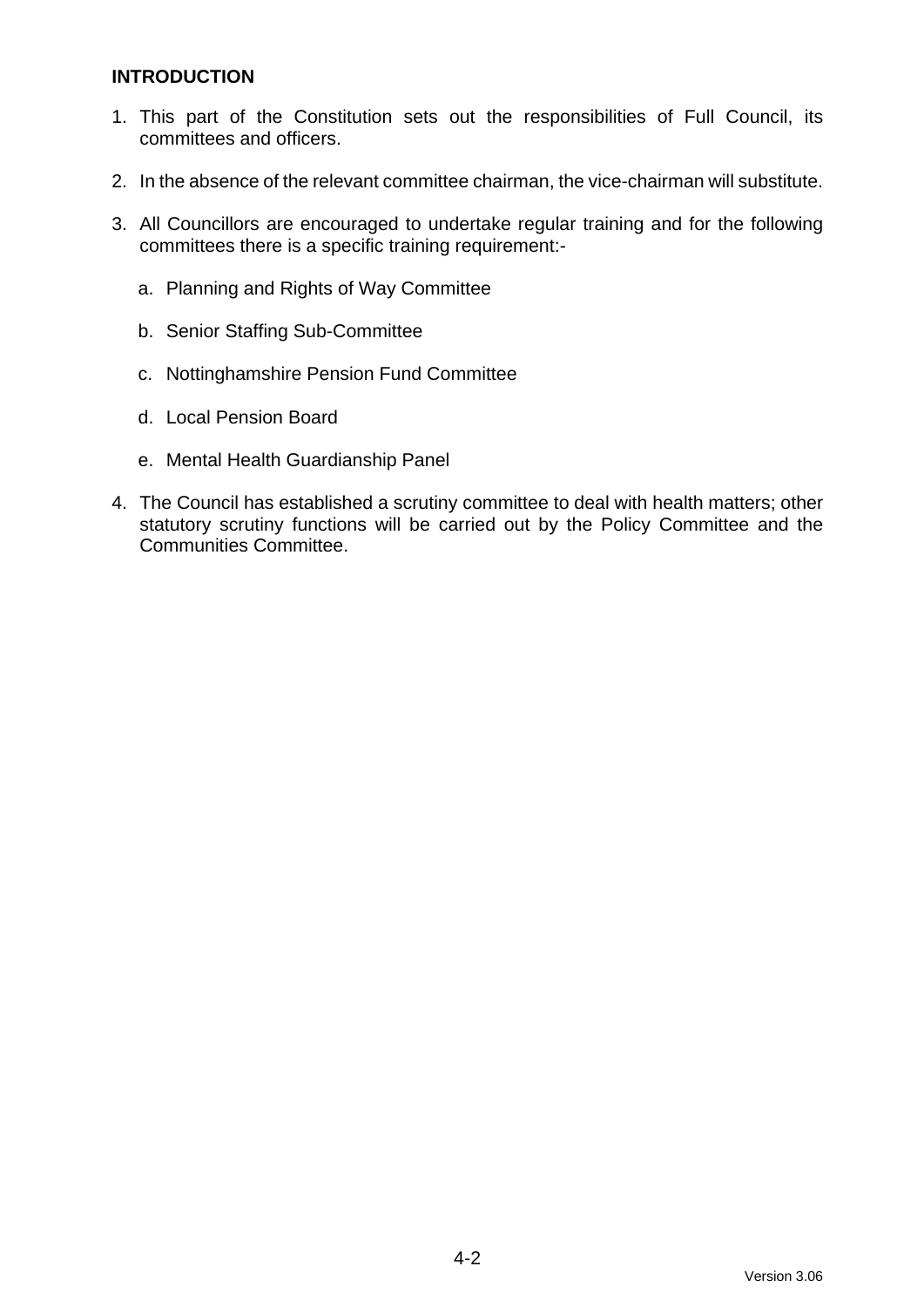# **PART A – TERMS OF REFERENCE**

#### **THE FULL COUNCIL**

- 1. The functions listed below are reserved to the Full Council and can only be discharged by the Full Council:
	- a. Determining all policies and plans statutorily reserved to the Full Council including:
		- Annual library plan/strategy
		- Crime and disorder reduction strategy (Community Safety Agreement)
		- Local transport plan
		- Plans and alterations which together comprise the Development Plan
		- Youth justice plan (Youth Crime Strategy)
	- b. The approval or adoption of a plan or strategy for the control of the Council's borrowing, investments or capital expenditure, or for determining the Council's minimum revenue provision; the Budget
	- c. The approval of any of the above documents in the event they, or part of them, need to be submitted to the Secretary of State or any Government Minister for final approval, including where they are to be submitted in draft form
	- d. The approval of changes to any plan or strategy referred to above, unless:
		- that change is required by the Secretary of State or any Government Minister where the plan or strategy has been submitted to them for approval, or
		- Full Council specifically delegated authority in relation to these functions when it approved or adopted the plan or strategy
	- e. Adopting and changing the Constitution
	- f. Establishing committees and deciding their terms of reference and size
	- g. Appointing and removing chairmen and vice-chairmen
	- h. Authorising appointments to any joint committees
	- i. Authorising appointments to the Nottinghamshire and City of Nottingham Fire Authority
	- j. Approving a Members' Allowances Scheme including any provision for Chairman's and Vice Chairman's expenses
	- k. Approving the annual Senior Officer Pay Policy Statement
	- l. Confirming the appointment of, and dismissing, the Head of Paid Service, the Monitoring Officer and the Chief Finance Officer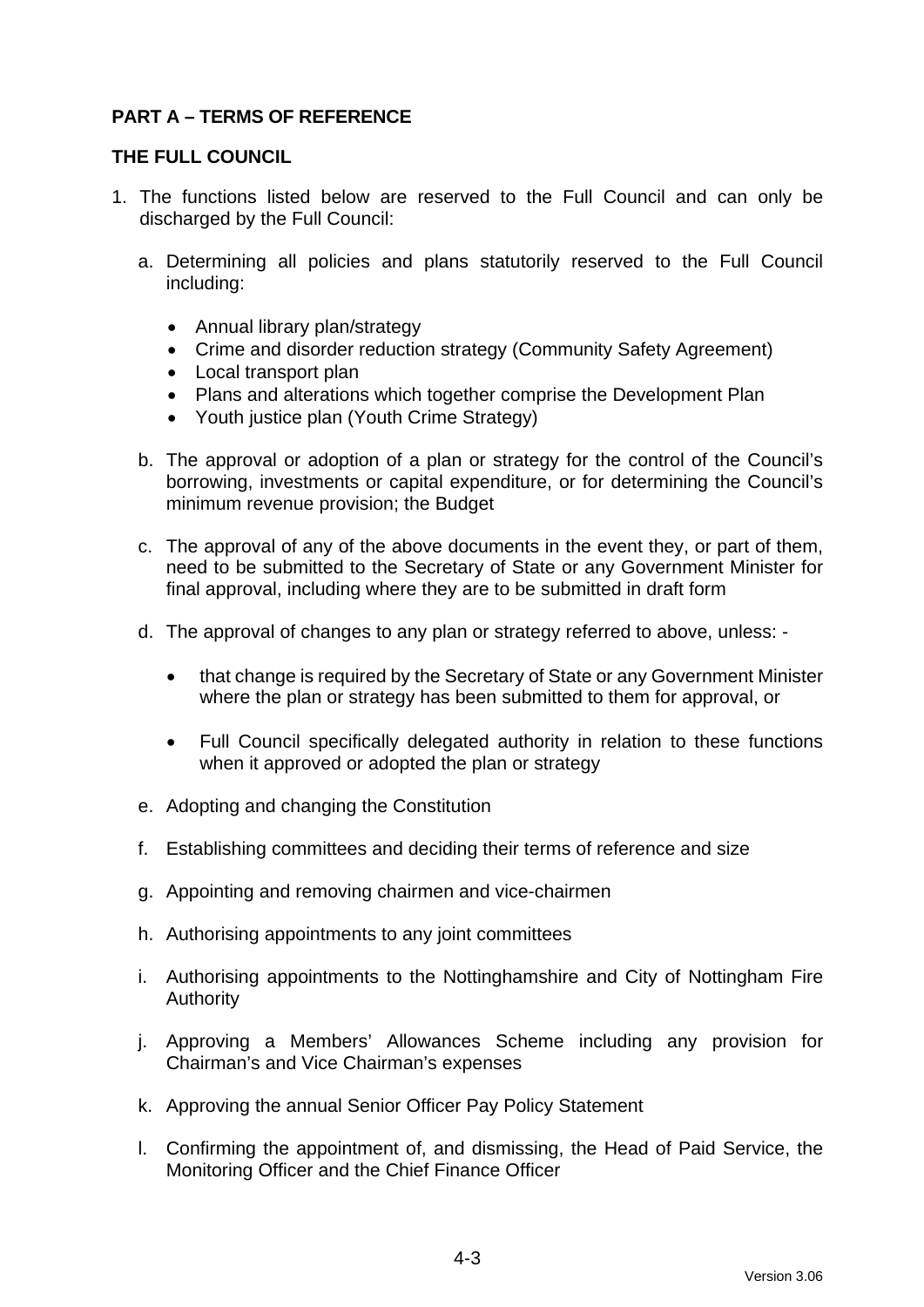- m. Making any request to the Local Government Boundary Commission for England for single-member electoral areas
- n. The passing of a resolution to change the County's electoral scheme
- o. Making an order to give effect to recommendations made in a community governance review
- p. In relation to any overview and scrutiny committees, permitting a co-opted member to vote at meetings of that committee
- q. Changing the name of the County
- r. Conferring the title of honorary alderman
- s. Making, amending, revoking, re-enacting and adopting bye-laws and promoting and opposing the making of local legislation and personal bills in Parliament
- t. Any other function which, by law, must be reserved to the Full Council

# **POLICY COMMITTEE – TERMS OF REFERENCE**

- 2. The powers and functions set out below are delegated to Policy Committee by the Full Council:
	- a. All decisions within the control of the Council including but not limited to those listed in the Table below
	- b. Policy development and approval in relation to matters within the remit of Policy Committee except on matters reserved for the Full Council
	- c. Review of performance on a regular basis
	- d. Review of day to day operational decisions taken by Officers
	- e. Approval of consultation responses relating to the Committee's areas of responsibility except for responses to day-to-day technical consultations which will be agreed with the Chairman and reported to the next available Committee following their submission.
	- f. Approval of relevant staffing structures as required
	- g. Approving all Councillor attendance at conferences, seminars and training events within the UK mainland for which a fee is payable including any expenditure incurred, within the remit of this Committee and to receive quarterly reports from Corporate Directors on departmental officer travel outside the UK within the remit of this Committee.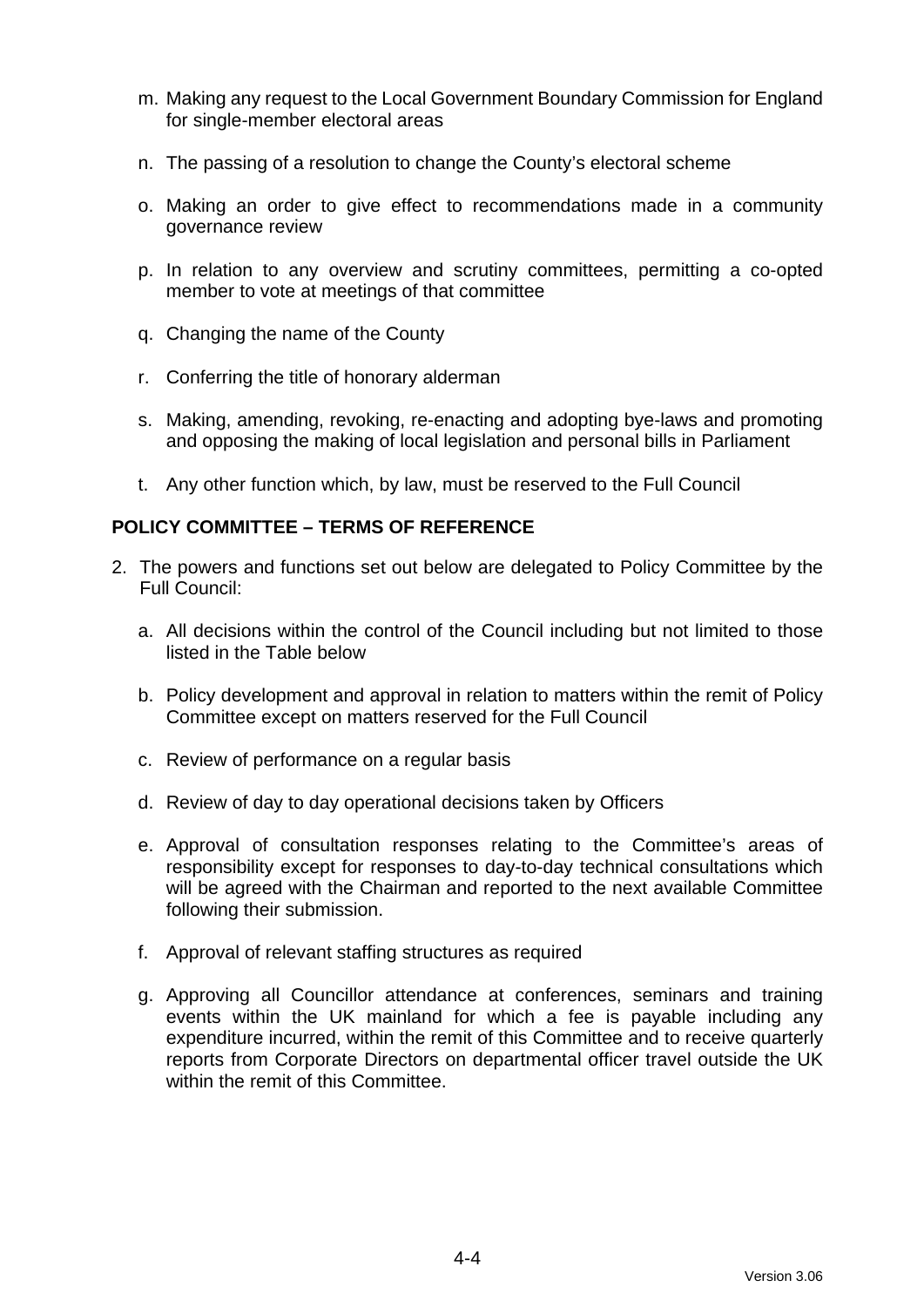- 3. If any report comes within the remit of more than one committee, to avoid the report being discussed at several committees, the report will be presented and determined at the most appropriate committee. If this is not clear, then the report will be discussed and determined by the Policy Committee.
- 4. As part of the detailed work programme the Committee will receive reports on the exercise of powers delegated to Officers.
- 5. The Committee will be responsible for its own projects and may establish steering groups to consider projects. Where it considers it appropriate, projects will be coordinated by a cross-committee project steering group that will report back to the relevant Committee.

Responsibility for ensuring that committees operate under the policy direction of the County Council.

Responsibility for approving new policies, changes to existing policies with significant financial or other impacts, or where the policy falls within the remit of more than one Committee, subject to any necessary approval required by the Full Council

Responsibility for the discharge of all functions and exercise of all powers of the County Council not expressly reserved to the Full Council or to any other part of the County Council by statute or by this Constitution

Responsibility for monitoring and reviewing the overall performance of the Council

Responding to any consultations within the remit of more than one committee as and when required

Responsibility for those functions relating to elections and local democracy which are not reserved to the Full Council

Responsibility for the Council's external communications policy and its implementation

Responsibility for ensuring the Council meets its equalities duties

Responsibility for all remaining statutory overview and scrutiny powers except those delegated to a health scrutiny committee, Communities Committee and Transport and Environment Committee

Responsibility for reviewing annual reports and inspection reports not within the remit of another committee

Responsibility for authorising hospitality to be offered by the County Council except where the cost is to be covered by the Chairman of the County Council's individual budget

Responsibility for making changes to the organisations on the list of Outside Bodies

Responsibility for monitoring delivery of the Council Plan

Responsibility for monitoring and driving the Council's Transformation and Change Programme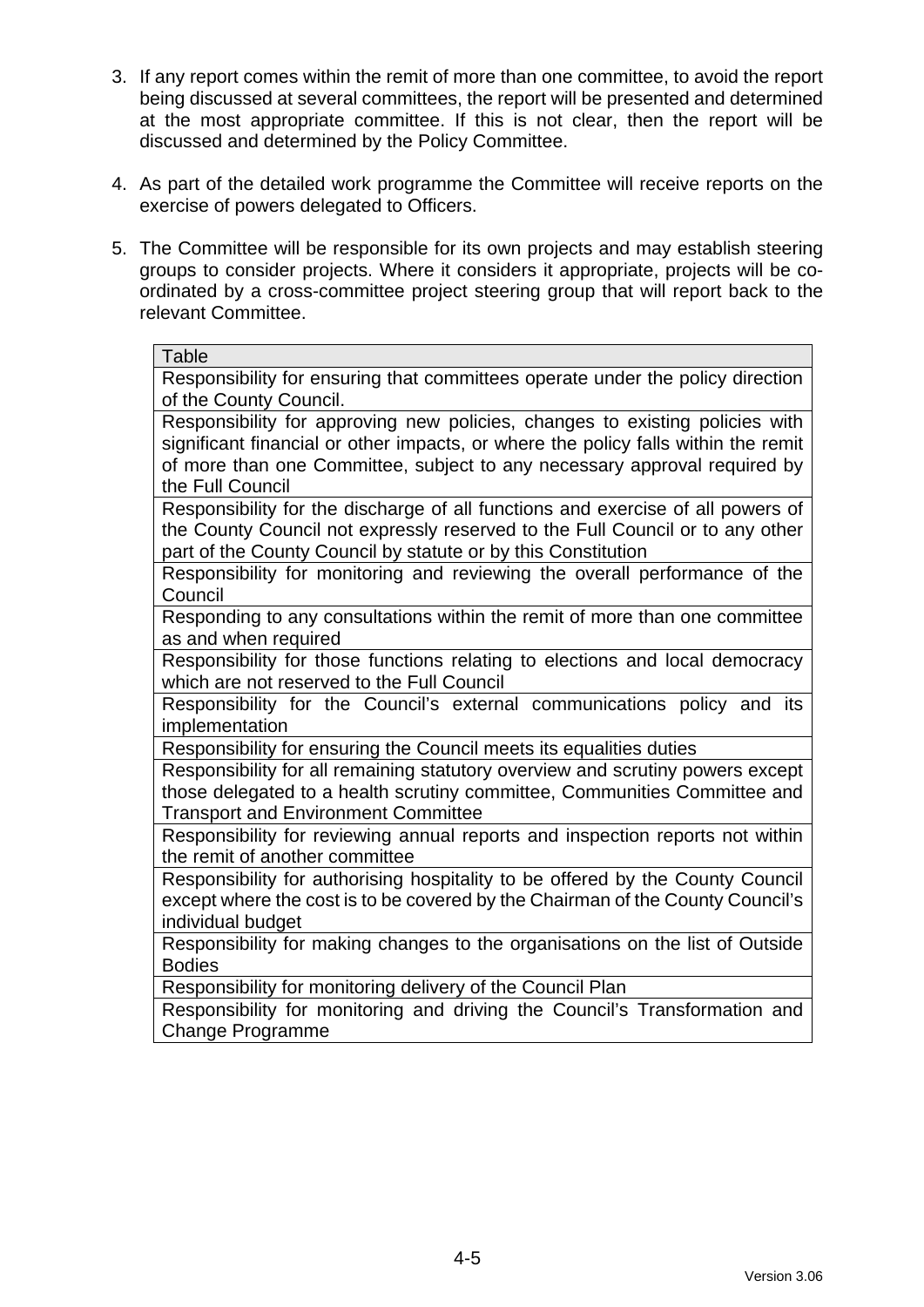# **ADULT SOCIAL CARE AND PUBLIC HEALTH COMMITTEE – TERMS OF REFERENCE**

- 6. The exercise of the powers and functions set out below are delegated by the Full Council to the Committee in relation to adult social care and public health:
	- a. All decisions within the control of the Council including but not limited to those listed in the Table below
	- b. Policy development and approval in relation to adult social care and public health, subject to any necessary approval by the Policy Committee or the Full Council
	- c. Review of performance in relation to the services provided on a regular basis
	- d. Review of day to day operational decisions taken by Officers
	- e. Approval of relevant consultation responses except for responses to day-to-day technical consultations which will be agreed with the Chairman and reported to the next available Committee following their submission.
	- f. Approval of relevant staffing structures as required
	- g. Approving all Councillor attendance at conferences, seminars and training events within the UK mainland for which a fee is payable including any expenditure incurred, within the remit of this Committee and to receive quarterly reports from Corporate Directors on departmental officer travel outside the UK within the remit of this Committee.
- 7. If any report comes within the remit of more than one committee, to avoid the report being discussed at several committees, the report will be presented and determined at the most appropriate committee. If this is not clear, then the report will be discussed and determined by the Policy Committee.
- 8. As part of the detailed work programme the Committee will receive reports on the exercise of powers delegated to Officers.
- 9. The Committee will be responsible for its own projects and may establish steering groups to consider projects. Where it considers it appropriate, projects will be considered by a cross-committee project steering group that will report back to the most appropriate Committee.

#### **Table**

Responsibility for adult social care matters (eg. people aged 18 or over with eligible social care needs and their carers)

Responsibility for promoting choice and independence in the provision of all adult social care

Responsibility for all Public Health functions with the exception of functions reserved to the Health and Wellbeing Board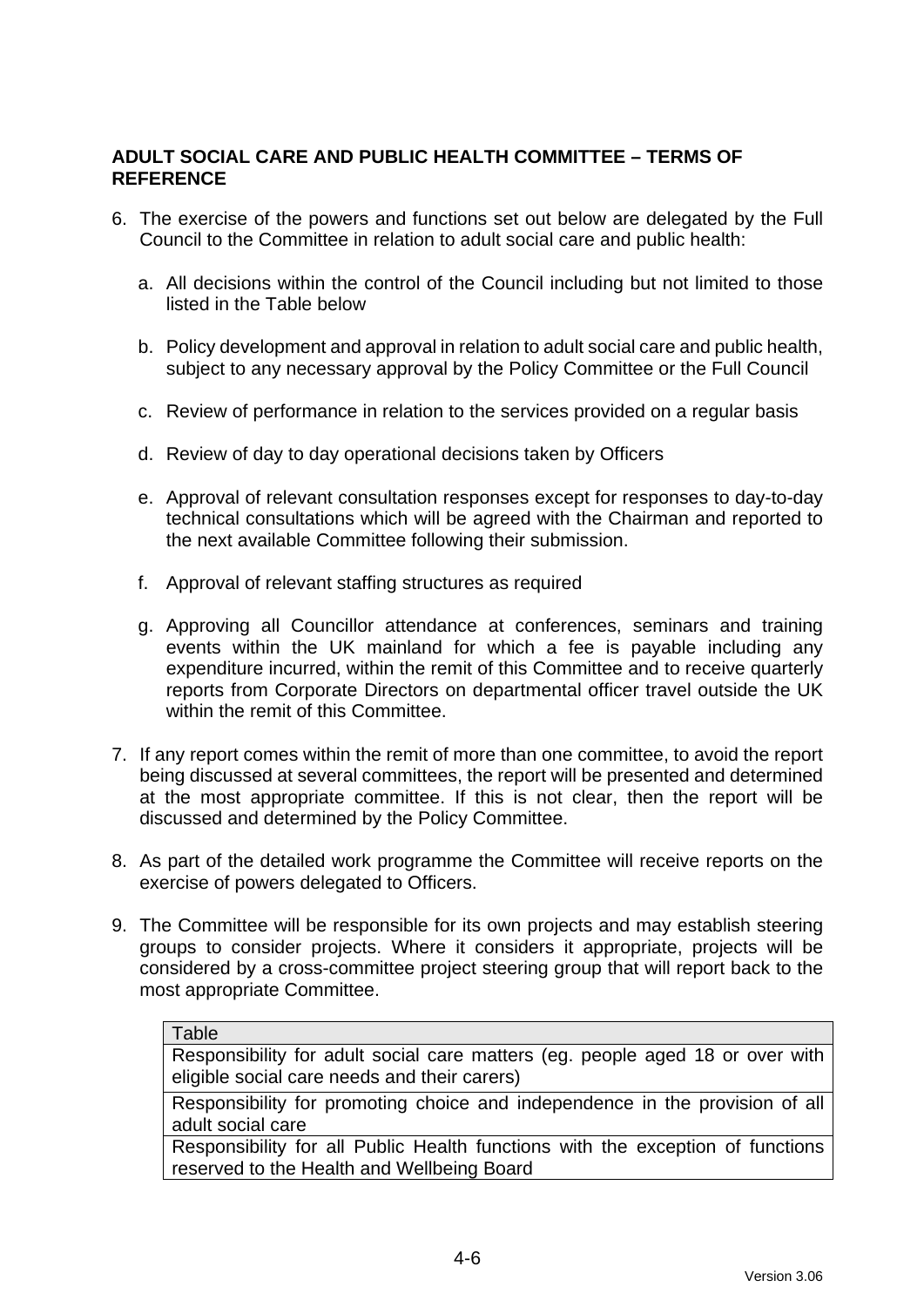# **CHILDREN AND YOUNG PEOPLE'S COMMITTEE – TERMS OF REFERENCE**

- 10.The exercise of the powers and functions set out below are delegated by the Full Council to the Committee in relation to children and young people.
	- a. All decisions within the control of the Council including but not limited to those listed in the Table below
	- b. Policy development and approval in relation to children and young people, subject to any necessary approval by the Policy Committee or the Full Council
	- c. Review of performance in relation to the services provided on a regular basis
	- d. Review of day to day operational decisions taken by Officers
	- e. Approval of consultation responses except for responses to day-to-day technical consultations which will be agreed with the Chairman and reported to the next available Committee following their submission.
	- f. Approval of departmental staffing structures as required
	- g. Approving all Councillor attendance at conferences, seminars and training events within the UK mainland for which a fee is payable including any expenditure incurred, within the remit of this Committee and to receive quarterly reports from Corporate Directors on departmental officer travel outside the UK within the remit of this Committee.
- 11.If any report comes within the remit of more than one committee, to avoid the report being discussed at several committees, the report will be presented and determined at the most appropriate committee. If this is not clear, then the report will be discussed and determined by the Policy Committee.
- 12.As part of the detailed work programme the Committee will receive reports on the exercise of powers delegated to Officers.
- 13.The Committee will be responsible for its own projects and may establish steering groups to consider projects. Where it considers it appropriate, projects will be considered by a cross-committee project steering group that will report back to the most appropriate Committee.

| Table                                                                           |
|---------------------------------------------------------------------------------|
| Responsibility for the strategic and operational effectiveness of the County    |
| Council's children's services                                                   |
| Responsibility for ensuring that the County Council's children's services meet  |
| the needs of all children and young people, including the most disadvantaged    |
| and vulnerable                                                                  |
| Responsibility for the functions and powers conferred on or exercisable by the  |
| County Council in relation to educational matters                               |
| Responsibility for overseeing the County Council's responsibilities as the      |
| corporate parent of children and young people in care and for championing their |
| interests                                                                       |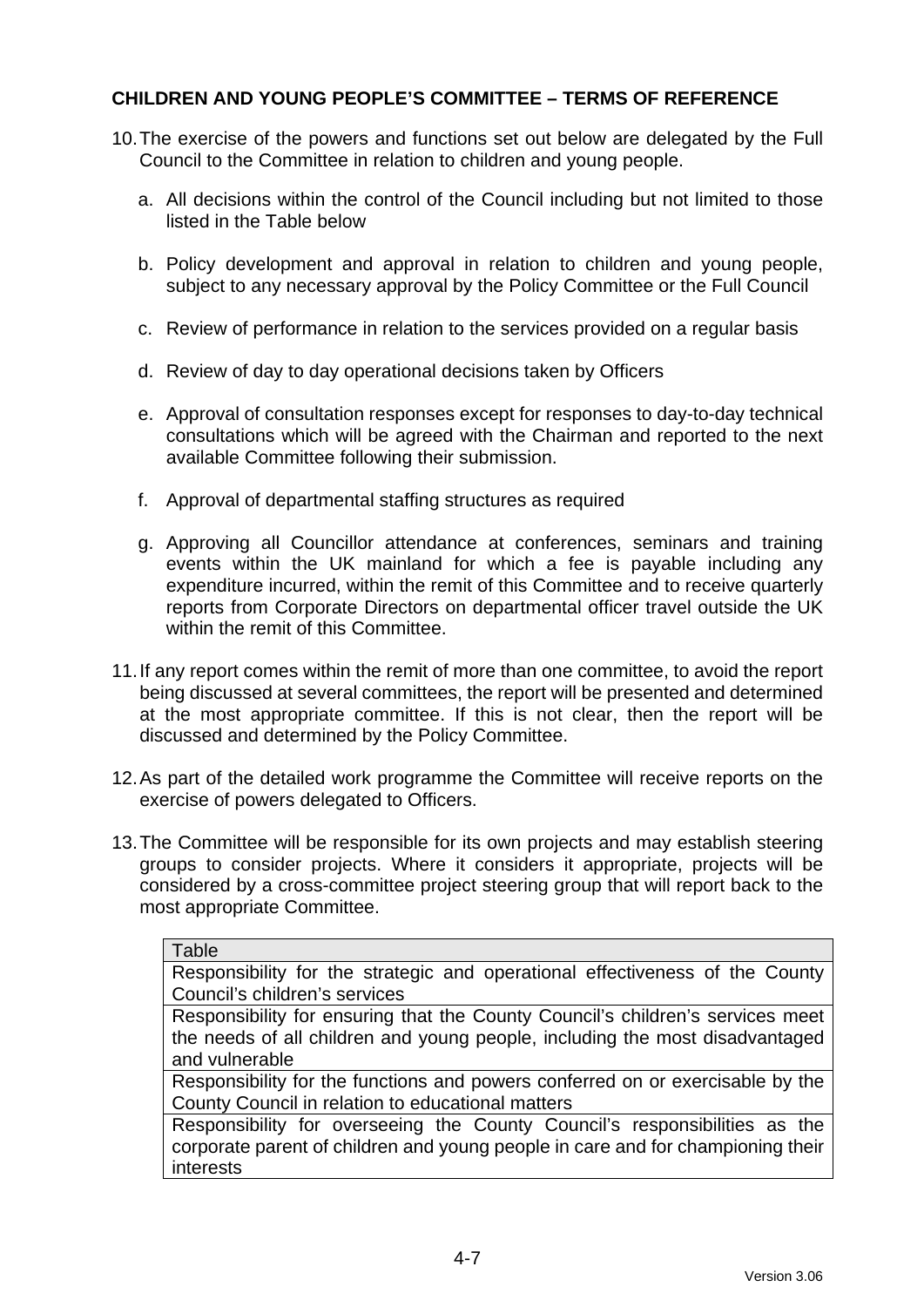14.The Chairman of the Children and Young People's Committee will be designated the lead Councillor for Children and Young People's Services in accordance with Section 19 of the Children Act 2004.

# **COMMUNITIES COMMITTEE – TERMS OF REFERENCE**

- 15.The exercise of the powers and functions set out below are delegated by the Full Council to the Committee in relation to communities activity :
	- a. All decisions within the control of the Council including but not limited to those listed in the Table below
	- b. Policy development and approval in relation to communities activity, subject to any necessary approval by the Policy Committee or the Full Council
	- c. Review of performance in relation to the services provided on a regular basis
	- d. Review of day to day operational decisions taken by officers
	- e. Approval of consultation responses except for responses to day-to-day technical consultations which will be agreed with the Chairman and reported to the next available Committee following their submission.
	- f. Approval of departmental staffing structures as required
	- g. Approving all Councillor attendance at conferences, seminars and training events within the UK mainland for which a fee is payable including any expenditure incurred, within the remit of this Committee and to receive quarterly reports from Corporate Directors on departmental officer travel outside the UK within the remit of this Committee.
- 16.If any report comes within the remit of more than one committee, to avoid the report being discussed at several committees, the report will be presented and determined at the most appropriate committee. If this is not clear, then the report will be discussed and determined by the Policy Committee.
- 17.As part of the detailed work programme the Committee will receive reports on the exercise of powers delegated to Officers.
- 18.The Committee will be responsible for its own projects and may establish steering groups to consider projects. Where it considers it appropriate, projects will be considered by a cross-committee project steering group that will report back to the most appropriate Committee.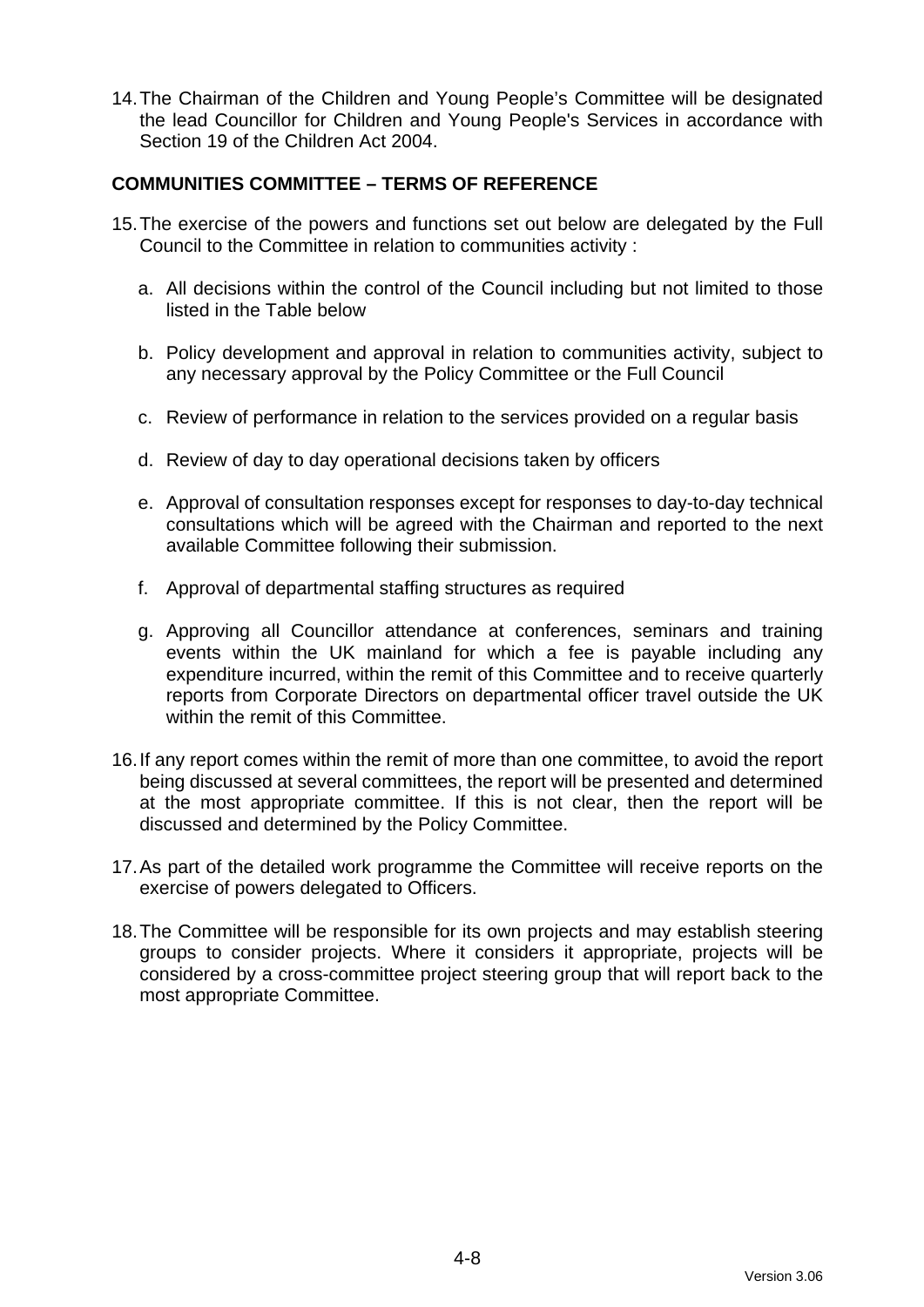Responsibility for Culture, including libraries and archives, adult and community learning, arts, heritage, sports, country parks and green spaces

Responsibility for support to communities including Community Hub and voluntary and community sector support (including funding)

Responsibility for Regulation and Enforcement relating to Communities, including all Trading Standards functions and statutory duties and Public **Protection** 

Responsibility for all functions undertaken in relation to emergency planning including the safety of sports grounds

Responsibility for the registration services for births, deaths and marriages Responsibility for all duties arising in relation to the Coroner's Service

Responsibility for Traded Services relating to Communities including catering services and facilities management

Responsibility for statutory crime and disorder scrutiny

# **ECONOMIC DEVELOPMENT AND ASSET MANAGEMENT COMMITTEE – TERMS OF REFERENCE**

- 19.The exercise of the powers and functions set out below are delegated by the Full Council to the Committee in relation to economic development and asset management activity :
	- a. All decisions within the control of the Council including but not limited to those listed in the Table below
	- b. Policy development and approval in relation to economic development and asset management activity, subject to any necessary approval by the Policy Committee or the Full Council
	- c. Review of performance in relation to the services provided on a regular basis
	- d. Review of day to day operational decisions taken by officers
	- e. Approval of consultation responses except for responses to day-to-day technical consultations which will be agreed with the Chairman and reported to the next available Committee following their submission.
	- f. Approval of departmental staffing structures as required
	- g. Approving all Councillor attendance at conferences, seminars and training events within the UK mainland for which a fee is payable including any expenditure incurred, within the remit of this Committee and to receive quarterly reports from Corporate Directors on departmental officer travel outside the UK within the remit of this Committee.
- 20.If any report comes within the remit of more than one committee, to avoid the report being discussed at several committees, the report will be presented and determined at the most appropriate committee. If this is not clear, then the report will be discussed and determined by the Policy Committee.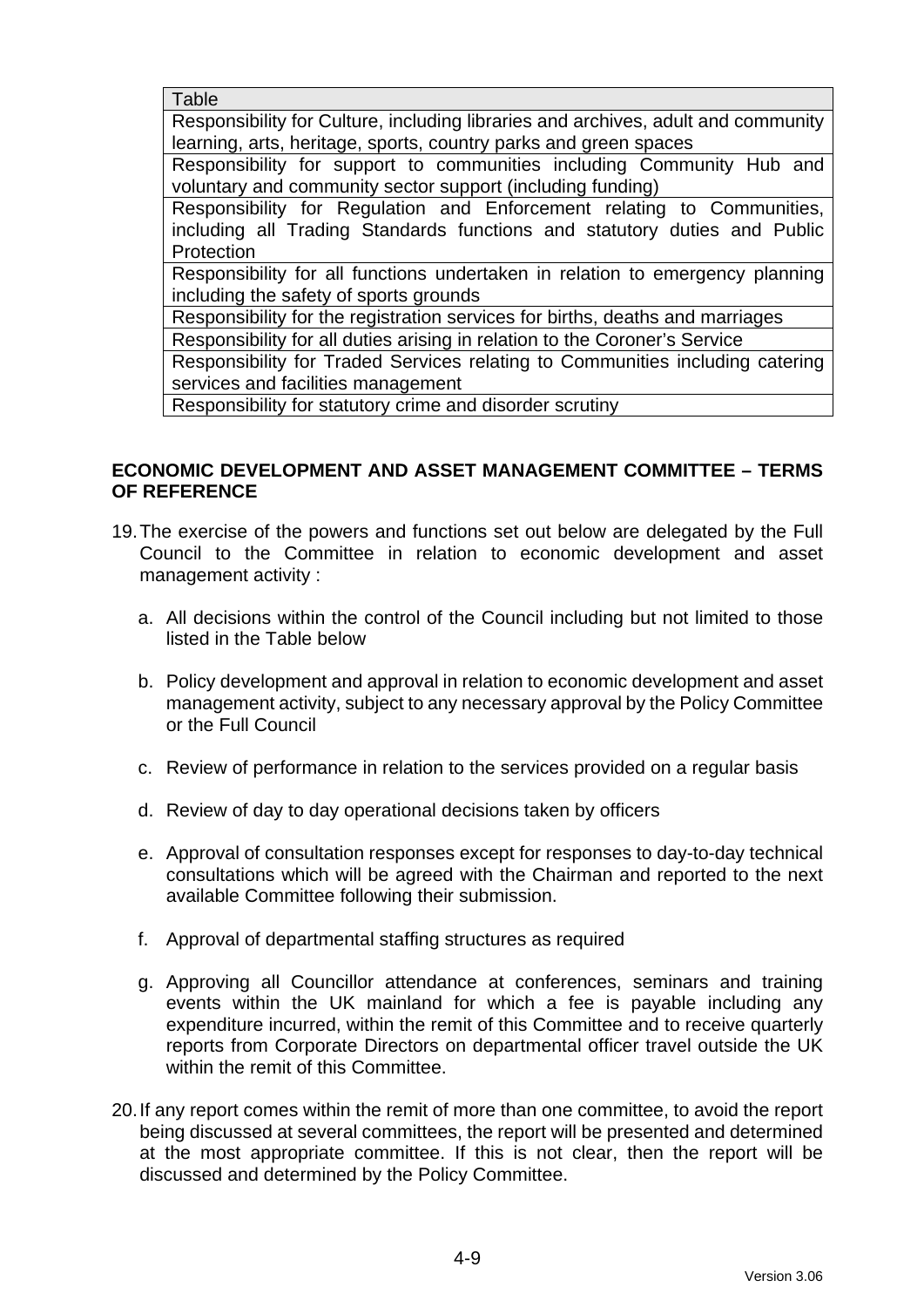- 21.As part of the detailed work programme the Committee will receive reports on the exercise of powers delegated to Officers.
- 22.The Committee will be responsible for its own projects and may establish steering groups to consider projects. Where it considers it appropriate, projects will be considered by a cross-committee project steering group that will report back to the most appropriate Committee.

Responsibility for economic recovery and renewal, including employment and skills, business support, visitor economy, infrastructure and place

Responsibility for infrastructure and growth including strategic infrastructure, Investing in Nottinghamshire and schools building

Responsibility for development and delivery of major infrastructure and physical development programmes including highways schemes

Responsibility for Highways development control

Responsibility for the County Council Developer Contributions Strategy and its delivery

Responsibility for Strategic Asset Management including land and property, land promotion and disposals and leases, property design and construction and related consultancy services, energy and utilities and the asset management plan

#### **FINANCE COMMITTEE – TERMS OF REFERENCE**

- 23.The exercise of the powers and functions set out below are delegated by the Full Council to the Committee in relation to finance:
	- a. All decisions within the control of the Council including but not limited to those listed in the Table below
	- b. Policy development and approval in relation to finance, subject to any necessary approval by the Policy Committee or the Full Council
	- c. Review of performance in relation to the services provided on a regular basis
	- d. Review of day to day operational decisions taken by officers
	- e. Approval of consultation responses except for responses to day-to-day technical consultations which will be agreed with the Chairman and reported to the next available Committee following their submission.
	- f. Approval of departmental staffing structures as required
	- g. Approving all Councillor attendance at conferences, seminars and training events within the UK mainland for which a fee is payable including any expenditure incurred, within the remit of this Committee and to receive quarterly reports from Corporate Directors on departmental officer travel outside the UK within the remit of this Committee.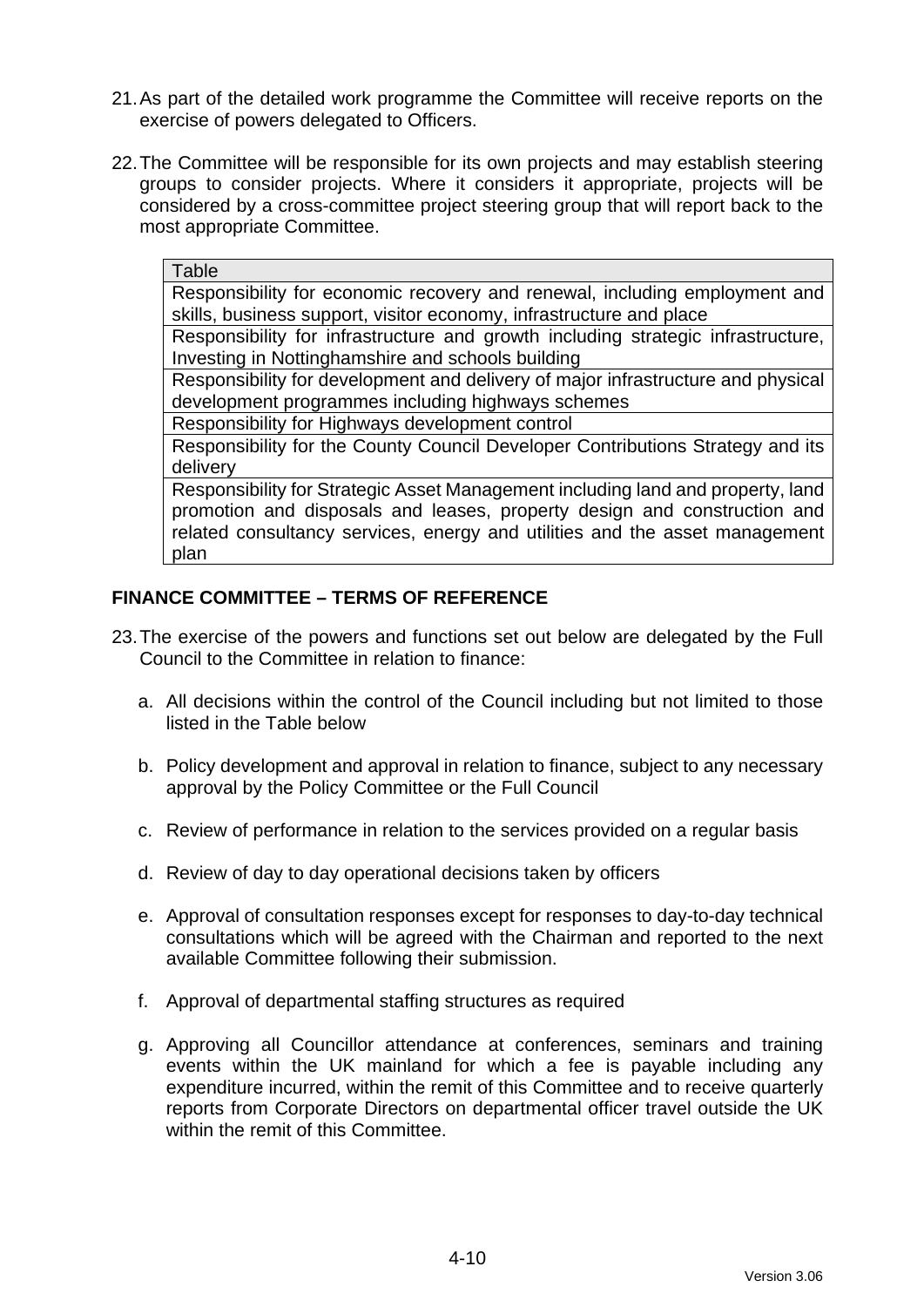- 24.If any report comes within the remit of more than one committee, to avoid the report being discussed at several committees, the report will be presented and determined at the most appropriate committee. If this is not clear, then the report will be discussed and determined by the Policy Committee.
- 25.As part of the detailed work programme the Committee will receive reports on the exercise of powers delegated to officers.
- 26.The Committee will be responsible for its own projects and may establish steering groups to consider projects. Where it considers it appropriate, projects will be considered by a cross-committee project steering group that will report back to the most appropriate Committee.

Responsibility for the financial management of the Authority including recommending to Council the financial strategy, annual revenue budget, annual capital budget, and precept on billing authorities

Responsibility for corporate procurement

Responsibility for the Council's internal trading organisations except where reported elsewhere

Responsibility for the strategic overview and management of all Council contracts in excess of £10 million or otherwise of major significance

Responsibility for developing and implementing a Commercial Strategy for the Council subject to Policy Committee approval

Responsibility for ICT and considering performance reports in relation to the Council's ICT strategy

#### **GOVERNANCE AND ETHICS COMMITTEE – TERMS OF REFERENCE**

- 27.The exercise of the powers and functions set out below are delegated by the Full Council to the Committee in relation to governance and ethics:
	- a. All decisions within the control of the Council including but not limited to those listed in the Table below
	- b. Policy development and approval in relation to governance and ethics activity, subject to any necessary approval by the Policy Committee or the Full Council
	- c. Review of performance in relation to the services provided on a regular basis
	- d. Review of day to day operational decisions taken by officers
	- e. Approval of consultation responses except for responses to day-to-day technical consultations which will be agreed with the Chairman and reported to the next available Committee following their submission.
	- f. Approval of departmental staffing structures as required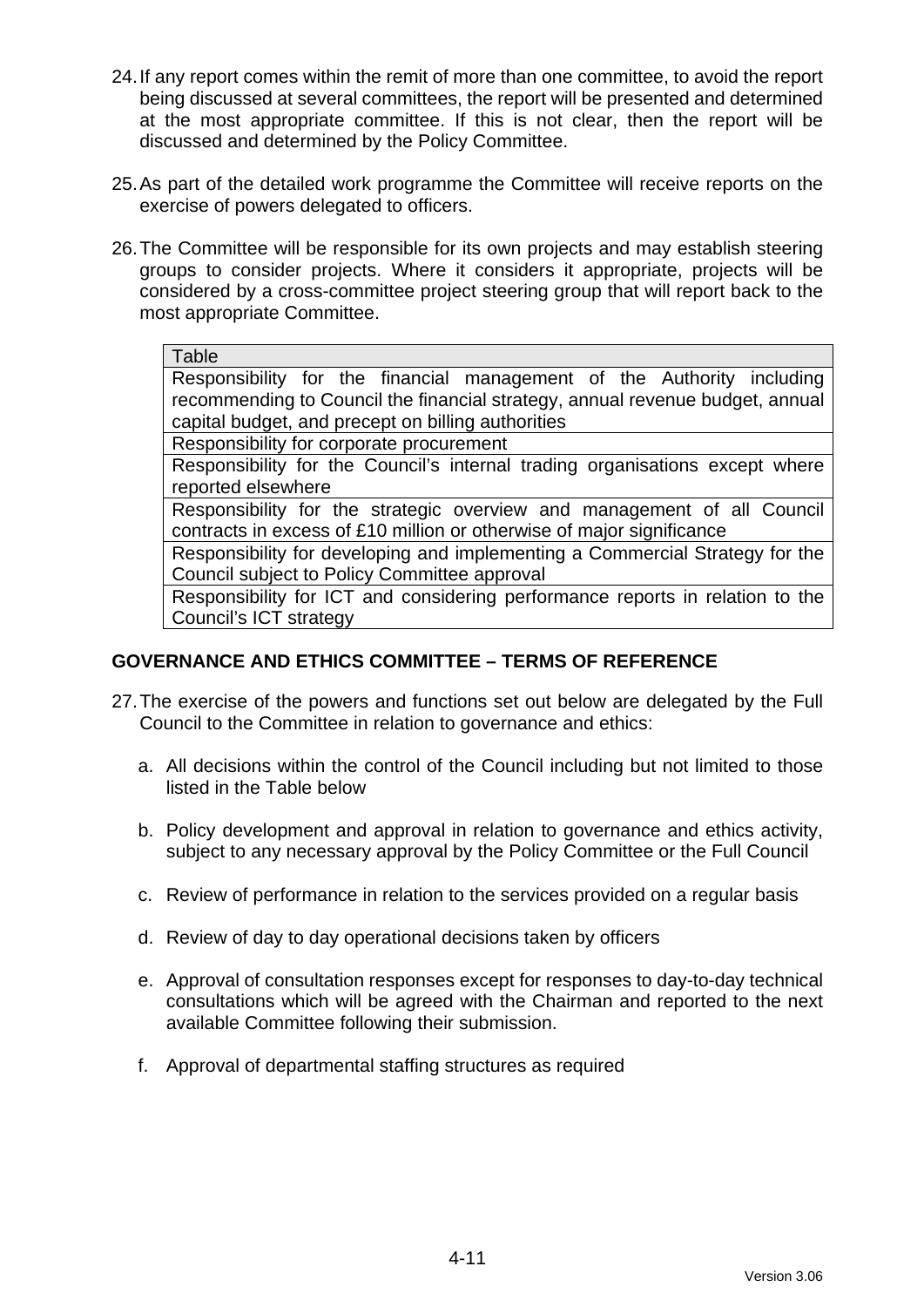- g. Approving all Councillor attendance at conferences, seminars and training events within the UK mainland for which a fee is payable including any expenditure incurred, within the remit of this Committee and to receive quarterly reports from Corporate Directors on departmental officer travel outside the UK within the remit of this Committee.
- 28.If any report comes within the remit of more than one committee, to avoid the report being discussed at several committees, the report will be presented and determined at the most appropriate committee. If this is not clear, then the report will be discussed and determined by the Policy Committee.
- 29.As part of the detailed work programme the Committee will receive reports on the exercise of powers delegated to Officers.
- 30.The Committee will be responsible for its own projects and may establish steering groups to consider projects. Where it considers it appropriate, projects will be considered by a cross-committee project steering group that will report back to the most appropriate Committee.

Responsibility for advising Full Council on the adequacy of the Council's systems of internal control and overseeing the external auditor's annual audit of the accounts

Responsibility for approving the Annual Statement of Accounts

Responsibility for approving the Annual Governance Statement and keeping it under review on a regular basis

Responsibility for reviewing and maintaining the Council's Local Code on Corporate Governance

Responsibility for maintaining an overview of the Council's Financial Regulations and anti-fraud and anti-corruption strategies, and for recommending the Financial Regulations to Full Council for adoption

Responsibility for ensuring high standards of conduct by the County Council, its Councillors, co-opted members and Officers

Responsibility for dealing with matters relating to alleged breaches of the Code of Conduct for Councillors and Co-opted Members

Responsibility for the implementation of and revision to councillor codes of conduct and practice of the County Council

Responsibility for Information Governance including but not limited to Data Protection and Freedom of Information

Responsibility for resolving any issues arising from the Members' Allowances Scheme

Responsibility for monitoring the Councillors' Divisional Fund

Responsibility for approving the recruitment process for any independent members of committees and panels required by statute

Responsibility for the Council's risk management strategy

Responsibility for Legal, Democratic and Complaints Services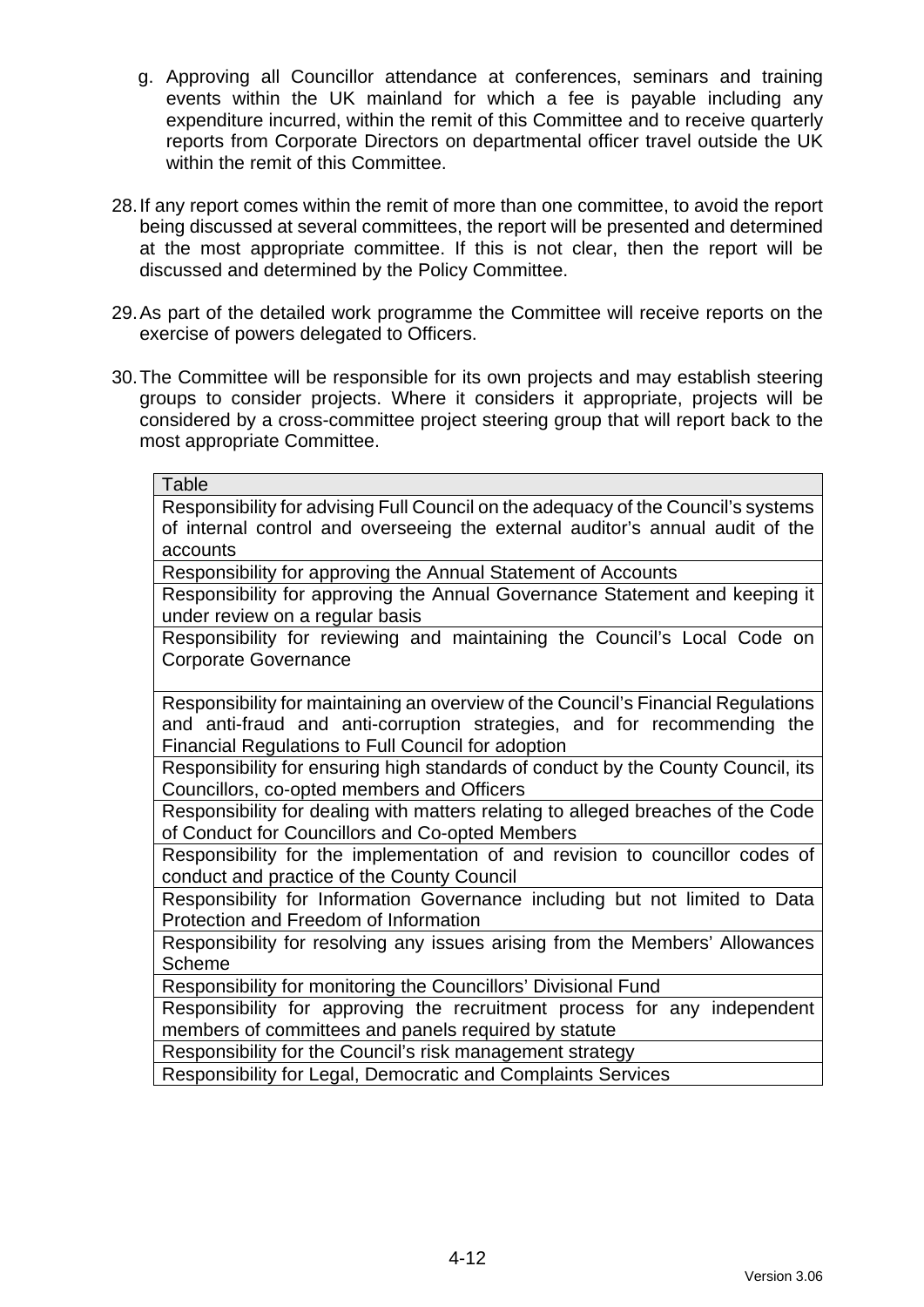# **GOVERNANCE AND ETHICS SUB-COMMITTEE – TERMS OF REFERENCE**

31.Responsibility for formal hearings under the Council's Procedure for dealing with Conduct Allegations against Councillors and Co-opted Members, including deciding whether there has been a breach of the Code of Conduct, and if appropriate imposing any sanction available under the Procedure and the relevant legislation.

#### **HEALTH AND WELLBEING BOARD – TERMS OF REFERENCE**

- 32.To prepare, publish and maintain a joint strategic needs assessment.
- 33.To prepare, publish and maintain a Pharmaceutical Needs Assessment
- 34.To prepare and publish a joint health and wellbeing strategy based on the needs identified in the joint strategic needs assessment and to oversee the implementation of the strategy.
- 35.Discretion to give Nottinghamshire County Council an opinion on whether the Council is discharging its statutory duty to have due regard to the joint strategic needs assessment and the health and wellbeing strategy.
- 36.To promote and encourage integrated working including joint commissioning in order to deliver cost effective services and appropriate choice. This includes providing assistance and advice and other support as appropriate, and joint working with services that impact on wider health determinants.
- 37.To discuss all issues considered to be relevant to the overall responsibilities of the Health and Wellbeing Board, and to perform any specific duties allocated by the Department of Health.
- 38.The Board will be responsible for its own projects and may establish steering groups to consider projects. Where it considers appropriate, projects will be considered by a cross-committee project steering group that will report back to the Board or most appropriate Committee.

#### **HEALTH SCRUTINY COMMITTEE – TERMS OF REFERENCE**

39.Responsibility for scrutinising health matters in relation to service provision for residents living in the County Council's area.

#### **LOCAL JOINT RESOLUTIONS COMMITTEE – TERMS OF REFERENCE**

- 40.The exercise of the powers and functions set out below are delegated by the Full Council to the Committee:
	- a. Responsibility for considering any issues where agreement cannot be reached between management and the trade unions.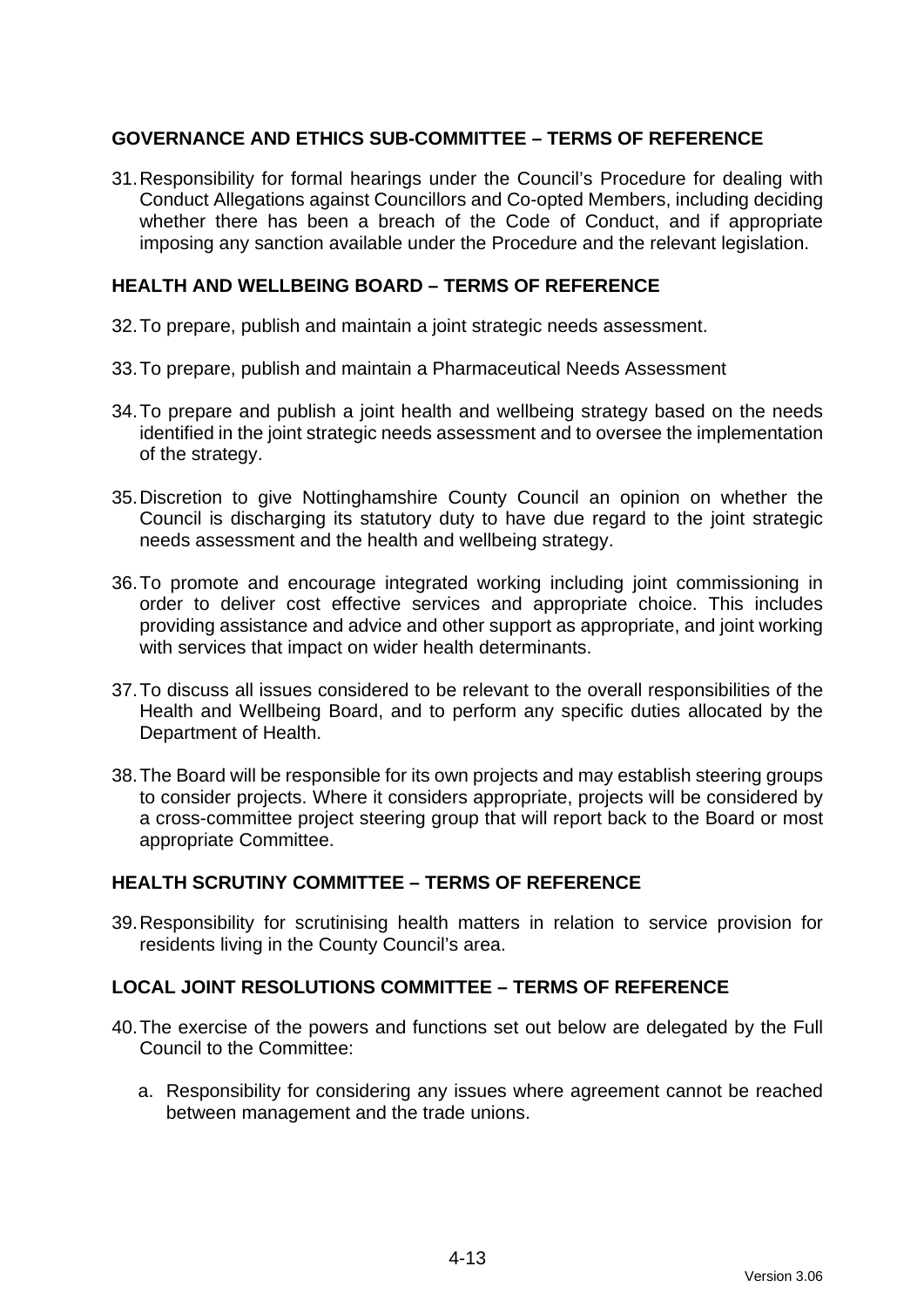**NOTE:** The Committee will have no delegated authority; any recommendations will be referred either to the Personnel Committee, Policy Committee or to the Full Council for approval. This Committee will meet only as and when required.

#### **NOTTINGHAMSHIRE LOCAL PENSION BOARD – TERMS OF REFERENCE**

- 41.The exercise of the powers and functions set out below are delegated by the Full Council to the Local Pension Board:
	- a. Responsibility for assisting the Nottinghamshire Pension Fund Committee and its sub-committees:
		- To secure compliance with all legislation relating to the governance and administration of the Local Government Pension Scheme in Nottinghamshire and the requirements imposed by the Pensions Regulator, and
		- To ensure the effective and efficient governance and administration of the Local Government Pension Scheme in Nottinghamshire
	- b. Authority to request information with regard to any aspect of the Council's function as Administering Authority of the Local Government Pension Scheme in Nottinghamshire, any such request to be reasonably complied with.
	- c. Authority to make recommendations to County Council or the relevant committee, any such recommendations being considered and a response made within a reasonable period of time.
	- d. Authority to escalate serious concerns relating to potential fundamental breach of legislation or governance failure to the relevant body.

#### **NOTTINGHAMSHIRE PENSION FUND COMMITTEE – TERMS OF REFERENCE**

- 42.The exercise of the powers and functions set out below are delegated by the Full Council to the Committee in relation to pensions:
	- a. Conduct its activities within the regulations which apply to the Local Government Pension Scheme including its fiduciary duties.
	- b. All decisions within the control of the Council including but not limited to those listed in the Table below
	- c. Policy development and approval in relation to pensions, subject to any necessary approval by the Policy Committee or the Full Council
	- d. Review of performance in relation to the services provided on a regular basis
	- e. Review of day to day operational decisions taken by officers
	- f. Approval of consultation responses except for responses to day-to-day technical consultations which will be agreed with the Chairman and reported to the next available Committee following their submission.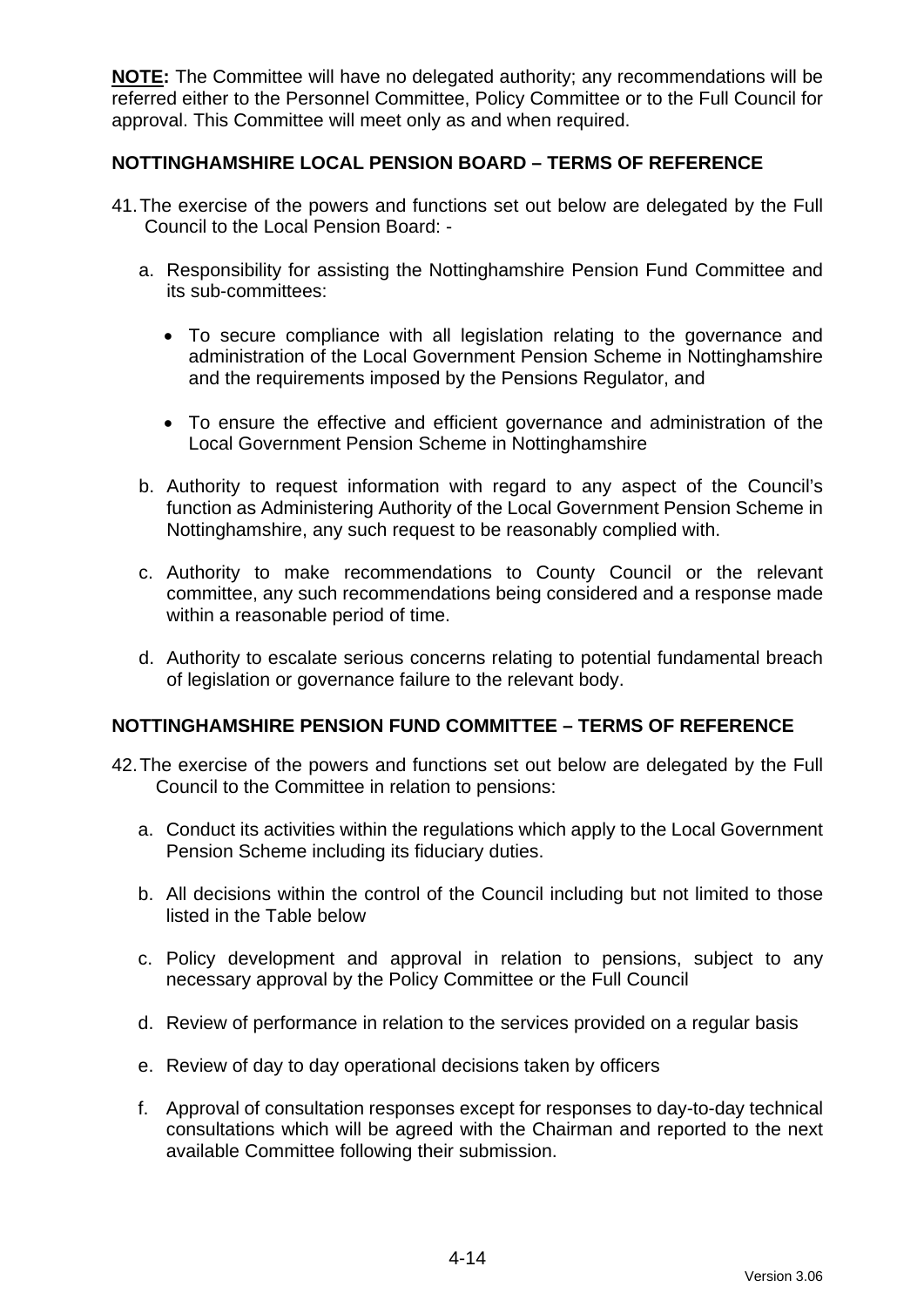- g. Approving all Councillor attendance at conferences, seminars and training events within the UK mainland for which a fee is payable including any expenditure incurred, within the remit of this Committee and to receive quarterly reports from Corporate Directors on departmental officer travel outside the UK within the remit of this Committee.
- 43.If any report comes within the remit of more than one committee, to avoid the report being discussed at several committees, the report will be presented and determined at the most appropriate committee. If this is not clear, then the report will be discussed and determined by the Policy Committee.
- 44.As part of the detailed work programme the Committee will receive reports on the exercise of powers delegated to officers.
- 45.The Committee will be responsible for its own projects and may establish steering groups to consider projects. Where it considers it appropriate, projects will be considered by a cross-committee project steering group that will report back to the most appropriate Committee.

Administering the Nottinghamshire Pension Fund, including investments by and management of pension funds and the administration of the Pension Fund

**NOTE:** The County Council administers this Pension Fund on behalf of Nottinghamshire County Council, Nottingham City Council, the District and Borough Councils and other admitted bodies in Nottinghamshire.

#### **PERSONNEL COMMITTEE – TERMS OF REFERENCE**

- 46.The exercise of the powers and functions set out below are delegated by the Full Council to the Committee in relation to personnel:
	- a. All decisions within the control of the Council including but not limited to those listed in the Table below
	- b. Policy development and approval in relation to personnel, subject to any necessary approval by the Policy Committee or the Full Council
	- c. Review of performance in relation to the services provided on a regular basis
	- d. Review of day to day operational decisions taken by officers
	- e. Approval of consultation responses except for responses to day-to-day technical consultations which will be agreed with the Chairman and reported to the next available Committee following their submission.
	- f. Approval of departmental staffing structures as required
	- g. Approving all Councillor attendance at conferences, seminars and training events within the UK mainland for which a fee is payable including any expenditure incurred, within the remit of this Committee and to receive quarterly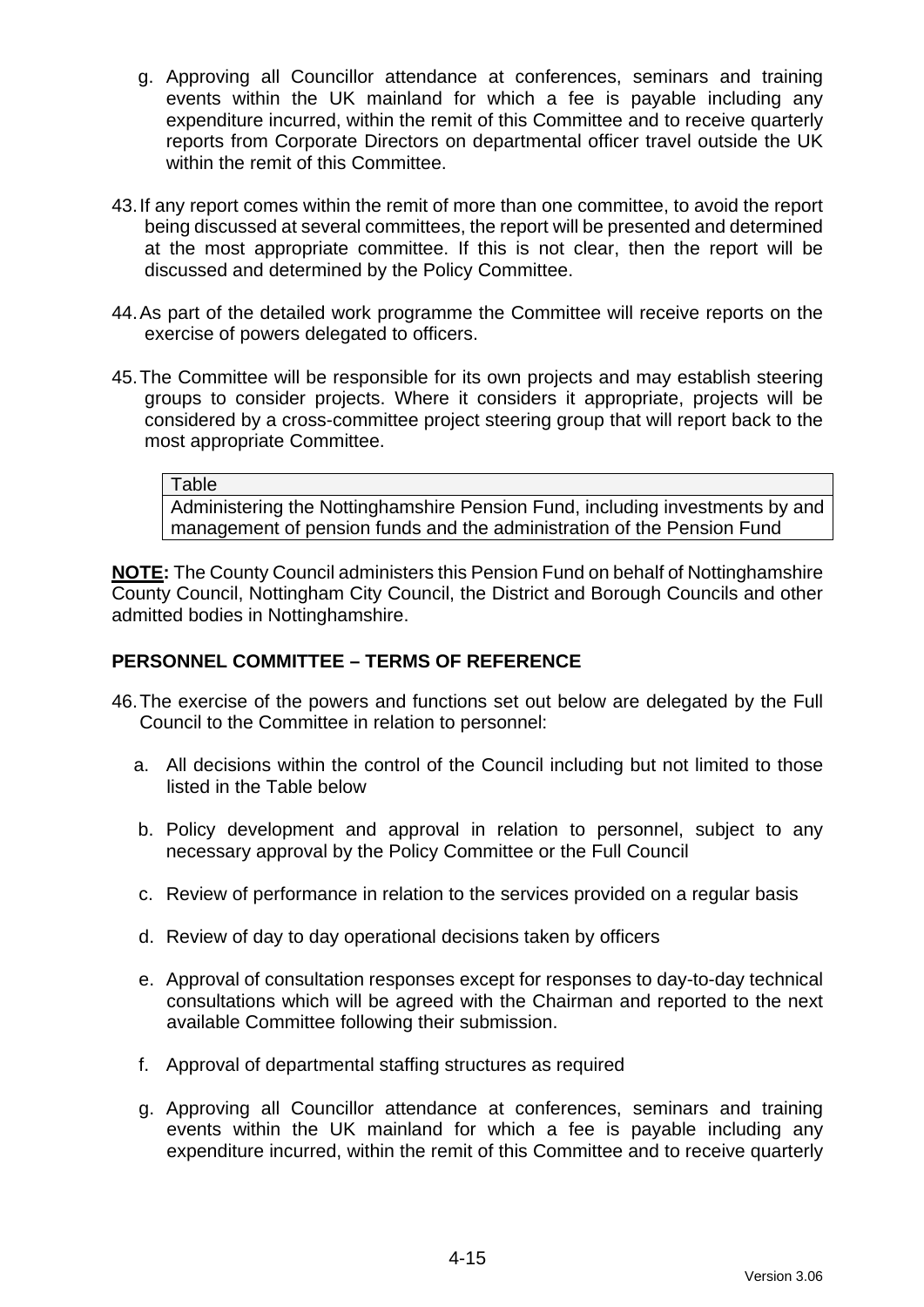reports from Corporate Directors on departmental officer travel outside the UK within the remit of this Committee.

- 47.If any report comes within the remit of more than one committee, to avoid the report being discussed at several committees, the report will be presented and determined at the most appropriate committee. If this is not clear, then the report will be discussed and determined by the Policy Committee.
- 48.As part of the detailed work programme the Committee will receive reports on the exercise of powers delegated to officers.
- 49.The Committee will be responsible for its own projects and may establish steering groups to consider projects. Where it considers it appropriate, projects will be considered by a cross-committee project steering group that will report back to the most appropriate Committee.

**Table** 

Responsibility for the pay, terms and conditions of service and training of employees except for approving the annual Pay Policy Statement which is reserved to the Full Council

Responsibility for employee relations including arrangements for consultation/ negotiation with Trades Unions and any matters relating to Trade Union recognition

Responsibility for health and safety related matters

Reviewing and recommending Employment Procedure Rules to the Council for adoption

Reviewing annually the overall staffing structure of the Council

Responsibility for Human Resources, Business Support, the Business Services Centre, the Customer Services Centre and Communications Team

# **SENIOR STAFFING SUB-COMMITTEE – TERMS OF REFERENCE**

- 50.This is a sub-committee of the Personnel Committee.
- 51.The exercise of the powers and functions set out below are delegated by the Full Council to the Senior Staffing Sub-Committee:
	- a. Responsibility for the appointment and dismissal of, and taking disciplinary action against, senior employees as set out in the Employment Procedure Rules

# **NOTE:-**

- The appropriate committee chairman for the post being considered will always be appointed as a member of the Sub-Committee. Where the issue being considered relates to the Council's Chief Executive or a Corporate Director the Sub-Committee will have a membership of nine; otherwise the Sub-Committee will have a membership of five.
- The Sub-Committee will be required to follow the Council's Recruitment and Selection Code of Practice.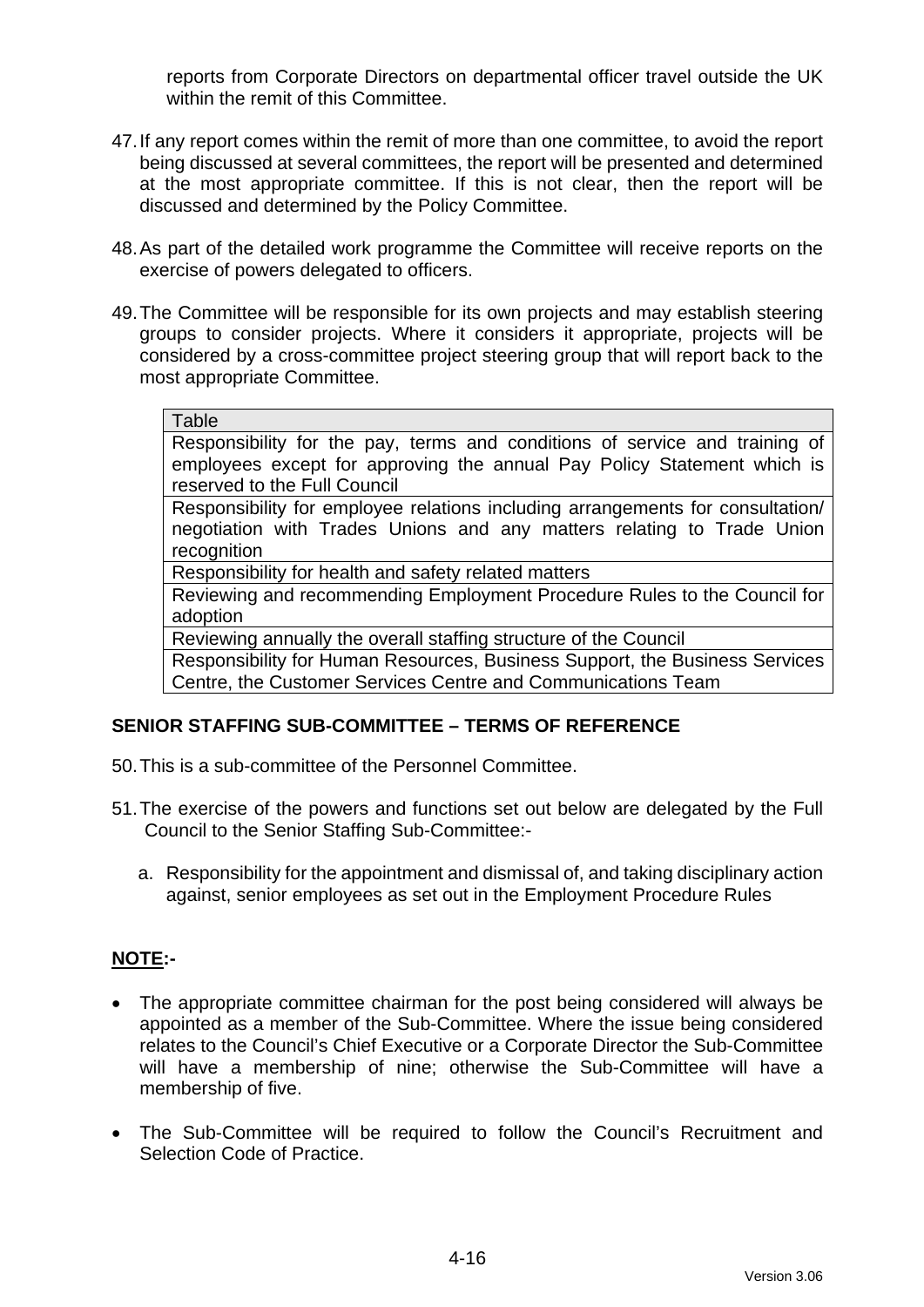• The procedures the Sub-Committee is required to follow are set out in the Employment Procedure Rules.

## **PLANNING AND RIGHTS OF WAY COMMITTEE – TERMS OF REFERENCE**

- 52.The exercise of the powers and functions set out below are delegated by the Full Council to the Committee in relation to planning and rights of way:
	- a. Responsibility for the regulatory functions of the Council in relation to planning, monitoring, enforcement and licensing.
	- b. Responsibility for the regulatory functions of the Council in relation to public rights of way and cycle paths, town and village greens and common land.
	- c. Responsibility for all licensing functions given to the Authority by law, except safety of sports grounds.
	- d. Receiving reports on the exercise of powers delegated to officers in relation to functions for which this Committee is responsible.
	- e. Approval for consultation responses relating to the Committee's functions except for responses to day-to-day technical consultations which will be agreed with the Chairman and reported to the next available Committee following their submission.
	- f. Approving all Councillor attendance at conferences, seminars and training events within the UK mainland for which a fee is payable including any expenditure incurred, within the remit of this Committee and to receive quarterly reports from Corporate Directors on departmental officer travel outside the UK within the remit of this Committee.

## **TRANSPORT AND ENVIRONMENT COMMITTEE – TERMS OF REFERENCE**

- 53.The exercise of the powers and functions set out below are delegated by the Full Council to the Committee in relation to transport and environment activity :
	- a. All decisions within the control of the Council including but not limited to those listed in the Table below
	- b. Policy development and approval in relation to transport and environment activity, subject to any necessary approval by the Policy Committee or the Full **Council**
	- c. Review of performance in relation to the services provided on a regular basis
	- d. Review of day to day operational decisions taken by officers
	- e. Approval of consultation responses except for responses to day-to-day technical consultations which will be agreed with the Chairman and reported to the next available Committee following their submission.
	- f. Approval of departmental staffing structures as required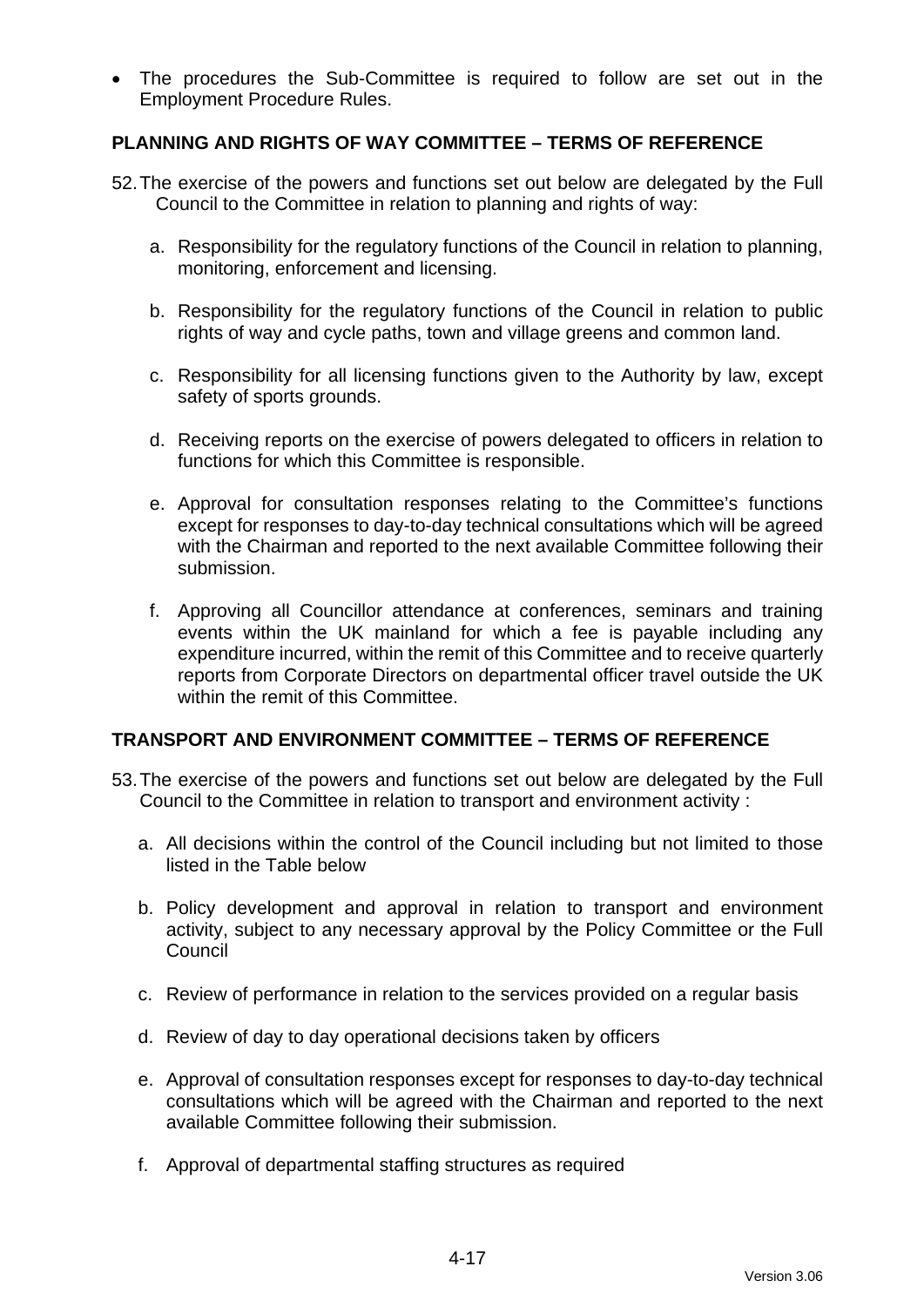- g. Approving all Councillor attendance at conferences, seminars and training events within the UK mainland for which a fee is payable including any expenditure incurred, within the remit of this Committee and to receive quarterly reports from Corporate Directors on departmental officer travel outside the UK within the remit of this Committee.
- 54.If any report comes within the remit of more than one committee, to avoid the report being discussed at several committees, the report will be presented and determined at the most appropriate committee. If this is not clear, then the report will be discussed and determined by the Policy Committee.
- 55.As part of the detailed work programme the Committee will receive reports on the exercise of powers delegated to Officers.
- 56.The Committee will be responsible for its own projects and may establish steering groups to consider projects. Where it considers it appropriate, projects will be considered by a cross-committee project steering group that will report back to the most appropriate Committee.

#### **Table**

Responsibility for Highways functions (including Rights of Way except those functions which form part of the terms of reference for Planning and Rights of Way Committee) including:

- highways capital and revenue programmes (except where reported to Economic Development and Asset Management Committee)
- the planning, management and maintenance of highways and pavements
- traffic management and Traffic Regulation Orders
- parking provision
- integrated transport measures
- road safety

Responsibility for public transport and fleet management including:

- local bus services
- education and adult care transport
- council fleet

Responsibility for all matters relating to minerals and waste planning not falling within the delegation of any other committee.

Responsibility for all matters relating to Council's role as Waste Disposal Authority.

Responsibility for all matters relating to environment and sustainability including environment strategy, transition to Zero Carbon and air quality

Responsibility for flood risk management and statutory flood risk management scrutiny

Responsibility for making observations on relevant planning matters on which the County Council is consulted, in accordance with the agreed protocol Responsibility for conservation and archaeology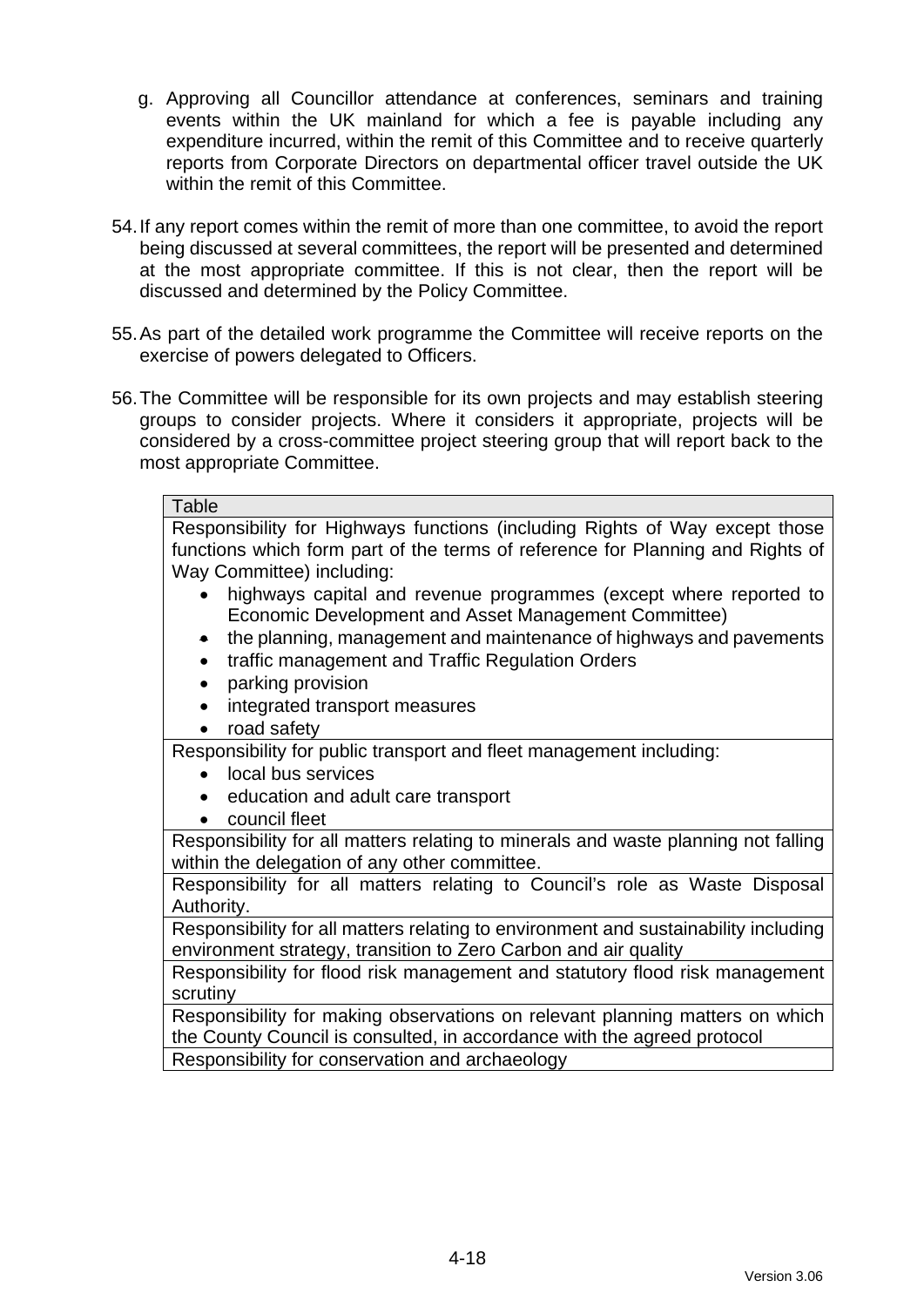# **OTHER BODIES**

# **BUS LANE ADJUDICATION SERVICE JOINT COMMITTEE**

42. A joint committee with a number of other local authorities for the purpose of adjudicating services for bus lane enforcement

# **GREATER NOTTINGHAM LIGHT RAPID TRANSPORT ADVISORY COMMITTEE**

43. A joint committee established to advise on issues relating to the tram system

## **JOINT COMMITTEE FOR STRATEGIC PLANNING AND TRANSPORTATION – TERMS OF REFERENCE**

44. A joint committee established to advise the County and City Councils on strategic planning and transport matters for the whole of Greater Nottingham.

## **CITY OF NOTTINGHAM AND NOTTINGHAMSHIRE ECONOMIC PROSPERITY COMMITTEE**

45. A joint committee established to bring together local authority partners in Nottingham and Nottinghamshire in a robust, formally constituted arrangement which will drive future investment in growth and jobs in the City and County. The functions delegated to this Committee are set out in its Constitution:

[https://committee.nottinghamcity.gov.uk/documents/s80597/Enc.%201%20for%20Ter](https://committee.nottinghamcity.gov.uk/documents/s80597/Enc.%201%20for%20Terms%20of%20Reference.pdf) [ms%20of%20Reference.pdf](https://committee.nottinghamcity.gov.uk/documents/s80597/Enc.%201%20for%20Terms%20of%20Reference.pdf)

## **JOINT HEALTH SCRUTINY COMMITTEE (COMMISSIONERS WORKING TOGETHER)**

46. A joint health scrutiny committee with the councils of Sheffield, Rotheram, Wakefield, Barnsley, Doncaser and Derbyshire to oversee the implementation of the CCG's working together programme to facilitiate the efficient joint-provision of services.

## **LGPS (LOCAL GOVERNMENT PENSION SCHEME) CENTRAL JOINT COMMITTEE**

47. A joint committee established to provide oversight of the delivery of the objectives of LGPS Central, including the delivery of client service and the delivery against its business case, and to deal with common investor issues.

## **MENTAL HEALTH GUARDIANSHIP PANEL**

48. A panel of five County Councillors established to make decisions on renewal and discharge of guardianship under the Mental Health Act 1983.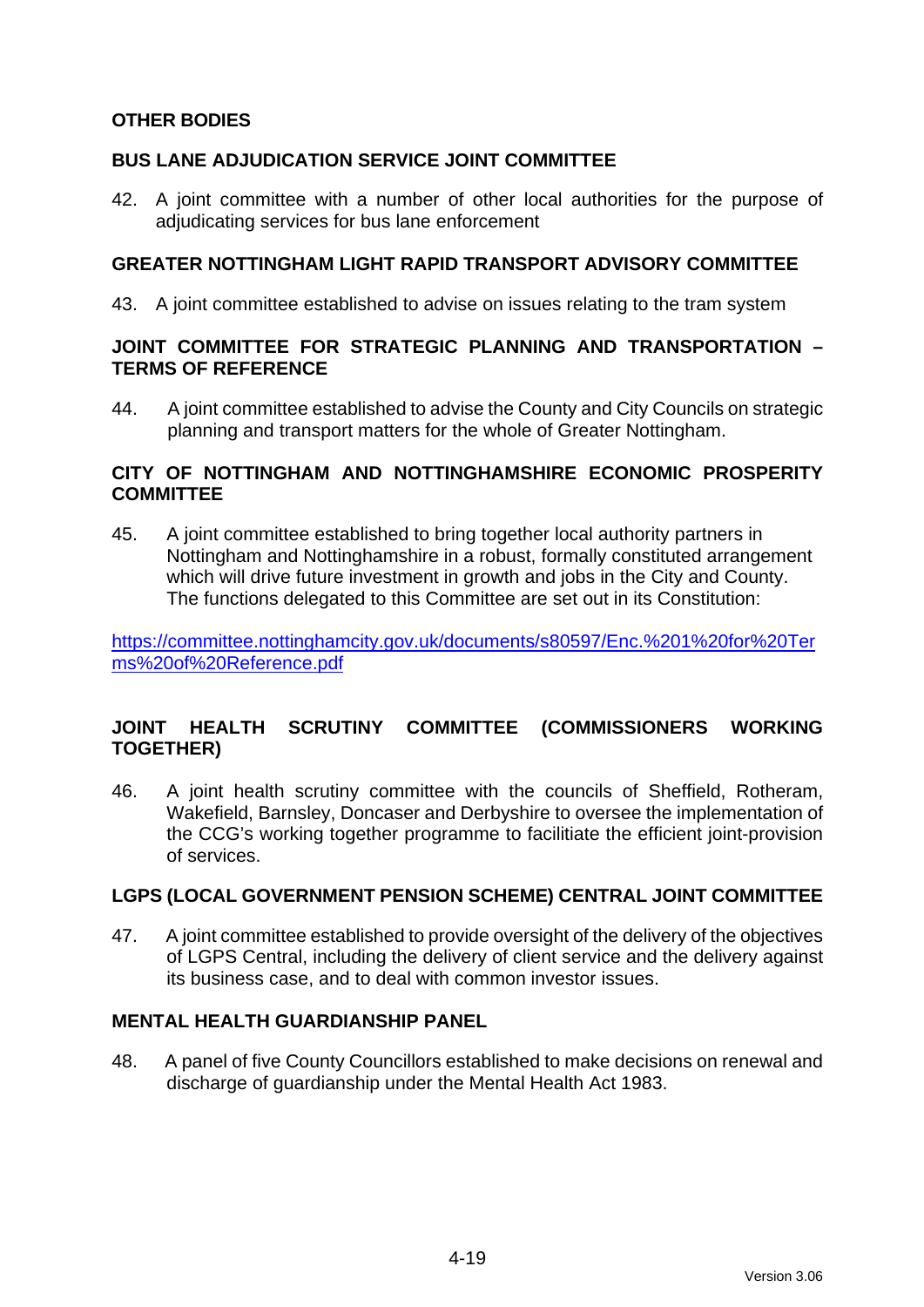# **NOTTINGHAMSHIRE AND CITY OF NOTTINGHAM FIRE AUTHORITY**

49. A body of Nottinghamshire County and Nottingham City Councillors responsible for ensuring Nottinghamshire Fire and Rescue Service has the resources needed to carry out its duties. Responsible for making decisions on key matters such as strategy, policy and budget.

#### **NOTTINGHAMSHIRE POLICE AND CRIME PANEL**

50. A Panel to scrutinise the actions and decisions of the Police and Crime Commissioner for Nottinghamshire.

## **PATROL (PARKING AND TRAFFIC REGULATIONS OUTSIDE LONDON) JOINT COMMITTEE**

51. A joint committee with a number of other local authorities for the purpose of adjudicating services for parking enforcement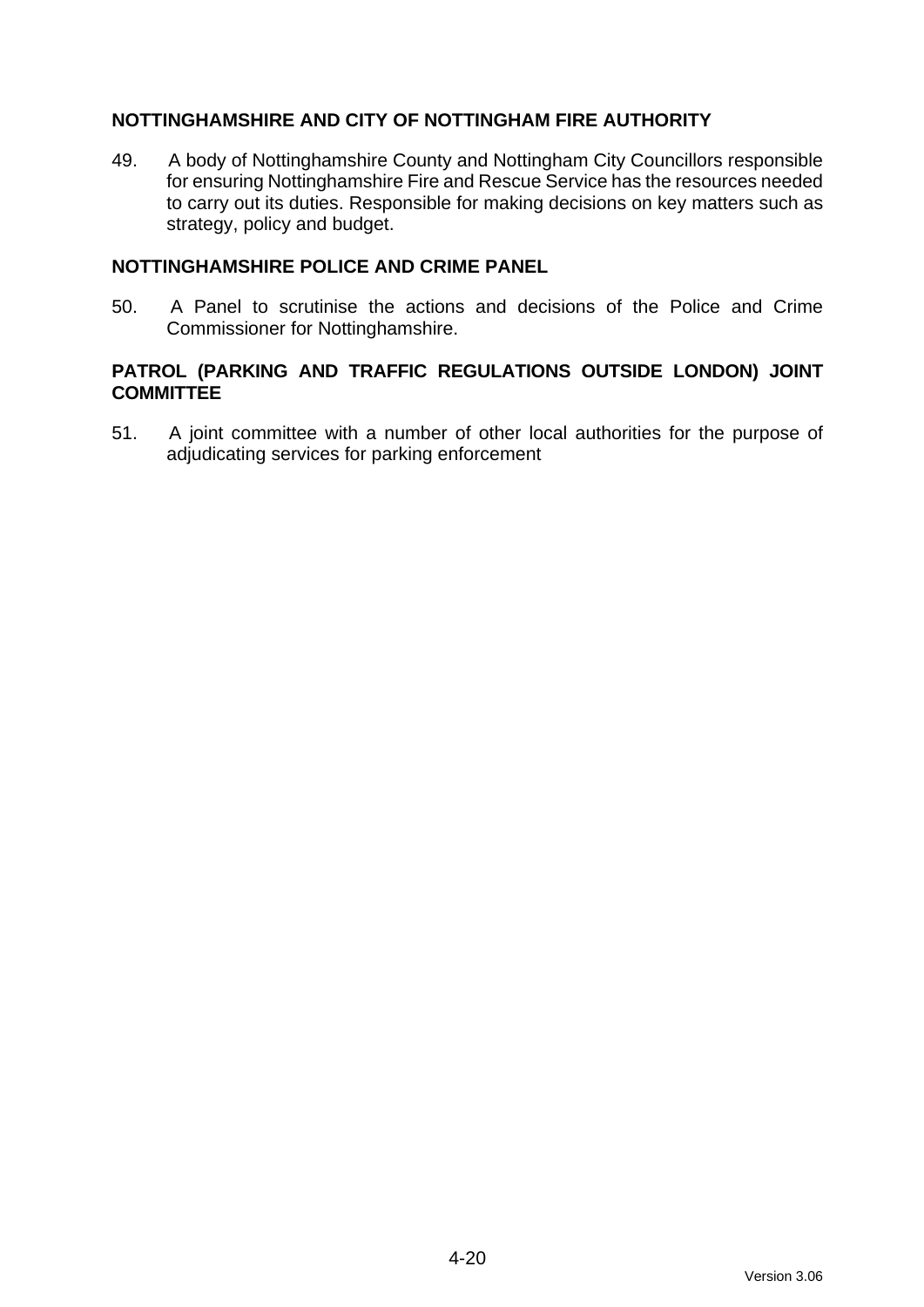# **PART B – SCHEME OF DELEGATION TO OFFICERS**

- 1. This Scheme sets out the delegated powers of officers of the County Council. For the purposes of the Constitution the term 'Corporate Director' includes all Corporate Directors, the Chief Executive, the Service Director Customers, Governance and Employees and the Service Director Finance, Infrastructure and Improvement.
- 2. Corporate Directors may delegate these powers to other officers and must ensure they appoint another officer to substitute in their absence.
- 3. Officers can only exercise delegated powers in accordance with approved policies and decisions made by committees or the Full Council.
- 4. All matters which are not day to day operational matters or contained in this Scheme of Delegation must be decided by the relevant committee. For urgent decisions see the Procedure for Urgent Decisions.
- 5. The chairman of the relevant committee may request an officer not to exercise their delegated power in any particular case and, if so, a report will be taken to the next available meeting of this committee for consideration.
- 6. Appointments of staff below Service Director level will be made by Officers. Any other appointment must be made by the Senior Staffing Sub-Committee.
- 7. Corporate Directors may not add to the establishment of their departments except in accordance with Employment Procedure Regulations, or any other specific committee approval.
- 8. Corporate Directors will agree with their respective chairman and vice-chairman the nature and level of information they require regarding the exercise of officers' delegated powers.
- 9. Corporate Directors must ensure that adequate arrangements are in place to brief and consult committee chairmen (or vice-chairmen in their absence) within their service areas as agreed with these chairmen.
- 10.Corporate Directors will exercise their delegated powers in accordance with any requirements of the Chief Executive.
- 11.Corporate Directors must ensure that their department maintains a list of specific delegations to officers, which must be available for public inspection at all times.
- 12.Corporate Directors have authority to exercise the powers of the County Council in the event of an emergency or disaster, including making or approving any arrangements for the protection of persons or property, and will report back to the next appropriate committee or meeting Council in the event that this authority is exercised.
- 13.Corporate Directors have authority to settle ombudsman complaints and to determine payments under the Payments for Maladministration Policy. Governance and Ethics Committee will receive regular reports on the operation of the Policy and payments.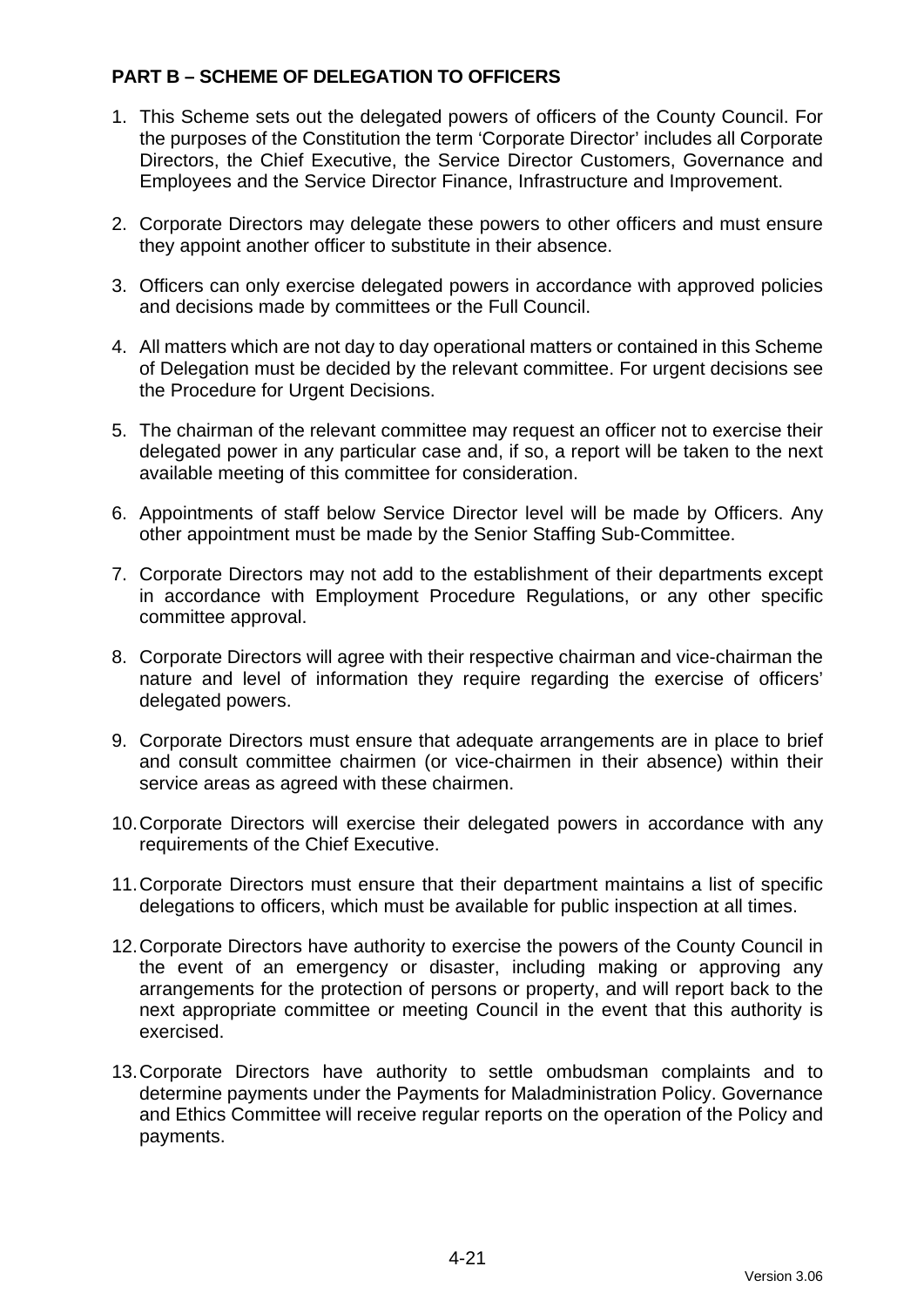- 14.Corporate Directors have authority to determine ex-gratia claims of up to £1,000 in respect of employees or volunteers carrying out their duties who suffer damage to personal belongings. Personnel Committee will receive regular reports.
- 15.The Chief Executive, the Service Director Customers, Governance and Employees, the Group Manager Legal, Democratic and Complaints, Team Managers Legal Services and Senior Solicitors have authority to certify the fixing of the Common Seal of the Council to a document where this is required in order to give effect to a decision.
- 16.The Group Manager for Legal Services is responsible for authorising the commencement or defence of, or participation in, any legal proceedings, including appearing in proceedings and signing documents necessary to any legal procedure, and authorising other officers to do so on behalf of the County Council, in consultation with other officers as necessary and subject to the requiremements of the Financial Regulations in relation to Risk Management and Insurance, and Legal Claims and Settlements.

# **CHIEF EXECUTIVE**

- 17.The exercise of the responsibilities set out below are delegated by the County Council:
	- a. Taking all operational decisions necessary to secure the provision of services and/or the discharge of statutory functions, including the power to enter into contracts, in accordance with approved policies and Financial Regulations across the Authority.
	- b. Making any decision normally reserved to committee or another officer in accordance with the Urgency Procedure Rules.
	- c. Taking decisions whether to grant dispensations to Councillors and co-opted members from requirements relating to interests and their participation in meetings.
	- d. Taking any decision on any matter not reserved to another officer by law.
	- e. Holding to account Corporate Directors for the performance of their departments.

## **CHIEF EXECUTIVE'S DEPARTMENT**

#### **Service Director Customers, Governance and Employees**

- 18.The exercise of the responsibilities set out below are delegated by the County Council:
	- a. Taking all operational decisions necessary to secure the provision of services and/or the discharge of statutory functions, including the power to enter into contracts, in accordance with approved policies and Financial Regulations in relation to the following areas:
	- Legal, Democratic and Complaints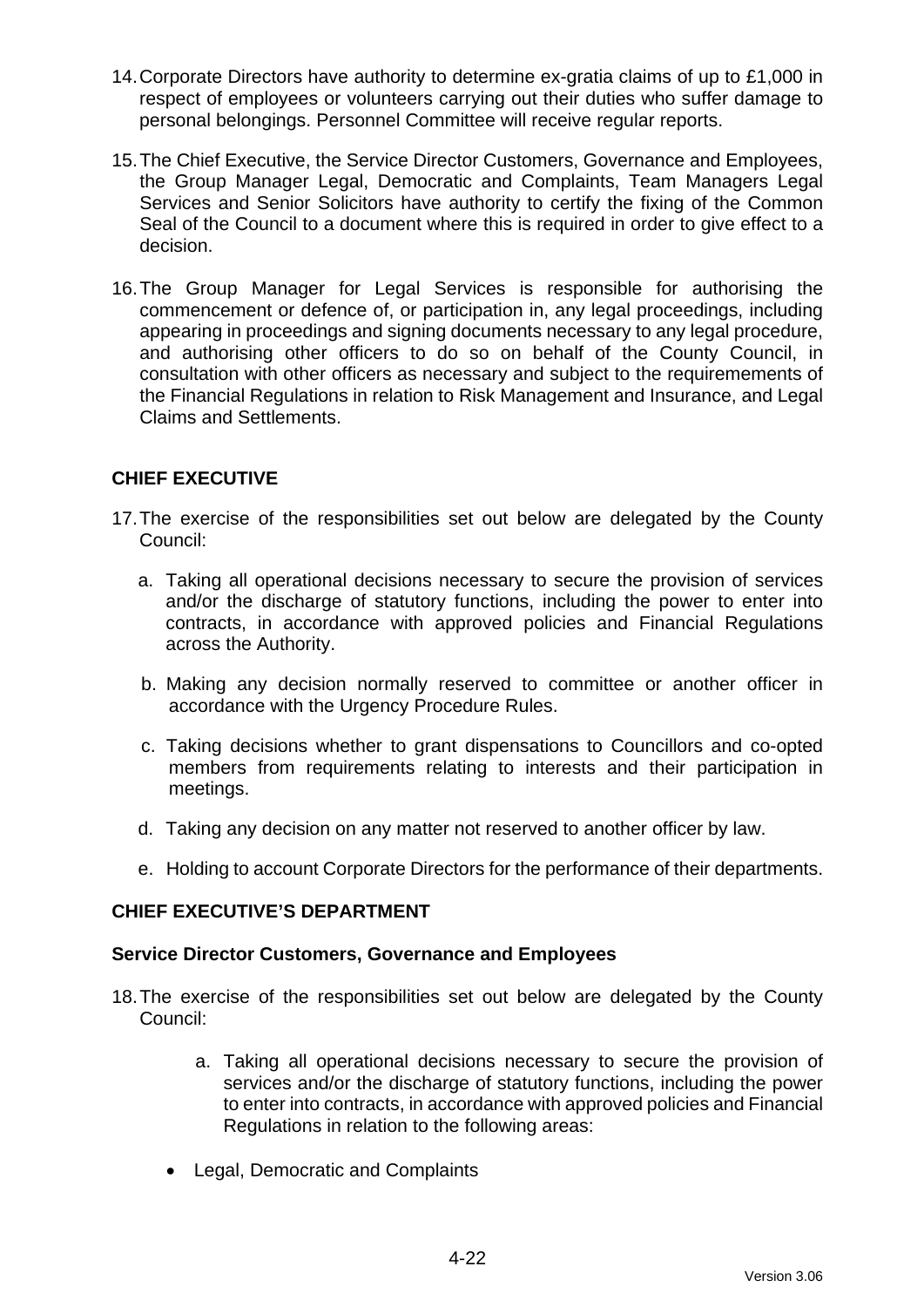- Equalities
- Communications and Marketing
- Human Resources and Customer Services
- Health and Safety
- Information Governance
- Business Support Services
- b. Holding officers to account for the performance of their service areas
- c. Approving departmental officer travel outside the UK and providing a quarterly report to the relevant Committees on approvals.
- d. Taking all operational decisions necessary relating to the level and nature of support services for County Councillors.

## **Service Director Finance, Infrastructure and Improvement**

- 19.The exercise of the responsibilities set out below are delegated by the County Council:
	- a. Taking all operational decisions necessary to secure the provision of services and/or the discharge of statutory functions, including the power to enter into contracts, in accordance with approved policies and Financial Regulations in relation to the following areas:
		- Corporate Performance
		- Policy Development
		- Finance, Procurement and Improvement
		- Information and Communications Technology (ICT)
	- b. Holding officers to account for the performance of their service areas
	- c. Approving departmental officer travel outside the UK and providing a quarterly report to the relevant Committees on approvals.

## **CORPORATE DIRECTOR ADULT SOCIAL CARE AND HEALTH**

- 20.The exercise of the responsibilities set out below are delegated by the County Council:
	- a. Taking all operational decisions necessary to secure the provision of services and/or the discharge of statutory functions, including the power to enter into contracts, in accordance with approved policies and Financial Regulations in relation to the following areas:

Adult social care including:

- Safeguarding
- Mental health
- Disability
- Older people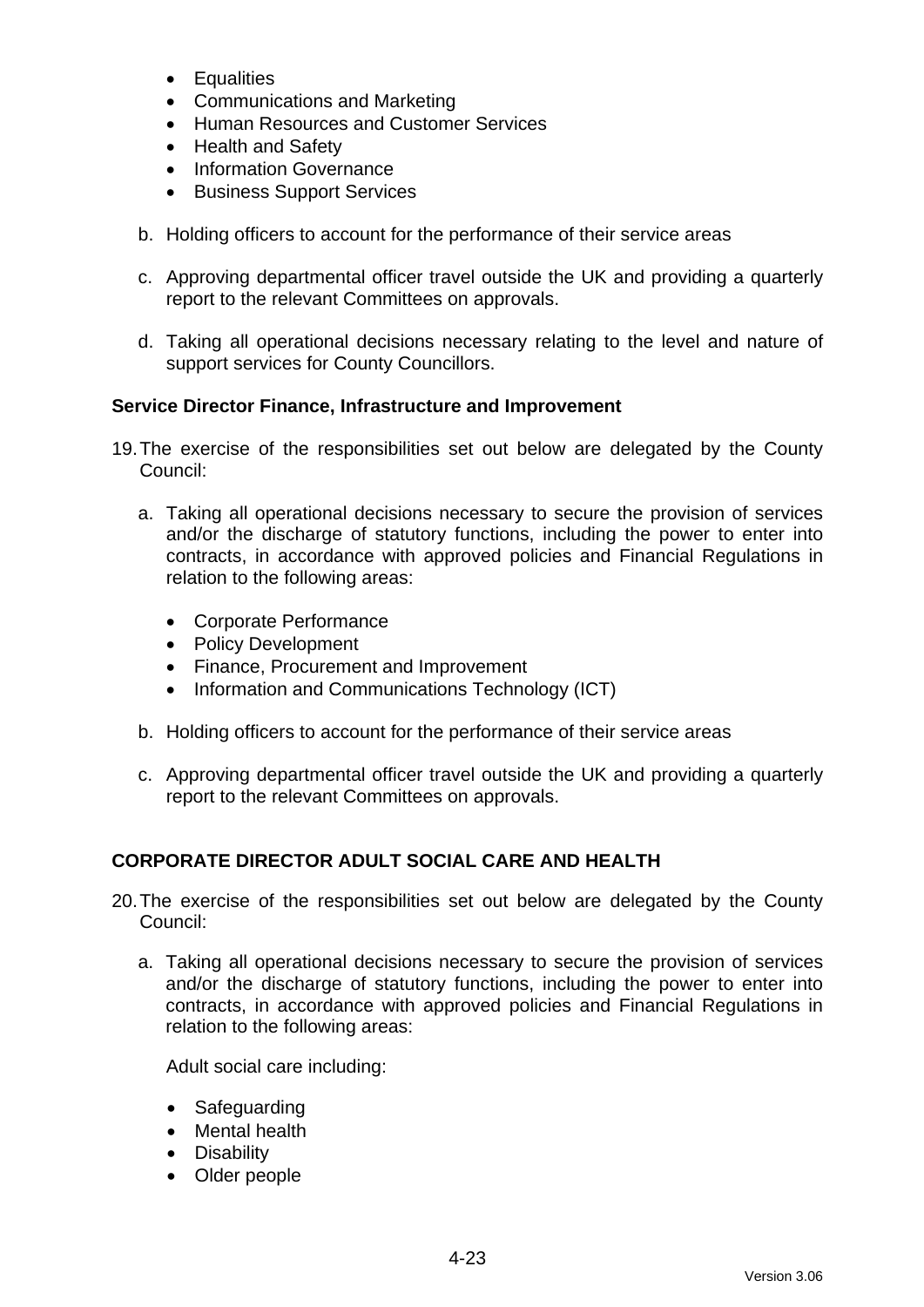- Residential services
- Day services

Public Health

- b. Holding officers to account for the performance of their service areas
- c. Approving departmental officer travel outside the UK and providing a quarterly report to the relevant Committees on approvals.

# **CORPORATE DIRECTOR CHILDREN AND FAMILIES**

- 21.To be the designated Director of Children Services in accordance with Section 19 of the Children's Act 2004.
- 22.The exercise of the responsibilities set out below are delegated by the County Council:
	- a. Taking all operational decisions necessary to secure the provision of service and/or the discharge of statutory functions, including the power to enter into contracts, in accordance with approved policies and Financial Regulations in relation to the following areas:
		- Education
		- Special educational needs and disability
		- Safeguarding
		- Children's social care
		- Youth services
		- Early Years
	- b. Holding officers to account for the performance of their service areas.
	- c. Approving school governor appointments for which the Council has responsibility and reporting these decisions quarterly to the Children and Young People's Committee.
	- d. Approving departmental officer travel outside the UK and providing a quarterly report to the relevant Committees on approvals.

# **CORPORATE DIRECTOR PLACE**

- 23.The exercise of the responsibilities set out below are delegated by the County Council:
	- a. Taking all operational decisions necessary to secure the provision of service and/or the discharge of statutory functions, including the power to enter into contracts, in accordance with approved policies and Financial Regulations in relation to the following areas:
		- Waste Disposal
		- Transport
		- Highways
		- Property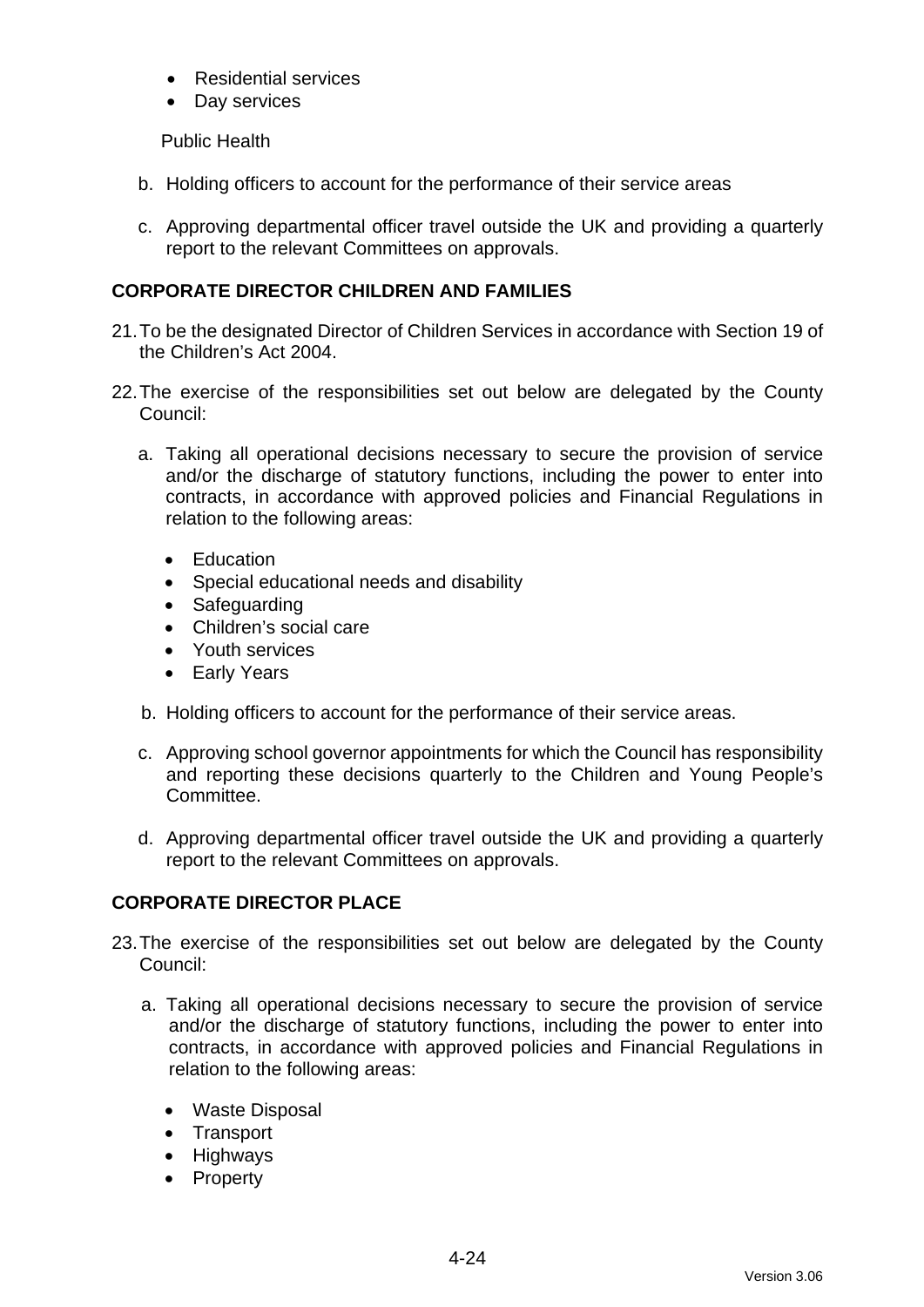- Catering and Facilities Management
- Planning
- Economic Development
- Grant aid administration
- Community Engagement
- Conservation
- Libraries
- Country parks
- Sport and Arts

Public protection including:

- Trading Standards
- Emergency management
- Registration services
- Community Safety
- b. Holding officers to account for the performance of their service areas.
- c. Approving departmental officer travel outside the UK and providing a quarterly report to the relevant Committees on approvals.

# **STATUTORY OFFICERS**

24.There is a legal requirement to allocate some specific responsibilities to officers and the Council has designated the following posts:

| Chief Executive                 |          |  | Head of Paid Service & Proper Officer           |
|---------------------------------|----------|--|-------------------------------------------------|
| Service                         | Director |  | Customers,   Monitoring Officer                 |
| <b>Governance and Employees</b> |          |  |                                                 |
| Service                         | Director |  | Finance,   Chief Finance Officer (also known as |
| Infrastructure and Improvement  |          |  | Section 151 Officer)                            |

# **HEAD OF PAID SERVICE**

- 25.Responsibility for reporting to the Full Council on the manner in which the discharge of the Council's functions is co-ordinated, the number and grade of officers required for the discharge of functions and the organisation of officers.
- 26.Responsibility for considering applications from officers for exemption from political restriction in respect of the post held by that officer.

**NOTE:** The Head of Paid Service may not be the Monitoring Officer but may hold the post of Chief Finance Officer if a qualified accountant.

## **PROPER OFFICER**

27.Responsibility for acting as the Proper Officer as set out in Section 270(3) of the Local Government Act 1972 in connection with committees.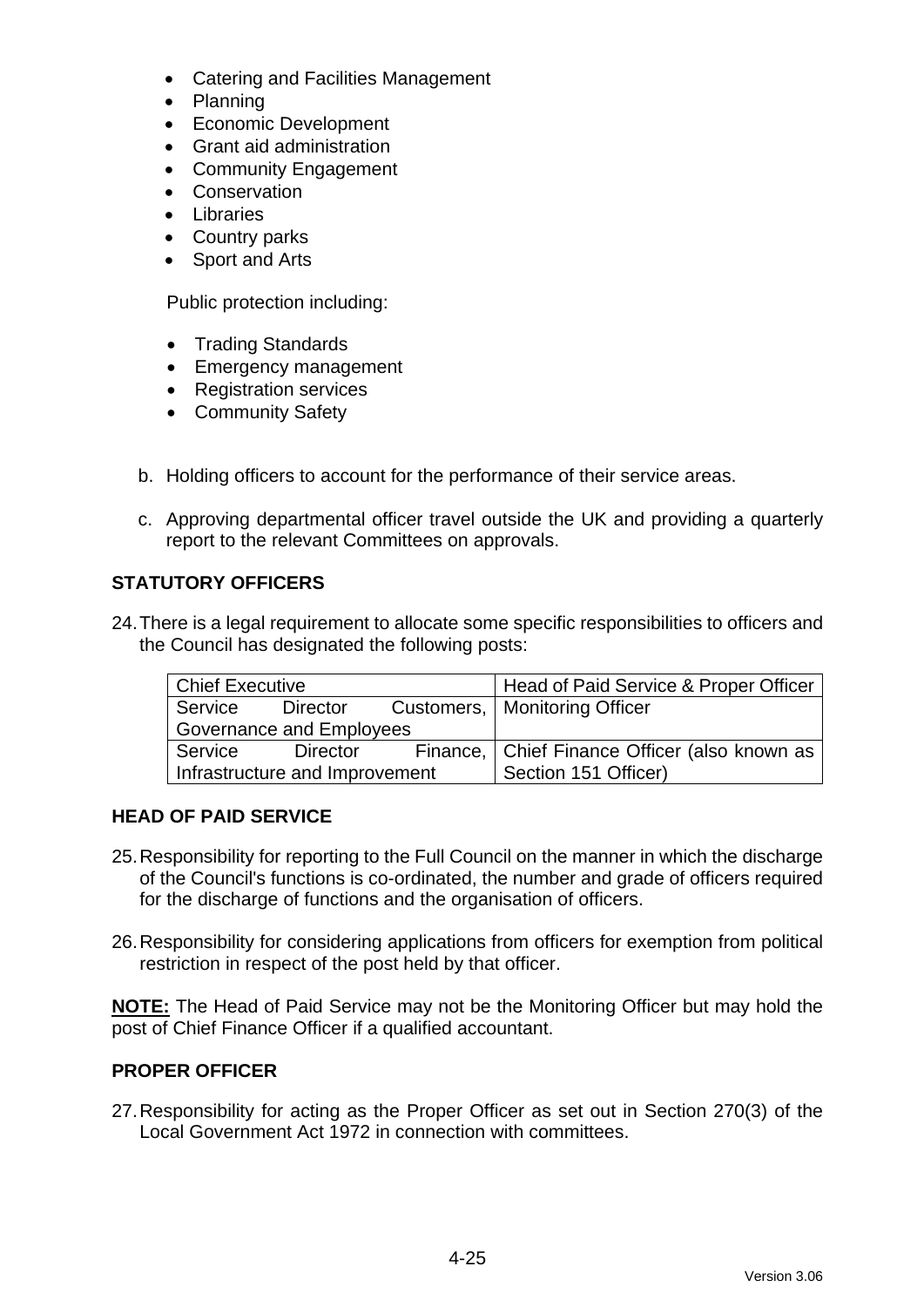#### **MONITORING OFFICER**

- 28.Responsibility for maintaining the Constitution, ensuring it is available for inspection and making minor changes as a result of any restructuring.
- 29.Responsibility for ensuring the lawfulness and fairness of decision making; this includes authority, after consulting with the Head of Paid Service and Chief Finance Officer, to report to the Full Council if they consider that any proposal, decision or omission would give rise to unlawfulness or maladministration.
- 30.Responsibility for contributing to the promotion and maintenance of high standards of conduct.

**NOTE:** The Monitoring Officer cannot be the Chief Finance Officer or the Head of Paid Service.

## **CHIEF FINANCE OFFICER**

- 31.Responsibility for ensuring the lawfulness and financial prudence of decision making; this includes authority, after consulting with the Head of Paid Service and Monitoring Officer, to report to the Full Council if they consider that any proposal, decision or omission would give rise to unlawful expenditure, or is unlawful and is likely to cause a loss or deficiency or if the Council is about to enter an item of account unlawfully.
- 32.Responsibility for the administration of the financial affairs of the Council.
- 33.Responsibility for providing advice on the scope of powers and authority to take decisions, maladministration, financial impropriety and probity.
- 34.Responsibility for providing financial information to the media, members of the public and the community.

**NOTE:** The Chief Finance Officer cannot be the Monitoring Officer but may hold the post of Head of Paid Service.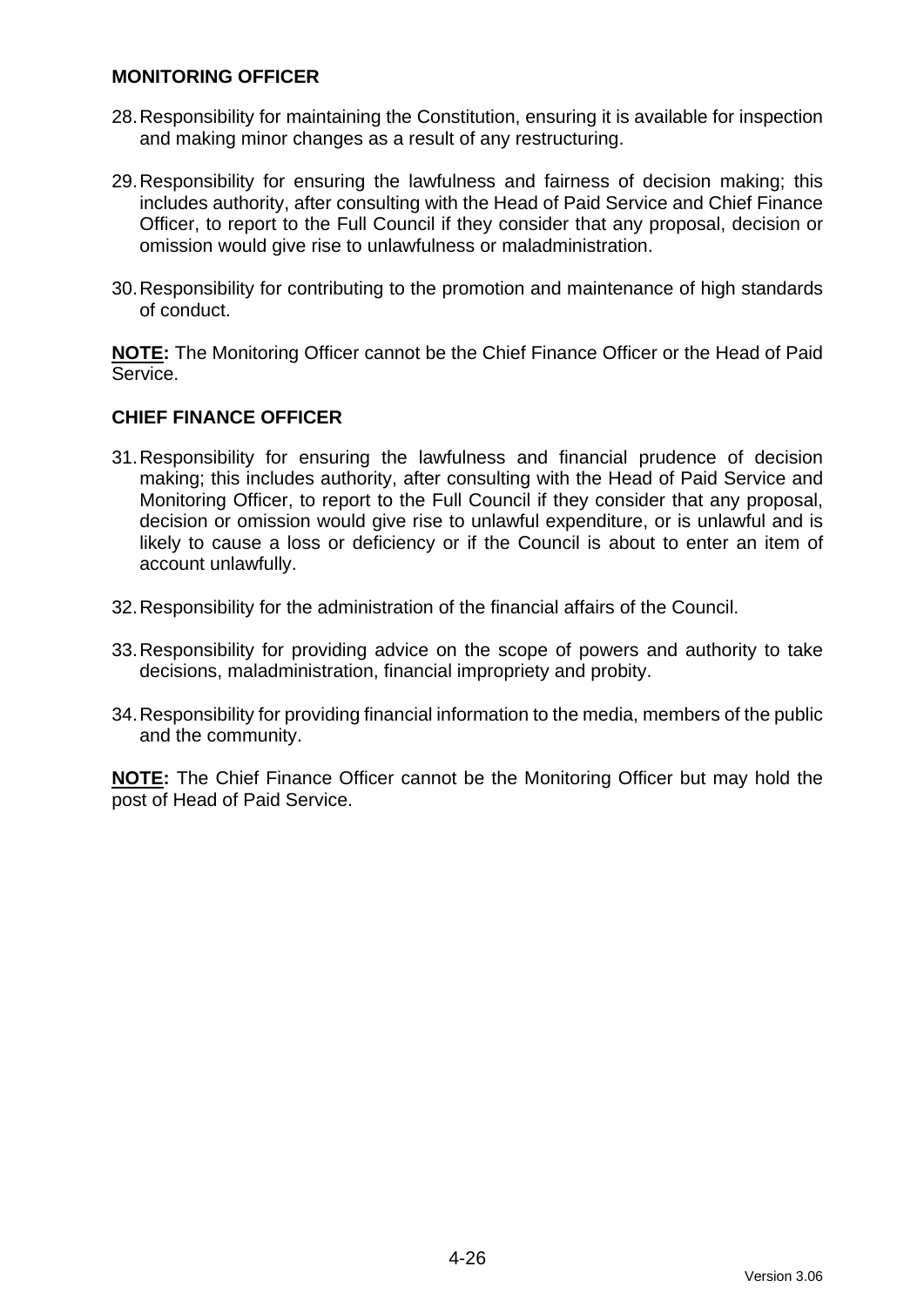**PART FIVE**

**DEMOCRACY**

**PROCEDURES**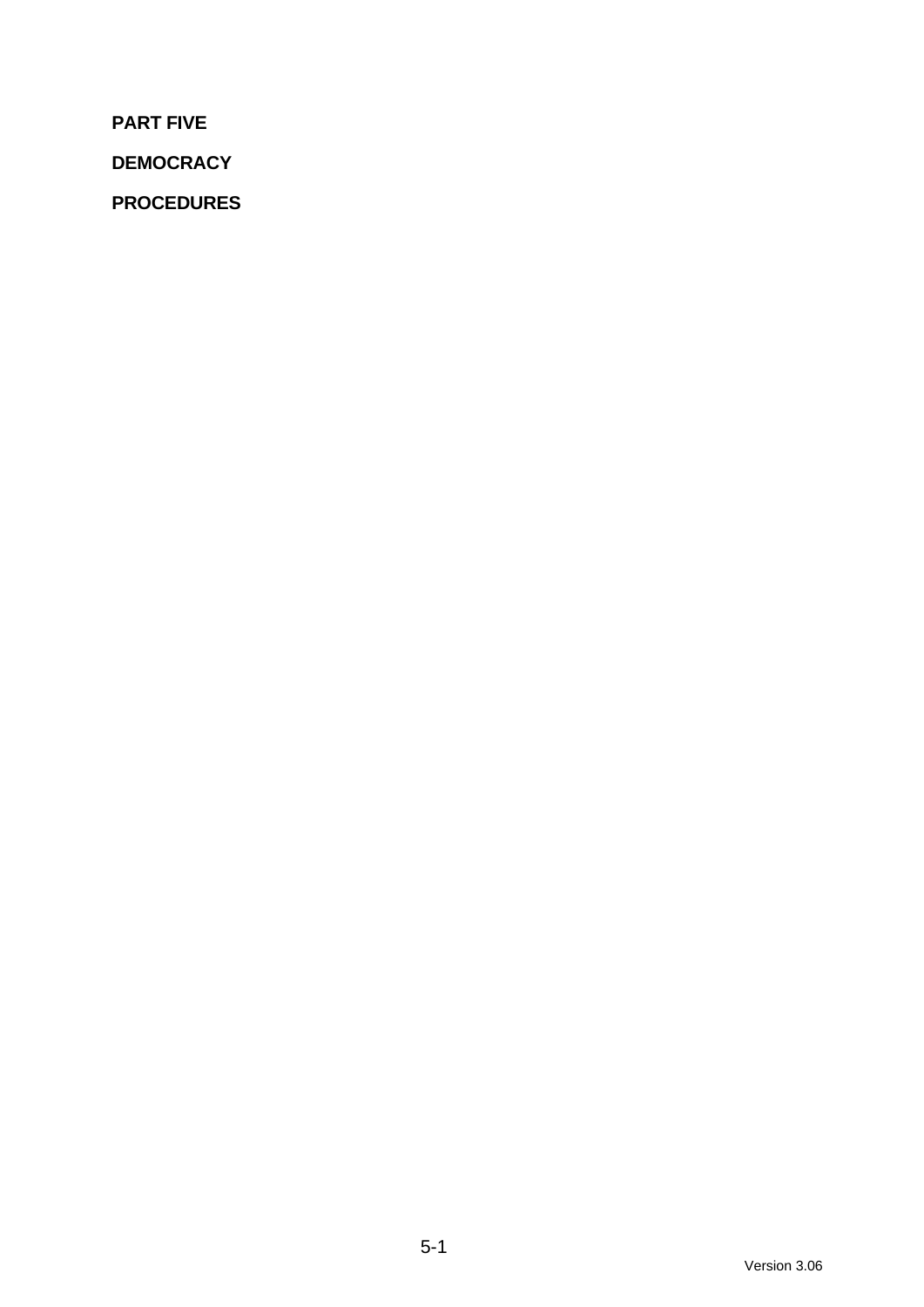# **PART A – PROCEDURE RULES FOR MEETINGS OF THE FULL COUNCIL**

## **INTRODUCTION**

- 1. The County Council has four types of Full Council meetings:
	- a. ordinary meetings these meetings run throughout the year to carry out the business of the Council;
	- b. the annual meeting usually held in May. In addition to the business of an ordinary meeting the annual meeting elects the Chairman and Vice-Chairman of the County Council who hold the posts until the annual meeting the following year;
	- c. the annual budget meeting usually held in February to agree the Council's budget for the following financial year. This meeting generally only considers the budget reports; and
	- d. extraordinary meetings meetings arranged outside of the schedule of ordinary meetings.
- 2. These rules are designed to ensure meetings of the Full Council run smoothly and are conducted properly to enable sound decision-making in line with Wednesbury principles and to ensure that the business of the Council is undertaken effectively and efficiently.
- 3. Councillors are responsible for ensuring their behaviour reflects the Nolan Principles in relation to Standards in Public Life and that they comply with the Procedure Rules and the Code of Conduct for Councillors and Co-opted Members at all times. Members are generally expected to be in attendance in their allocated seat for the duration of the meeting. During the meeting, the Chairman's ruling on behaviour is final.
- 4. So far as the law allows, any of these rules may be suspended at any meeting of the Full Council, either for the whole meeting or for a particular item on the agenda. In order to achieve this, a motion must be moved and seconded and a vote carried.
- 5. If any issues arise at a meeting in relation to interpretation of the procedure rules, the Chairman's decision will be final.
- 6. For the annual budget meeting some procedure rules will be suspended and alternative rules applied. See paragraph 108 below.

## **ARRANGEMENTS FOR MEETINGS**

- 7. Full Council meetings are normally held 6 times per year, of which one is the annual meeting and one is the annual budget meeting. The meetings are normally held on a Thursday starting at 10.30am.
- 8. The agenda and papers for meetings of the Full Council must be available at least five clear working days before the meeting.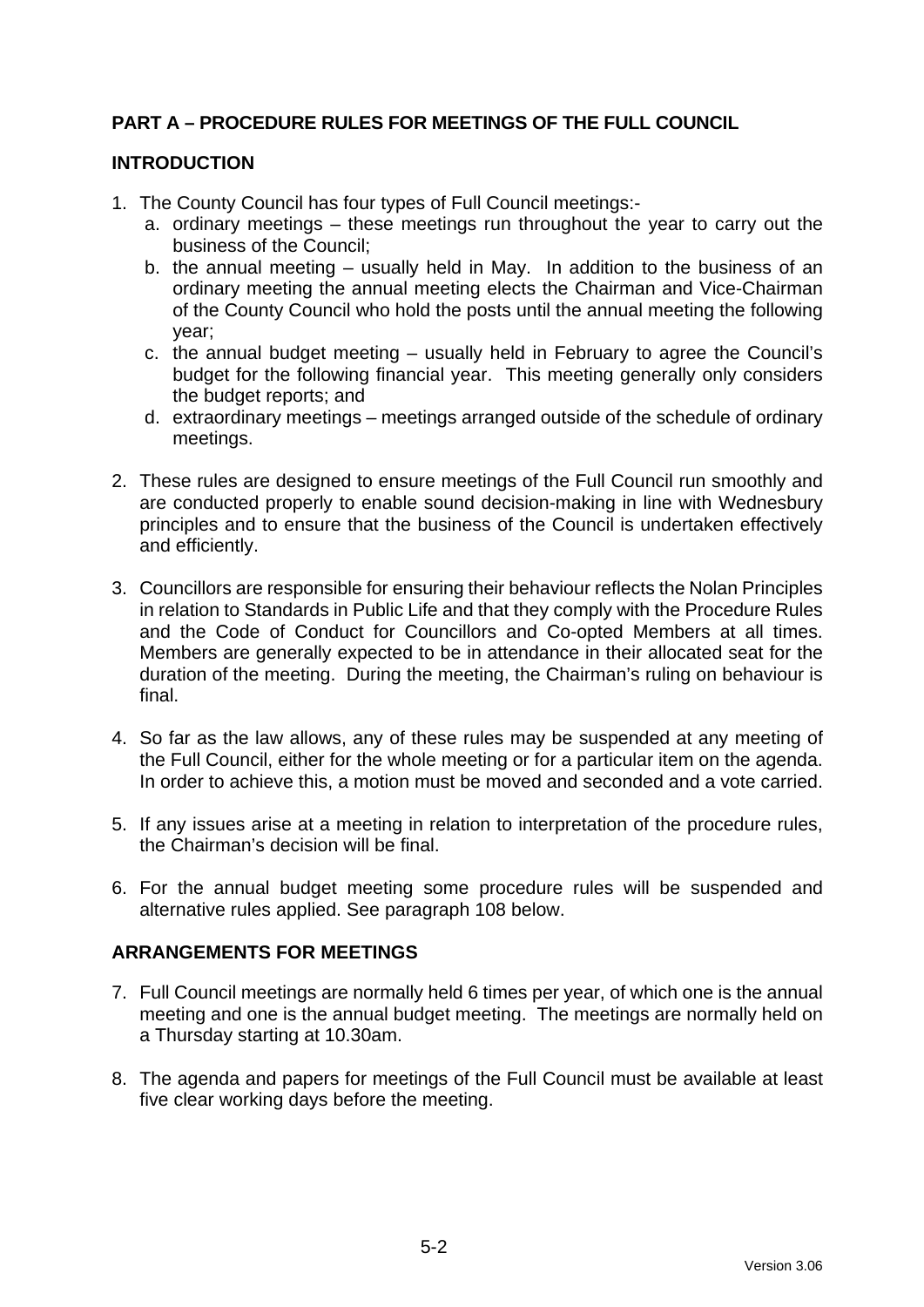- 9. Meetings of the Full Council will not continue beyond 5.30pm. If the meeting is not likely to conclude before that time the matter under debate at 5.15pm will be moved to the vote to allow the meeting to conclude by 5.30pm. The annual budget meeting will continue beyond 5.30pm if necessary but not beyond 8.00pm. If the meeting has not concluded before that time a vote will be taken on the budget at 8.00pm and the budget will not be carried forward as an item to the next available meeting.
- 10.Details of arrangements for an extraordinary meeting are set out in paragraphs 109  $-111.$

## **MINIMUM ATTENDANCE (QUORUM)**

- 11.At least one quarter (17) of the whole number of elected County Councillors must be present for the meeting to proceed or continue.
- 12.If the Chairman or the Chief Executive concludes that an insufficient number of Councillors is present the meeting will not proceed. The Division Bell will be sounded, and if after more than five minutes there is still an insufficient number present at the meeting it will be adjourned to a time fixed by the Chairman.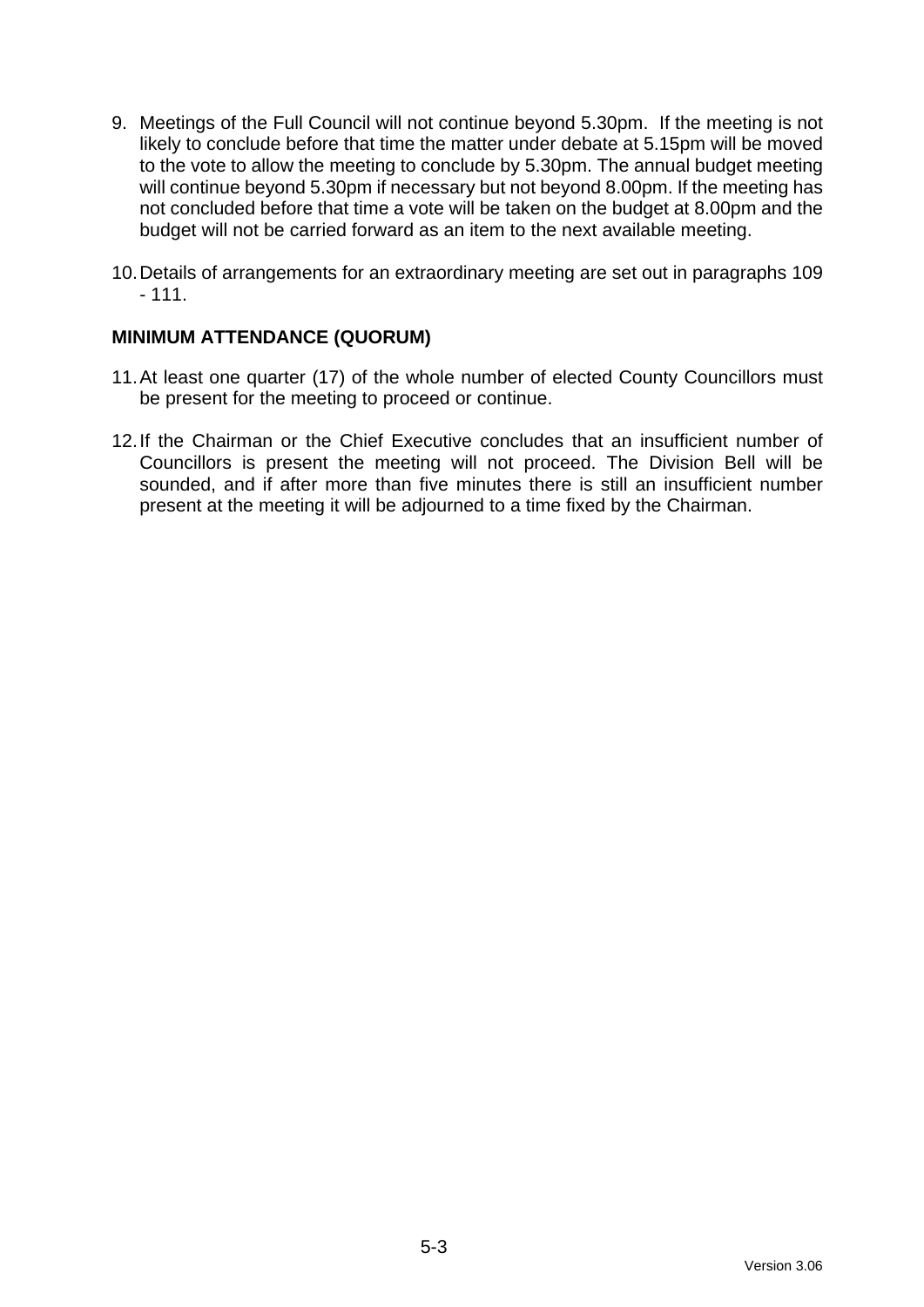# **ORDER OF BUSINESS**

13.Except for the annual budget meeting and an extraordinary meeting, the order of business will usually be:

Business at the annual meeting only (60 minutes)

- a. Election of Chairman
- b. Election of Vice-Chairman

## Statutory formalities/Announcements (15 minutes)

- c. the choice of a person to preside if the Chairman and Vice-Chairman are absent
- d. any business having priority by law
- e. confirmation of the minutes of the last meeting of the Full Council
- f. apologies for absence, including reasons
- g. declarations of interest
- h. Chairman of the County Council's business

Constituency matters (30 minutes)

- i. constituency issues (15 minutes)
- j. petitions (15 minutes)
- Business reports (60 minutes)
- k. reports for decision by the Full Council

Questions (60 minutes)

- l. questions to Nottinghamshire and City of Nottingham Fire Authority and responses
- m. questions to Committee Chairmen and responses

#### Motions for debate

n. consideration of motions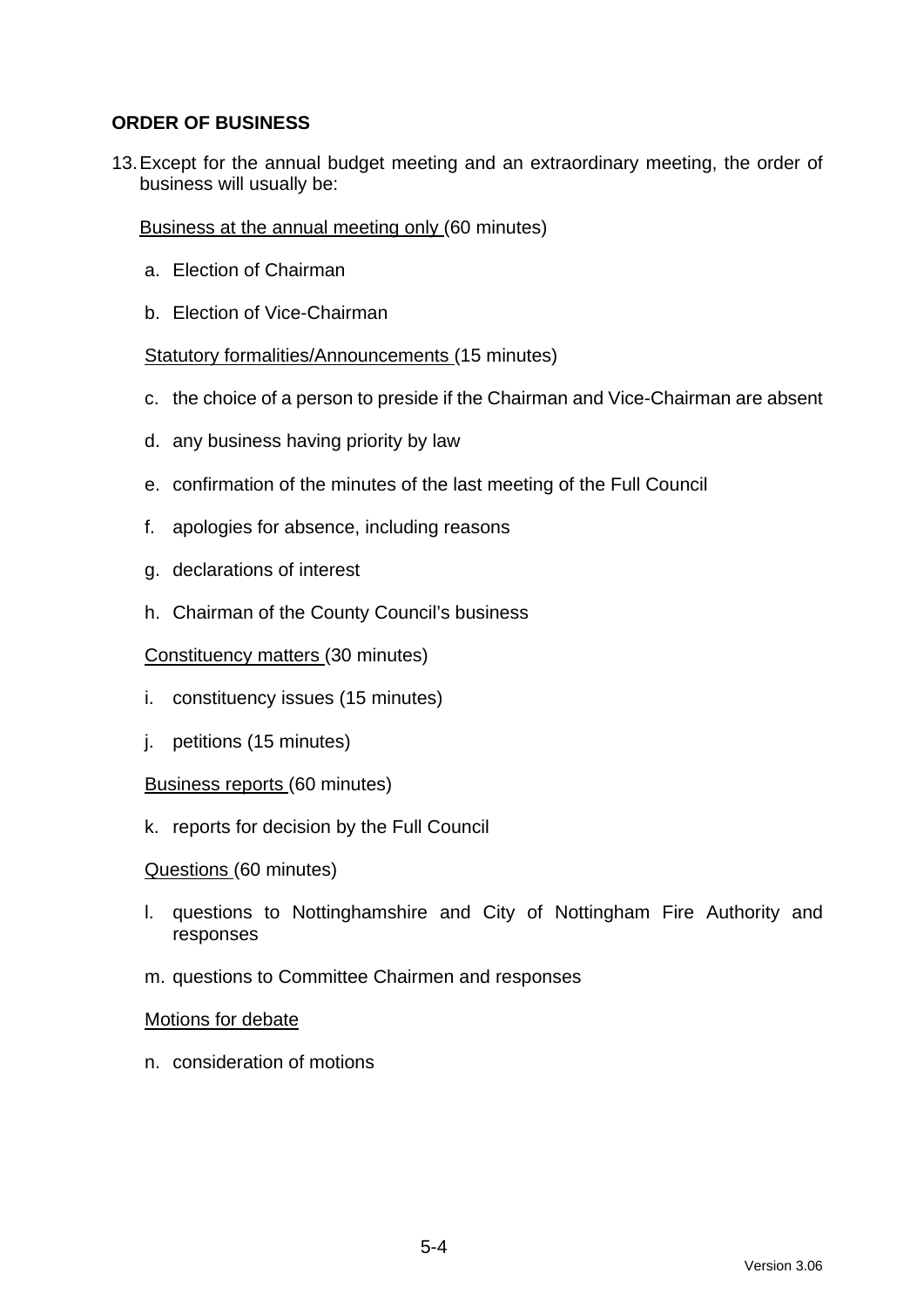# **OTHER POINTS REGARDING THE ORDER OF BUSINESS**

- 14.At any time during the meeting the Chairman can adjourn the meeting.
- 15.The Chairman will manage the agenda to enable the meeting to keep to time and has discretion to extend the time limit of a particular section of the agenda within the overall time limit of the meeting.
- 16.The order of business can be varied at the discretion of the Chairman.
- 17.Lunch will normally be taken at 12.30pm.

## **ABSENCES AND APOLOGIES**

- 18.If a Councillor submits an apology for absence for the meeting, any questions or constituency issues they have submitted or motions they have proposed or seconded will be deemed to have fallen at the point the apology is given.
- 19.Apologies for absence will be categorised under the following headings:-
	- Other County Council Business
	- Medical / Illness
	- Other reasons
- 20.If a Councillor is not in the Chamber at the point on the agenda that any question or constituency issue they would present would be considered, the matter will be deemed to have fallen. Both the mover and seconder must be in the Chamber to propose a motion otherwise it will be deemed to have fallen.
- 21.The minutes of the meeting may record any Councillor's absence from the Chamber of more than 10 minutes during a Full Council meeting.

## **DECLARATIONS OF INTEREST**

- 22.Where any Councillor has an interest in any matter to be discussed or decided, they will, in accordance with the Code of Conduct for Councillors and Co-opted Members, declare the existence and nature of that interest and whether the interest is a Disclosable Pecuniary Interest. Any declaration of interest will be recorded in the minutes of the meeting.
- 23.Where any Councillor has declared a Disclosable Pecuniary Interest in any matter, they will leave the room in which the meeting is being held while the matter is under consideration unless:
	- a. The Chief Executive has granted them a dispensation; or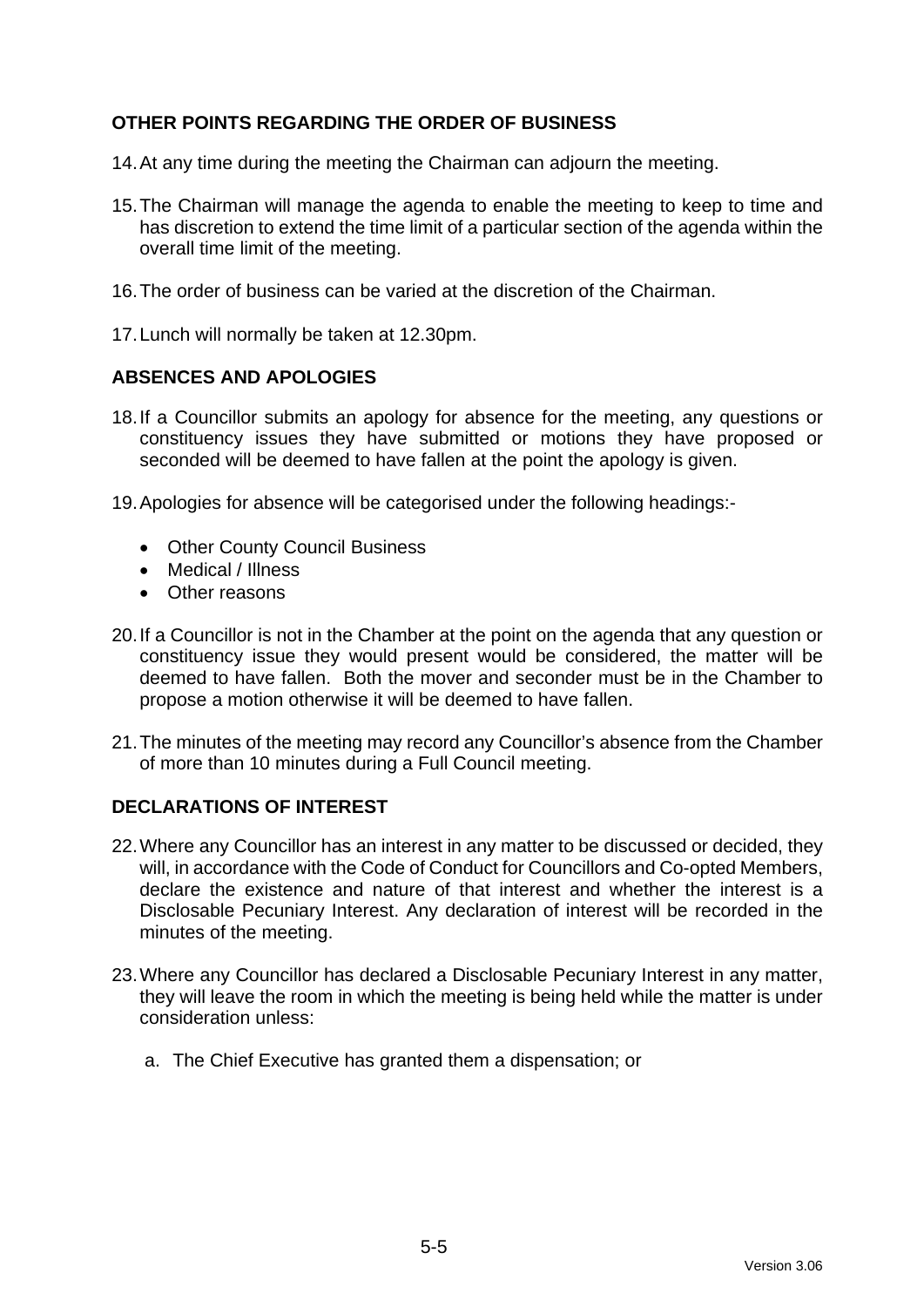- b. the matter is only under consideration by the meeting as part of a report of the Minutes of Council, a committee or sub-committee and is not itself the subject of debate.
- 24.If the Councillor has chosen to remain within easy reach, that Councillor will be recalled by an appropriate officer before any further business is started.
- 25.Any person or officer of the authority who is appointed to do anything in connection with the County Council which enables them to speak at meetings, will make the same disclosures of interests and will withdraw from the room in which the meeting is being held on the same occasions as they would have to do if they were a County Councillor.

## **CONSTITUENCY ISSUES**

- 26.At any Full Council meeting except the annual budget meeting and an extraordinary meeting, Councillors will be given an opportunity to speak for up to three minutes on any issue which specifically relates to their division and is relevant to the services provided by the County Council. If the matter raised does not meet these criteria the Chairman will instruct the Councillor to stop speaking.
- 27. Such a speech will not give rise to a debate on the issue or a question and answer session.
- 28. If any Councillor wishes to make a three minute speech the Governance Team in Democratic Services must be notified by 10am three working days before the Full Council meeting. The notification must confirm who will be making the speech and which council service it relates to, to enable its validity to be determined in advance of the meeting.
- 29. A maximum of 15 minutes is allowed for this item. The speeches will be taken in the order received. Any speeches not heard within the time limit will fall and can be submitted again at the next meeting which allows constituency issues.

## **PETITIONS**

- 30.In accordance with the Council's Petitions Scheme, at any Full Council meeting except for the annual budget meeting and an extraordinary meeting, any Councillor may present a petition to the Chairman of the Council on any matter affecting the residents of their division, and in relation to which the County Council has powers or duties.
- 31.If any Councillor wishes to submit a petition the Governance Team in Democratic Services must be notified by 10 am the day before the meeting, giving details about the petition.
- 32.In exceptional circumstances, if a petition is not properly notified in advance, the Chairman has discretion to allow the petition to be submitted at the meeting.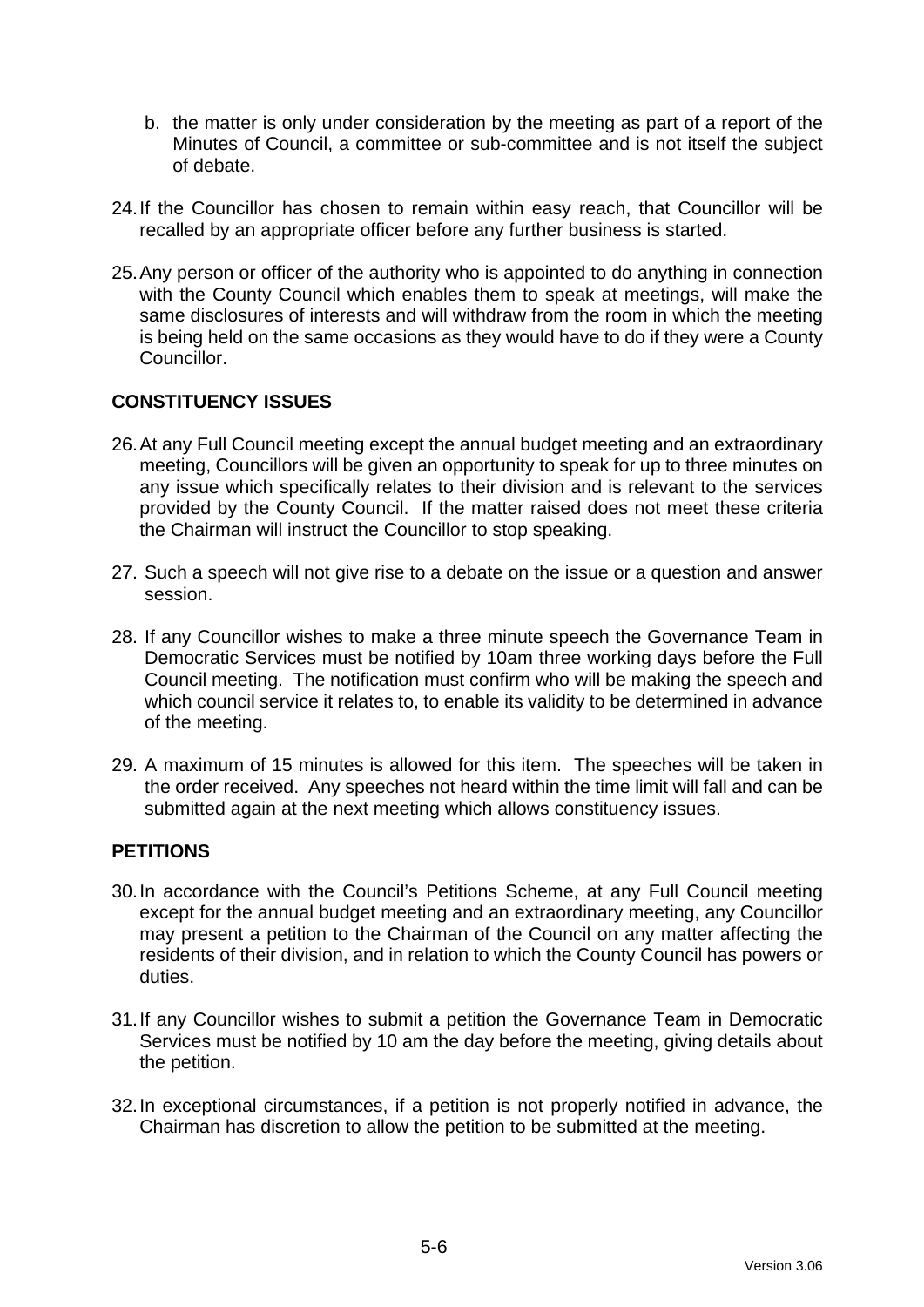- 33.The Councillor presenting the petition can introduce and speak about the petition for up to one minute.
- 34.If a Councillor is unable to be at the meeting, they may request and agree to another Councillor presenting a petition on their behalf.
- 35.If a petition relates to more than one division the petition can be presented jointly if the relevant Councillors agree. If agreement cannot be reached the petition will be presented by the Council's Vice-Chairman.
- 36.Different procedures apply to some petitions as set out in the Council's petition scheme.
- 37.A maximum of 15 minutes is allowed for this item. Petitions will be taken in the order received. Any petitions not presented in the time limit will be accepted by the Chairman en bloc and referred to the appropriate committee for consideration.
- 38.Any petition presented will be referred without debate to the appropriate committee for consideration. A report back to Council on the outcome of that consideration will be made at its next meeting.

## **CONSIDERATION OF REPORTS FOR DECISION BY COUNCIL**

- 39.Reports are introduced by the relevant committee chairman.
- 40.The report recommendation is then 'moved' by one Councillor and 'seconded' by another Councillor. It then becomes a 'motion' for debate and the rules of debate apply. The motion is then debated before a vote is taken. Where a report contains more than one recommendation they will be moved as a single motion for debate.
- 41.Statutory officer reports will be moved by the Chairman of the County Council and seconded by the Vice-Chairman of the County Council.

## **QUESTIONS**

- 42.At any meeting of the Full Council, except the annual budget meeting and an extraordinary meeting, a Councillor may ask any Committee Chairman one or more questions on matters within the remit of their committee.
- 43.Questions must:
	- a. disclose a question;
	- b. be limited to matters which fall within the remit of the relevant Committee;
	- c. be a matter for which the local authority has a responsibility or which affects the County;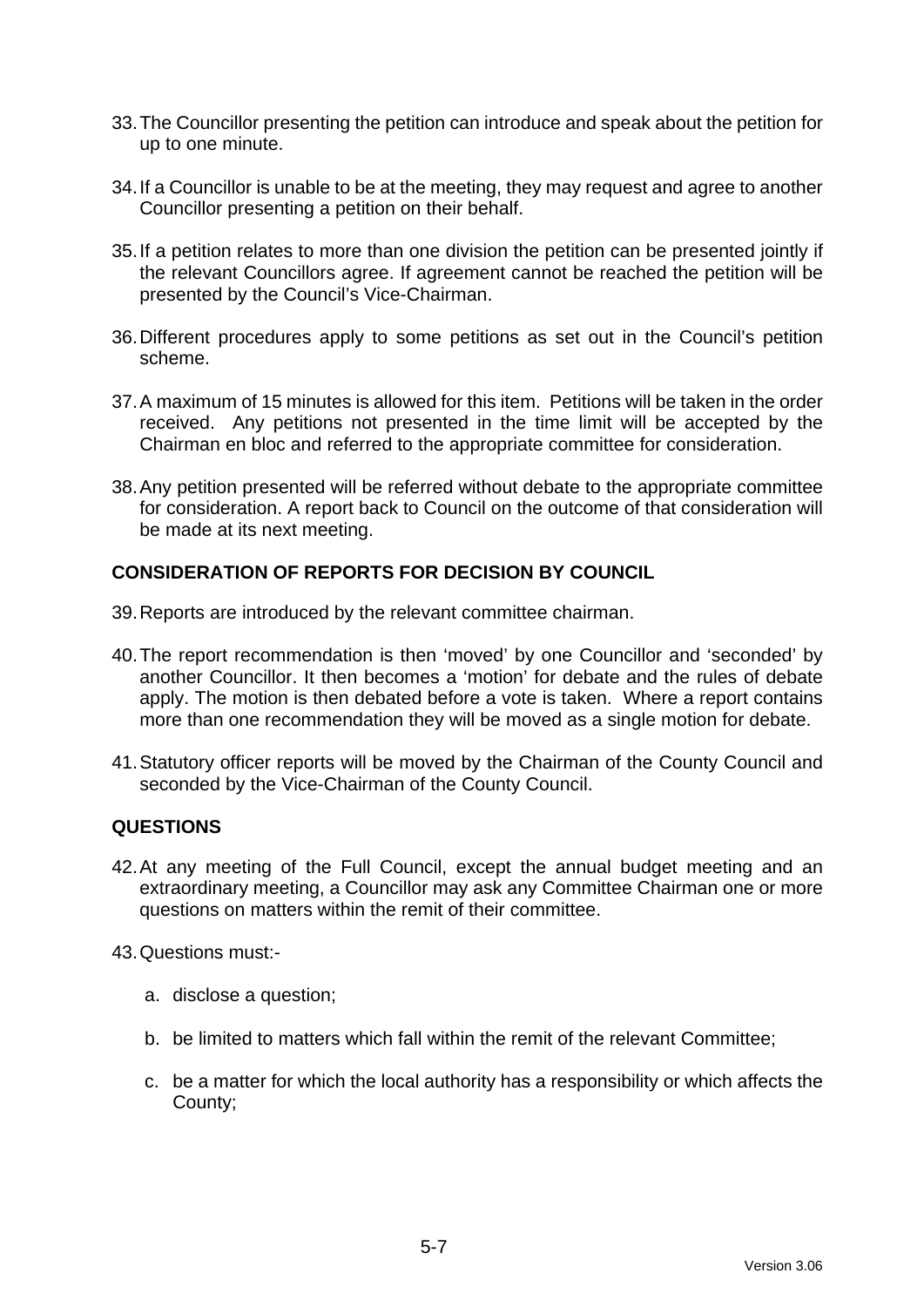- d. not be defamatory, frivolous or offensive;
- e. not be substantially the same as a question or motion which is under consideration by or has, in the past six months, been put at a meeting of the Council or a committee;
- f. not relate to a planning application or any other quasi-judicial matter; and
- g. not require disclosure of confidential or exempt information.
- 44.The Monitoring Officer will rule a question invalid and give reasons, if a submitted question does not comply with the provisions in paragraph 43.
- 45.A maximum of 60 minutes is allowed for questions, with up to 15 minutes of time allocated for questions to the Chairman of Nottinghamshire and City of Nottingham Fire Authority and the remaining time for questions to Committee Chairmen.
- 46.Once the 60 minutes for questions has been reached any remaining questions to Committee Chairmen will receive a written answer within 15 working days of the meeting and the answer given will be included for information with the papers for the next convenient Full Council meeting. The Committee Chairman may elect for the answer to the question to be given by his or her Vice Chairman or another Committee Chairman if in the opinion of the Committee Chairman this is more appropriate.
- 47.At any meeting of the Full Council, except the annual budget meeting and an extraordinary meeting, a Councillor may ask the Chairman of Nottinghamshire and City of Nottingham Fire Authority one or more questions on matters within the remit of their authority. A maximum of 15 minutes is allowed for these questions after which any remaining questions will receive a written answer within 15 working days of the date of the meeting and the answer given will be included for information with the papers for the next convenient Full Council meeting.
- 48.If any Councillor wishes to submit a question under the Procedure Rules a copy of their question(s) must be posted in the box in Democratic Services or emailed to council.questions@nottscc.gov.uk no later than 10 am three working days before the meeting. The question must make it clear who the question is addressed to and who is asking it.
- 49.A submitted question cannot be altered after the deadline.
- 50.The order in which questions are put at the meeting will be determined by the Chairman.
- 51.After receiving an answer from the relevant Committee Chairman, or their nominee, the Councillor asking the original question may ask one supplementary question on the same matter.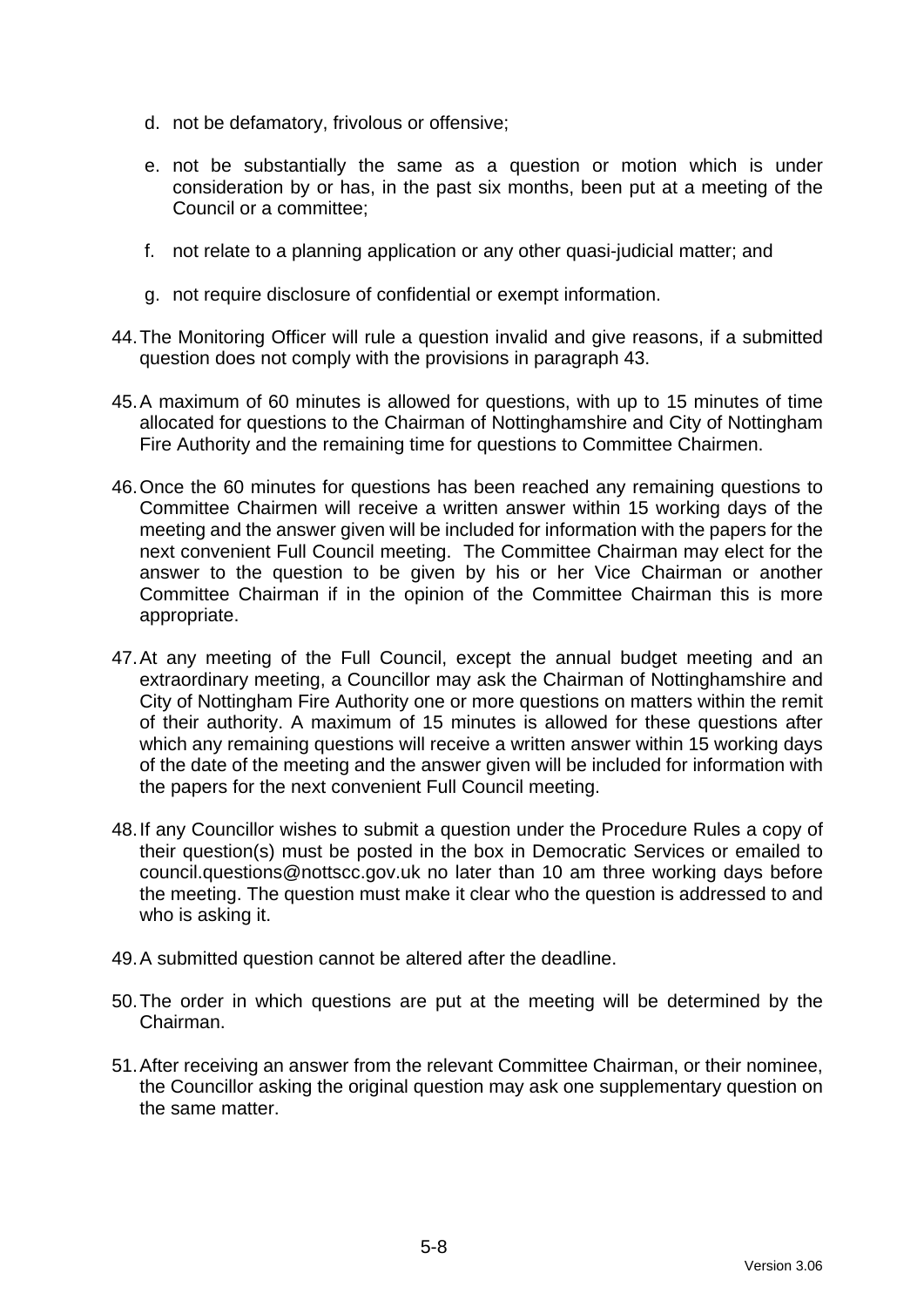- 52.The same supplementary question procedures apply to questions to the Chairman of the Fire Authority.
- 53.Any questions for Council which are withdrawn at the meeting or which fall because the member asking the question is not present in the Chamber at Council question time to ask their question, including where the Councillor has submitted their apology for absence, will receive a written reply within 15 working days of the meeting and the answer given will be included for information with the papers for the next convenient Full Council meeting.

## **QUESTIONS REQUIRING A WRITTEN RESPONSE**

54.Any Councillor may at any time, by writing to Democratic Services, put a question to a Committee Chairman and will be sent a reply within 15 working days. Every such question and the answer given will be included for information with papers for the next convenient Full Council meeting.

#### **CONSIDERATION OF INDIVIDUAL MOTIONS TABLED BY COUNCILLORS IN ADVANCE OF MEETINGS**

- 55.Councillors may raise an issue at Full Council meetings except the annual budget meeting by submitting a motion. The procedure for submitting a motion for debate is as follows:
	- a. The motion must be proposed and seconded.
	- b. Notice must be given in writing no later than 10 am eight clear working days before the Full Council meeting by one of the following methods:
		- i. Submitting an original signed by both the proposer and seconder to the Governance Team, Democratic Services
		- ii. Submitting a scanned copy of the signed original, or a motion with electronic signatures of the proposer and seconder, by email to council.questions@nottscc.gov.uk
	- c. Valid motions will be included in the agenda for the meeting in the order of receipt.
- 56.An invalid motion cannot be altered after the deadline to make it valid.
- 57.Both the mover and seconder must be in the Chamber to move or second their motion, if they are not present the motion is deemed to have fallen.
- 58.The Chairman will manage the business to enable appropriate debate within the time limit of the meeting. If a motion is not debated due to a lack of time the motion will be carried forward to the next ordinary (or annual) meeting and will be dealt with ahead of other motions on that agenda.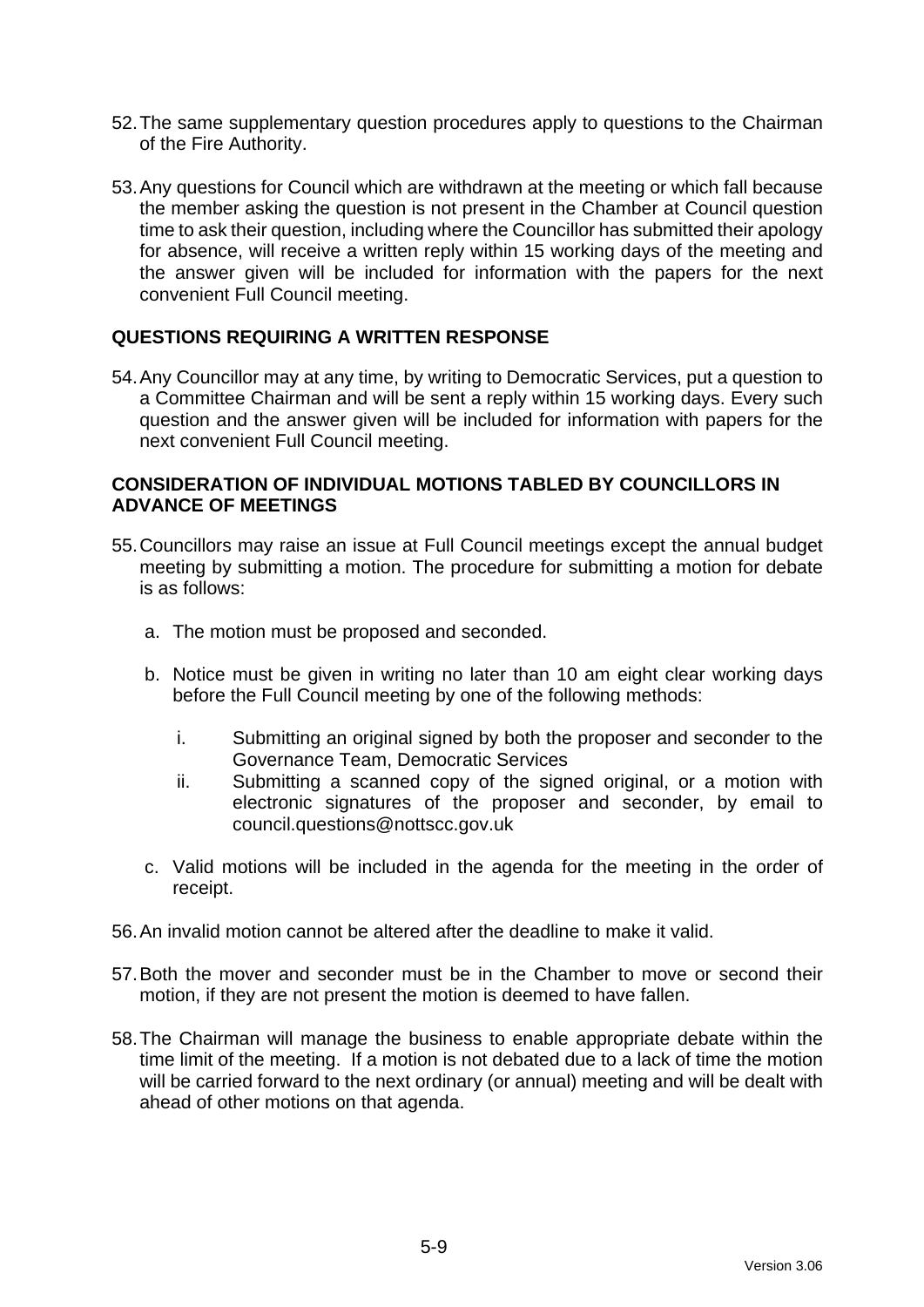# **Scope of motions on notice**

59.Valid motions must:-

- a. be asking the Council to make a decision which is lawful;
- b. be about matters for which the Council has a responsibility or which affects directly or indirectly residents or businesses of the County and the Council has the power to implement;
- c. not be defamatory, frivolous or offensive;
- d. not be substantially the same as a motion which has, in the past six months, been put at a meeting of the Full Council, or reverse a decision taken by the Council in the past six months;
- e. not relate to a planning application or any other quasi-judicial matter;
- f. not require disclosure of confidential or exempt information; and
- g. include appropriate and sufficient information to enable Councillors to make a lawful decision for example legal, financial, statutory or policy implications.
- 60.The Monitoring Officer will reject a proposed motion as invalid, giving reasons if it does not comply with the provisions in paragraph 59.

## **THE RULES OF DEBATE**

- 61.Any motion (including recommendations within reports) must be moved and seconded before the debate can be opened. The mover and seconder of the motion may speak for a maximum of 10 minutes when moving the motion. It is not necessary to read the motion in full when moving the motion, provided the motion has been provided in writing to Full Council.
- 62.If a Councillor wishes to speak they should indicate their intention by raising their hand.
- 63.The Chairman will decide the order in which speakers will be heard. Any Councillor who wishes to speak will be given the opportunity to do so unless any of the exceptions contained in these procedure rules apply.
- 64.Councillors can speak for a maximum of 5 minutes each time they are entitled to speak during a debate subject to paragraph 61 and the exception at the Annual Budget meeting.
- 65.Councillors will stand when speaking and must address the Chairman. Other Councillors will be respectful of and not interrupt the Councillor who is speaking.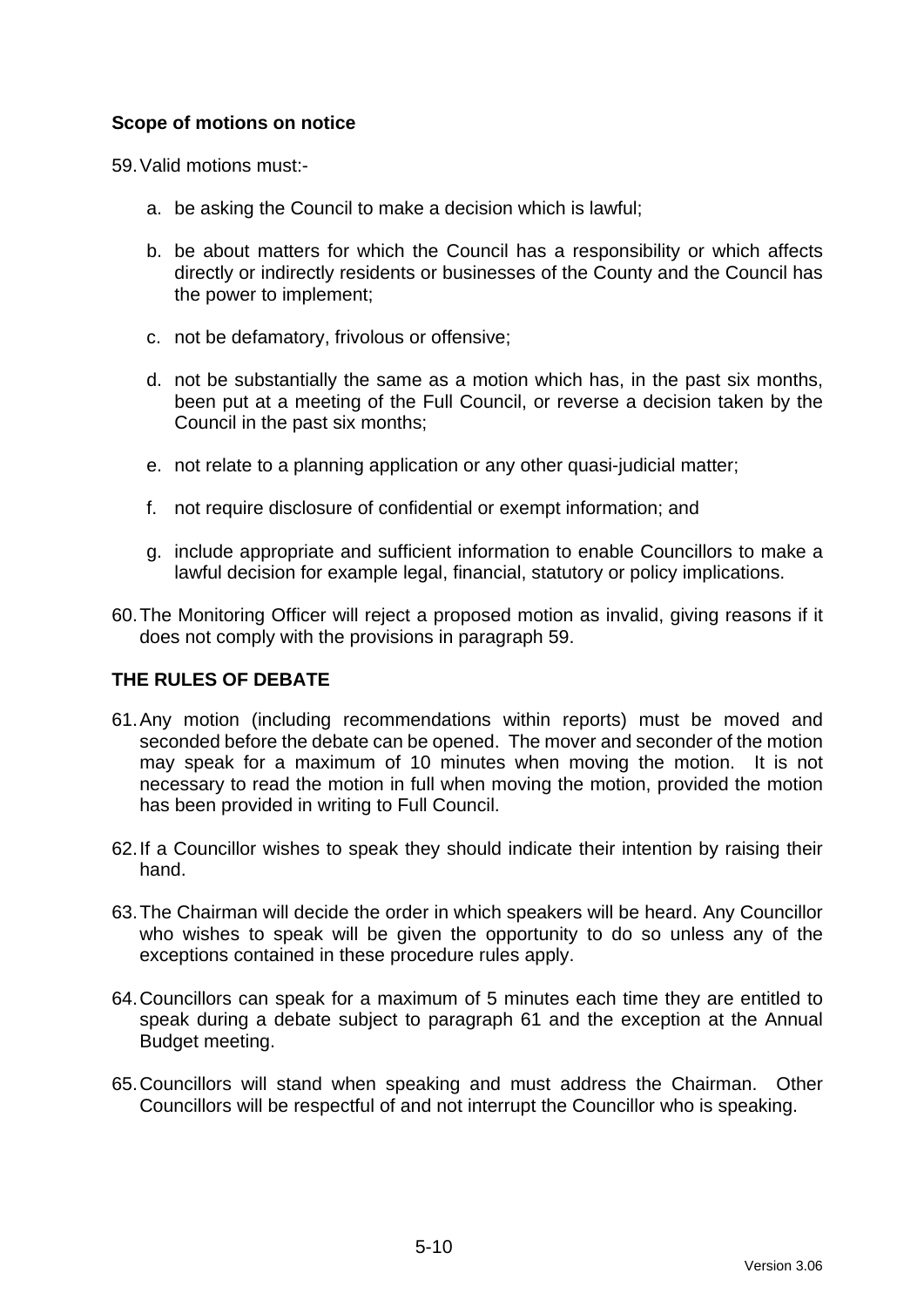- 66.Councillors must speak strictly to the subject under discussion.
- 67.Councillors may speak once on any motion and once on each amendment.
- 68.If the motion has been amended since a Councillor last spoke, that Councillor may move a further amendment to the motion.
- 69.Whenever the Chairman stands during a debate any Councillor standing must sit down and the Full Council must be silent.
- 70.Any Councillor may at any time during a meeting request that the meeting be adjourned for a short period. The Chairman of the meeting has discretion to decide whether to agree the request and, if agreed, to determine the length of any such adjournment.
- 71.The Councillor who moved the original motion has a right of reply at the close of the debate on that motion including where it has been amended during the debate.
- 72.At the end of a debate on an amendment to a motion, the mover of the amendment has a right to make closing remarks before the Councillor who moved the original motion exercises their right of reply.

## **ALTERATIONS AND AMENDMENTS TO RECOMMENDATIONS AND MOTIONS**

- 73.An alteration is where the motion is changed by or with the agreement of the mover and the seconder of the motion. This can include where a proposal by another member to make a change to a motion is accepted by the mover of the motion which then alters the proposed motion without the need for a vote on the proposed change.
- 74.An amendment is a proposal by another member to change a motion being debated which is not accepted by the mover of the original motion.
- 75.An alteration must be submitted in writing to the Chairman. An alteration can only be made if it would be accepted as a valid amendment. Alterations can be accepted:
	- a. when the mover changes the motion whilst moving it
	- b. during the debate to update the motion to maintain accuracy
	- c. if the mover accepts a proposed amendment
	- d. to make the motion more acceptable to Councillors
- 76.Amendments to a motion can be moved or seconded by any Councillor following the process set out in paragraph 82 in the following situations:
	- a. to refer a subject of debate to a committee for further consideration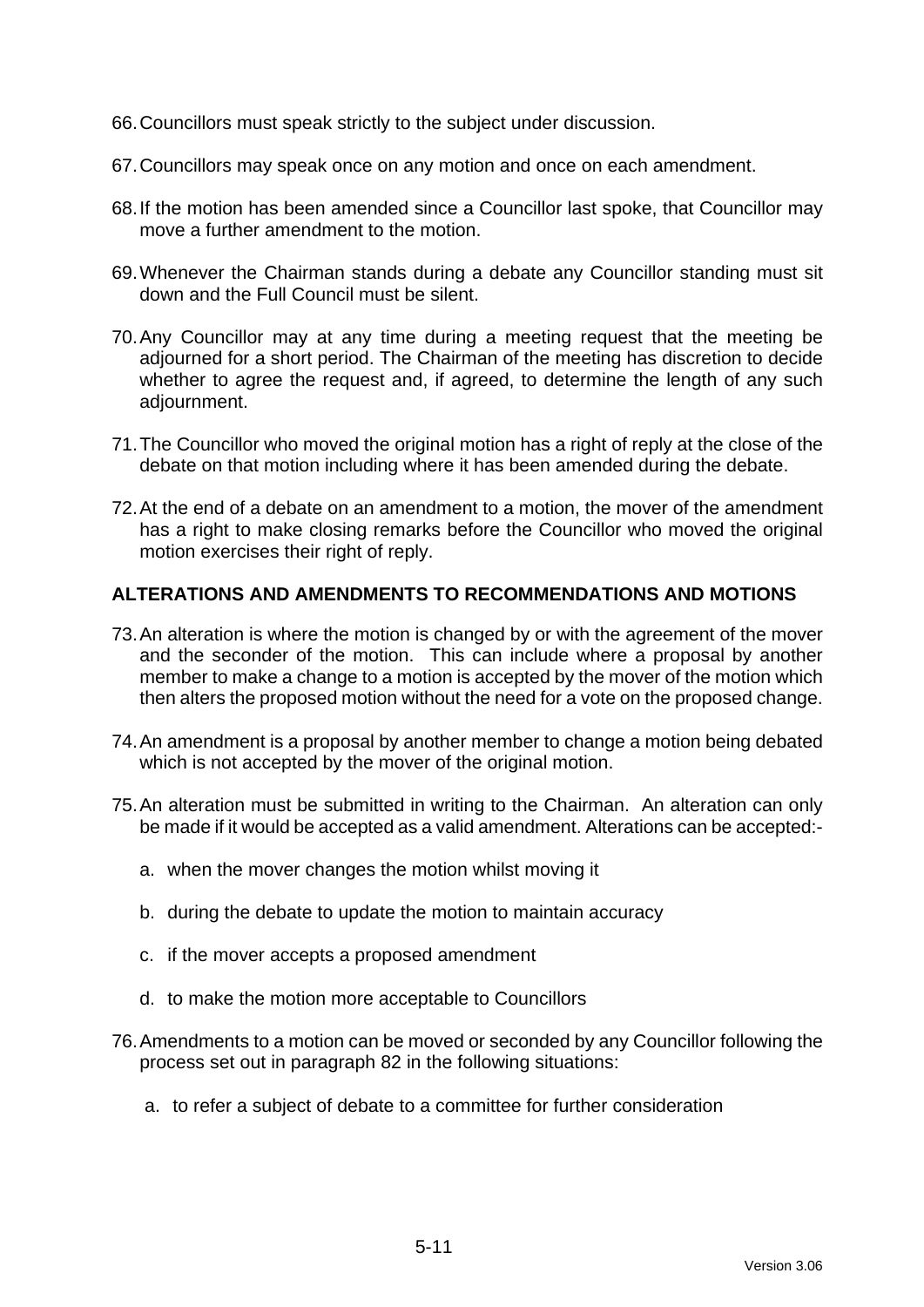- b. to leave out words, to add words or both. However, such changes must not have the effect of fundamentally altering the spirit or intention of, or directly reversing the spirit or intention of, the original proposal (for example to recommend approval instead of refusal), must comply with the provisions set out in paragraph 59 and must be relevant to the original motion.
- 77.The Monitoring Officer may reject a proposed amendment as invalid if it does not comply with the provisions set out in paragraph 59. The Chairman may adjourn the meeting to seek appropriate advice to confirm validity of the amendment.
- 78.If a valid amendment is accepted by the mover of the original motion no debate or vote will be required and it will become an alteration to the motion and will become the altered (substantive) motion.
- 79.Only one amendment may be moved and discussed at one time. No further amendment may be moved until the amendment under discussion has been voted on, subject to the exceptions set out in the Annual Budget Meeting Rules at paragraph 108.
- 80.If an amendment is not accepted by the mover of the original motion, the following procedure will apply:
	- a. the amendment will be debated
	- b. a vote will then be taken on whether the amendment should become the amended (substantive) motion
	- c. debate will continue and further amendments may be moved
	- d. after all amendments have been dealt with using the procedure stated above then a vote will be taken on the final substantive motion

## **MOTIONS NOT REQUIRING PRIOR WRITTEN NOTICE**

- 81.Motions can be moved and seconded orally at meetings including a reason for proposing the motion, to ensure meetings run smoothly and are conducted properly. The following are examples of such motions:
	- a. appointment of a chairman for the meeting in the absence of the Chairman and Vice-Chairman
	- b. request to withdraw a motion
	- c. that the matter be put to a vote (this can only be moved by a Councillor who has not yet spoken on the debate as set out in paragraph 83)
	- d. that the meeting be adjourned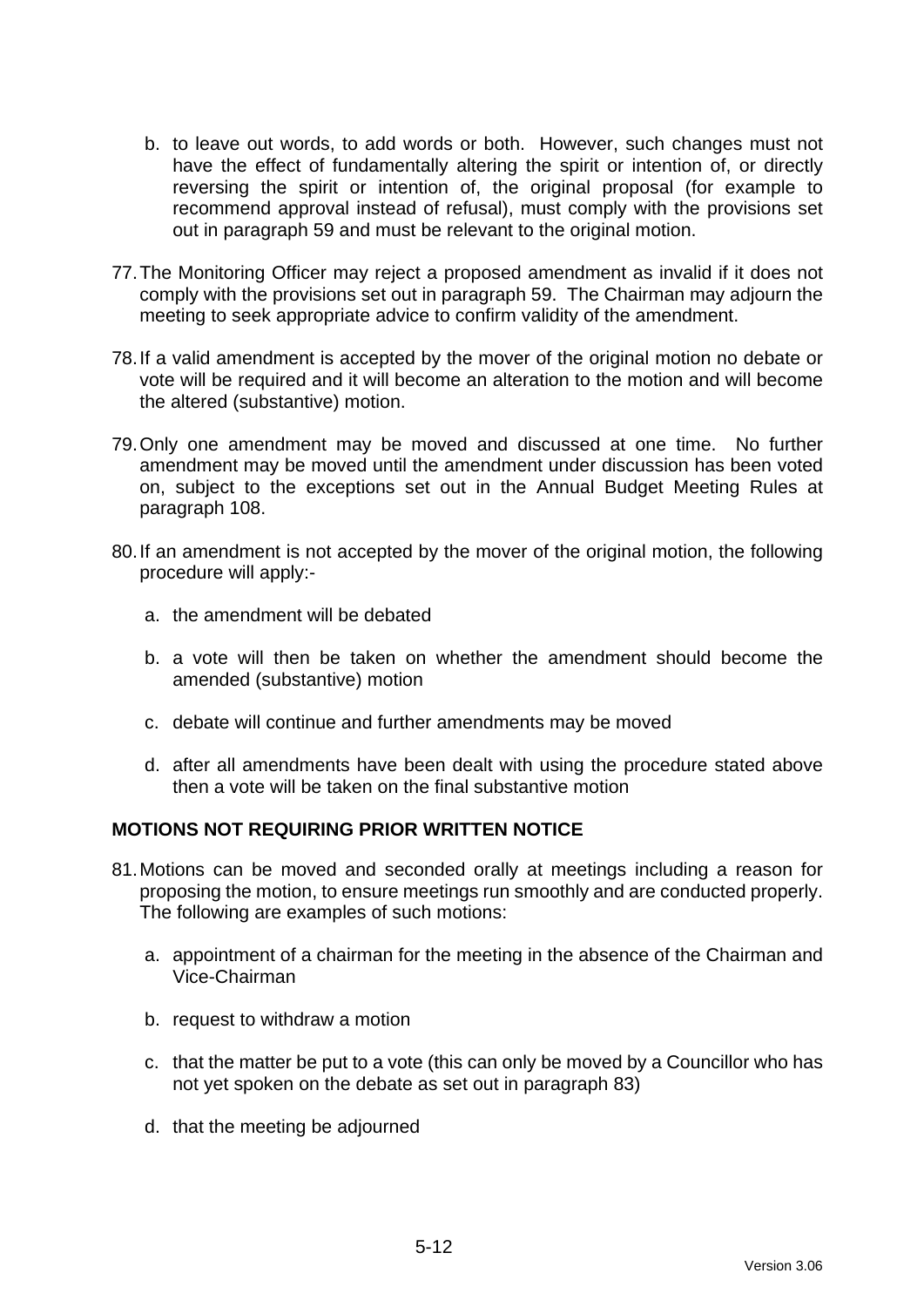- e. variation of the order of business
- f. suspension of a specific procedure rule (giving the procedure rule number to be suspended and the reason)
- g. exclusion of the public
- h. that a named Councillor should not be heard further
- 82.Amendments to motions may be moved and seconded without notice but must be provided in writing to the Chairman when being moved.

## **BRINGING DEBATE TO EARLY CLOSURE**

- 83.A Councillor who has not already spoken on the matter may orally move a motion that a vote should be taken immediately. This must be seconded.
- 84.If the Chairman feels there has been sufficient discussion of the issue he may put the oral motion to the vote.
- 85.If the vote is carried the motion or amendment will be put to the vote following closing remarks as set out in the rules of debate.

## **POINTS OF ORDER AND PERSONAL EXPLANATIONS**

- 86.With the consent of the Chairman any Councillor may make a brief comment, ask a question designed to clarify a matter which has been raised, or indicate where they feel the procedure rules have not been followed. They may not introduce new material or make a speech on the issue raised.
- 87.The Chairman of the County Council's ruling will be final and they may limit such exchanges to maintain the flow of debate.

## **VOTING**

- 88.Votes in Full Council are to be determined by a show of hands.
- 89.When a vote is being called Councillors must remain quiet, seated in their designated seat, and clearly hold their hand up to cast their vote and keep it up until the Chairman tells Councillors the vote has concluded.
- 90.Where there is an equal number of votes for and against a motion the Chairman can exercise a second (casting) vote.
- 91.A recorded vote will be taken if 10 or more Councillors request it by a show of hands and where required under the Annual Budget meeting rules in paragraph 108 below. The process will be as follows: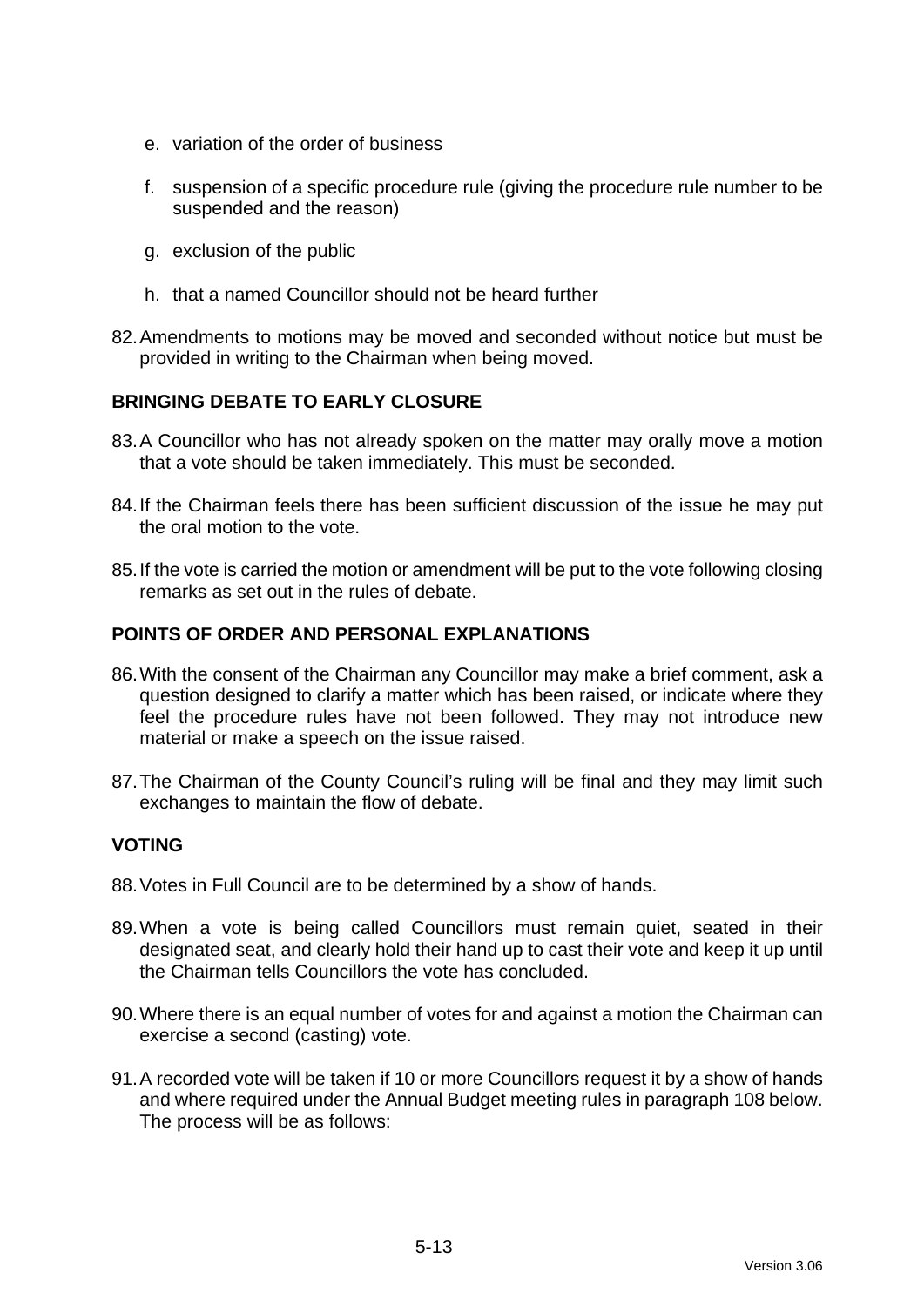- a. The Division Bell will be sounded.
- b. The Chief Executive will then call the names of all Councillors and record the vote of each Councillor.
- c. The Chairman will announce the result.
- d. The minutes will record how each Councillor voted.
- 92.Whilst the recorded vote is being taken, Councillors must remain quiet, seated in their designated seat, and, when called by the Chief Executive, use the microphone provided to give their vote.
- 93.Any Councillor can require that the minutes of the meeting record how they voted on any decision taken.

## **REVERSING DECISIONS**

94.Council decisions are final and should normally not be altered or amended for 6 months. However, where a decision proves to be unworkable for whatever reason a further report on the issue will be brought back to Full Council for further consideration with the agreement of the Council's Chairman and Vice-Chairman.

#### **DISORDERLY CONDUCT**

- 95.Councillors are expected to act in a reasonable and professional manner at Full Council, in accordance with the Code of Conduct for Councillors and Co-opted Members and in compliance with the Council's Procedure Rules. Councillors should not misbehave by persistently disregarding the Chairman's ruling, or by behaving improperly or offensively, including by using offensive language or making personal remarks about individuals, or by obstructing the business of the Full Council.
- 96.If, at any meeting, any Councillor in the opinion of the Chairman of the County Council is in breach of paragraph 95 the Chairman will warn the Councillor about their behaviour.
- 97.If following any warning a Councillor continues to breach paragraph 95 the Chairman may move "that [the Councillor named] should not be further heard" and, if seconded, a vote will be taken without discussion.
- 98.If any Councillor continues the misconduct after a "should not be further heard" vote has been carried, the Chairman:
	- a. may request the Councillor to leave the meeting; or
	- b. may adjourn the meeting of the Full Council for any period considered necessary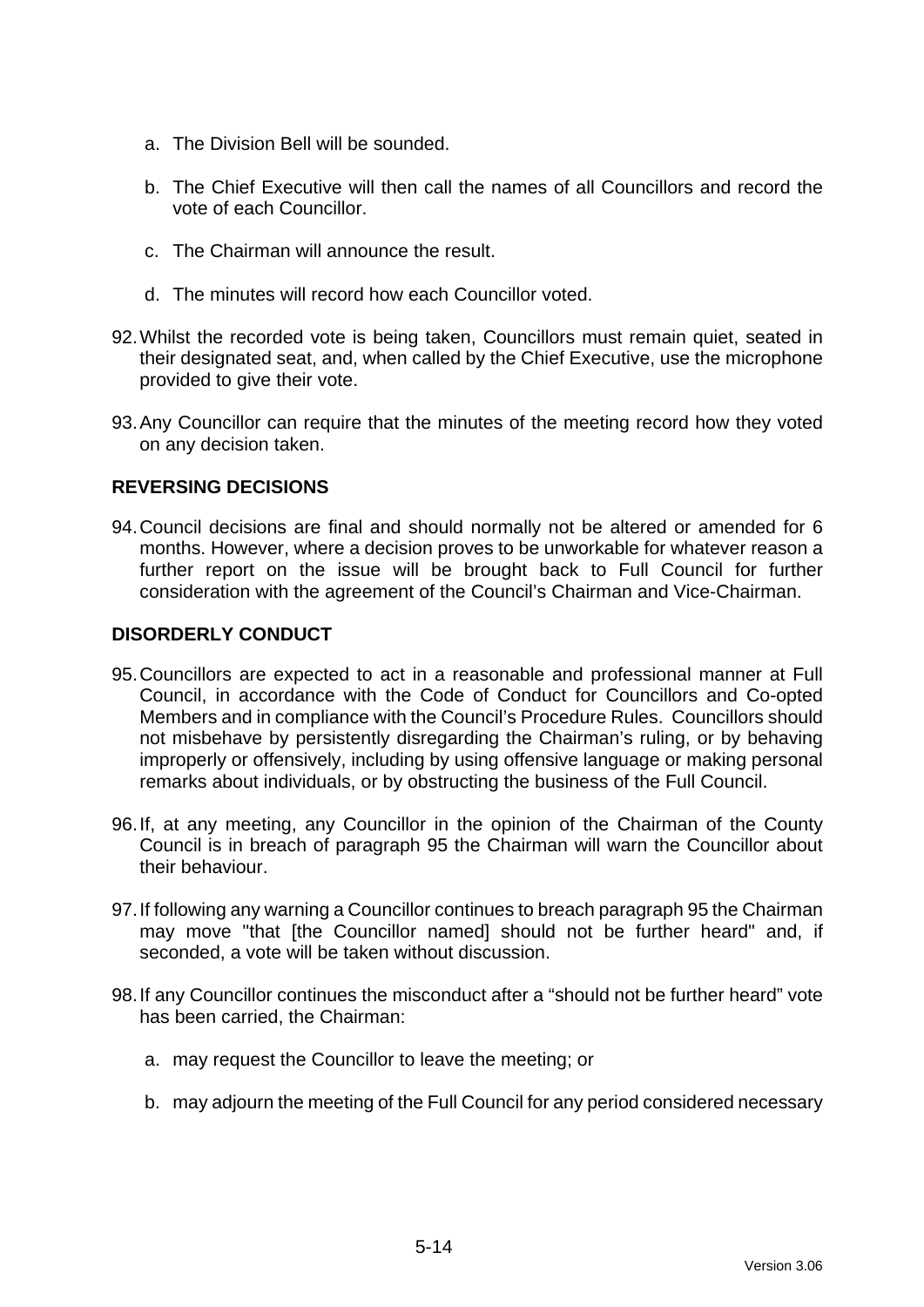99.In the event of a general disturbance which in the opinion of the Chairman makes business impossible, the Chairman may adjourn the meeting for any period considered necessary and/or order that the public or a specific individual/s leave. "General disturbance" may include any action or activity by the public which disrupts the conduct of the meeting or impedes other members of the public including in connection with the recording or reporting of the meeting.

## **ESTABLISHMENT OF COMMITTEES**

100. Every committee set up by the Full Council will perform the functions given to them until the Full Council resolves otherwise. Full Council can revise the functions of committees at any time.

## **APPOINTMENTS TO COMMITTEES**

- 101. Every person appointed to be a member of a committee or sub-committee will remain a member of that committee until the first of the following events:
	- a. they cease to be a Councillor
	- b. their resignation
	- c. changes to political balance necessitate changes to committee membership
	- d. removal by the Proper Officer at the request of their group
- 102. The Full Council is required to keep the allocation of seats to groups under review.
- 103. Whenever allocation of seats is considered by the Full Council the Chief Executive will submit a report showing what the allocation of seats should be in order to ensure committees reflect the overall political balance of the Council.
- 104. Democratic Services will ensure that all appointments to committees are reported to the next meeting of the appropriate committee.
- 105. Any permanent changes in membership must be notified to the Governance Team in Democratic Services no later than 4pm the working day before the relevant meeting. Substitution rules are set out in the Procedure Rules for Committee and Sub-Committee Meetings.

## **ANNUAL MEETING**

- 106. Subject to any statutory requirements, the Full Council at its annual meeting:
	- a. Will elect the Chairman and Vice-Chairman of the County Council for the forthcoming year.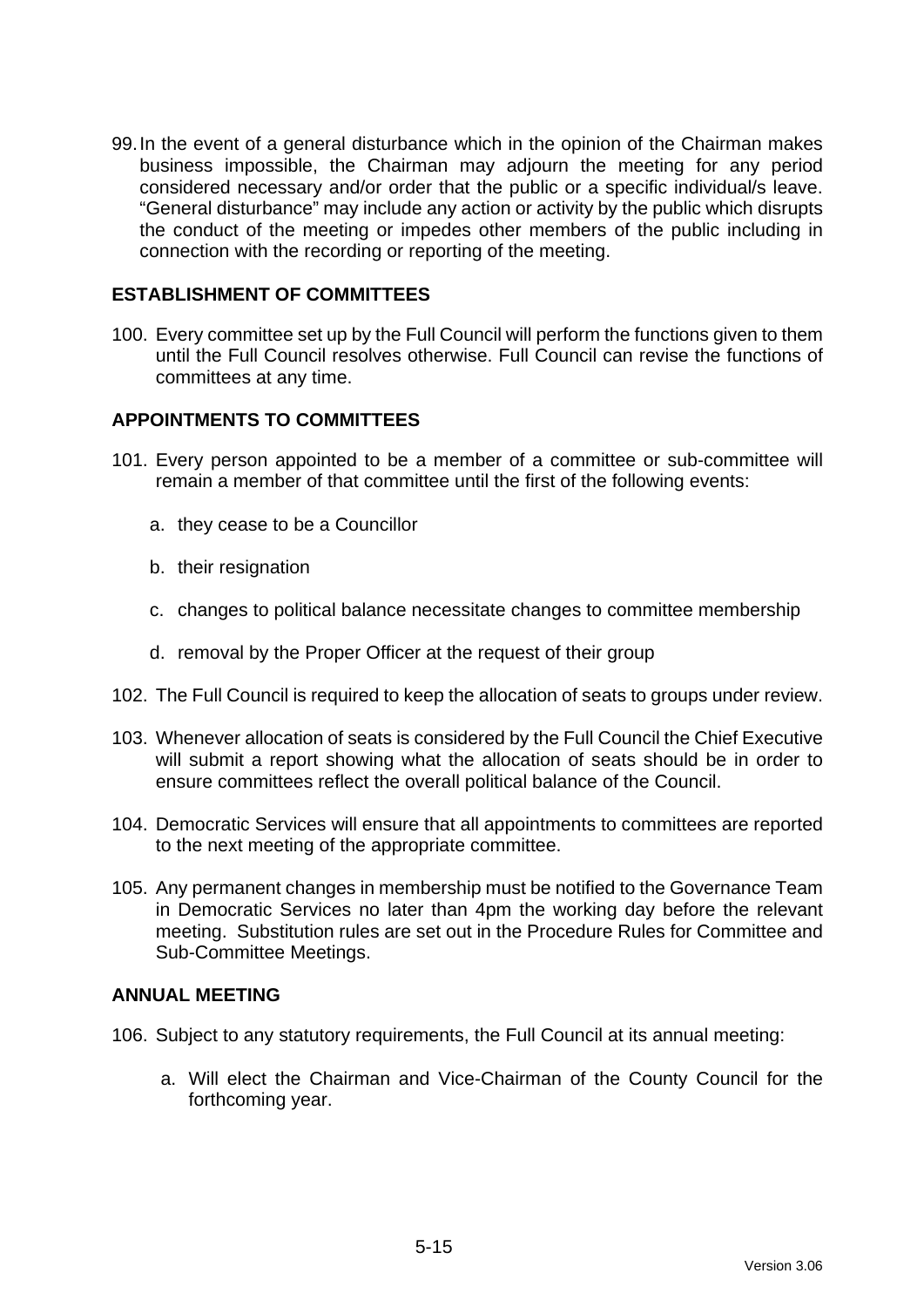- b. Will resolve what committees and sub-committees will be established, the terms of reference and size of these committees and may appoint the chairman and vice-chairman of each committee.
- c. Will note the membership of each group and their agreed officers.

#### **ANNUAL BUDGET MEETING**

107. The order of business for the annual budget meeting will usually be:

- a. the choice of a person to preside if the Chairman and Vice-Chairman are absent
- b. any business having priority by law
- c. confirmation of the minutes of the last meeting of the Full Council
- d. apologies for absence, including reasons
- e. declarations of interest
- f. Chairman of the County Council's business
- g. reports for decision by the Full Council
- 108. To ensure the smooth flow of business the following provisions will operate for the Annual Budget meeting budget report:
	- a. After the budget proposals have been moved and seconded any budget amendments will be moved and seconded. The seconders of the amendments may either speak to them when seconding or may reserve their speech for later in the debate.
	- b. With the exceptions below, no Councillor will speak more than once or for more than 20 minutes:
		- the Councillor who moves the budget proposals is not subject to a time limit and is entitled to speak twice; once when moving proposals and once when replying to the debate
		- the movers of any amendments may speak for an unlimited time when moving those amendments and for 20 minutes when summing up
	- c. There will be a single debate on the motion and any amendments.
	- d. At the conclusion of the winding-up speeches, recorded votes will be taken on amendments in the order determined by the Chairman then a recorded vote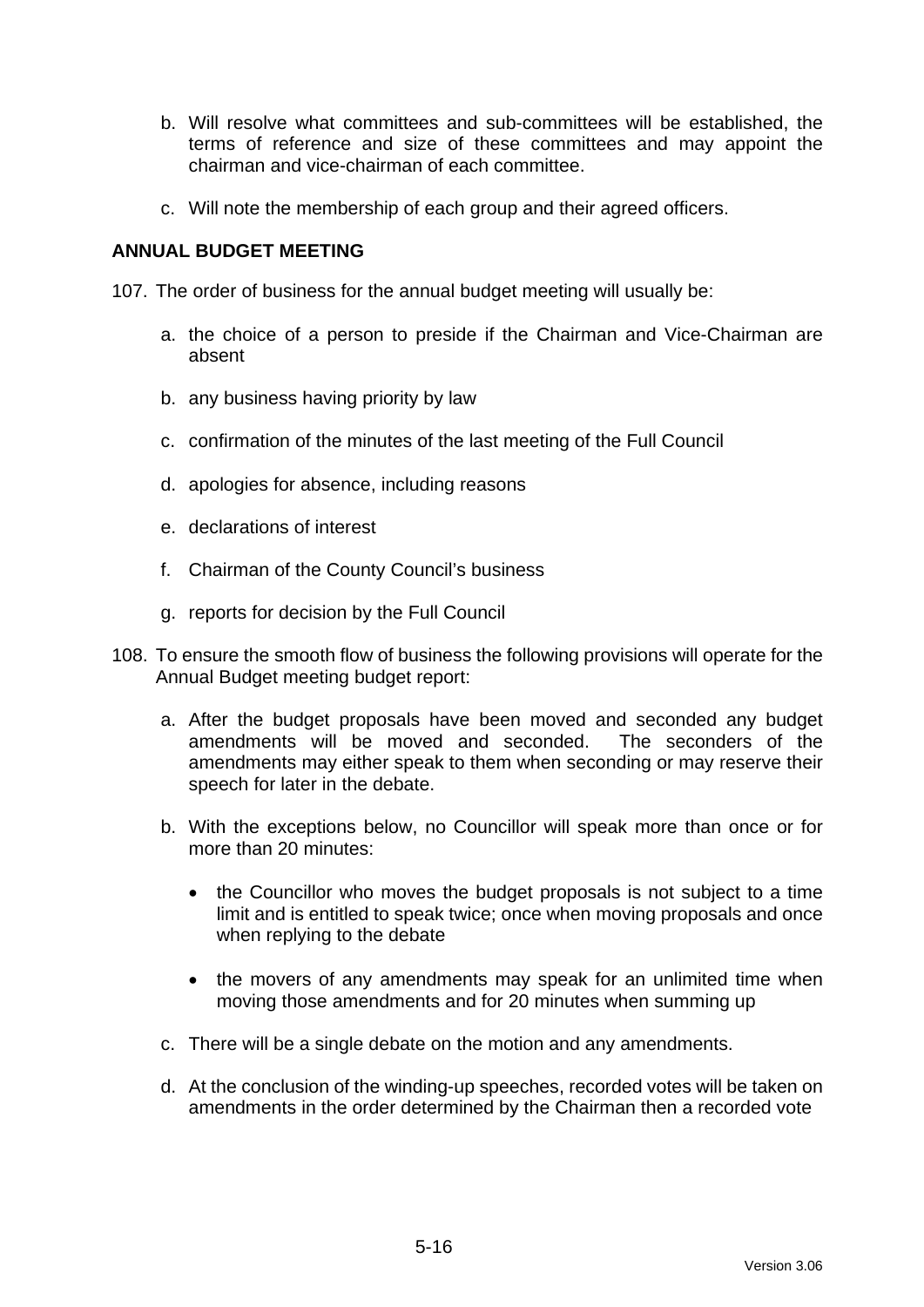will be taken on the substantive motion. The process for recorded votes is set out in paragraph 91 above.

# **EXTRAORDINARY MEETINGS**

- 109. An extraordinary meeting may be arranged if the Chairman of the Council, the Council Leader, or any five County Councillors request such a meeting. An extraordinary meeting can be held on any day of the week.
- 110. The only business permitted at an extraordinary meeting is that which the meeting has been called to consider.
- 111. The order of business for an extraordinary meeting will usually be:
	- a. the choice of a person to preside if the Chairman and Vice-Chairman are absent
	- b. apologies for absence, including reasons
	- c. declarations of interest
	- d. the matters set out in the request to hold an extraordinary meeting

#### **OTHER**

- 112. Placards, banners, advertising materials and similar items are not permitted in any Council meeting and must be covered or removed. Failure to comply may result in the member of the public being asked to leave the Chamber.
- 113. Members of the public should remain seated in the public gallery during any debate and not do anything to endanger the health and safety of any person.
- 114. Members of the public may record proceedings and report all public meetings. Any person recording the meeting must not disrupt the good order of the meeting.
- 115. Mobile phones and other electronic devices must be switched to silent.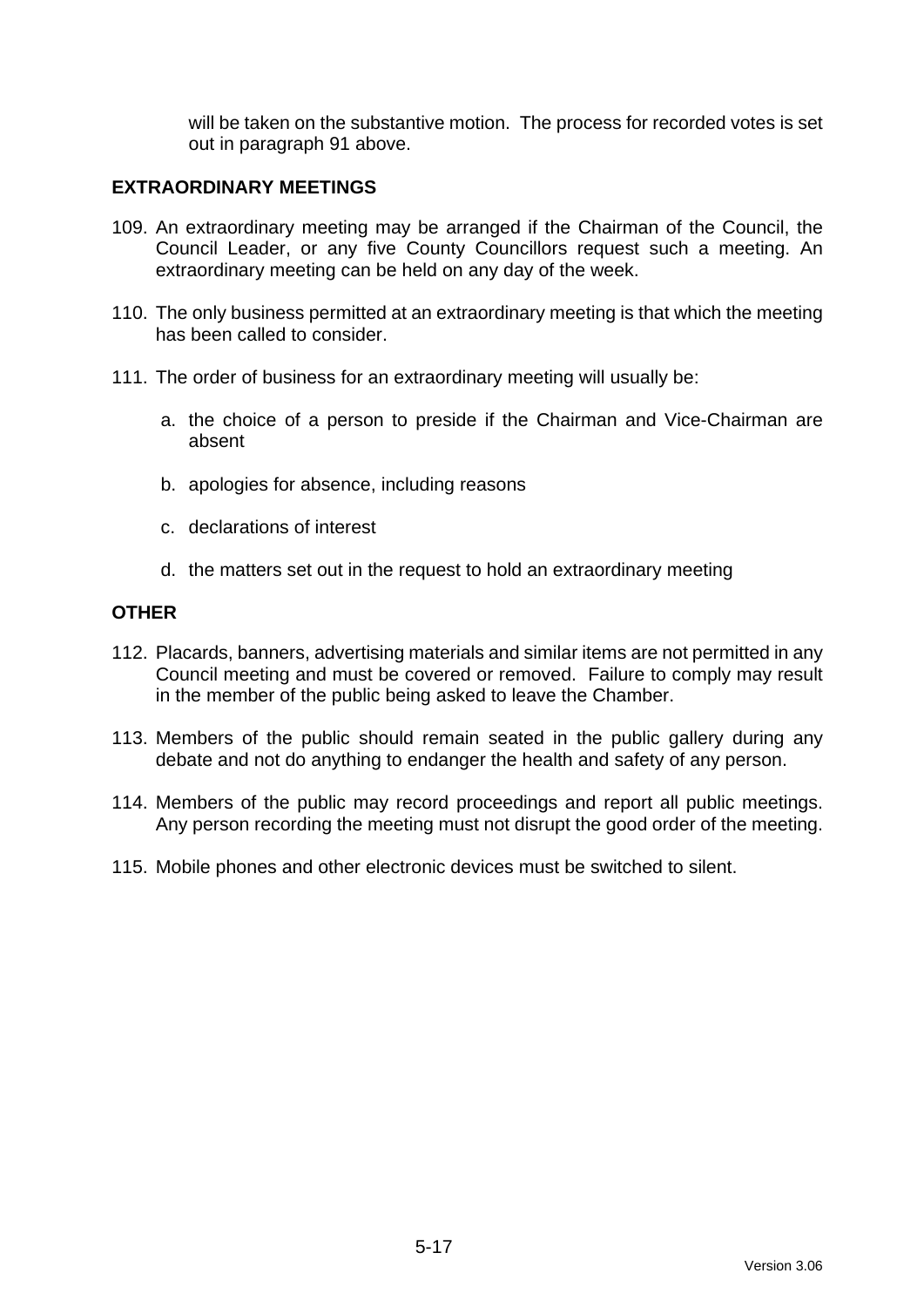## **PART B – PROCEDURE RULES FOR COMMITTEE AND SUB-COMMITTEE MEETINGS**

## **INTRODUCTION**

- 1. These rules are designed to ensure meetings run smoothly and are conducted properly.
- 2. So far as the law allows any of these rules may be suspended at any meeting, either for the whole meeting or for a particular item on the agenda. In order to achieve this, a motion must be moved and seconded and a vote carried.

## **ARRANGEMENTS FOR MEETINGS**

- 3. The agenda and papers for meetings must be available at least five clear working days before the meeting.
- 4. A special meeting is arranged if the chairman or vice-chairman of the relevant committee, or any 4 of its members request such a meeting.
- 5. If any issues arise at a meeting in relation to interpretation of the procedure rules, the Chairman's decision will be final.

#### **MINIMUM ATTENDANCE (QUORUM)**

- 6. The following number of committee members must be present for the meeting to proceed or continue:
	- a. Less than 15 voting members 3
	- b. 15 to 25 voting members 4
	- c. More than 25 voting members 5
- 7. If there is an insufficient number of committee members present, the meeting will not proceed.

#### **ORDER OF BUSINESS**

- 8. The order of business will usually be:
	- a. at the first meeting after the annual Council meeting, appointing or noting the appointment of the Chairman and Vice-Chairman of the committee
	- b. the choice of a person to preside if the Chairman and Vice-Chairman are absent
	- c. confirmation of the minutes of the last meeting of the committee
	- d. apologies for absence, including reasons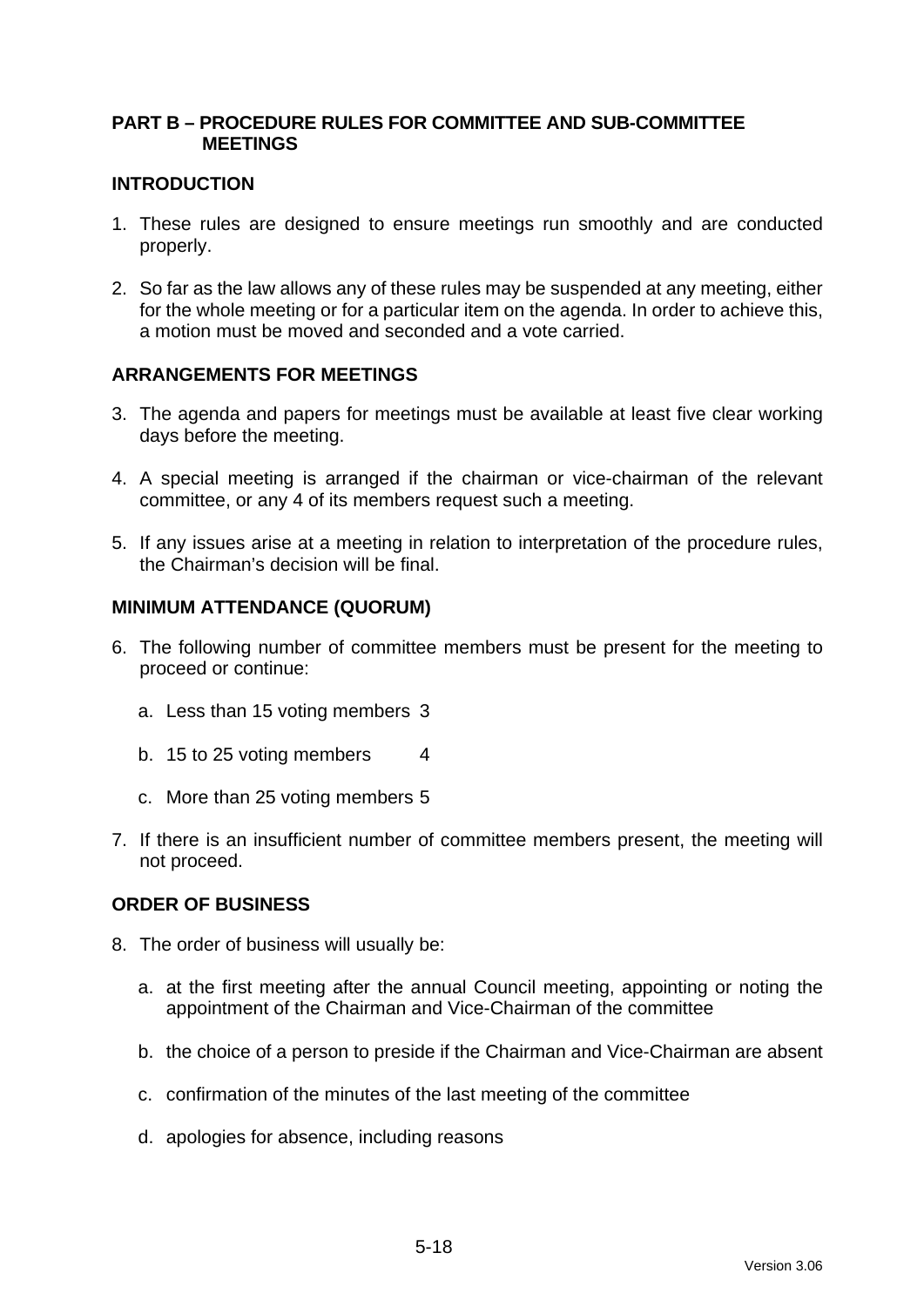- e. declarations of interest
- f. business outstanding from the last meeting
- g. reports for decision by committee
- h. reports for information
- i. work programme (if applicable)

# **OTHER POINTS REGARDING THE ORDER OF BUSINESS**

- 9. At any time during the meeting the Chairman can adjourn the meeting.
- 10.The order of business can be varied at the discretion of the Chairman.
- 11.The minutes of ordinary meetings will not normally be confirmed at special meetings.

# **APOLOGIES FOR ABSENCE**

12.Apologies for absence will be categorised under the following headings:-

- Other County Council Business
- Medical / Illness
- Other reasons

# **DECLARATIONS OF INTEREST**

- 13.Where any Councillor has an interest in any matter to be discussed or decided, they will, in accordance with the Code of Conduct for Councillors and Co-opted Members, declare the existence and nature of that interest and whether the interest is a Disclosable Pecuniary Interest. Any declaration of interest will be recorded in the minutes of the meeting.
- 14.Where any Councillor has declared a Disclosable Pecuniary Interest in any matter, they will leave the room in which the meeting is being held while the matter is under consideration unless:
	- a. The Chief Executive has granted them a dispensation; or
	- b. the matter is only under consideration by the meeting as part of a report of the Minutes of a committee or sub-committee and is not itself the subject of debate.
- 15.If the Councillor has chosen to remain within easy reach, that Councillor will be recalled by an appropriate officer before any further business is started.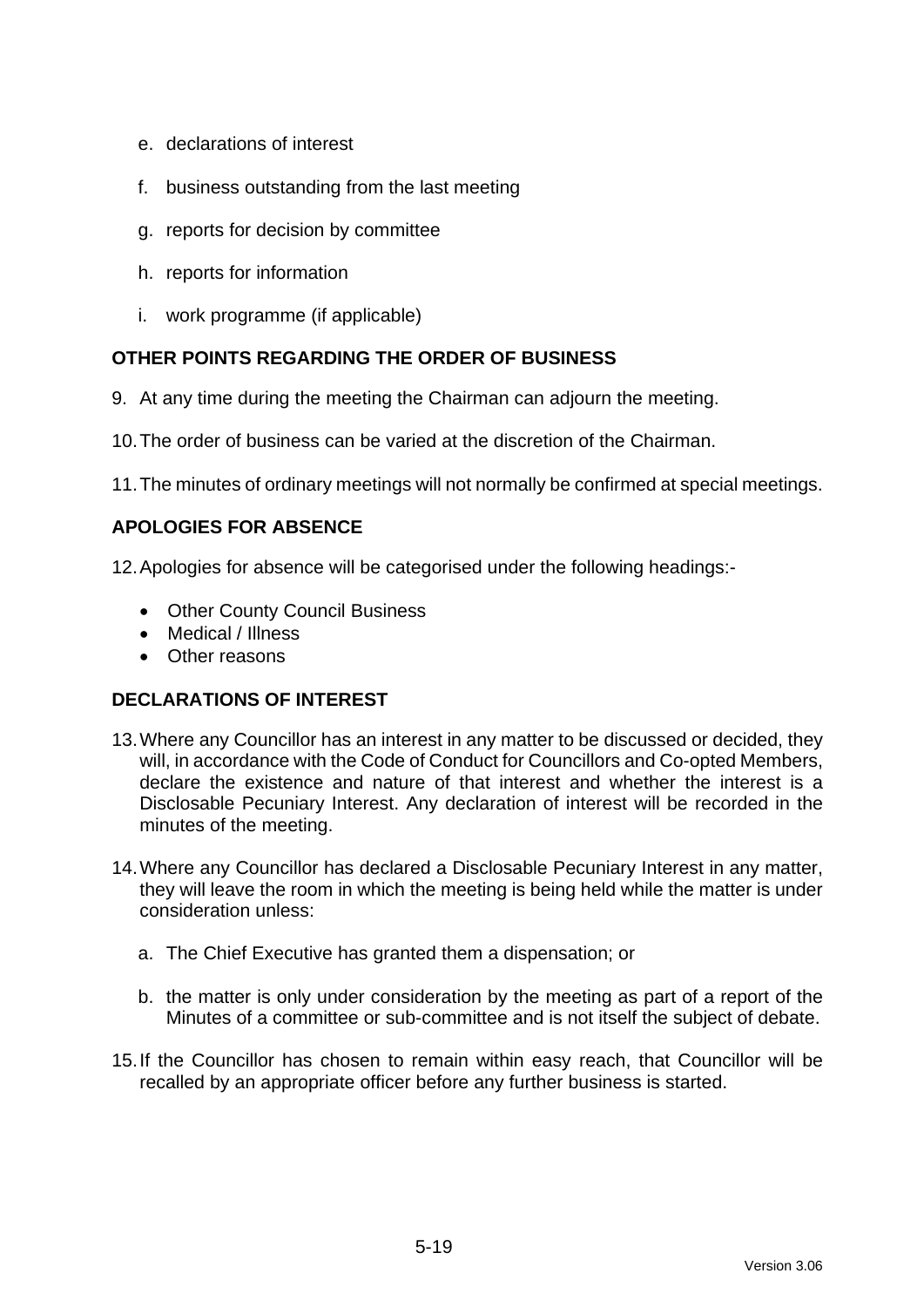- 16.Subject to paragraph 17, any person or officer of the authority who is appointed to do anything in connection with the County Council which enables them to speak at meetings, will make the same disclosures of interests and will withdraw from the room in which the meeting is being held on the same occasions as they would have to do if they were a County Councillor.
- 17.Paragraph 16 above does not apply to members of the public who are entitled to speak at Planning and Rights of Way Committee.

## **CONSIDERATION OF RECOMMENDATIONS IN REPORTS AND THE RULES OF DEBATE**

- 18.The report recommendation should be 'moved' by one committee member and 'seconded' by another committee member. It then becomes a 'motion' which may be debated before a vote is taken. The mover and seconder of the motion may speak for a maximum of 10 minutes when moving the motion. Where a report contains more than one recommendation they will be moved as a single motion for debate.
- 19.Motions relating to the following may be moved and seconded without notice, the Chairman may require the motion to be put in writing to ensure clarity of the motion being considered:
	- a. alterations to motions
	- b. amendments to motions
- 20.If a Councillor wishes to speak they should indicate their intention by raising their hand.
- 21.The Chairman will decide the order in which speakers will be heard. Any committee member who wishes to speak will be given the opportunity to do so unless any of the exceptions contained in these procedure rules apply.
- 22.Councillors can speak for a maximum of 5 minutes each time they are entitled to speak during a debate subject to paragraph 18.
- 23.Councillors when speaking must address the Chairman. Other Councillors will be respectful of and not interrupt the Councillor who is speaking.
- 24.Councillors must speak strictly to the subject under discussion.
- 25.Councillors may speak once on any motion and once on each amendment.
- 26.If the motion has been amended since the Councillor last spoke, that Councillor may move a further amendment to the motion.
- 27.Whenever the Chairman stands during a debate the committee must be silent.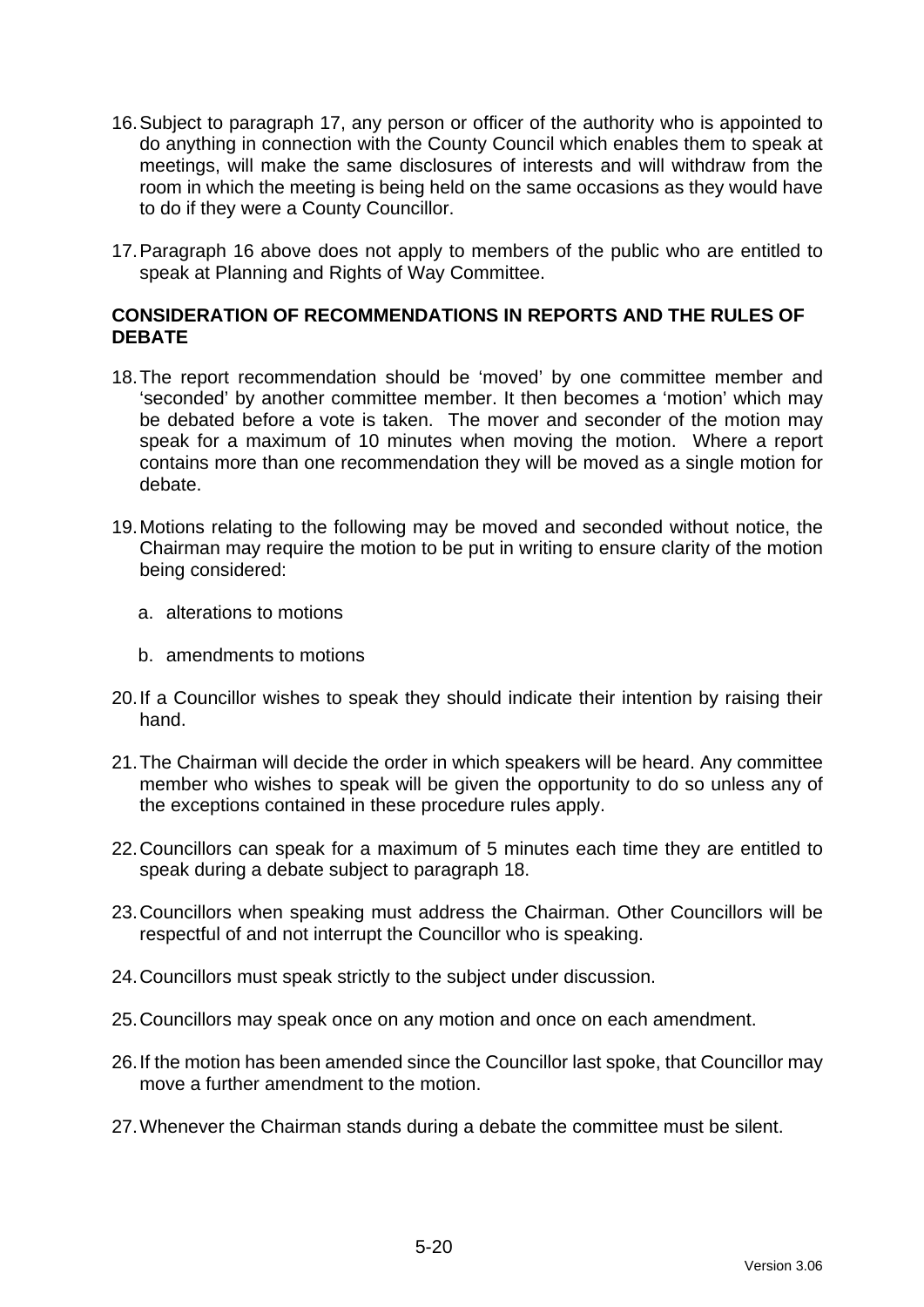- 28.Any committee member may at any time during a meeting request that the meeting be adjourned for a short period. The Chairman of the meeting has discretion to decide whether to agree the request and, if agreed, to determine the length of any such adjournment.
- 29.The committee member who moved the original motion has a right of reply at the close of the debate on that motion including where it has been amended during the debate.
- 30.At the end of a debate on an amendment to a motion, the mover of the amendment has a right to make closing remarks before the Councillor who moved the original motion exercises their right of reply.

## **ALTERATIONS AND AMENDMENTS TO RECOMMENDATIONS AND MOTIONS**

- 31.An alteration is where the motion is changed by or with the agreement of the mover and seconder of the motion. This can include where a proposal by another member to make a change to a motion is accepted by the mover of the motion which then alters the proposed motion without the need for a vote on the proposed change.
- 32.An amendment is a proposal by another member to change a motion being debated which is not accepted by the mover of the original motion.
- 33.An alteration can only be made if it would be accepted as a valid amendment. The Chairman may require the alteration to be put in writing to ensure clarity of the motion being considered. Alterations can be accepted:
	- a. when the mover changes the motion whilst moving it
	- b. during the debate to update the motion to maintain accuracy
	- c. if the mover accepts a proposed amendment
	- d. to make the motion more acceptable to Councillors
- 34.Amendments to a motion can be moved or seconded by any committee member, following the process set out in paragraph 19 to leave out words, to add words or both provided that such changes must not have the effect of fundamentally altering the spirit or intention of, or directly reversing the spirit or intention of, the original proposal (for example to recommend approval instead of refusal) and must be relevant to the original motion.
- 35.Amendments must:
	- a. be asking the Council to make a decision which is lawful;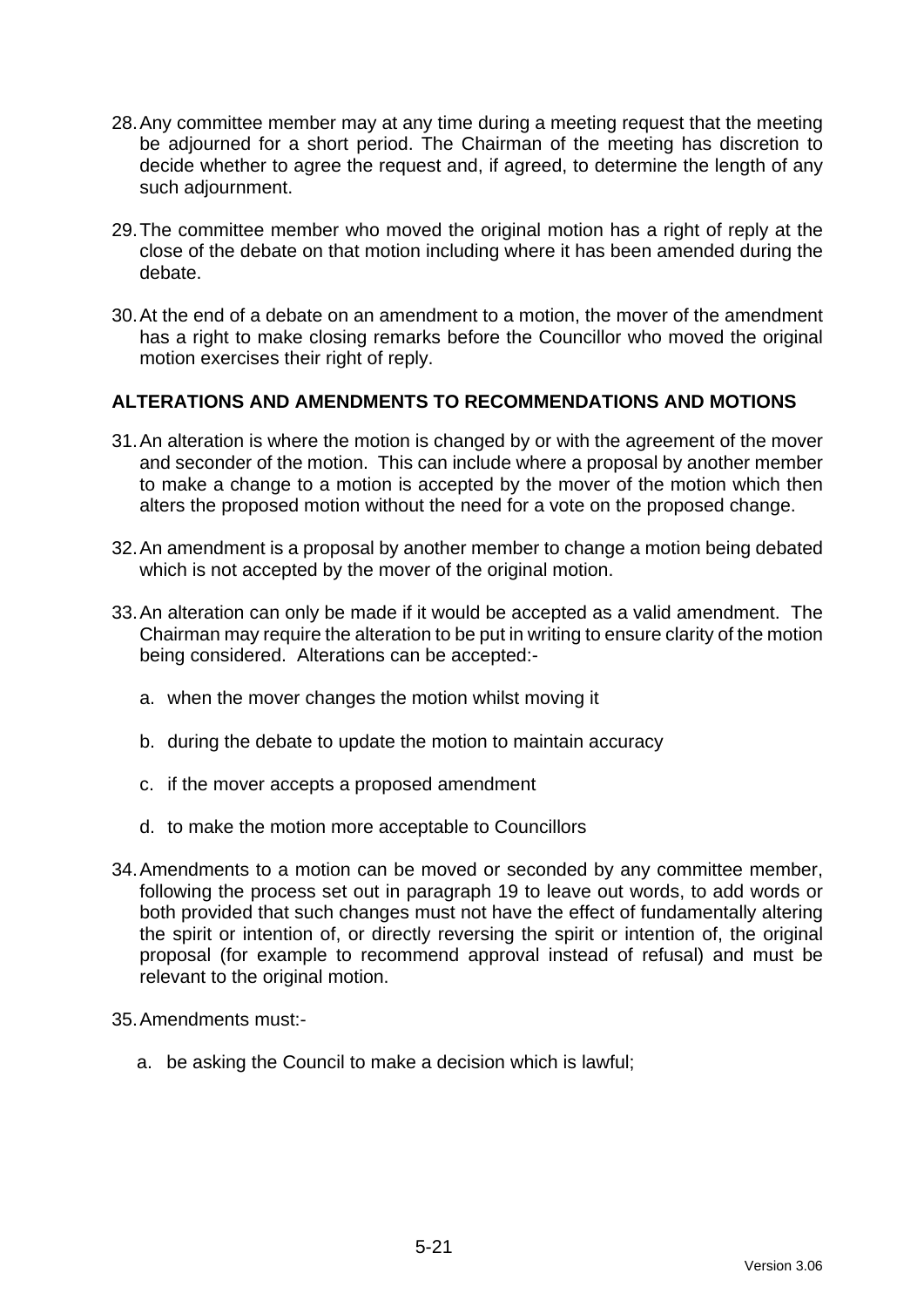- b. be about matters for which the Council has a responsibility or which affects directly or indirectly residents or businesses of the County and the Council has the power to implement;
- c. not be defamatory, frivolous or offensive;
- d. not reverse a decision taken by the Council in the past six months;
- e. not require disclosure of confidential or exempt information; and
- f. include appropriate and sufficient information to enable Councillors to make a lawful decision for example legal, financial, statutory or policy implications.
- 36.The amendment may be rejected if it does not comply with the provisions set out in paragraph 35. The Chairman may adjourn the meeting to seek appropriate advice to confirm the validity of the amendment.
- 37.If a valid amendment is accepted by the mover of the original motion, no debate or vote will be required and it will become an alteration to the motion and will become the altered (substantive) motion.
- 38.Only one amendment may be moved and discussed at any one time. No further amendment may be moved until the amendment under discussion has been voted on.
- 39.If a valid amendment is not accepted by the mover of the original motion, the following procedure will apply:
	- a. the amendment will be debated
	- b. a vote will then be taken on whether the amendment should become the amended motion (substantive motion)
	- c. debate will continue and further amendments may be moved
	- d. after all amendments have been dealt with using the procedure stated above then a vote will be taken on the final amended motion (substantive motion)

#### **MOTIONS NOT REQUIRING PRIOR WRITTEN NOTICE**

- 40.Motions can be moved and seconded orally at meetings including a reason for proposing the motion to ensure meetings run smoothly and are conducted properly. The following are examples of such motions:
	- a. appointment of a Chairman for the meeting in the absence of the Chairman and Vice-Chairman
	- b. request to withdraw a motion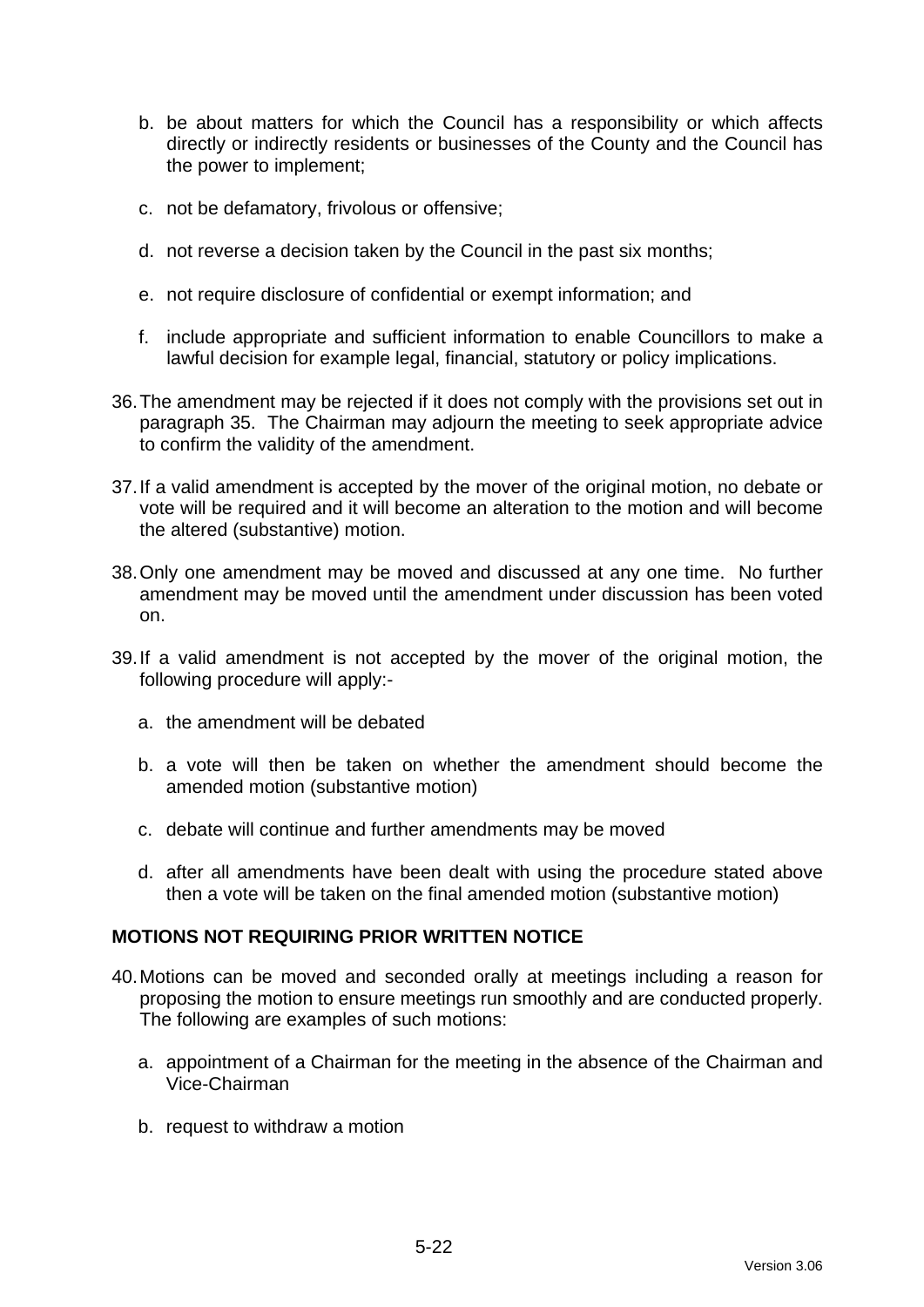- c. an amendment to a motion (the Chairman may require the amendment to be put in writing to ensure clarity of the amendment being considered)
- d. that the matter be put to a vote (this can only be moved by a Councillor who has not yet spoken on the debate as set out in paragraph 41)
- e. that the meeting be adjourned
- f. variation of the order of business
- g. suspension of a specific procedure rule (giving the procedure rule number to be suspended and the reason)
- h. exclusion of the public
- i. that a named committee member should not be heard further

## **BRINGING DEBATE TO EARLY CLOSURE**

- 41.A committee member who has not already spoken on the matter may orally move a motion that a vote should be taken immediately. This must be seconded.
- 42.If the Chairman feels there has been sufficient discussion of the issue he may put the oral motion to the vote.
- 43.If the vote is carried the motion or amendment will be put to the vote following closing remarks as set out in the rules of debate.

## **POINTS OF ORDER AND PERSONAL EXPLANATIONS**

- 44.With the consent of the Chairman any committee member may make a brief comment, ask a question designed to clarify a matter which has been raised, or indicate where they feel the procedure rules have not been followed. They may not introduce new material or make a speech on this.
- 45.The Chairman's ruling on this will be final and they may limit such exchanges to maintain the flow of debate.

#### **VOTING**

- 46.Votes in committee are to be determined by a show of hands.
- 47.When the vote is being called Councillors must remain seated and quiet, clearly hold their hand up to cast their vote and keep it up until the Chairman tells Councillors the vote has concluded.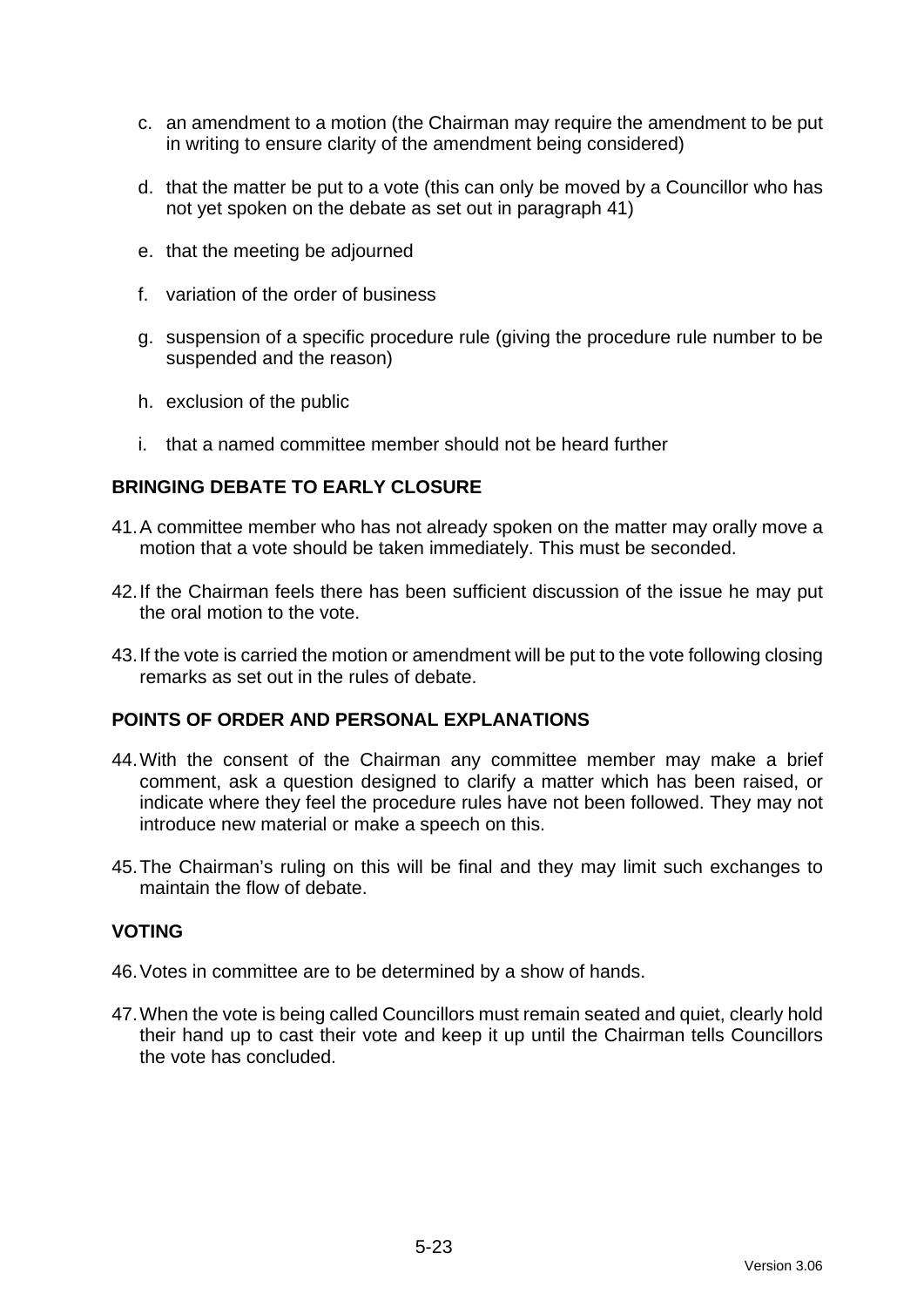- 48.Where there is an equal number of votes for and against a motion the Chairman can exercise a second (casting) vote.
- 49.A recorded vote will be taken if 2 or more committee members request it by a show of hands. The process will be as follows:
	- a. The names of all committee members will be called and the vote of each member recorded.
	- b. The Chairman will announce the result.
	- c. The minutes will record how each committee member voted.
- 50.Whilst the recorded vote is being taken, Councillors must remain seated and quiet in the meeting room and, when called, use the microphone (if provided) to give their vote.
- 51.Any committee member can require that the minutes of the meeting record how they voted on any decision taken.

## **REVERSING DECISIONS**

52.Committee decisions are final and should normally not be altered or amended for 6 months. However, where a decision proves to be unworkable for whatever reason a further report on the issue will be brought back to the original decision-making meeting for further consideration with the agreement of the Committee's Chairman and Vice-Chairman.

## **DISORDERLY CONDUCT**

- 53.Councillors are expected to act in a reasonable and professional manner at committee meetings, in accordance with the Code of Conduct for Councillors and Co-opted Members and in compliance with the Council's Procedure Rules. Councillors should not misbehave by persistently disregarding the Chairman's ruling, or by behaving improperly or offensively, including by using offensive language or making personal remarks about individuals, or by obstructing the business of the meeting.
- 54.If, at any meeting, any Councillor in the opinion of the Chairman is in breach of paragraph 53 the Chairman will warn the Councillor about their behaviour.
- 55.If following any warning a Councillor continues to breach paragraph 53 the Chairman may move "that [the Councillor named] should not be further heard" and, if seconded, a vote will be taken without discussion.
- 56.If any Councillor continues the misconduct after a "should not be further heard" vote has been carried, the Chairman: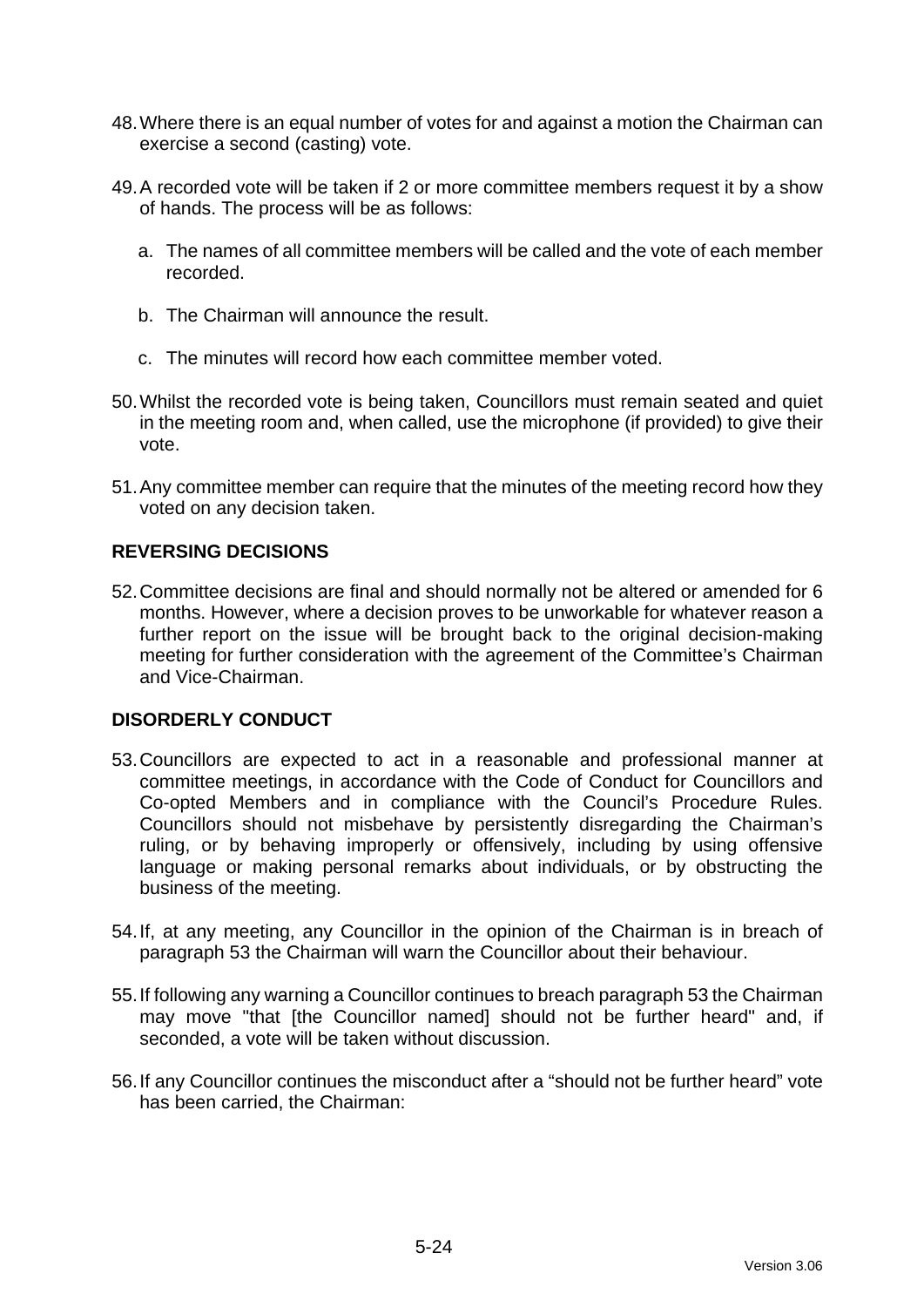- a. may request the Councillor to leave the meeting; or
- b. may adjourn the meeting for any period considered necessary
- 57.In the event of a general disturbance which in the opinion of the Chairman makes business impossible, the Chairman may adjourn the meeting for any period considered necessary and/or order that the public or a specific individual/s leave. "General disturbance" may include any action or activity by the public relating to the recording or reporting of the meeting which disrupts the conduct of the meeting or impedes other members of the public.

## **ATTENDANCE OF OTHER COUNTY COUNCILLORS**

- 58.Any County Councillor who wishes to attend a meeting of a committee or subcommittee of which they are not a member will be entitled to do so. With the consent of the Chairman they will be entitled to speak once and for a maximum of 5 minutes on any matter that is of primary importance to their electoral division or its inhabitants rather than a general matter, but not to vote.
- 59.A County Councillor who attends a meeting in this capacity will be entitled to remain in the meeting when a resolution excluding the public is in force.
- 60.These provisions apply to Planning and Rights of Way Committee, subject to its Code of Best Practice, but not to any other committee or sub-committee that is exercising a function which is judicial in nature.

## **APPOINTMENTS TO COMMITTEES**

- 61.Any permanent changes in membership must be notified to the Governance Team in Democratic Services no later than 4pm the day before the relevant meeting.
- 62.Democratic Services will ensure that all appointments to committees are reported to the next meeting of the appropriate committee.

## **SUBSTITUTE MEMBERS**

- 63.Where a council member of a committee is listed as a member of a Political Group of the Council for the purposes of allocating committee seats, all other listed eligible members of that Group who are not members of that committee are appointed as substitute members with entitlement to attend, speak and vote in the event that the appointed member is absent from the meeting. The substitute will not be able to exercise any special powers or duties exercisable by the person they are substituting.
- 64.Only the first eligible substitute to declare at the meeting may replace the absent member. The identities of the substitute and of the absent member, and the reasons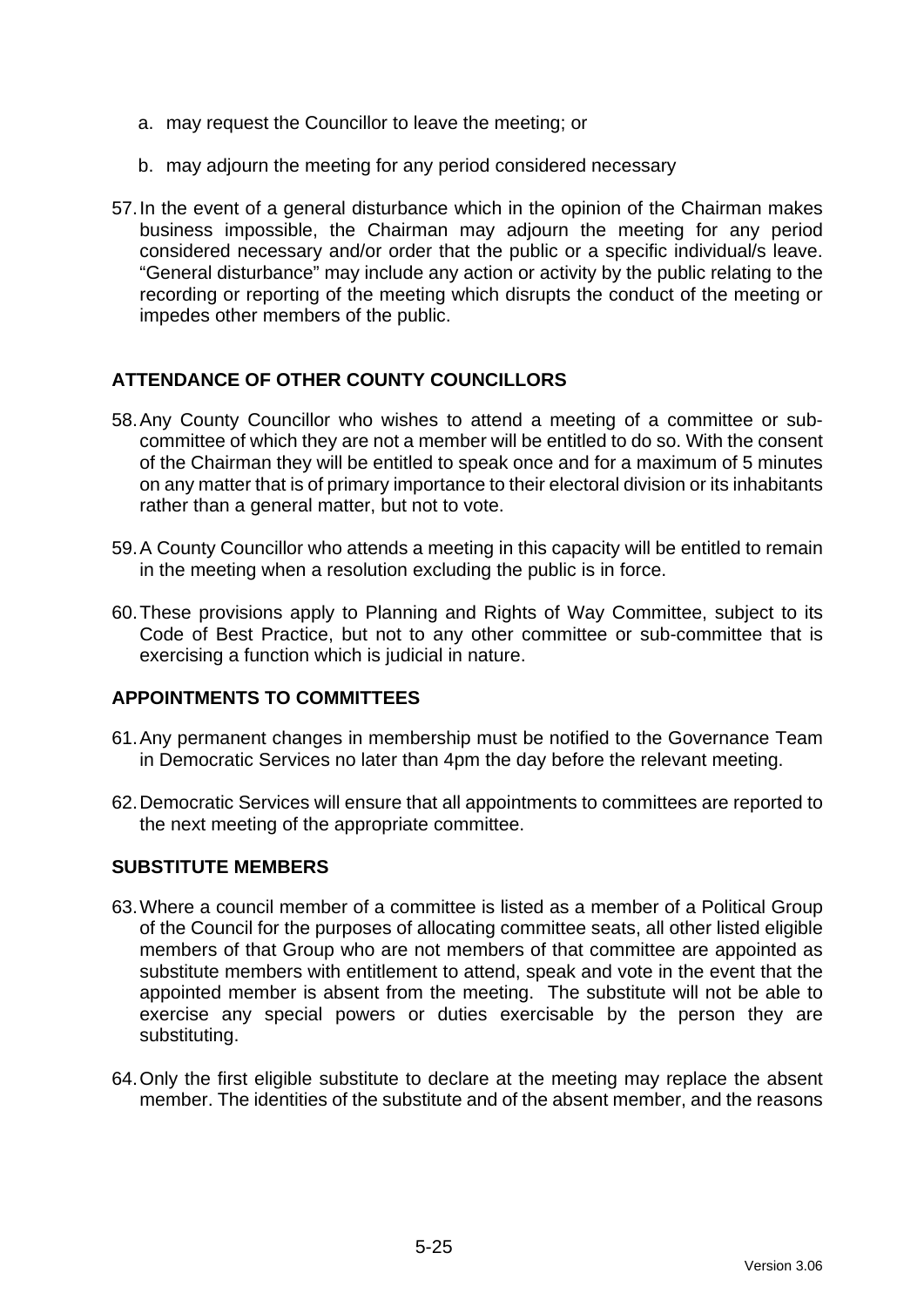for apology from the absent member shall be declared at the outset of the meeting and recorded in the minutes.

65.Named substitutes will be required for the committees set out in Part 4, Paragraph 3 of the Constitution where there is a specific training requirement.

## **POLICY COMMITTEE, COMMUNITIES COMMITTEE AND HEALTH SCRUTINY COMMITTEE**

66.When exercising statutory scrutiny functions, the Committee may invite people to discuss issues of local concern and/or answer questions. They may for example wish to hear from residents and representatives of other organisations.

## **HEALTH AND WELLBEING BOARD**

- 67.Substitute members can be appointed for the non-County Council representatives. Substitute members will have all the powers and duties of any ordinary member on the Board but will not be able to exercise any special powers or duties exercisable by the person they are substituting. Substitute members may attend meetings in this capacity only:
	- a. To take the place of the ordinary member for whom they are substituting where the ordinary member will be absent for the whole of the meeting
	- b. After the Proper Officer has been officially notified in writing by the organisation wishing to make the substitution.

## **PLANNING AND RIGHTS OF WAY COMMITTEE**

- 68.The Committee will comply with its Code of Best Practice
- 69.The Committee's Code of Best Practice sets out who is entitled to speak at meetings of Planning and Rights of Way Committee.

#### **PERSONNEL COMMITTEE**

70.Trade Union representatives will be entitled to speak, but not to vote at meetings of Personnel Committee.

#### **GOVERNANCE AND ETHICS COMMITTEE**

71.The Council's Procedure for Dealing with Conduct Allegations sets out who is entitled to speak on items relating to Councillor Conduct at meetings of Governance and Ethics Committee.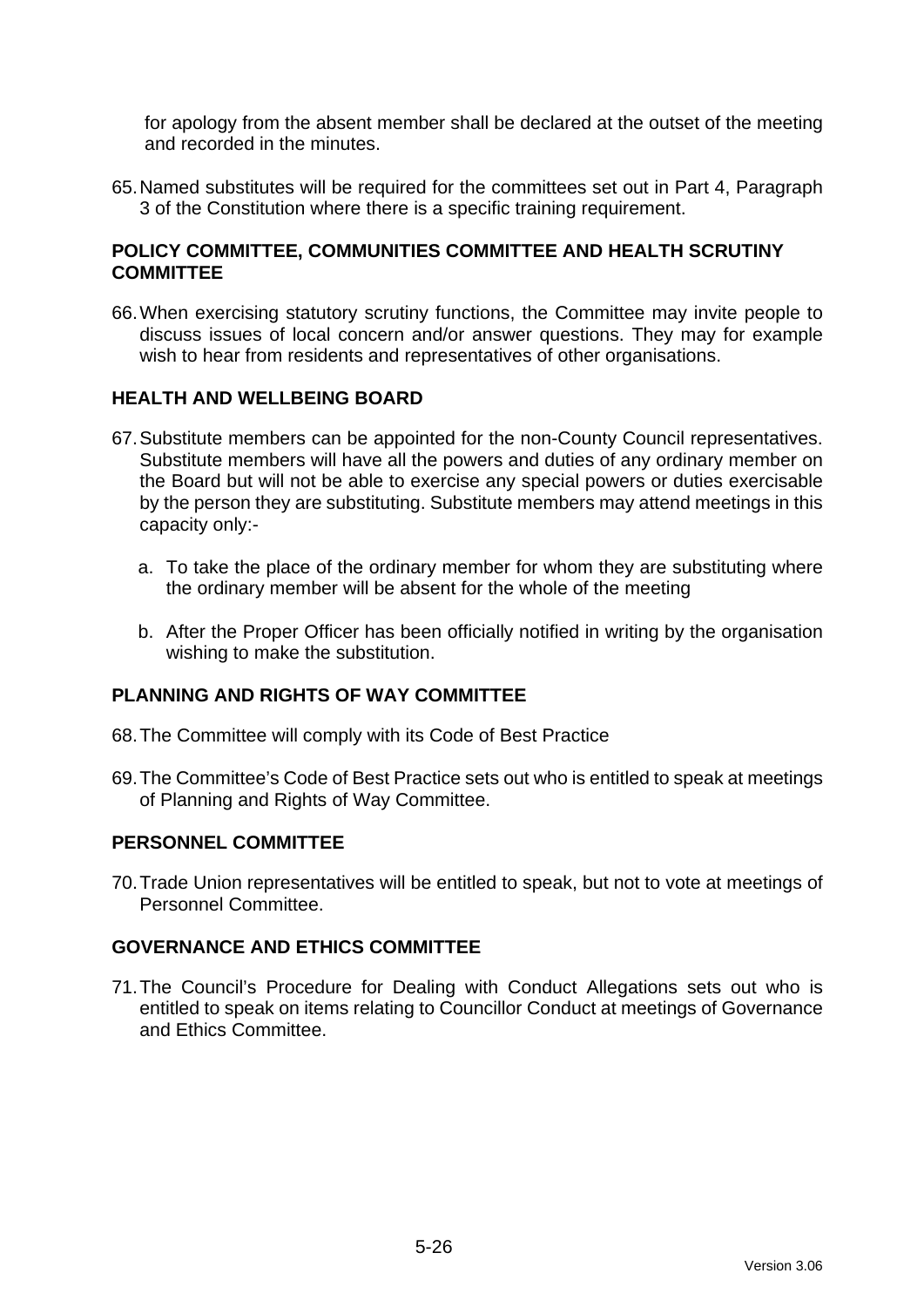## **OTHER**

- 72.Placards, banners, advertising materials and similar items are not permitted in any committee meeting and must be covered or removed. Failure to comply may result in the member of the public being asked to leave the meeting.
- 73.Members of the public should remain seated during any debate and not do anything to endanger the health and safety of any person.
- 74.Members of the public may record proceedings and report all public meetings. Any person recording the meeting must not disrupt the good order of the meeting.
- 75.Mobile phones and other electronic devices must be switched to silent.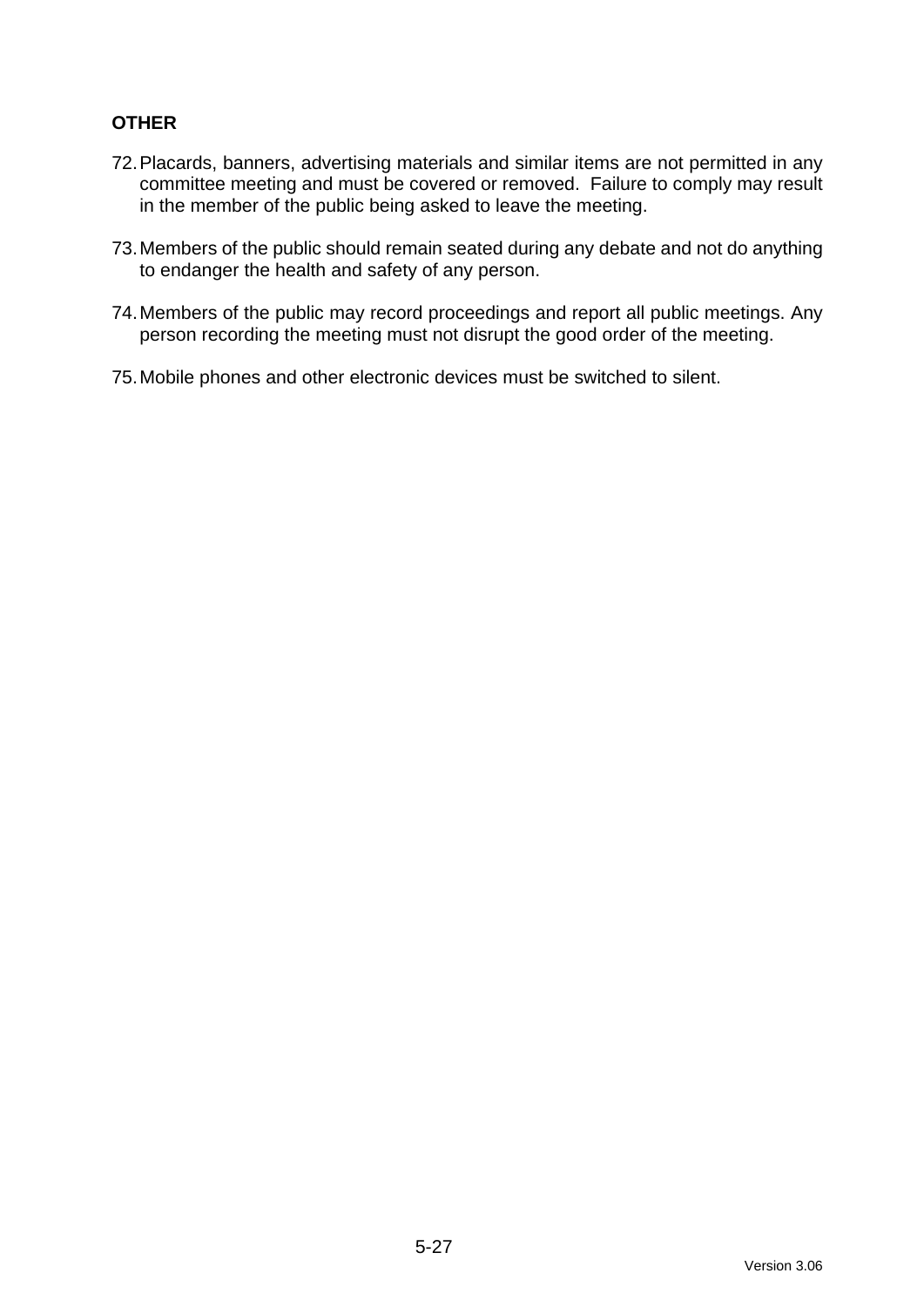## **PART C – PROCEDURE FOR TAKING URGENT DECISIONS**

- 1. The Council's Constitution sets out who in the Council has authority to make decisions and the procedures for making those decisions.
- 2. Sometimes events will occur which require decisions to be taken urgently. The County Council needs to be able to respond quickly where failure to do so would not be in the public interest.
- <span id="page-73-0"></span>3. The procedure for taking urgent decisions should only be used where failure to take the decision quickly would, or would be likely to, harm the interests of the Council and the public, for example:
	- a. a service not being provided;
	- b. the Council breaking the law or financial rules;
	- c. the public being put at serious risk of harm;
	- d. the Council suffering financial loss;
	- e. consultation deadlines not being met.
- <span id="page-73-1"></span>4. The following are not suitable reasons for the use of the procedure:
	- a. poor planning;
	- b. the possibility of embarrassment being caused to an officer or Councillor;
	- c. the possibility of adverse publicity being caused to the Council;
	- d. in order to circumvent the requirements of Financial Regulations without good cause and justification.

#### **OPTION A – URGENT DECISIONS BY COMMITTEE**

- 5. Where the agenda for the relevant committee has been published, an urgent item may be added to the agenda if it meets the urgency criteria set out in paragraphs 3 and 4. Democratic Services and the chairman of the committee will require an explanation before authorisation is given.
- 6. Every effort must be made to circulate the urgent report to Councillors at least 24 hours before the meeting.
- 7. The urgent report will be made available for public inspection as soon as possible.

## **OPTION B – CALLING AN ADDITIONAL MEETING**

8. The issue may be of such significance that it may be more appropriate to call an additional meeting. The procedure for calling additional meetings is set out in the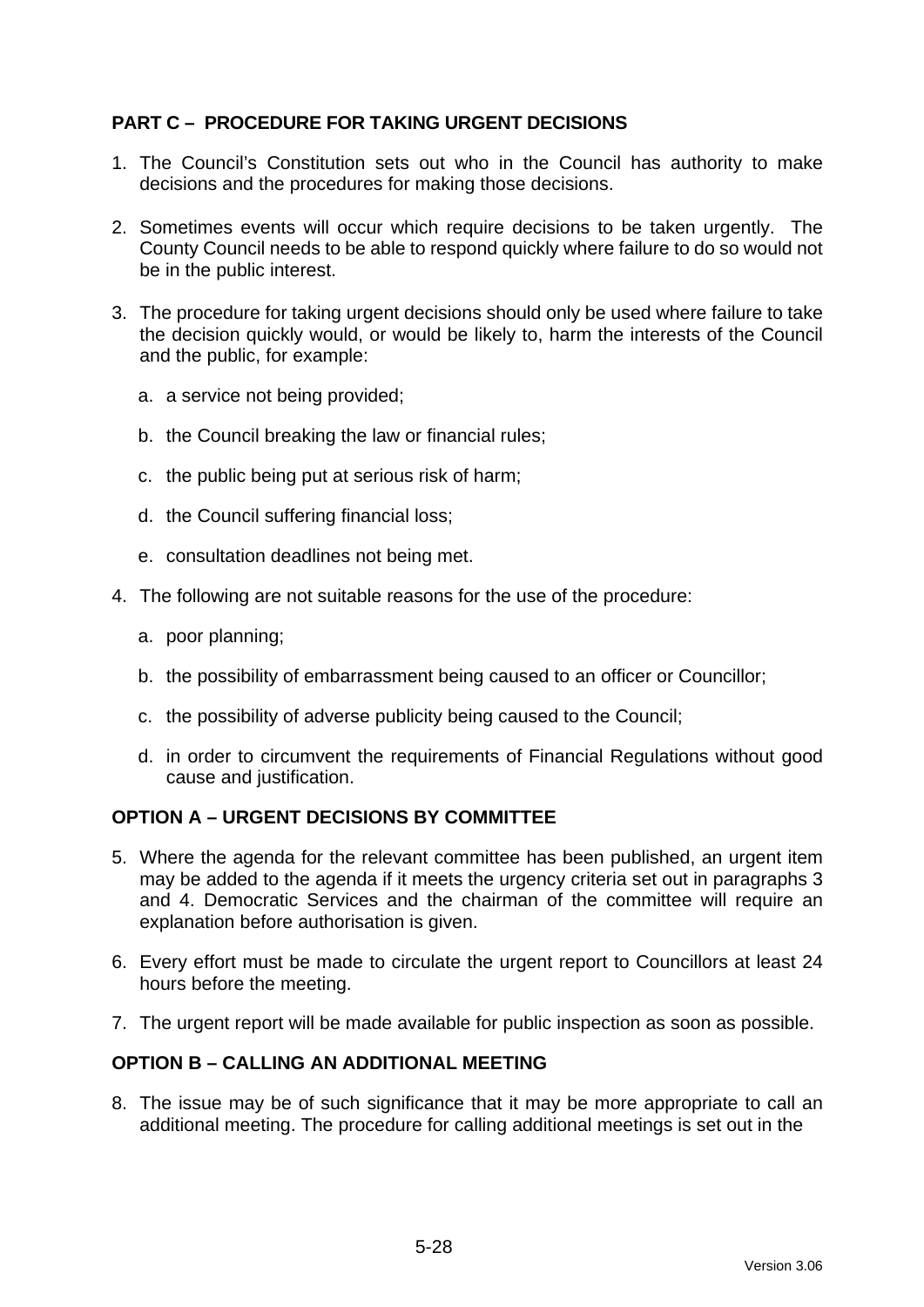Council Procedure Rules at paragraph 10 and the Committee Procedure Rules at paragraph 4.

## **OPTION C – DECISION BY THE CHIEF EXECUTIVE**

- 9. The Chief Executive may take a decision which is normally reserved to committee or another officer, where he believes that the decision is urgent, after first:
	- a. taking into account the guidelines set out in paragraphs [3](#page-73-0) and [4](#page-73-1) above; and
	- b. where possible, seeking the views of the following in respect of the proposed decision:-
		- the Leader of the Council.
		- the chairman and the vice-chairman of the relevant committee with authority to take the decision, and
		- the leader(s) of opposition group(s).
	- c. The Chief Executive will take into account any views he considers are relevant. The decision is the Chief Executive's alone.
	- d. The decision together with the reasons why it was urgent must be recorded in writing. The record of urgent decisions will be held by Democratic Services and will be made available for inspection.
	- e. Following the decision, a report will be submitted to the next available relevant committee meeting explaining:
		- the decision:
		- the reasons for it: and
		- why the decision was treated as a matter of urgency.
	- f. In the absence of the Chief Executive, his responsibilities under this procedure are delegated to a Corporate Director and all references to the Chief Executive under this procedure will also apply to that person.

#### **REPORT ON THE USE OF THE URGENCY PROCEDURE**

10.In addition to any reports submitted to the relevant committee, twice yearly a report will be presented to Policy Committee detailing the number of occasions these provisions have been used and the reasons for their use.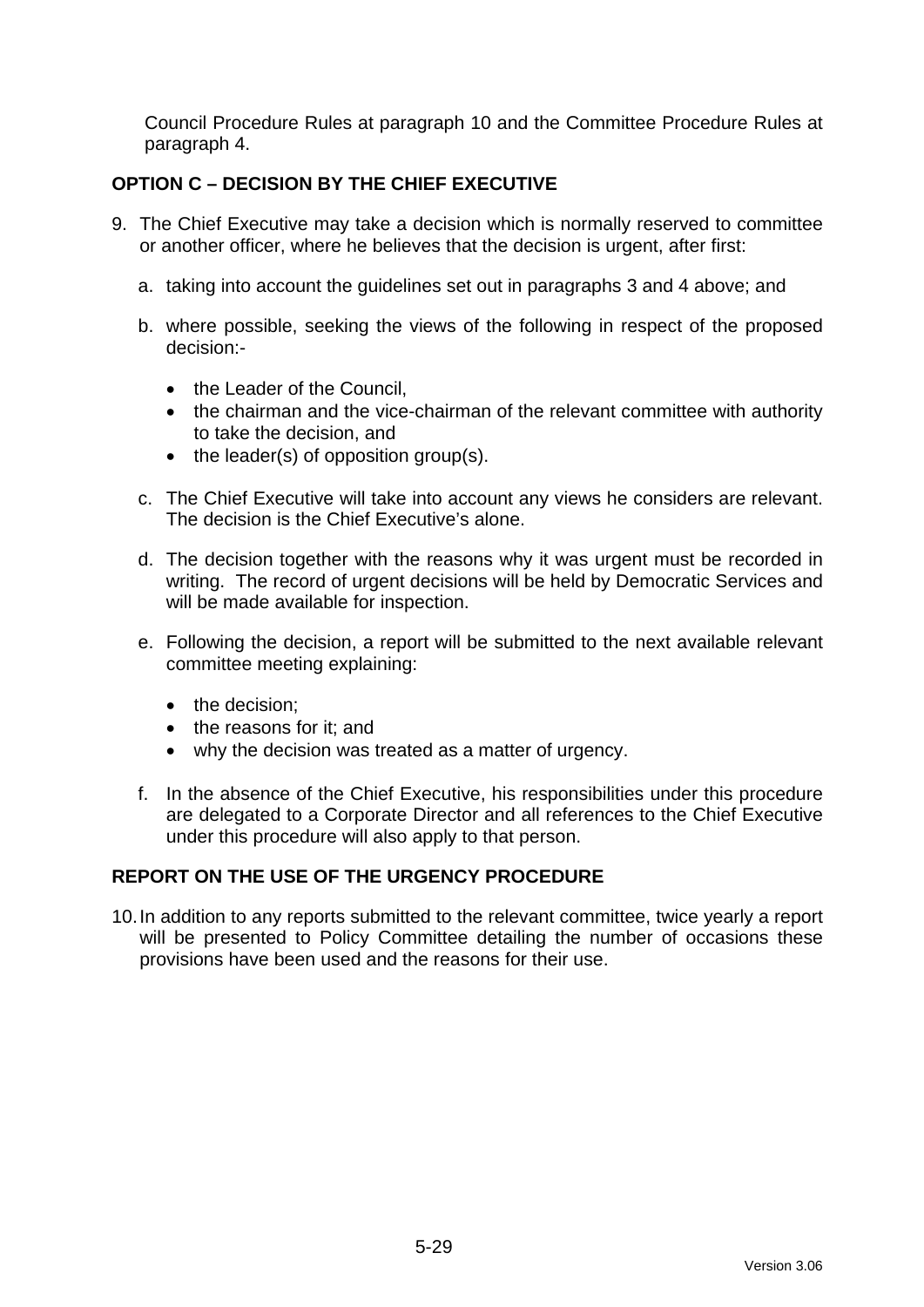# THIS PAGE IS INTENTIONALLY BLANK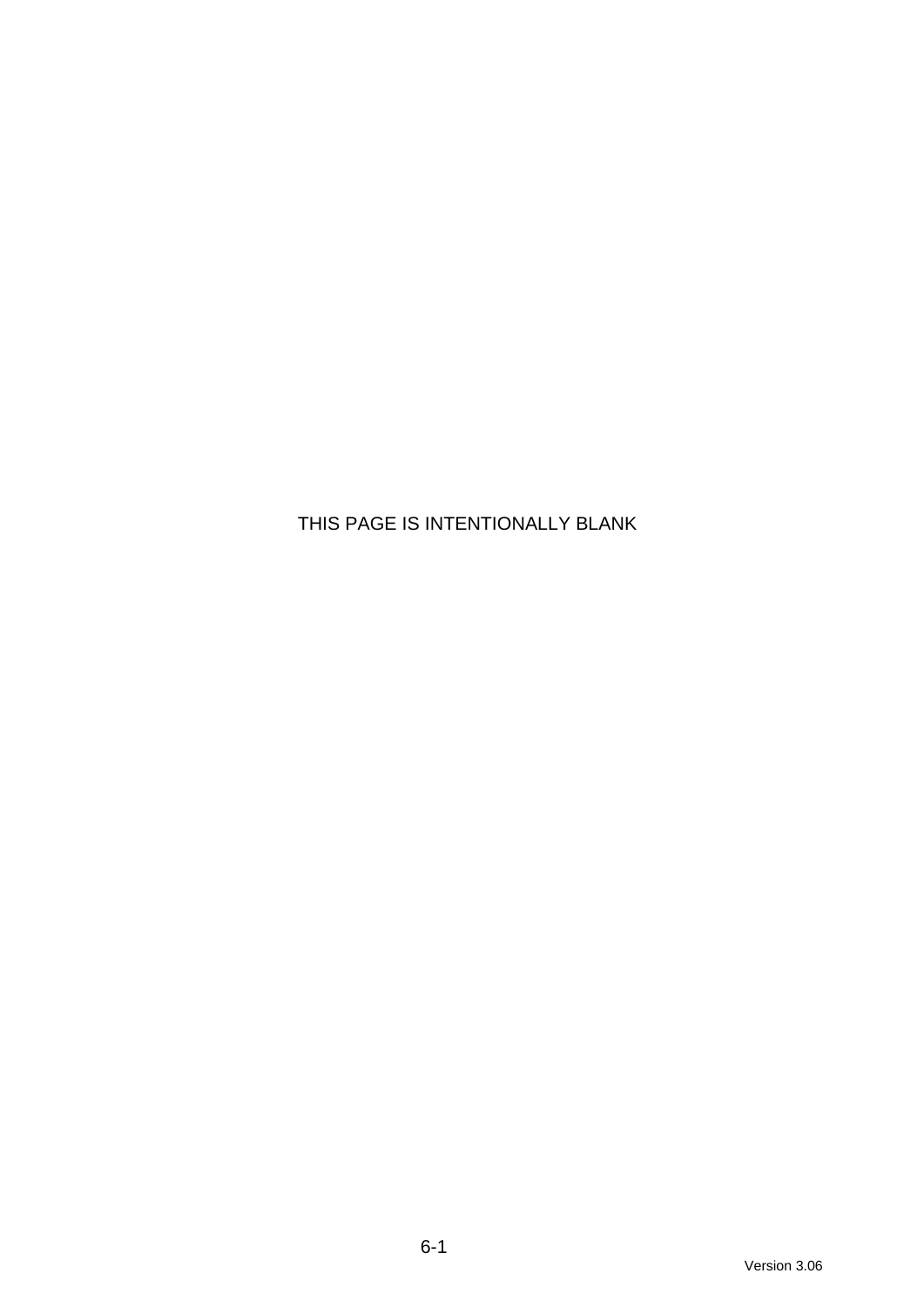**PART SIX**

**GOVERNANCE**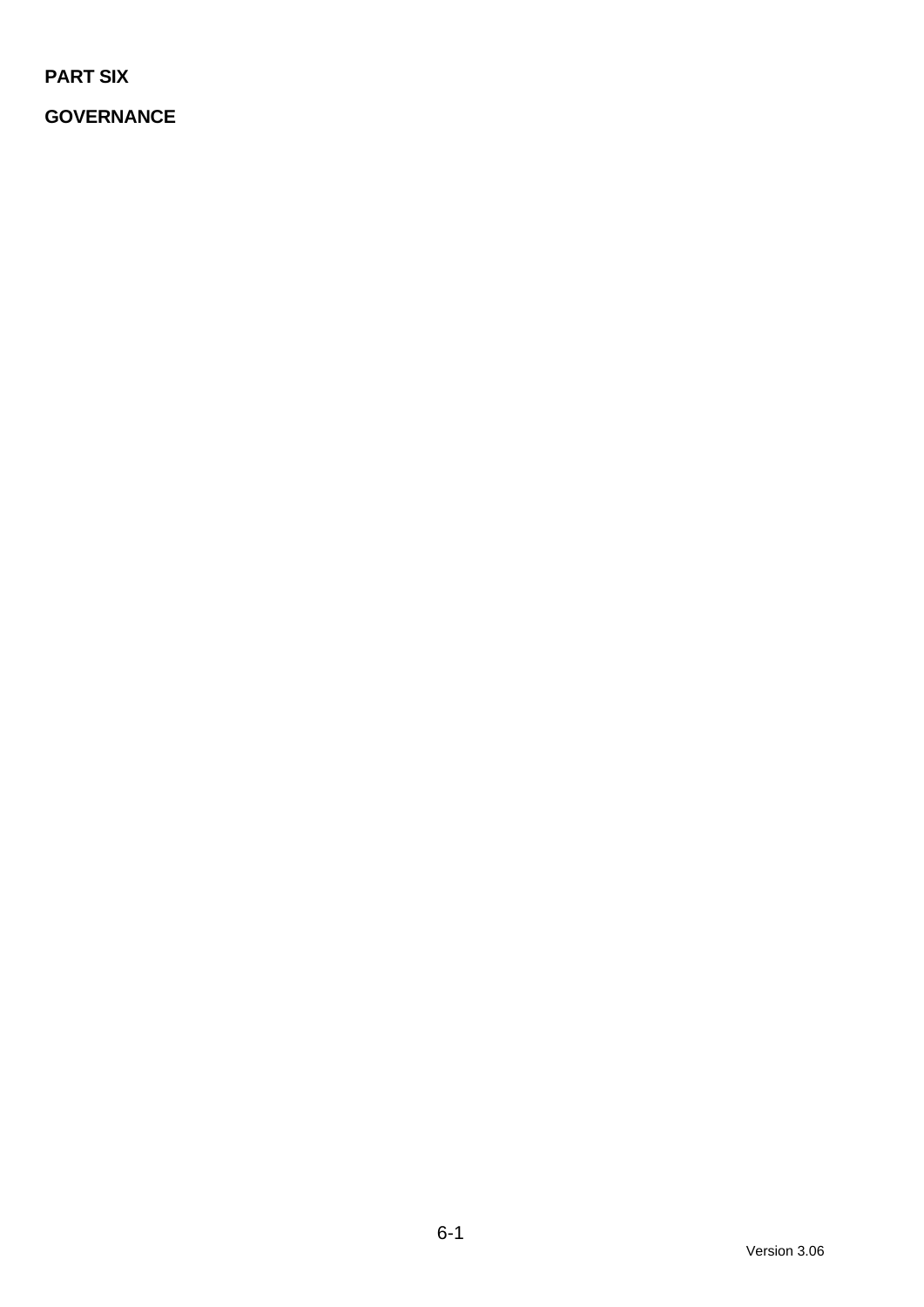## **PART A – FINANCIAL AFFAIRS**

## **BUDGET FRAMEWORK**

## **BACKGROUND**

1. The Full Council is responsible for the approval of the Annual Budget. The Council's committees are responsible for implementing it.

## **CONSULTATION**

- 2. Before the budget is adopted the Council will publish initial proposals, having first canvassed the views of local stakeholders and members of the public as appropriate.
- 3. Any representations made will be taken into account in formulating proposals, and shall be reflected in any report dealing with them.

## **APPROVAL OF THE ANNUAL BUDGET**

- 4. The Full Council will be responsible for approving the annual budget.
- 5. In approving the annual budget the Council will also specify the extent of virement (the limits for the transfer of budget provision from one budget head to another) within the budget and degree of in-year changes to the Annual Budget.
- 6. The annual budget must be approved by the end of February each year.

## **DECISIONS OUTSIDE THE ANNUAL BUDGET**

- 7. Subject to the provisions regarding virement set out in the Financial Regulations, committees and officers may take only those decisions which are in accordance with the Annual Budget.
- 8. Any decision outside the Annual Budget and the virement provisions must be taken by Full Council.
- 9. If cases of urgency the Urgency Procedure should be followed.

## **ANNUAL ACCOUNTS**

10.The Council's Section 151 Officer is required by law to sign off the annual accounts by 30 June each year. These accounts will be presented to Full Council. Once the accounts are externally audited the final accounts will be presented to Full Council by 30 September as required by law.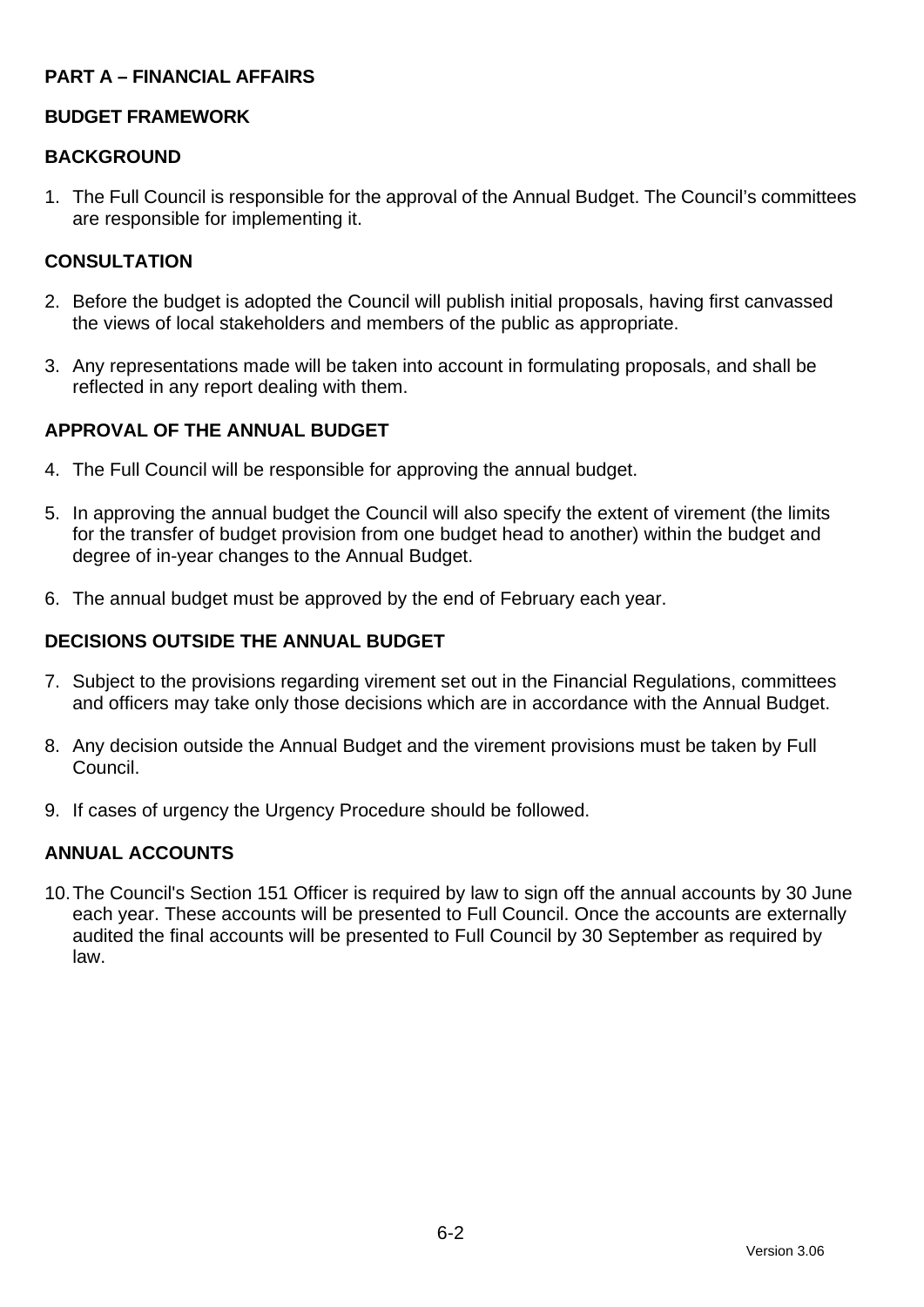## **FINANCIAL REGULATIONS 2016**

## **Contents**

- 1. [OVERVIEW](#page-79-0)
- 2. [FINANCIAL PLANNING AND BUDGETARY CONTROL](#page-80-0)
- 3. [REVENUE EXPENDITURE](#page-81-0)
- 4. [CAPITAL EXPENDITURE AND OTHER MAJOR PROJECTS](#page-85-0)
- 5. [ACCOUNTING SYSTEMS](#page-89-0)
- 6. [ASSETS](#page-90-0)
- 7. [SALARIES, WAGES AND PENSIONS](#page-92-0)
- 8. [COMMISSIONING AND PROCUREMENT OF GOODS, SERVICES AND WORKS](#page-93-0)
- 9. [PAYMENT FOR GOODS, SERVICES AND WORKS](#page-102-0)
- 10. [INCOME, BANKING AND IMPREST ACCOUNTS](#page-104-0)
- 11. [RISK MANAGEMENT AND INSURANCE](#page-107-0)
- 12. [WORK FOR EXTERNAL BODIES](#page-107-1)
- 13. [INVESTMENT AND BORROWING](#page-110-0)
- 14. [LEGAL CLAIMS AND SETTLEMENTS](#page-111-0)
- 15. [PROTECTING PUBLIC FUNDS AND ASSETS](#page-111-1)
- 16. [AUDIT](#page-111-2)
- 17. [LAND AND BUILDINGS](#page-112-0)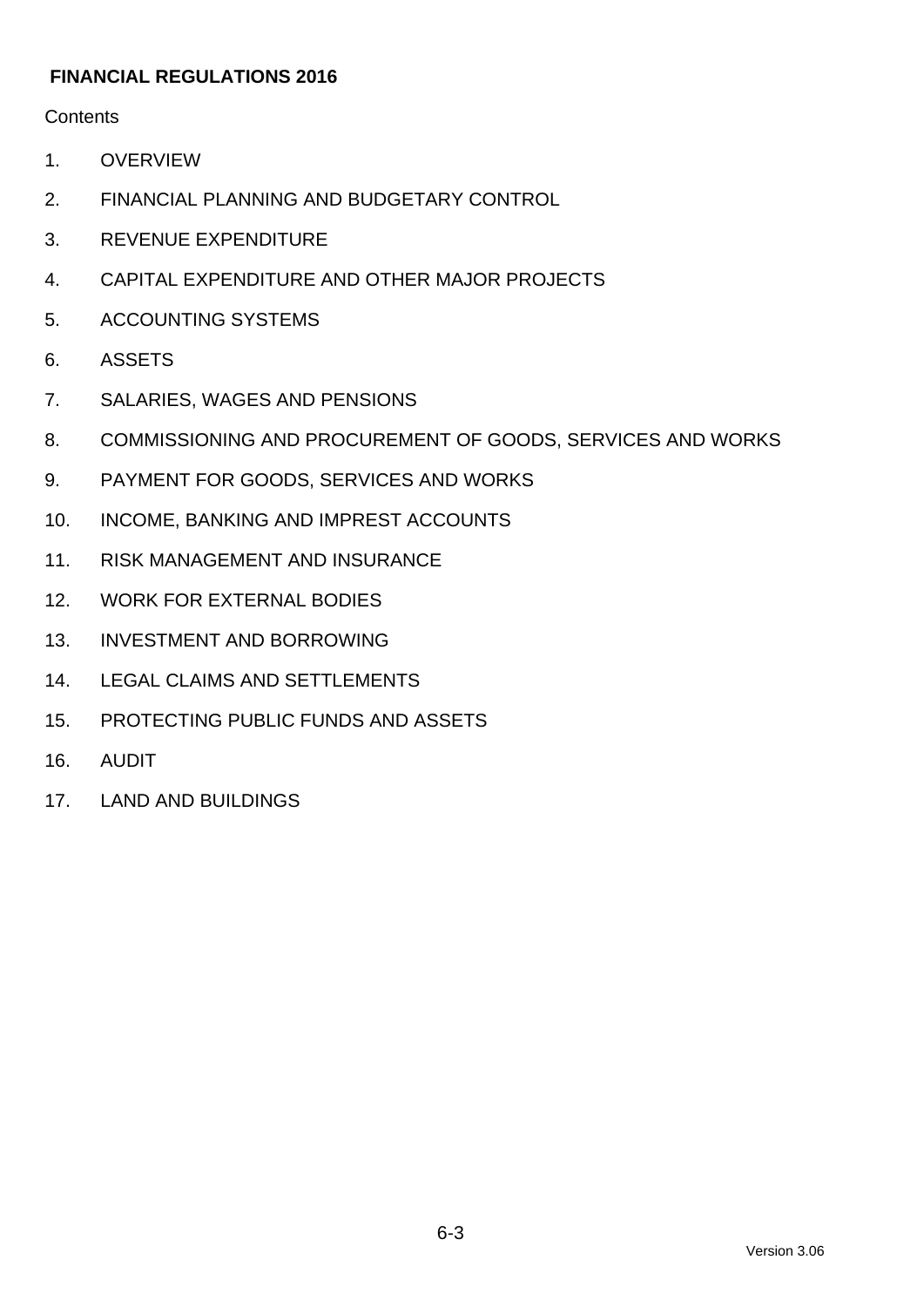# <span id="page-79-0"></span>**1. OVERVIEW**

# **General**

- 1.1 These Financial Regulations provide the framework of financial control and standards necessary to achieve the proper administration of the Council's financial affairs and are designed to safeguard the interests of both the Council and its employees. These Regulations cover the Council's main activities, its trading organisations and Pension Funds, and partnerships where the Council acts as the lead authority or where it acts as the accountable body.
- 1.2 If there is a conflict between the Council's Financial Regulations and other specific County Council regulations or codes of procedure, guidance should be sought from the Monitoring Officer as to which shall prevail.
- 1.3 All Nottinghamshire County Council records, whether electronic or paper-based, are subject to the Authority's Information Management Policy which establishes key principles for the management, retention, security and disposal of these records. All financial records must be retained in line with this policy, and in accordance with any relevant legislative requirements.

# **Role of Chief Finance Officer**

- 1.4 The Service Director Finance, Infrastructure and Improvement is the appointed Chief Finance Officer (also known as the Section 151 Officer) for the Council, and is responsible for the proper administration of the Council's financial affairs and, subject to the Constitution and any resolutions of any Committee or the Full Council, may do all things necessary to discharge this responsibility.
- 1.5 Where the Section 151 Officer considers that there is a likelihood of a significant overall overspending, or a significant overspending on a Committee budget or any unlawful expenditure, a report will be taken to Full Council.
- 1.6 As the Council's financial advisor, the Section 151 Officer will prepare a budget showing the sources of income and proposed expenditure in each financial year. The Section 151 Officer will also keep the Finance Committee informed of the Council's overall financial performance, compared with the approved budget(s). The information required and the frequency of reporting will be determined by the Finance Committee.
- 1.7 The Section 151 Officer, after consulting with the Group Manager for Legal Services where appropriate, may vary, waive or suspend any financial regulation.
- 1.8 Where reference is made in these regulations to specific officers, they may nominate other officers to act on their behalf provided that they keep appropriate up-to-date written records of the nominated officers and the limits to their delegated powers.
- 1.9 The Section 151 Officer shall add financial comments to all reports being submitted to Committee or Full Council regarding the financial consequences of any proposed action.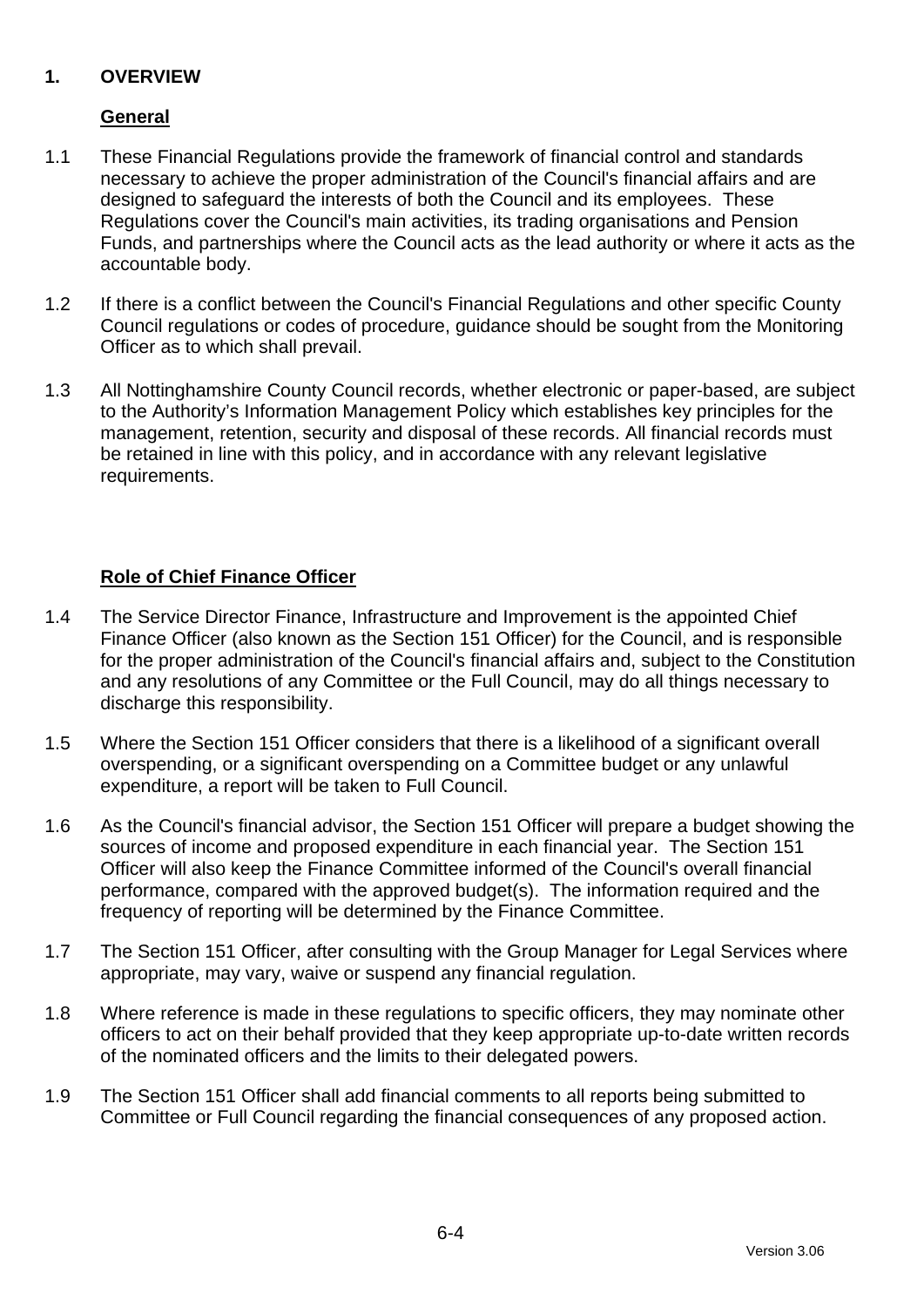These comments may include the sufficiency of the budget to finance the proposals being made or set out the action to be taken to make the necessary finance available. These reports must be submitted to the Section 151 Officer or his/her representative, at least 3 working days before the distribution of papers to pre-agenda.

## **Role of Corporate Directors**

- 1.10 For the purposes of the Financial Regulations the term 'Corporate Director' includes the Chief Executive, the Service Director Customers, Governance and Employees and the Service Director Finance, Infrastructure and Improvement.
- 1.11 Corporate Directors are responsible for ensuring that employees and consultants in their departments are aware of, and comply with these Financial Regulations and that failure to comply may result in disciplinary action.
- 1.12 Corporate Directors must consult the Section 151 Officer on any matter which is liable to affect the finances of the Council before any provision or other commitment is incurred or before reporting to Committee. The Section 151 Officer has the right to be represented at meetings with partnerships or outside bodies where matters of financial significance are to be discussed.
- 1.13 Each Corporate Director and each Committee is responsible for the observance of Financial Regulations and for compliance with the decision making process defined in the Constitution.

## <span id="page-80-0"></span>**2. FINANCIAL PLANNING AND BUDGETARY CONTROL**

- 2.1 In February of each year, Full Council will approve an annual revenue budget, capital programme, Treasury Management Strategy and Policy, Medium Term Financial Strategy and Council Tax precept.
- 2.2 It is the responsibility of all Committees, in consultation with the relevant Corporate Director(s), to monitor and control their budgets approved for the year.
- 2.3 Amounts provided under each heading of the approved annual revenue estimates must not be diverted to other purposes except as allowed by Financial Regulations at paragraph [3.4](#page-84-0) [Virements].
- 2.4 The inclusion of items in the approved revenue estimates constitutes authority to incur expenditure, subject to the regulations for commissioning and procurement of Goods, Services and Works (section [8\)](#page-93-0), except where the Council, Committees, or Financial Regulations of the Council have placed a restriction on any item. Where items cannot be identified from the approved revenue estimates, authority for expenditure on those items must be obtained from the appropriate decision making body depending on the amount. Expenditure on special items may only be incurred subject to the regulations at paragraph [3.3.](#page-82-0)
- 2.5 Where expenditure is required on items not included within the approved budget, and which cannot be funded within the regulations for virement (see paragraph [3.4\)](#page-84-0) Corporate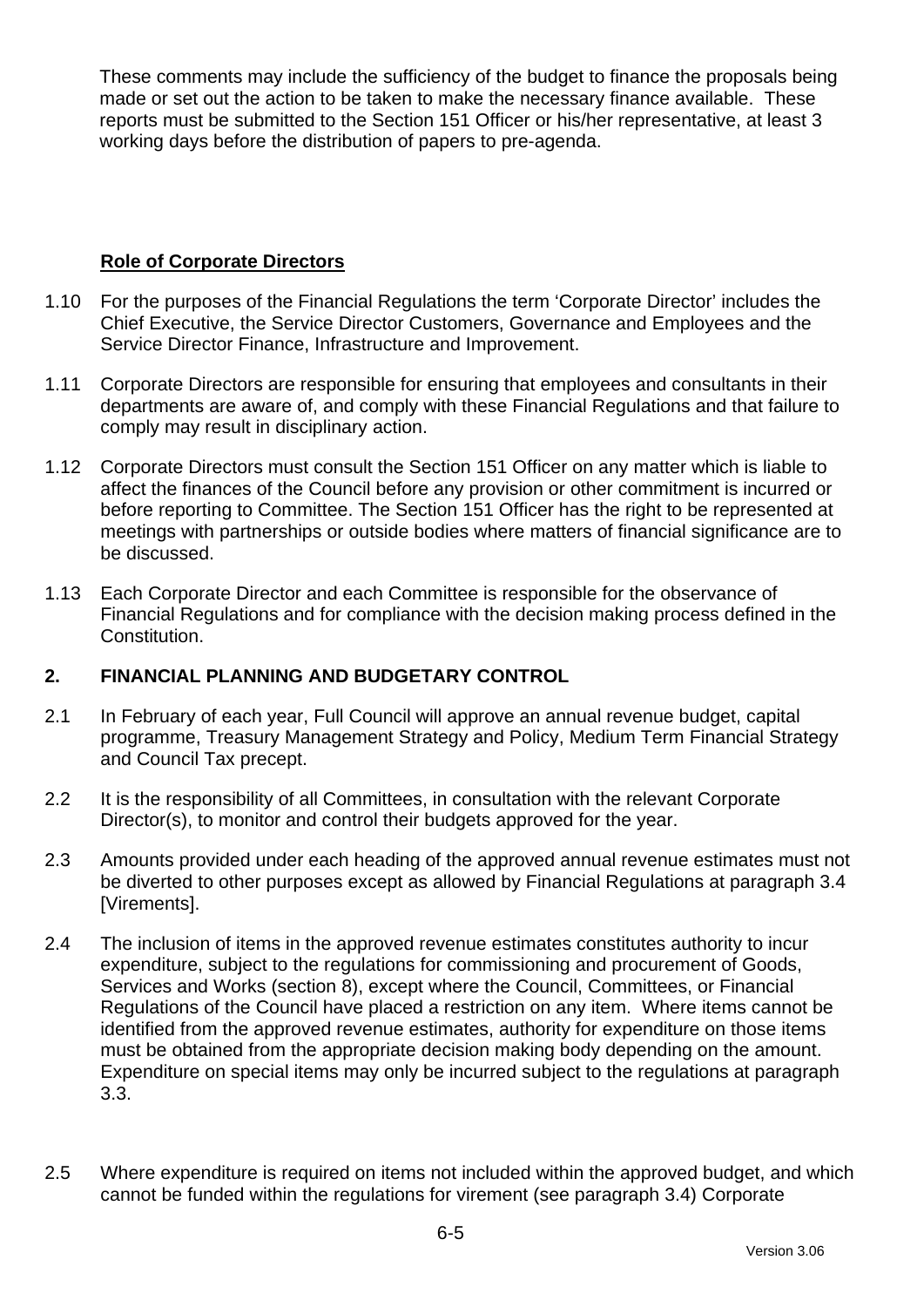Directors must seek advice from the Section 151 Officer and obtain approval from Full Council.

- 2.6 Where external funding is available to cover additional revenue expenditure, Corporate Directors must obtain the approval of;
	- The Section 151 Officer for additional amounts **up to £250,000;**
	- Finance Committee for additional expenditure **over £250,000;** and
	- Policy Committee for additional expenditure **over £500,000.**
- 2.7 Capital expenditure is not authorised unless the regulations set out in section [4](#page-85-0) have been complied with.
- 2.8 Where a Committee wishes to take a course of action which has financial implications contrary to the advice provided by the Section 151 officer, a report on the issue must be taken to Policy Committee for determination.
- 2.9 The Section 151 Officer must submit a report to the Full Council on each year's final accounts as soon as practicable, and in accordance with the statutory Accounts and Audit Regulations.

## <span id="page-81-0"></span>**3. REVENUE EXPENDITURE**

## **3.1 Preparation of Revenue Budgets**

- $3.1.1$ Revenue budgets must be prepared in accordance with the process set out annually by the Section 151 Officer, and the resource allocation limits prescribed by the Council.
- $3.1.2$ Detailed annual revenue budgets must be prepared in accordance with all instructions on budgeting issued by the Section 151 Officer. It is the responsibility of Corporate Directors to ensure that detailed budget preparation takes place, that the amounts included are realistic, and that there has been correct application of budget conventions and procedures for their service.
- $3.1.3$ Where there is uncertainty about the proper approach to be adopted in preparing a budget, guidance should be sought from the Section 151 Officer.
- $3.1.4$ The Section 151 Officer will, during the year, seek approval from Finance Committee for allocations from the General Contingency approved by Council.
- $3.1.5$ Where external income arises from a set scale of charges, fees etc., the Corporate Director must review the level of fees at least once a year in consultation with the Section 151 Officer, having regard to any relevant statutory provisions for such charges, fees etc. Revised fees must be agreed by the relevant Committee.

## **3.2 Control of Revenue Budget**

 $3.2.1$ Corporate Directors and Committees are responsible for controlling expenditure within approved budgets. To assist them with this, virement of budget provision from one budget head to another may be permitted as described in paragraph [3.4.](#page-84-0)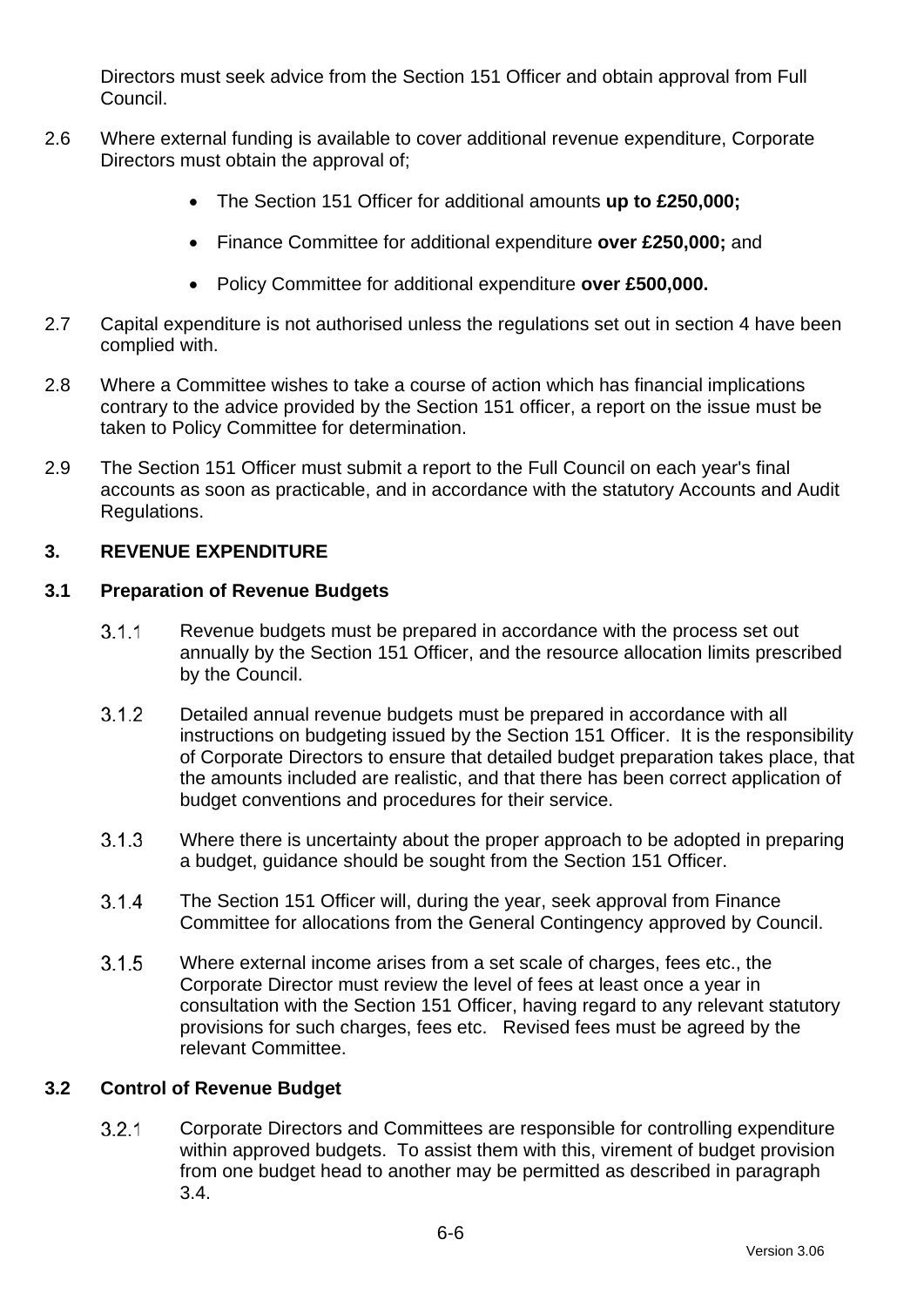- $3.2.2$ Where new policies or significant variations to existing policies or practices are proposed, a report must be presented to Full Council or Policy Committee as appropriate providing details of the financial implications of the proposed policies for the current year and two further years.
- $3.2.3$ A Corporate Director's authority to incur expenditure, for which provision has been made in the detailed annual revenue budget and which is in accordance with Council policies, is subject to the regulations in section [8](#page-93-0) and the conditions in paragraph [3.3](#page-82-0) below.

## <span id="page-82-0"></span>**3.3 Special Items**

## **Use of Consultants, Interim Managers and Specialist Contractors**

- $3.3.1$ **Consultants, Interim Managers and Specialist Contractors are time limited or ad hoc, and do not form part of 'business as usual' operations. Consultancy should be distinguished from outsourcing and staff substitution, which are not regarded as consultancy.**
	- 3.3.1.1 Consultants, interim managers, individuals as contractors or specialist advisors may be engaged provided that there is sufficient budget provision and an annual report is made to the Policy Committee on the use of this discretion. Approval may be by:
		- approval from the appropriate Committee (e,g as part of an approved capital programme or project); or
		- if the estimated value of the contract is **below £50,000** prior approval must be obtained from the Corporate Director; or
		- if the estimated value of the contract is **over £50,000** or is extended beyond £50,000 (and for any subsequent extension) prior approval must be obtained from the Corporate Director for Resources and the Section 151 Officer. Requests for approval must be submitted on the approved 'Request to procure a Consultant Form'.
	- 3.3.1.2 Regardless of value, all consultants must be procured in accordance with the procurement procedures set out in section [8.](#page-93-0)
	- 3.3.1.3 When engaging individuals as consultants, contractors or specialist advisors, Corporate Directors must determine whether the nature of their employment is 'Employed' or 'Self Employed' as set out in the

<span id="page-82-1"></span>guidance note IR56 issued by HM Revenue and Customs. The Council has produced guidance and a form to help with this assessment. If a Consultant or Contractor is deemed to be 'Employed' the Corporate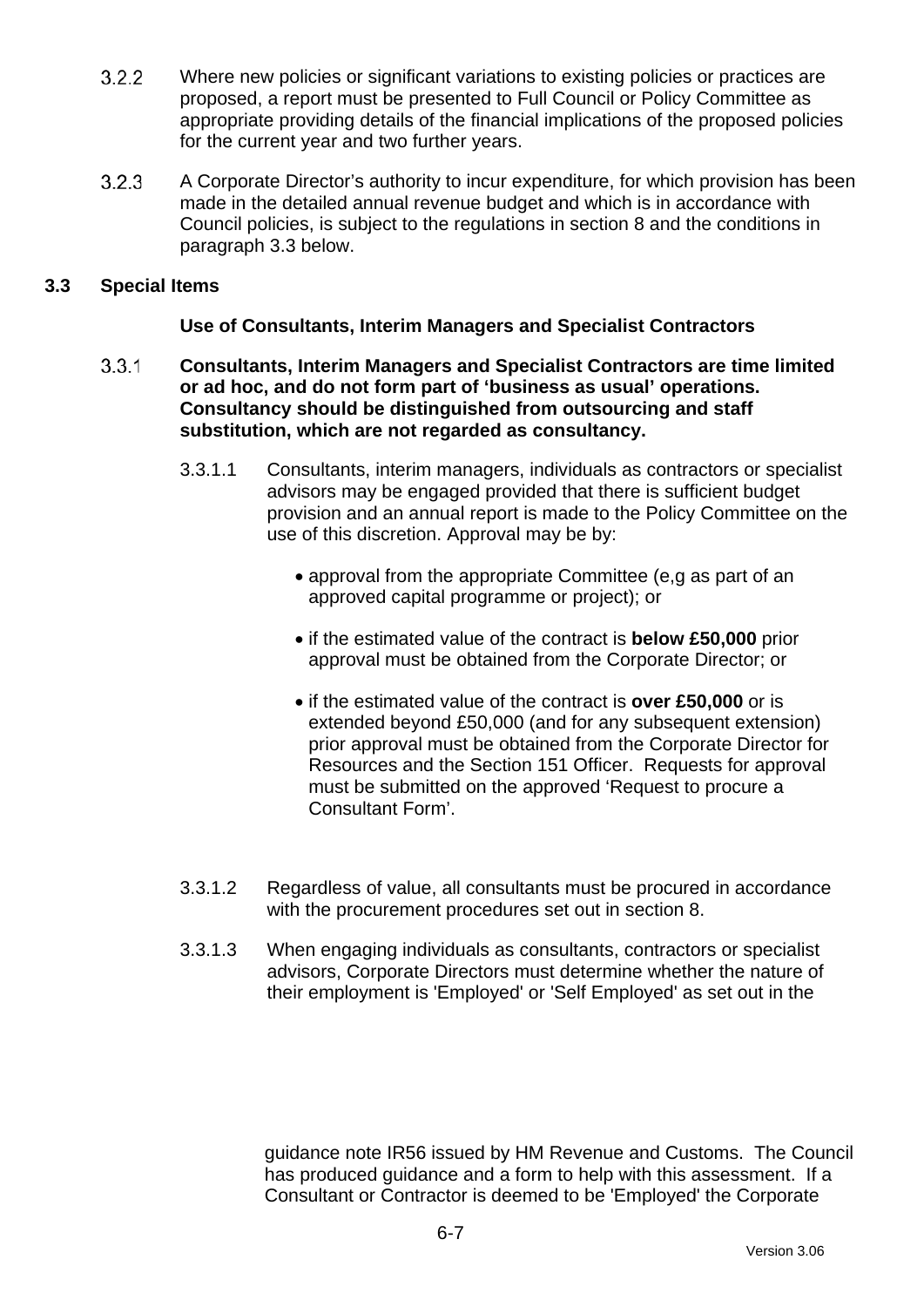Director must arrange for them to be paid through the Council's payroll. HR advice should be sought.

- 3.3.1.4 The Corporate Director must ensure that any consultant, interim manager or specialist contractor appointed to manage a contract or procurement process on behalf of the Council be notified of and require compliance with:
	- The Council's Financial Regulations; and
	- The Code of Conduct for Officers and
	- The Protocol for Involvement in Outside Bodies.
- 3.3.1.5 The use of other types of contingent labour, i.e. agency workers, should be dealt with under the existing provisions of the vacancy control process and in accordance with the contracted managed service arrangements.

#### <span id="page-83-0"></span> $3.3.2$ **Leases**

- 3.3.2.1 All leases or credit arrangements **over £6,000** which are not for Land and Buildings must be approved by the Section 151 Officer before they are entered into.
- 3.3.2.2 For leases of Land and Buildings the regulations at section [17](#page-112-0) must be followed.
- 3.3.2.3 Depending on the circumstances leases or credit arrangements may be classified as Capital Expenditure.

#### $3.3.3$ **Grant Aid**

- 3.3.3.1 Grants and contributions to individuals, the voluntary and community sector are subject to approval by the Communities and Place Committee in accordance with the Grant Aid Strategy. Also see paragraph 3.3.6 on State Aid.
- 3.3.3.2 All other grants and contributions are subject to approval by the relevant budget holding Committee either individually or via an approved scheme administered by officers authorised by the relevant Committee.

#### $3.3.4$ **Loans and Guarantees to External Bodies and Financial Support in Relation to Properties**

- 3.3.4.1 All proposals for loans or guarantees or financial support in relation to properties to individuals or outside bodies should be **accompanied by an appropriate risk assessment** and may be authorised as follows:
	- 3.3.4.1.1 loans or guarantees for economic development or regeneration purposes must be approved by the Policy Committee;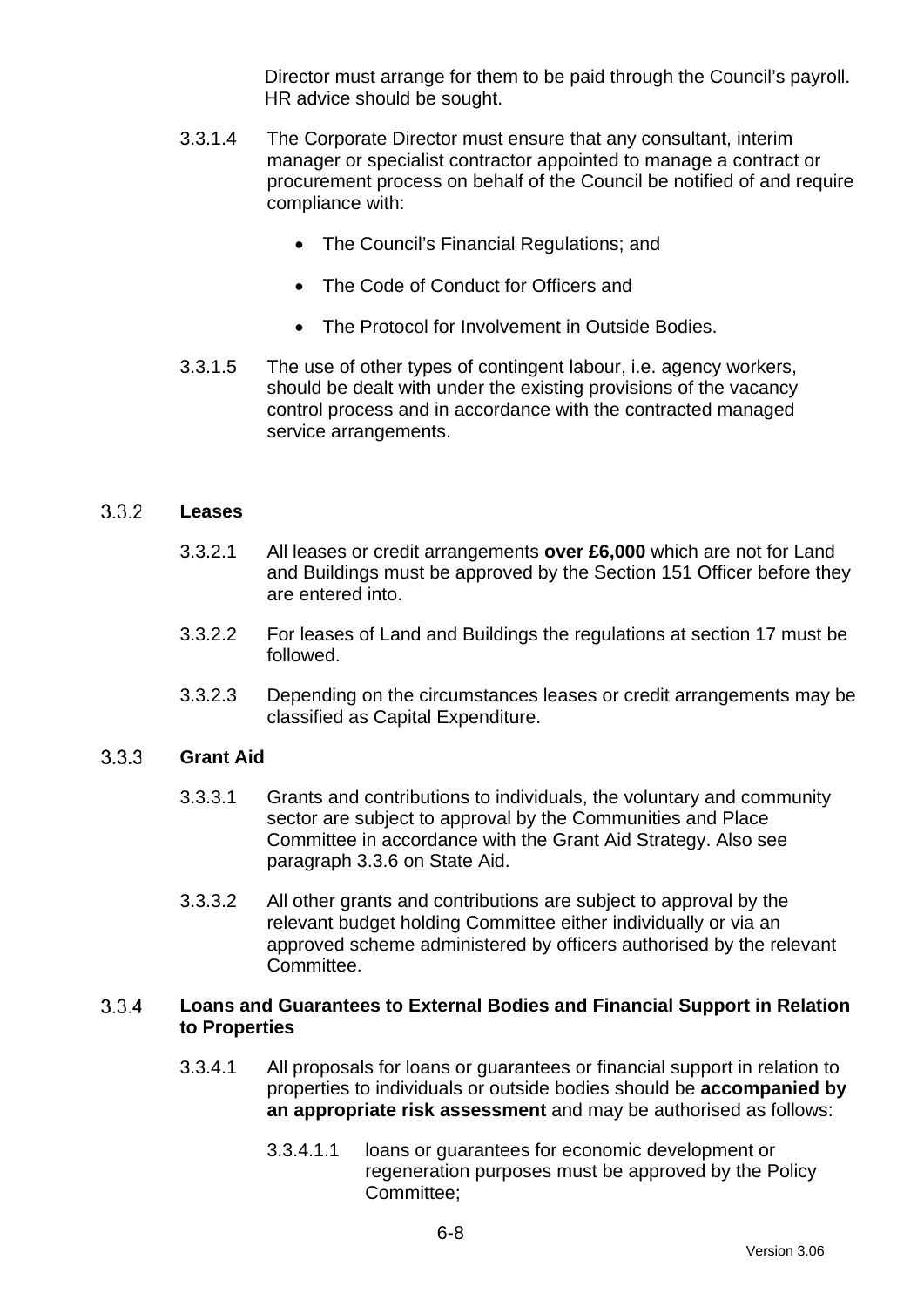3.3.4.1.2 all other loans or guarantees or financial support in relation to properties must be approved by the relevant Committee.

Also see paragraph 3.3.6 on State Aid.

#### $3.3.5$ **Investment in Equities**

- 3.3.5.1 Investment in equity stock may be authorised as follows:
	- 3.3.5.1.1 investments **up to £250,000** for economic development or regeneration purposes must be approved by the Policy Committee;
	- 3.3.5.1.2 all other investments must be approved by the Finance **Committee**

These restrictions do not apply to pension fund investments, which are dealt with by the Pension Fund Committee.

#### $3.3.6$ **State Aid**

3.3.6.1 State Aid is financial aid or other advantage to a business or organisation from a public body such as a local authority. Grants, loans or guarantees to business may constitute State Aid in some cases. In all circumstances, advice should be sought from Legal Services.

#### $3.3.7$ **Emergency Expenditure**

3.3.7.1 A Corporate Director may incur expenditure which is essential to meet any immediate needs created by a sudden emergency, subject to this action being reported immediately to the Chief Executive and the Section 151 Officer, and to the next relevant Committee. Corporate Directors must keep a separate record of the essential expenditure incurred.

#### <span id="page-84-0"></span>**3.4 Virement**

- $3.4.1$ The transfer of budget provision from one budget holder to another is approved as follows:
	- 3.4.1.1 **up to £50,000** (£100,000 within the Highways Maintenance Budget) by the Section 151 Officer
	- 3.4.1.2 **up to £500,000** by the relevant Committee, or for cross Committee virements following consultation with the relevant Chairmen of Committees, by the most appropriate Committee
	- 3.4.1.3 **over £500,000** by the Finance Committee.
	- 3.4.1.4 **Over £1 million** by the Policy Committee.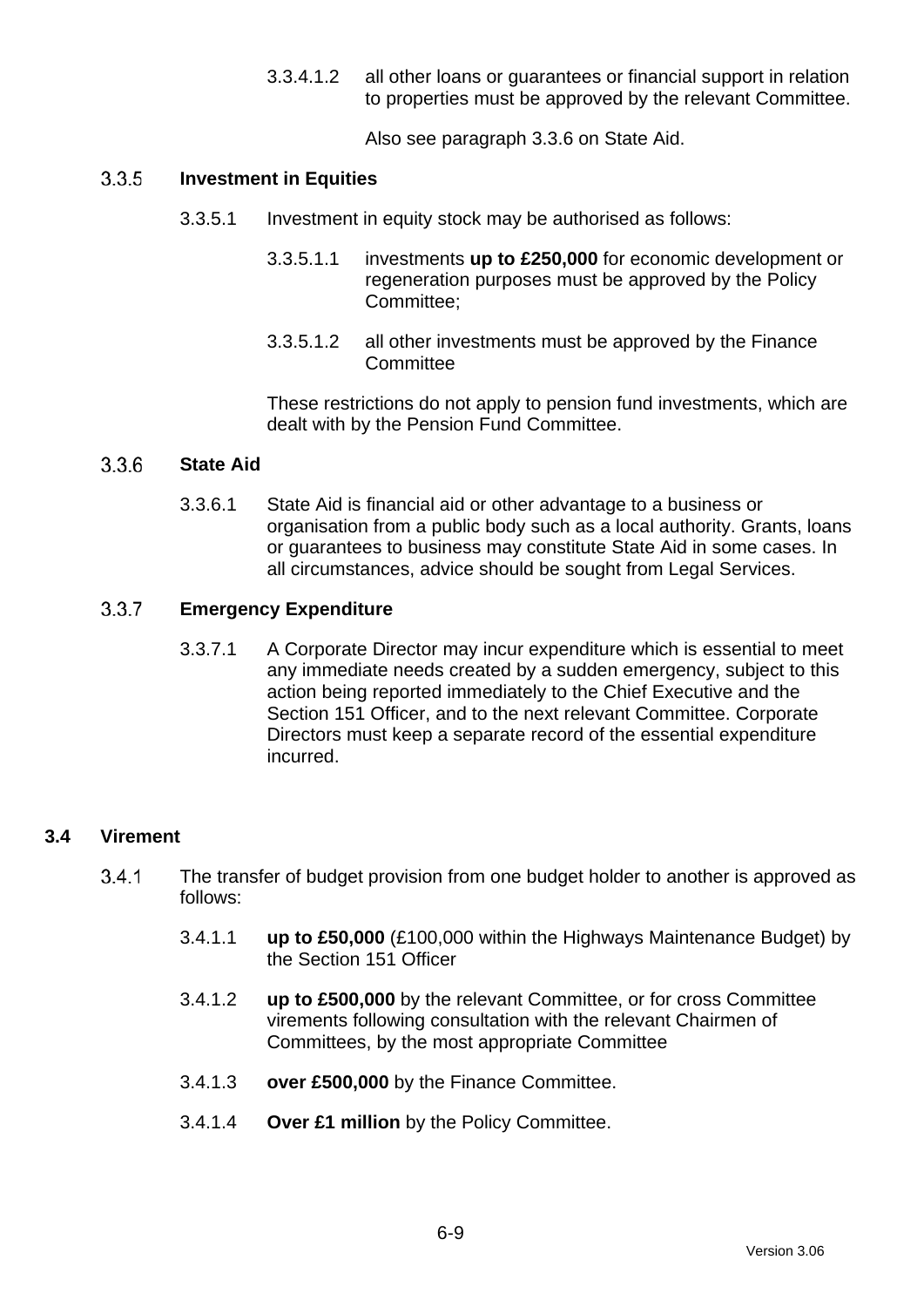## **3.5 Monitoring of the Revenue Budget**

- $3.5.1$ Corporate Directors must ensure that budgets are monitored via the Council's Business Management System. Budget monitoring reports should be presented at least quarterly to each relevant Committee, with a report on the Council's overall financial position presented to Finance Committee. Explanations of significant variations and proposals for avoiding any continuing budget problems must be explained to the relevant Committee.
- $3.5.2$ All underspends will transfer to County Fund Balances unless specific approval is obtained for the carry forward of budget to the following year from Finance Committee, on presentation of a business case.
- $3.5.3$ The annual surpluses and deficits of trading organisations will be carried forward in an 'Earmarked Reserve'. The level of these reserves will be kept under review by the Section 151 Officer and reported annually to Finance Committee and Full Council.

# <span id="page-85-0"></span>**4. CAPITAL EXPENDITURE AND OTHER MAJOR PROJECTS**

## <span id="page-85-3"></span>**4.1 Inclusion of schemes in the Capital Programme**

- $4.1.1$ The Council has a Capital Programme, considered annually through an Annual Review Process. This programme is approved by Full Council and includes the capital schemes for the forthcoming financial year and the three years following.
- $4.1.2$ The processes by which a capital scheme can be added to the Capital Programme are shown in the attached decision tree. The content of bids must be as set out in paragraph [4.2](#page-86-0) below.
- <span id="page-85-2"></span> $4.1.3$ All proposals for capital expenditure should be considered initially by the Corporate Asset Management Group (CAMG) who will advise on the relative priority of future capital schemes, in accordance with the agreed prioritisation criteria within the Capital Strategy. Approval must then be obtained as follows:
	- 4.1.3.1 for schemes being considered through the Annual Review process, CAMG will make recommendations to the Chairman of Finance Committee and, in turn consult with the Corporate Leadership Team (CLT). A report will then be taken to Finance Committee for approval in

principal and inclusion within the annual budget for approval by Full Council (see decision tree route a);

- 4.1.3.2 for schemes arising during the budget year on an ad-hoc basis, CAMG will consider and advise the Chairman of Finance Committee and, in turn, will seek approval from the relevant approving body – see paragraph [4.1.4](#page-85-1) (see decision tree routes b and c).
- <span id="page-85-1"></span>4 1 4 Where proposals are made for additional schemes during the year, or for cost variations to existing schemes, decisions can be taken as follows:
	- 4.1.4.1 schemes, or variation increases, **up to £250,000** by the Section 151 Officer;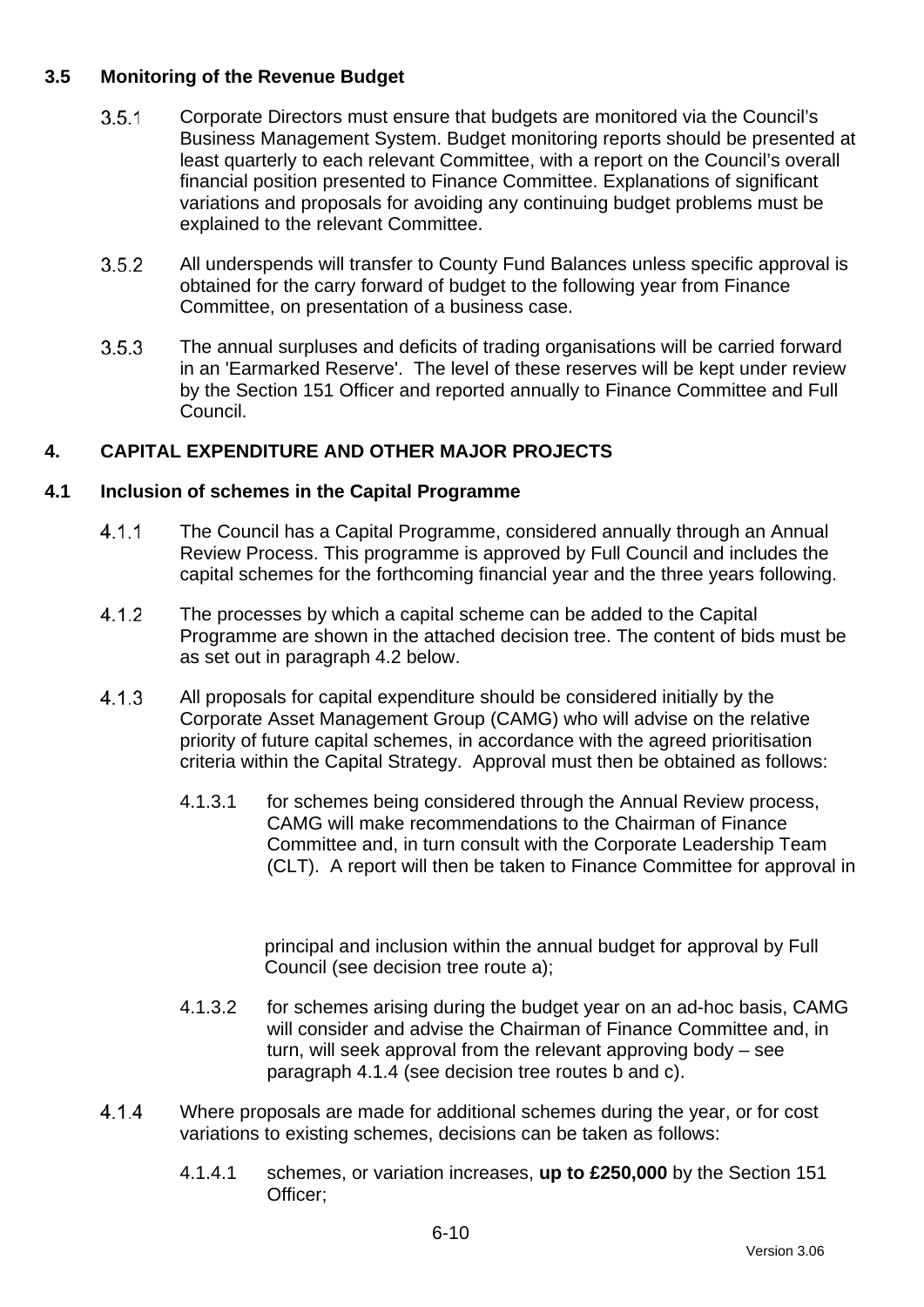- 4.1.4.2 schemes, or variation increases, **over £250,000 and up to £2 million** by Finance Committee;
- 4.1.4.3 schemes, or variation increases, **over £2 million** by Policy Committee.
- <span id="page-86-1"></span> $4.1.5$ For all schemes with a capital cost **OVER £7.5 MILLION** no detailed design work can be undertaken until a report on alternative design proposals has been approved by Policy Committee.
- $4.1.6$ After approvals have been obtained under either paragraphs [4.1.3](#page-85-2) or [4.1.4](#page-85-1) above, Latest Estimated Cost (LEC) reports should be prepared and presented (see paragraph [4.4\)](#page-87-0) before tenders are sought.
- $4.1.7$ Where major projects are being procured through a 'Private Finance Initiative' (PFI), 'Public Private Partnership' (PPP) or equivalent arrangement, an options appraisal report should be prepared and approval must be obtained from Full Council before tenders are invited.

## <span id="page-86-0"></span>**4.2 Content of Bids for Capital Expenditure**

- 421 All proposed schemes, or programmes of work, must include an options appraisal which has been carried out before detailed design work begins, setting out the full lifecycle costs of the investment and the impact on future revenue budgets. All bids for capital expenditure must be prepared by Corporate Directors in the form laid down by the Section 151 Officer.
- $4.2.2$ The advice of the appropriate technical officer(s) must always be provided before a scheme is included in any capital programme, e.g. Service Director for ICT for computer technology, Service Director for Property for building, construction and associated works.
- $4.2.3$ When scheduling costs for schemes construction costs should not normally appear in the first year, unless the following criteria have been considered and the risks evaluated:
	- 4.2.3.1 purchase, lease or lease option of the land or property has been completed and land assembly costs and issues have been identified.

In the case of projects where the Council will not be the landowner or where powers of compulsory purchase are being exercised, a right of entry must have been obtained;

- 4.2.3.2 outline planning permission must have been obtained, where required;
- 4.2.3.3 the sources of funding, including any grants or contributions from outside organisations, have been secured - except for land reclamation projects where grant notification is not normally received until the year of the project;
- 4.2.3.4 the service department has prepared a detailed business case for the project which has been agreed with the relevant technical officer who will carry out the design:
- 4.2.3.5 there has been a proper assessment of the time-scale, the likely costs and governance arrangements for the project;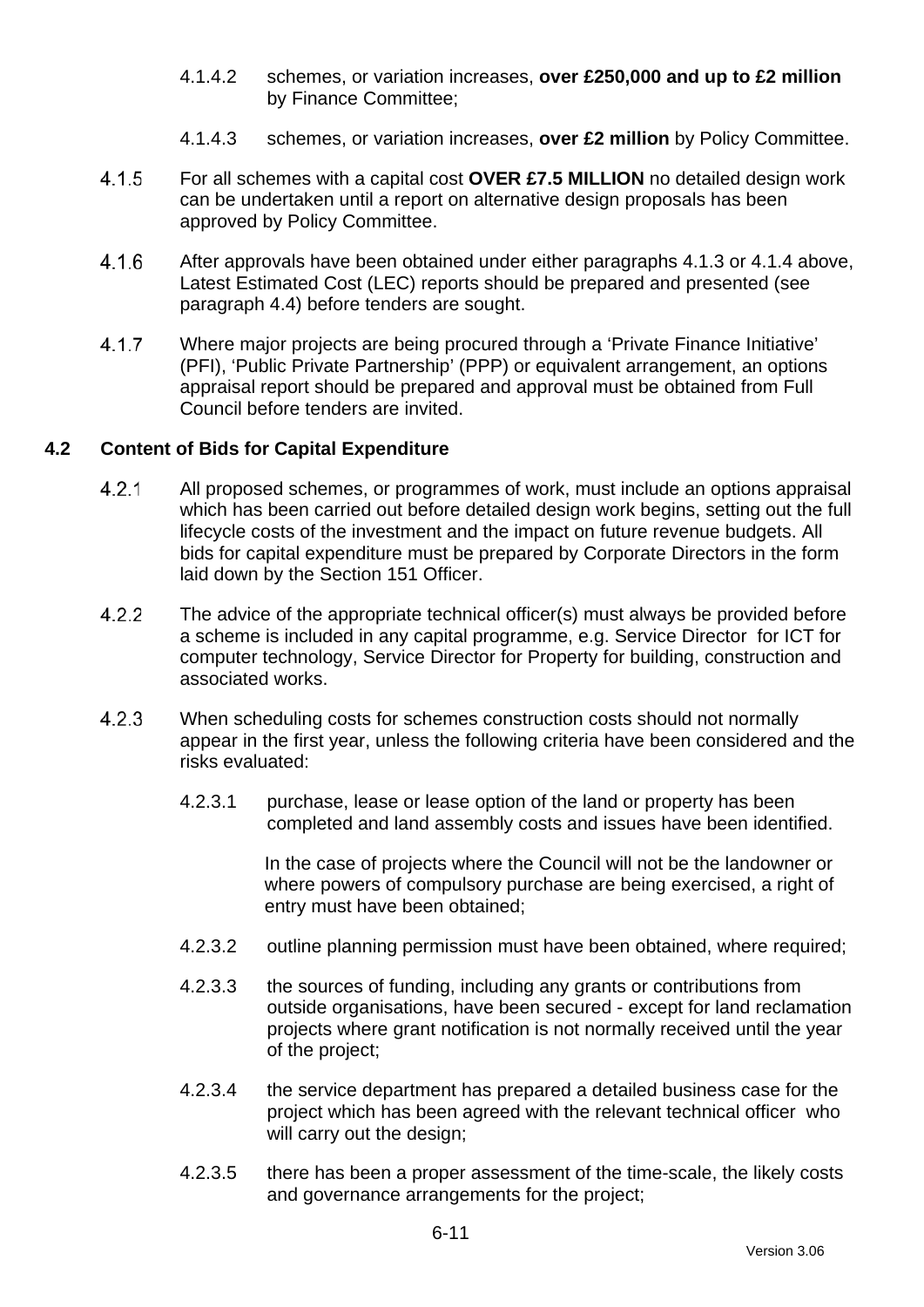- 4.2.3.6 where existing property is affected by the proposed development, the service department has agreed proposals for dealing with staff or clients who might be displaced as a result of the construction (temporarily or permanently); and
- 4.2.3.7 relevant sustainability issues have been considered and impact assessments have been undertaken in accordance with any Council policies.
- $4.2.4$ All costs should be at estimated out-turn prices, unless otherwise determined by the Section 151 Officer.
- $4.2.5$ The anticipated revenue costs of all schemes in the capital programme must be assessed each year. The staffing, lifecycle maintenance and other running costs must be included in the revenue budget. The financing costs for expenditure funded by borrowing or leasing will be calculated by the Section 151 Officer and included within the overall revenue budget.

## **4.3 Feasibility Studies**

- $4.3.1$ The appropriate project manager/ technical officer can carry out feasibility work on any scheme not in the approved capital programme subject to:
	- 4.3.1.1 the relevant Committee agreeing to the cost being met from its revenue budget for the year; and
	- 4.3.1.2 prior approval from the Section 151 Officer has been obtained if the estimated cost of the feasibility study is **over £25,000.**
- 432 Detailed design work must not take place on schemes which are not included within the approved capital programme unless written approval has been obtained from the [Chief Executive and the] Section 151 Officer. This does not apply to schemes over £7.5 million that are subject to separate approval by Policy Committee (see paragraph [4.1.5\)](#page-86-1).
- $4.3.3$ The appropriate project manager/technical officer can carry out preparatory work on any scheme included in the approved capital programme. The costs of this work must be charged to that scheme. If for any reason the scheme does not go ahead, then the costs of preparatory work undertaken must be charged to the revenue budget of the relevant Committee , which will need to make available sufficient budget cover for this. This means that the project manager/ technical officer should not carry out preparatory work unless an undertaking has been secured for the funding of any abortive costs from the service department and the appropriate budget identified.

#### <span id="page-87-0"></span>**4.4 Project Management and reports on "Latest Estimated Costs" of Proposed Schemes**

 $4.4.1$ All projects should be managed in accordance with the principles of good project governance and management. Projects **over £250,000** should be governed, managed and delivered using best practice project management techniques e.g. PRINCE2. Where significant risks have been identified, they should be included in the Corporate Risk Register and addressed in accordance with the Council's Risk Management strategy.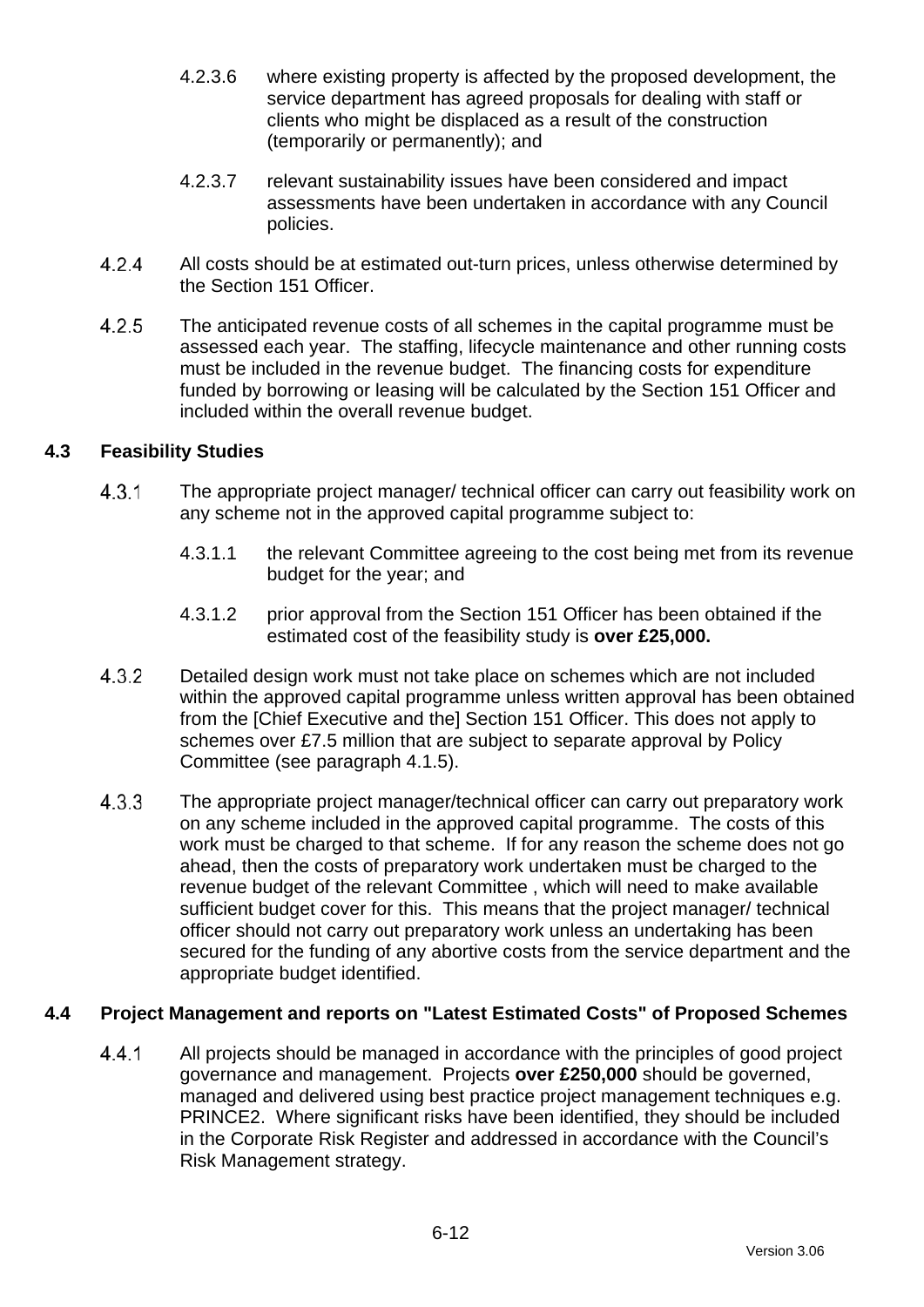- $4.4.2$ Corporate Directors must take a report to the relevant Committee setting out the latest estimated costs of all proposed capital schemes where the capital cost is **between £250,000 and £1 million** and to Finance Committee for schemes where the capital cost is **over £1 million**. The report must be made after detailed design work has been completed but before tenders are invited and should contain:
	- 4.4.2.1 Capital costs analysed into:
		- 4.4.2.1.1 land acquisition costs and associated liabilities;
		- 4.4.2.1.2 construction costs;
		- 4.4.2.1.3 acquisition of plant, equipment and furniture;
		- 4.4.2.1.4 professional fees (including legal fees) and project management costs;
		- 4.4.2.1.5 any other relevant costs.
	- 4.4.2.2 Revenue costs identified and analysed into:
		- 4.4.2.2.1 staffing costs;
		- 4.4.2.2.2 energy costs;
		- 4.4.2.2.3 other running costs;
		- 4.4.2.2.4 financing costs;
		- 4.4.2.2.5 lifecycle maintenance costs.

In addition to total costs, their phasing over each financial year should be shown. If the costs exceed the existing capital programme provision for that scheme, the

report must contain a statement on how these extra costs can be contained within the approved total capital programme or, if further capital funds are required, approval to increase the capital programme (the capital variation) must be obtained as set out in paragraph [4.1](#page-85-3) above.

#### **4.5 Budgetary approval prior to Contract Award**

- $4.5.1$ Where the preferred tender exceeds the LEC or Capital Programme estimate, Corporate Directors must submit a revised LEC report and obtain all necessary approvals for the additional expenditure needed before accepting the tender.
- $4.5.2$ The award of contracts must comply with the procedures for the procurement of Goods, Services and Works set out in section [8](#page-93-0) and the guidance must be sought from the Procurement Centre and Legal Service.

#### **4.6 Final Accounts**

4.6.1 Corporate Directors must report the final accounts for capital schemes over £1 million to the relevant Committee.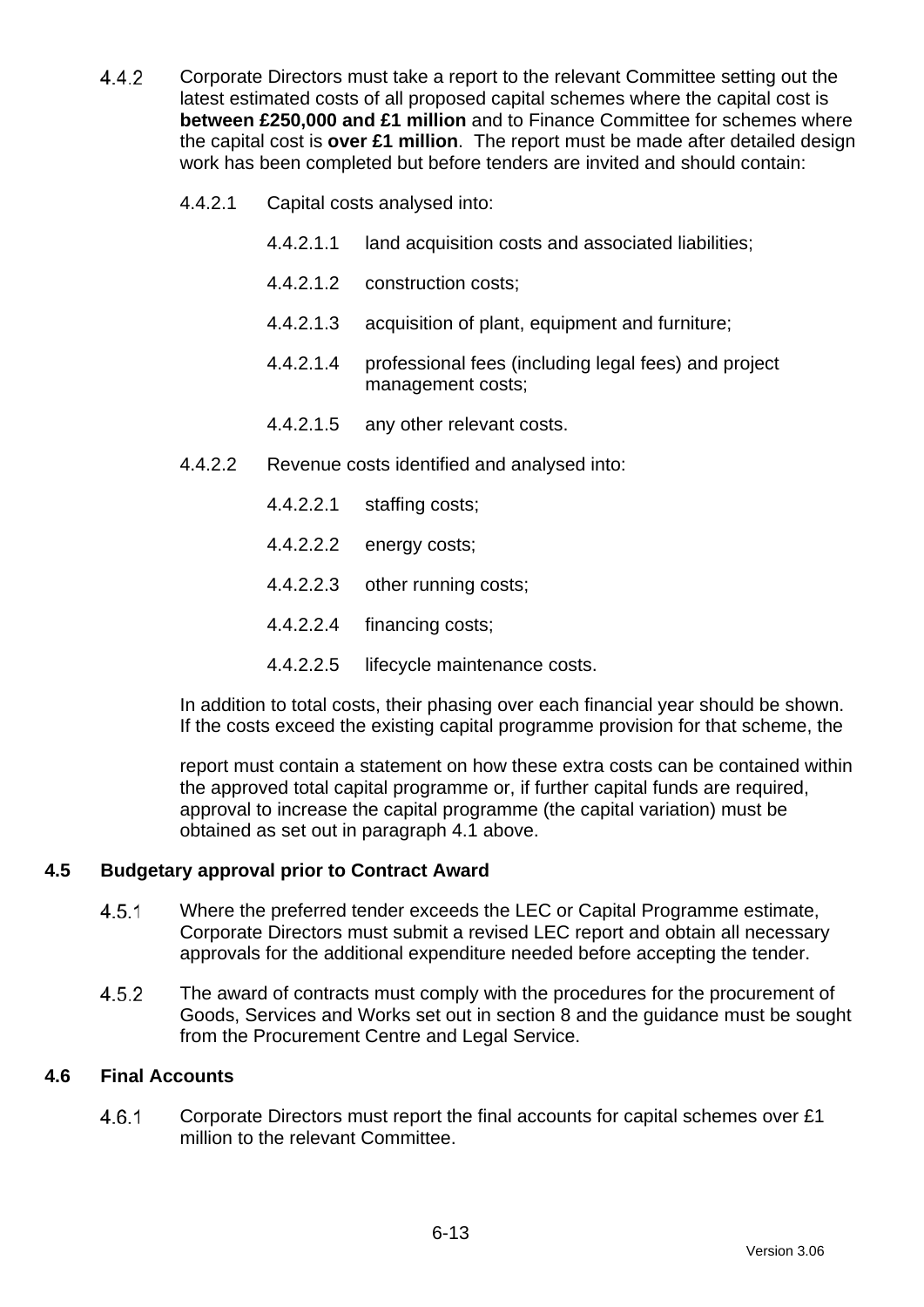$4.6.2$ The Section 151 Officer shall, where considered necessary, examine any scheme final accounts and is entitled to make such enquiries and receive such information and explanations as may be required to confirm the completeness and accuracy of the accounts.

## **4.7 Post-Project Evaluations**

- $4.7.1$ Corporate Directors have the responsibility to ensure the completion of a post project review for all their projects.
- 4.7.2 The post project review should normally address the following matters:
	- 4.7.2.1 out-turn costs vs original cost estimates and the reasons for any cost increases;
	- 4.7.2.2 breakdown of the professional fees incurred;
	- 4.7.2.3 actual timetable achieved vs original planned timetable and the reasons for slippage and delays;
	- 4.7.2.4 overall project outcomes and quality of project management;
	- 4.7.2.5 achievement of service objectives and benefits;
	- 4.7.2.6 lessons to be learned for future projects.
- 473 For completed projects, post-project reviews must be evaluated by the Corporate Asset Management Group (CAMG) and an annual report submitted by the Chairman of CAMG to the Finance Committee as follows:
	- 4.7.3.1 projects **up to £5 million** for a sample of projects selected by CAMG;

#### 4.7.3.2 projects **over £5 million** - all projects.

#### **4.8 Capital Financing**

- 4.8.1 The Section 151 Officer will make arrangements for the financing of capital expenditure in accordance with the CIPFA 'Prudential Code for Capital Finance' and the annual budget report approved by Full Council.
- 4.8.2 Corporate Directors must notify the Section 151 Officer prior to committing to leases or hire purchase arrangements for vehicles, equipment or land/buildings where the value will exceed £6,000 (see paragraph [3.3.2](#page-83-0) and section [17\)](#page-112-0).

#### <span id="page-89-0"></span>**5. ACCOUNTING SYSTEMS**

5.1 All staff must comply with accounting instructions issued from time to time by the Section 151 Officer. Any new accounting systems and changes to such systems must be approved by the Section 151 Officer.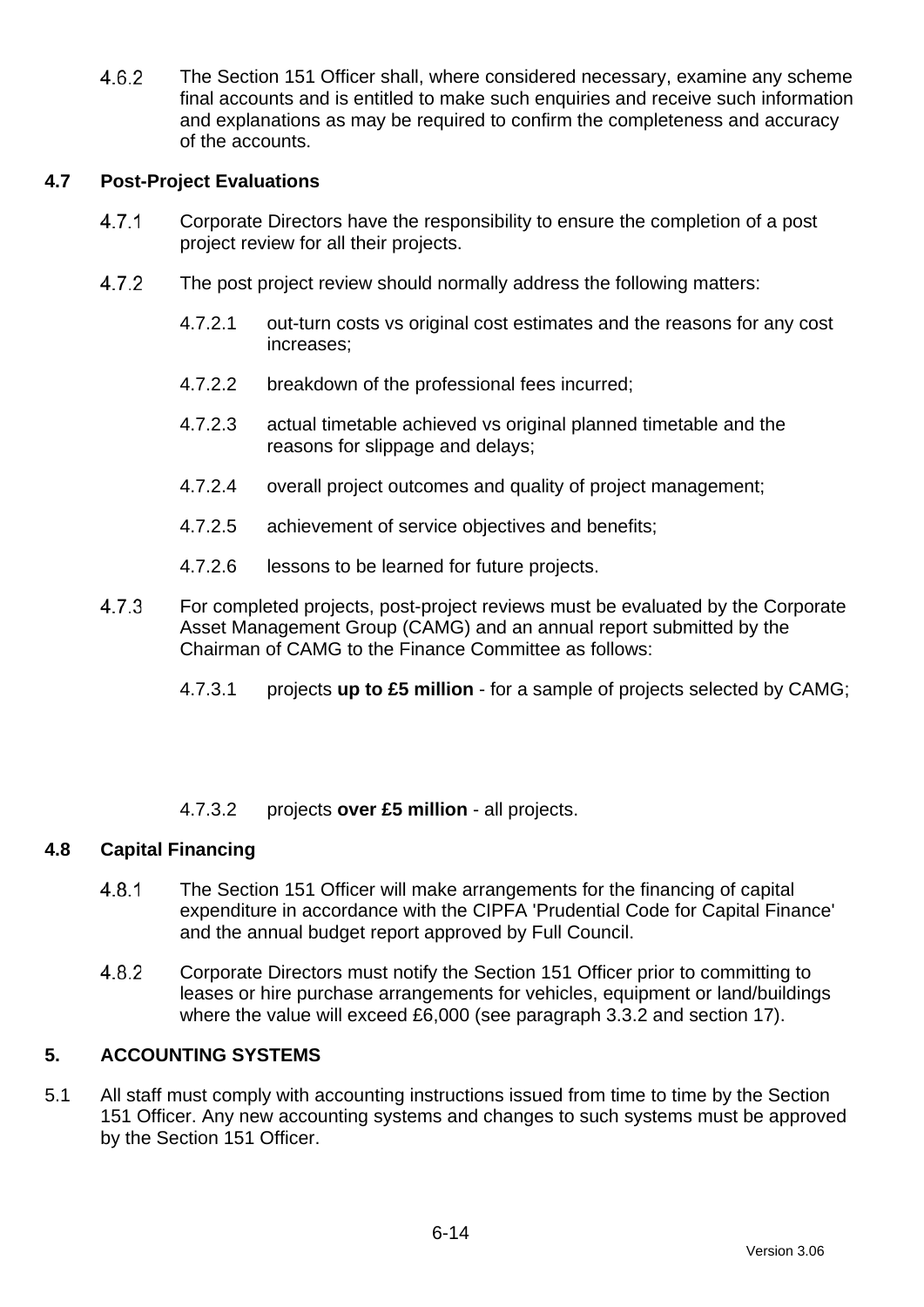- 5.2 The Council adheres to the CIPFA Accounting Codes of Practice on Local Authority Accounting and the CIPFA Service Expenditure Reporting Code of Practice and the supporting guidance statements.
- 5.3 All interim or final claims in respect of Government grant and reimbursements or contributions from outside bodies, other than where an invoice has been raised, must be signed by the Section 151 Officer.
- 5.4 Corporate Directors are responsible for ensuring that appropriate systems and procedures are in place for the proper transfer of all financial records and assets, e.g. stocks, stores, imprest accounts, inventories, valuables, cash, etc., when responsibility is to transfer from one officer to another.
- 5.5 The accounting control systems of the Council must include:
	- $5.5.1$ measures to promptly and accurately record all financial transactions of the Council;
	- 5.5.2 measures to prevent and detect inaccuracies and fraud, and reconstitute any lost records promptly and at reasonable cost;
	- 5.5.3 identification of the duties of officers dealing with financial transactions and division of responsibilities of those officers.
- 5.6 At the end of each financial year, Corporate Directors must notify the Section 151 Officer of all outstanding expenditure relating to the previous financial year in such detail and by such date as may be required by the Section 151 Officer so that accounts can be prepared to meet statutory reporting requirements (known as the accruals process).

## <span id="page-90-0"></span>**6. ASSETS**

Assets include land and buildings (see section [17\)](#page-112-0) stocks and stores (see paragraph [6.1](#page-90-1) below) and cash, equipment and furniture (see paragraph [6.2](#page-91-0) below).

#### <span id="page-90-1"></span>**6.1 Stocks, Stores and Inventories**

- $6.1.1$ Corporate Directors are responsible for ensuring that appropriate systems and procedures are in place for the safe custody and physical control of the stocks and stores in their Department. They must arrange for periodic stocktaking by an independent person to ensure that all items are checked at least once per annum or at such other frequency as the Section 151 Officer may agree. Test checks should be carried out from time to time.
- $6.1.2$ Inventories of the Department's assets must be prepared and kept up-to-date by each Corporate Director. Records and the method and frequency of inventory checks will be determined by the Section 151 Officer.
- $6.1.3$ Corporate Directors must notify the Section 151 Officer each year of the value of stock held by their Department as at 31 March and must supply such other information relating to stocks and stores as may be required by the Section 151 Officer.
- $6.1.4$ Discrepancies revealed at a stock taking may be adjusted by the Corporate Director provided that it is **under £1,000 in aggregate**. Discrepancies **over**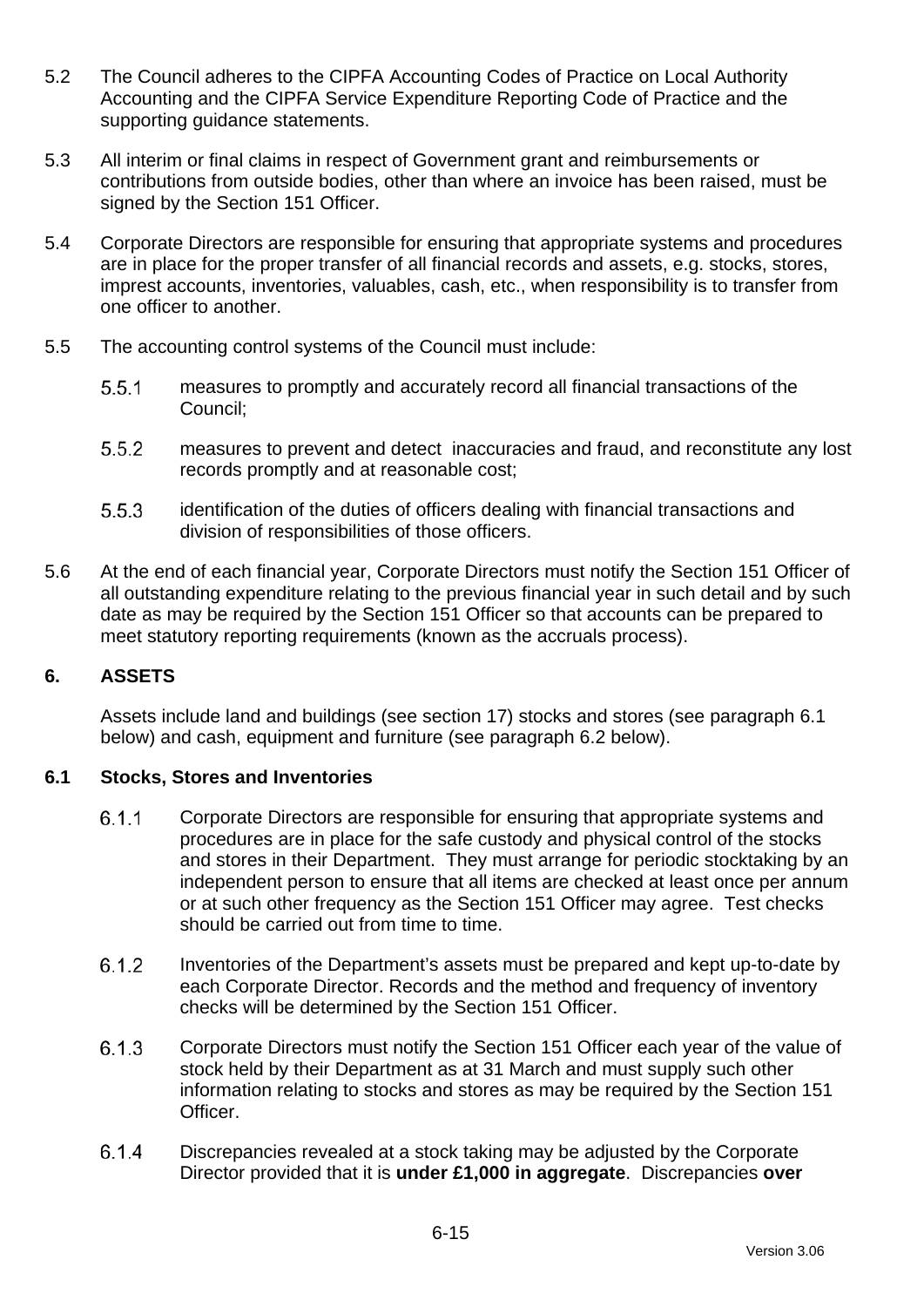**£1,000** must be reported to the Section 151 Officer who may authorise the necessary adjustment or refer any item to Internal Audit.

- $6.1.5$ Departments should not hold excessive stocks and Corporate Directors must ensure that a periodic review of stock turnover and stock levels of all items is undertaken and that action is taken to reduce/dispose of excessive or obsolete stocks.
- 6.1.6 Corporate Directors must satisfy themselves that the stocks, stores or materials cannot be re-used elsewhere in the Council. Any surplus stocks, stores or materials must be disposed of in accordance with the procedures below set out in paragraph [6.4.](#page-91-1)

#### <span id="page-91-0"></span>**6.2 Cash, Equipment and Furniture**

- $6.2.1$ Corporate Directors are responsible for maintaining appropriate security for all cash, furniture and equipment etc. under their control. The Council's property must not be removed from its usual location or used for unofficial purposes except with the permission of the relevant Group Manager.
- $6.2.2$ Money held at premises must be placed in a cash box which must be kept locked and put in a secure place.
- $6.2.3$ Safes must be kept locked and the key removed. Keys to safes, strong rooms and similar locked areas are to be stored securely at all times. The loss of such keys must be reported to the Section 151 Officer immediately. Master keys and spare safe keys should be stored securely at a separate location.
- $6.2.4$ Where several officers use the same safe, each officer must use a separate lockable cash box for the monies they are responsible for.

#### **6.3 Protection of Private Property**

- $6.3.1$ Where an officer assumes responsibility for items belonging to a private person, s/he must ensure that a formal inventory is prepared promptly, and where possible, in the presence of two officers who must sign and date the inventory to certify its accuracy. The property must be held securely.
- 632 All valuables such as jewellery, watches and other small articles of a similar nature and financial documents or property documents of title must be kept in a safe.
- 6.3.3 All reasonable steps must be taken to return the private property to its rightful owner. Where a significant cost has been incurred by the Council in providing safe custody, the cost should be recovered before the property is returned and an official receipt provided for monies received.

#### <span id="page-91-1"></span>**6.4 Disposal of Assets (including Stocks, Stores or Materials)**

- $6.4.1$ Where land or buildings are concerned, the Council's disposal policy must be complied with (see section [17\)](#page-112-0).
- 6.4.2 Where ICT equipment is concerned, disposal must comply with the policies and procedures set by the Service Director – ICT.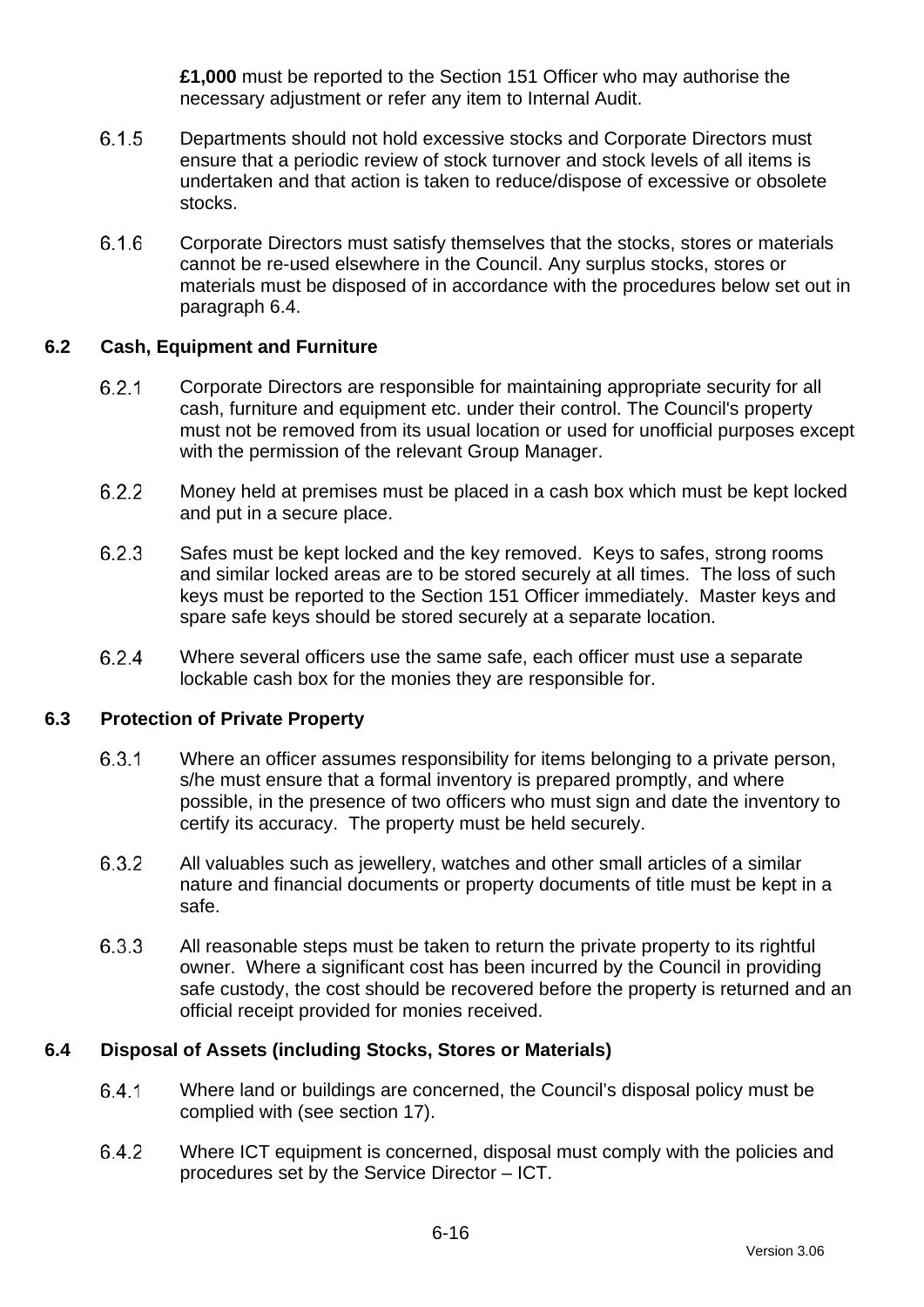- 6.4.3 Before disposing of any asset, officers should consult with the Section 151 Officer and must satisfy themselves that the asset has not been leased.
- 6.4.4 Having satisfied themselves that the assets (including stocks, stores or materials) cannot be economically re-used elsewhere in the Council, surplus assets must be disposed of in accordance with the procedures below:
	- 6.4.4.1 items estimated to realise **less than £500** at the Corporate Directors' discretion;
	- 6.4.4.2 items estimated to realise **between £500 and £10,000** competitive quotations must be sought (and copies retained on file);
	- 6.4.4.3 items estimated to realise **more than £10,000** advice must be sought from the Section 151 Officer on the appropriate method of disposal to ensure that the most advantageous price is obtained. Where tenders are used, an appropriate number must be sought (and copies retained on file)
- 6.4.5 Assets which have been sold may be released to the purchaser once cleared funds have been received by the Council.

## <span id="page-92-0"></span>**7. SALARIES, WAGES AND PENSIONS**

7.1 The payment of salaries, wages, pensions or other benefits will be made only by the Service Director – Human Resources and Customer Services. Each Corporate Director

must notify the Service Director, as soon as possible, and in the form prescribed, of all matters affecting an officer's pay.

- 7.2 All time-records or other pay input documents must be in a form prescribed or approved by the Service Director – Human Resources and Customer Services. Officers authorised to approve pay input documents must comply with the relevant employment procedure rules and any directions issued by the Service Director – Human Resources and Customer Services.
- 7.3 Overtime claims must be submitted promptly. Where these claims are over three months in arrears they will only be paid with the approval of the Service Director – Human Resources and Customer Services.
- 7.4 No employee should be paid by the Council unless they have a valid contract of service with the Council.
- 7.5 For income tax purposes, where consultants, contractors, or temporary staff meet the test of 'Employed' as set out in paragraph [3.3.1.3](#page-82-1) they shall be treated as employees and paid through payroll.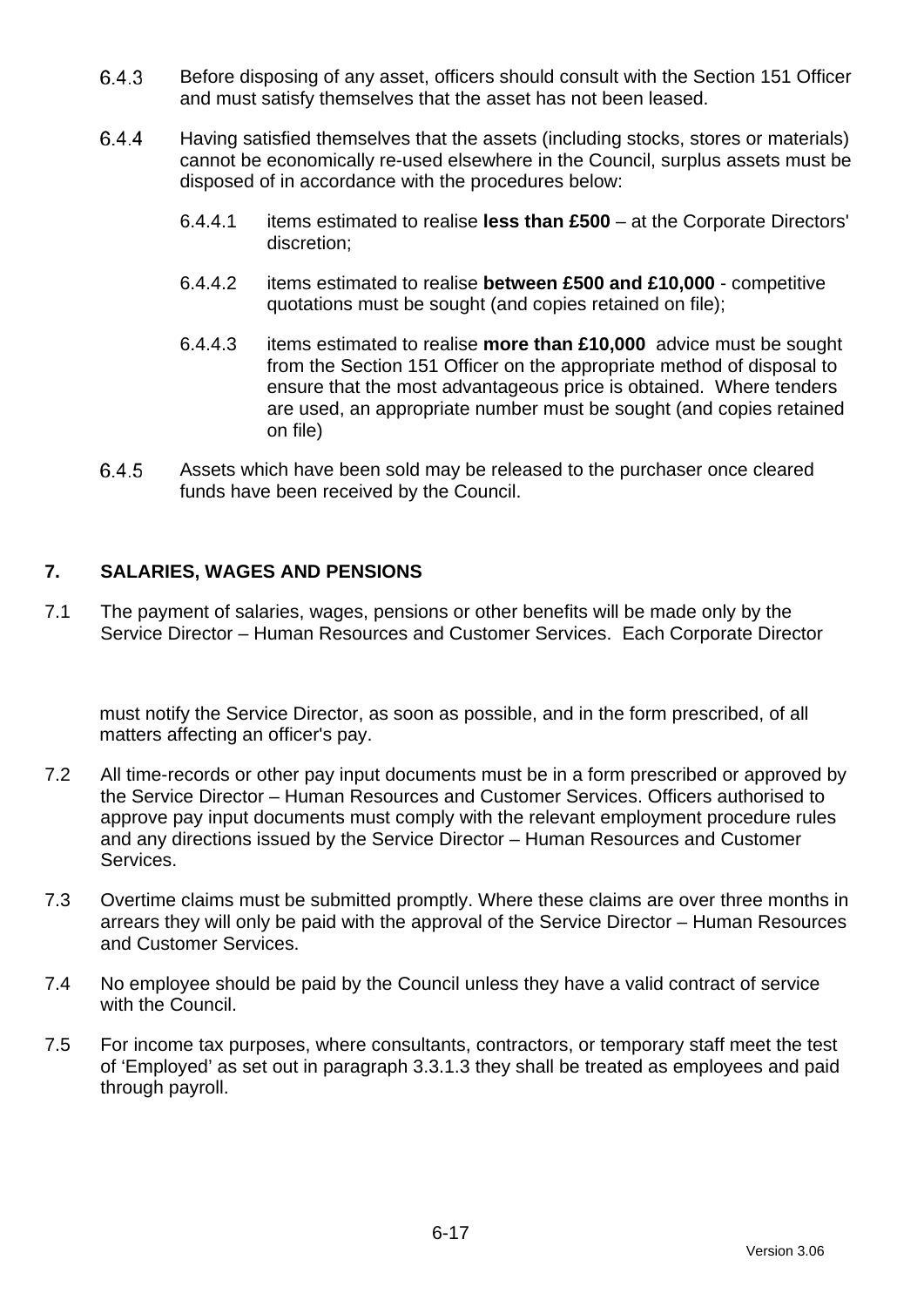## <span id="page-93-0"></span>**8. COMMISSIONING AND PROCUREMENT OF GOODS, SERVICES AND WORKS**

#### **8.1 General**

- $8.1.1$ All procurement documentation, including contracts, must be in a form approved by the Group Manager for Legal Services.
- 812 All procurement must be performed in accordance with the all applicable laws, the rules set out here and the guidance provided by the Procurement Centre in consultation with Legal Services. In particular all procurement activity should follow the principles set out in the current Procurement Strategy. The laws, rules and guidance are intended to ensure the following objectives are met:
	- 8.1.2.1 **Probity and Openness:** Honesty, integrity and openness in all dealings (subject to reasonable requirements of confidentiality) and the avoidance of corruption;
	- 8.1.2.2 **Best Value:** The optimum outcome for the Council and the residents of Nottinghamshire including the consideration of best value with regard to social, economic and environmental factors.
	- 8.1.2.3 **Equal Treatment of Suppliers:** Fair and equitable treatment for all potential suppliers;
	- 8.1.2.4 **Officer Protection**: Avoidance of situations which may lead to accusations of officer impropriety.
- 8.1.3 All procurement undertaken by the Council with a contract value greater than the relevant EU threshold is subject to both National and European Union (EU) Rules.
- 8.1.4 The Procurement Centre **must** be involved in all procurement over £10,000. Budget holders must therefore contact the Procurement Centre before commencing a new procurement exercise where it exceeds £10,000.
- 8.1.5 The Procurement Centre must seek advice from Legal Services at the commencement of any procurement over the EU thresholds and must be involved in the entire process for all complex or non-standard procurement projects or where detailed advice is required on procurement law.
- 8.1.6 If contracts arranged through the Procurement Centre already exist then these must be used. If not, Government or other public body frameworks must be used unless they do not meet service delivery needs.
- 8.1.7 Where a Council department provides goods, services or works of a particular kind that department must be given the opportunity to provide the required goods, services or works. Where the goods, services or works are obtained from inhouse sources, there is no requirement to obtain quotations and tenders. Discussion with the Procurement Centre and the service area and prior approval from the Section 151 Officer must be obtained where external suppliers are to be used to obtain goods, services or works that are available from in-house providers.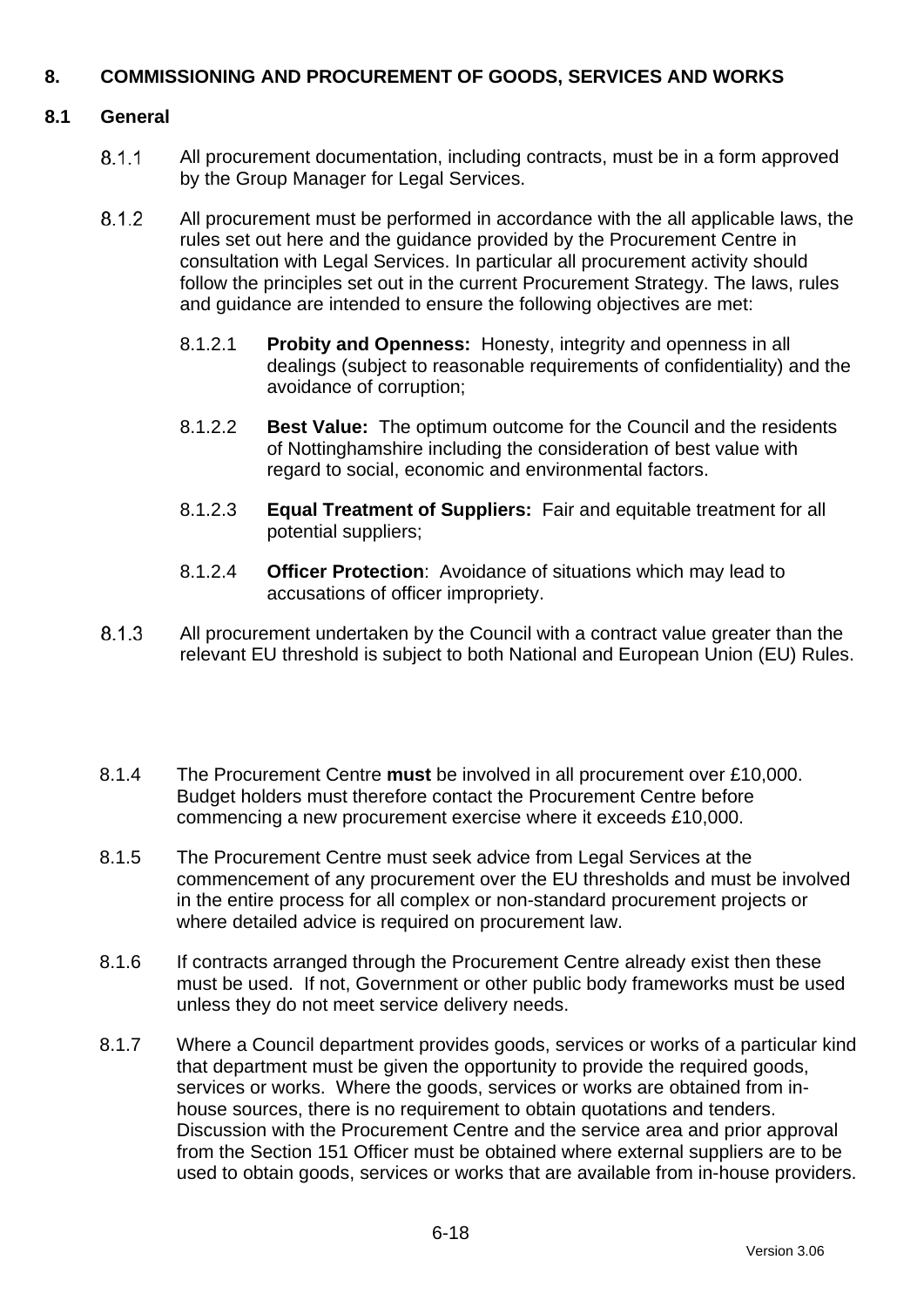The reasons for not using the in-house provider will be retained on file for review and audit purposes by the relevant Department.

- 8.1.8 All necessary Committee and budgetary approvals must already have been obtained before commencing with your procurement.
- 8.1.9 The current thresholds and how to conduct your procurement is set out in the table below:

## **Contracts for Supplies and Services**

| <b>Estimated Total</b><br><b>Contract Value</b>                                       | <b>Minimum Procurement</b><br><b>Requirements</b>                                                           | <b>Advertising</b>                                      | <b>Contract Signatory</b>                                                                |
|---------------------------------------------------------------------------------------|-------------------------------------------------------------------------------------------------------------|---------------------------------------------------------|------------------------------------------------------------------------------------------|
| Up to £5,000                                                                          | Written quotations to be<br>sought if deemed appropriate<br>by the Corporate Director or<br>his/her nominee |                                                         | <b>Budget Holder</b>                                                                     |
| £5,001 to<br>£10,000                                                                  | Written quotations must be<br>sought from more than one<br>supplier                                         |                                                         | <b>Budget Holder</b>                                                                     |
| £10,001 to<br>£25,000                                                                 | Three written quotations<br>must be sought                                                                  | <b>Source Notts</b>                                     | <b>Budget Holder</b>                                                                     |
| £25,001 to<br>£50,000                                                                 | Three tenders must be<br>invited                                                                            | Source Notts and<br>Contracts Finder.                   | <b>Budget Holder</b>                                                                     |
| £50,001 to EU<br>Threshold* for<br>Supplies and<br><b>Services</b><br>(£164,176 as at | Five tenders must be invited                                                                                | Source Notts and<br><b>Contracts Finder</b>             | <b>Budget Holder and</b><br>Officer of equal or<br>senior status to the<br>budget holder |
| January 2016)                                                                         |                                                                                                             |                                                         |                                                                                          |
| Above EU<br>Threshold for<br>Supplies and<br><b>Services</b>                          | EU procurement rules must<br>be complied with                                                               | Source Notts and<br>OJEU and<br><b>Contracts Finder</b> | <b>Budget Holder and</b><br>Officer of equal or<br>senior status to the<br>budget holder |
| Over £1 Million                                                                       | EU procurement rules must<br>be complied with                                                               | Source Notts and<br>OJEU and<br><b>Contracts Finder</b> | Must be executed as<br>a deed under seal                                                 |

| <b>Contracts for Works</b> |
|----------------------------|
|----------------------------|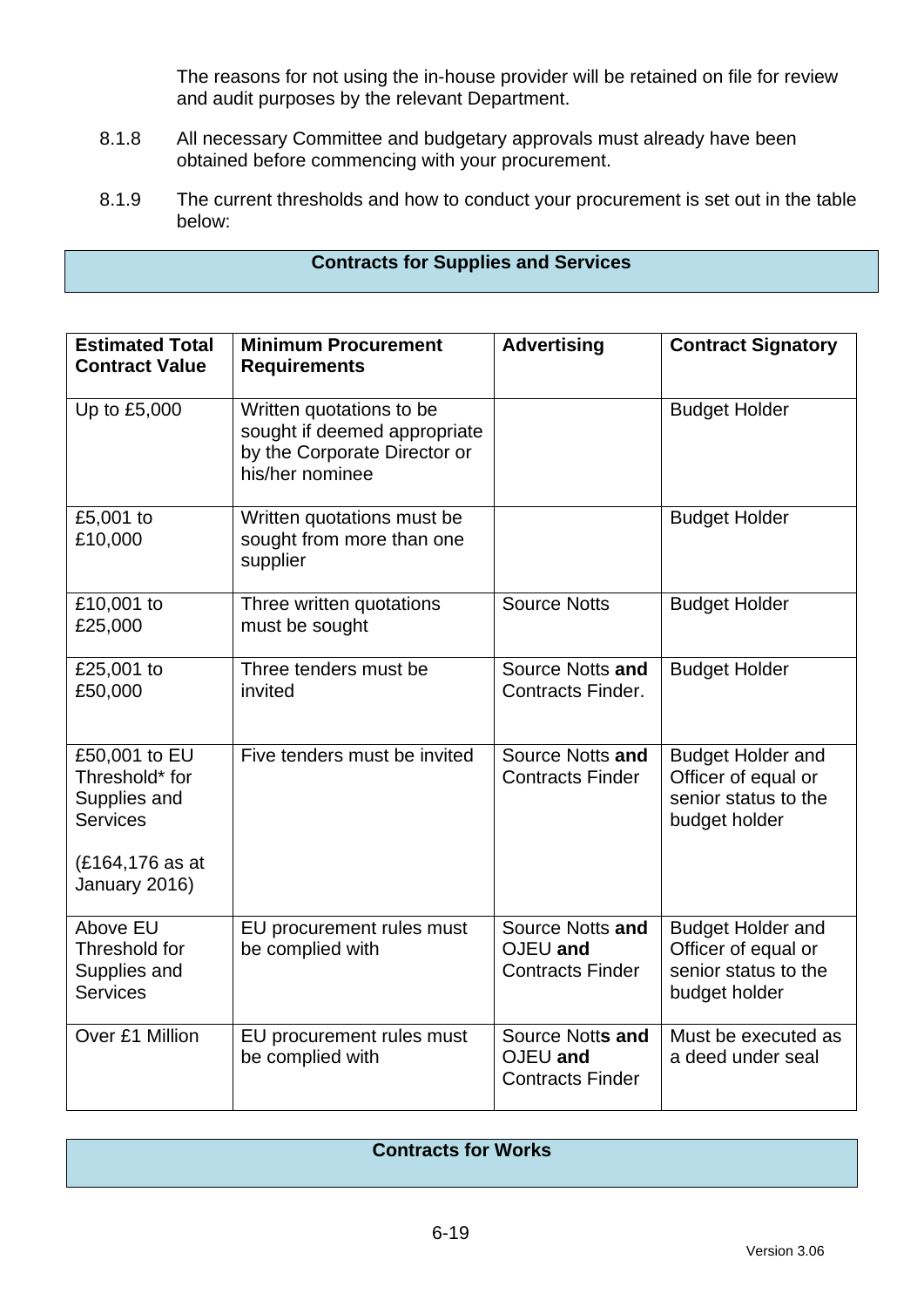| <b>Estimated Total</b><br><b>Contract Value</b>                                    | <b>Minimum Procurement</b><br><b>Requirements</b>                   | <b>Advertising</b>                                      | <b>Contract</b><br><b>Signatory</b>            |
|------------------------------------------------------------------------------------|---------------------------------------------------------------------|---------------------------------------------------------|------------------------------------------------|
| Up to £10,000                                                                      | Written quotations must<br>be sought from more<br>than one supplier |                                                         | Must be<br>executed as a<br>Deed under<br>Seal |
| £10,001 to £25,000                                                                 | Three written quotations<br>must be sought                          | <b>Source Notts</b>                                     | Must be<br>executed as a<br>Deed under<br>Seal |
| £25,001 to £250,000                                                                | Three tenders must be<br>invited                                    | Source Notts and<br><b>Contracts Finder</b>             | Must be<br>executed as a<br>Deed under<br>Seal |
| £250,001 to EU<br><b>Threshold for Works</b><br>(£4,104,394 as at<br>January 2016) | Five tenders must be<br>invited                                     | Source Notts and<br><b>Contracts Finder</b>             | Must be<br>executed as a<br>Deed under<br>Seal |
| Above EU Threshold for<br><b>Works</b>                                             | EU procurement rules<br>must be complied with                       | Source Notts and<br>OJEU and<br><b>Contracts Finder</b> | Must be<br>executed as a<br>Deed under<br>Seal |

## **Supplementary Notes**

#### **Quotations and Tenders:**

Details of all quotations and tenders sought and received, including supplier details and pricing information, must be kept on the procurement file by the relevant Department for review and audit purposes. Whenever possible and appropriate SME's and local suppliers should be encouraged to submit a quotation or tender.

#### **Thresholds**:

The current thresholds are set out in the table above; however, valuation of contracts is not always straightforward. Splitting of contracts in order to avoid the EU Rules is not allowed. Advice and guidance should be sought from the Procurement Centre.

#### **Allowed Exceptions:**

Where the contract value is **less than the EU threshold** there are limited circumstances where obtaining quotations / tenders is not required: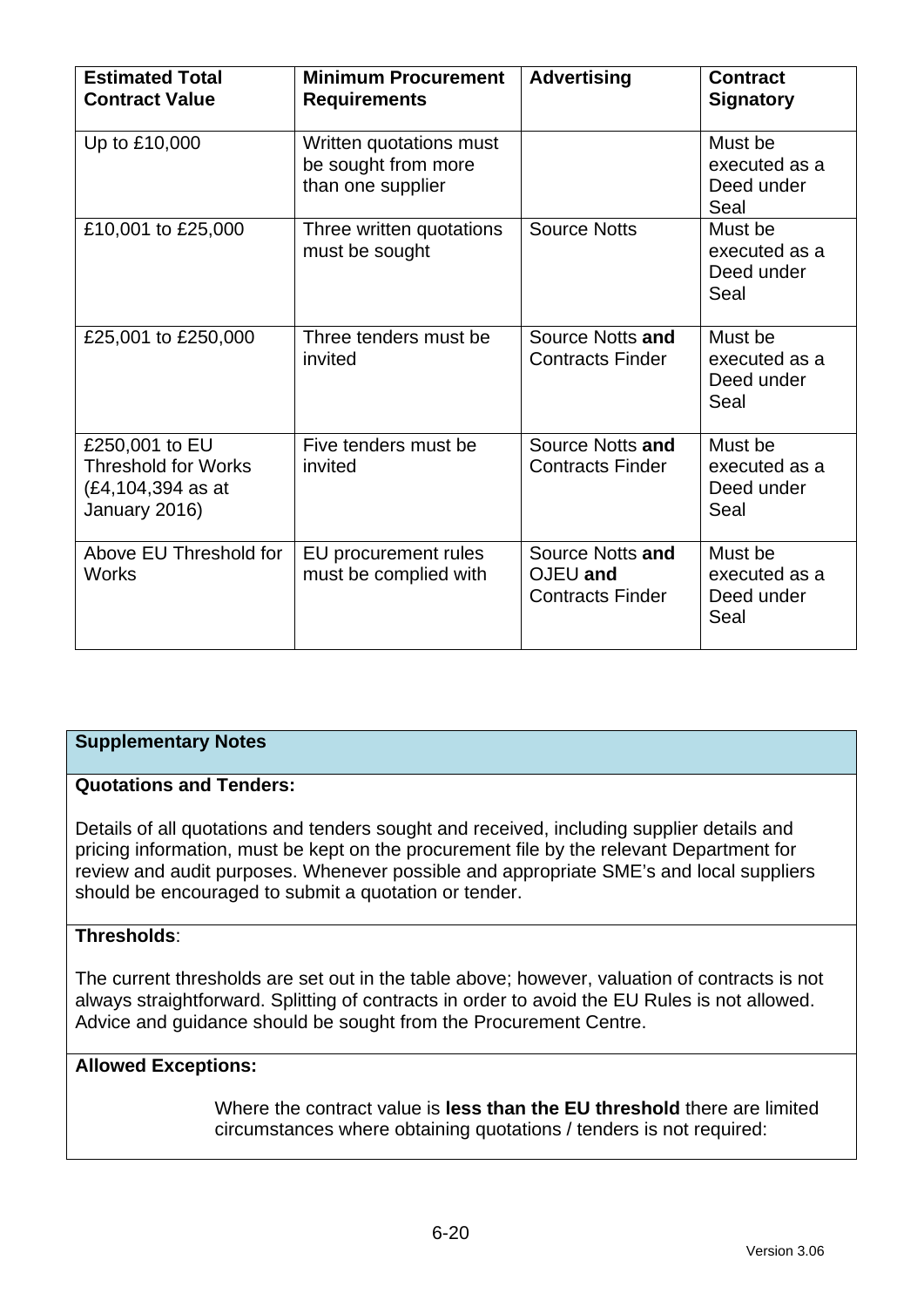a. The work to be executed or the goods or materials to be supplied consist of repairs to, or parts for, existing proprietary machinery, where such repairs or parts are specific to that machinery or upgrades to existing software packages. b. Works, supplies or services are urgently needed for the immediate protection of life or property, or to maintain the immediate functioning of a public service for which the Council is responsible. In such cases the contract must only last as long as is reasonably necessary to deal with the specific emergency c. The Corporate Director, in consultation with the Group Manager for Procurement, decides that special circumstances make it appropriate and beneficial to negotiate with a single firm or that a single tender be invited and that best value for the Council can be achieved by not tendering In all cases where the value is over £5,000 but below the EU thresholds prior approval via a Financial Regulations Waiver Request Form

(available on the intranet) must be obtained for all exceptions to these Financial Regulations.

# **Advertising:**

All Source Notts adverts, Contracts Finder and OJEU notices must be routed via the Procurement Centre for publication.

## **Corporate Contracts**:

Where there is no single budget holder then the Budget Holder signatory role may be undertaken by the Group Manager for Procurement.

# **Building Works**

Property Services should be contacted for any contracts that impact upon the Authority's property portfolio.

## **8.2 Joint Procurement**

- $8.2.1$ The Council may procure goods, services and works through collaborative procurement exercises or joint commissioning in partnership with other public sector organisations. The organisations involved in the exercise must decide which of them is to act as the lead and the procurement procedures of the lead body must be followed.
- 8.2.2 Where the Council acts as lead authority it must carefully assess the risks involved, ensure that it does not take on liabilities of other public bodies by acting as lead and must follow any procedural safeguards as advised by the Group Manager for Legal Services and financial arrangements determined by the Section 151 Officer to protect the Council's position.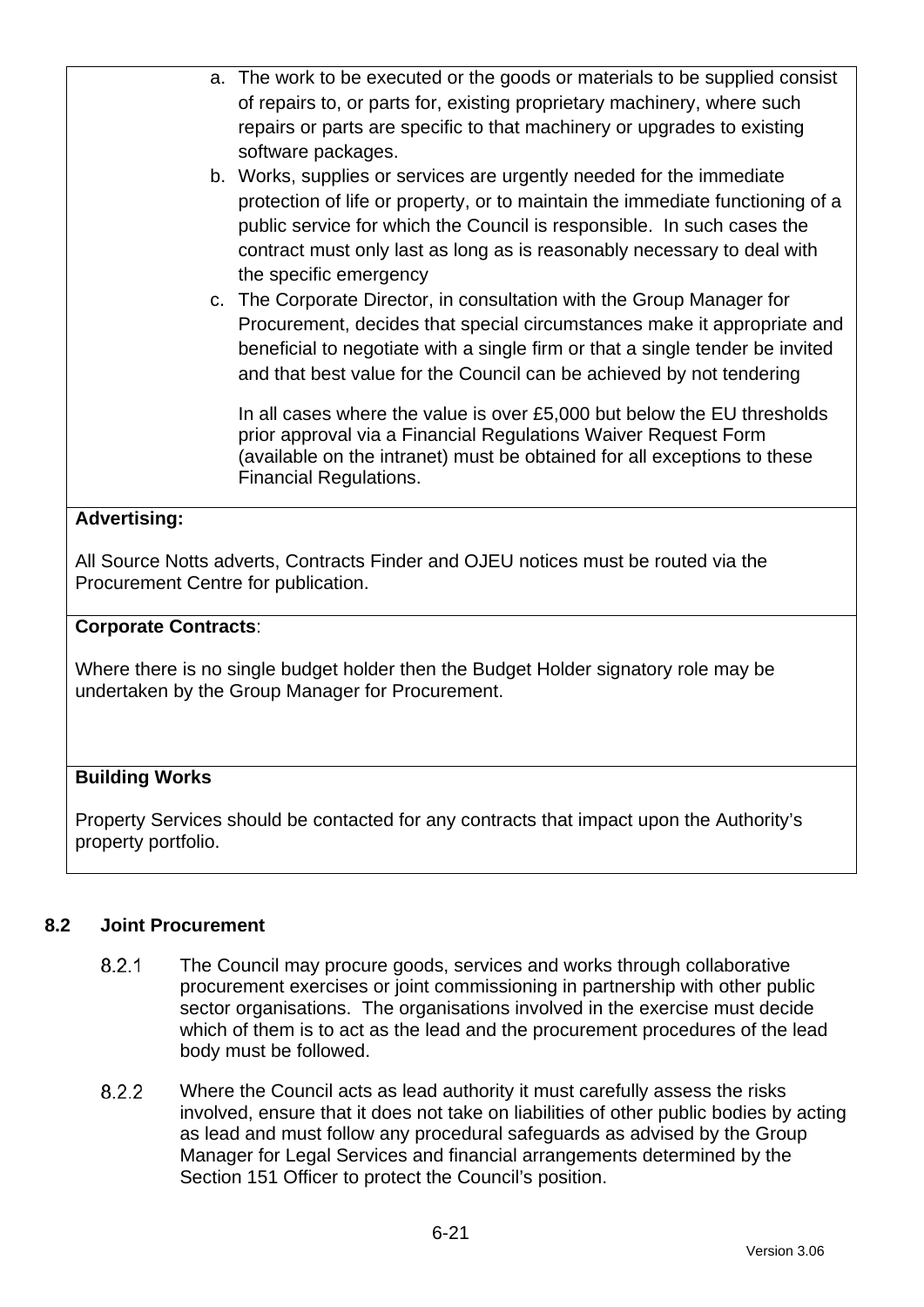## **8.3 Tender Principles**

- 8.3.1 Unless expressly approved in writing by the Group Manager for Procurement, all procurement must be undertaken using the Council's electronic system and procedures determined by the Section 151 Officer in consultation with the Group Manager for Legal Services.
- 8.3.2 If the specification for any tender is developed by or in conjunction with any consultant or supplier, then that consultant or supplier shall be excluded from a future tendering exercise for those services, supplies or works for as long as that specification is in use.
- 8.3.3 Councillors and Officers who have a financial or personal interest in a contract or other procurement decision must ensure they comply with the appropriate codes of conduct and must not be supplied with or given access to any tender documents, contracts or other relevant related information without the authority of the Monitoring Officer.
- 8.3.4 Where a contract contains onerous obligations for the Council, such as an indemnity or guarantee, advice must be sought from the Group Manager for Legal Services.
- 8.3.5 Where ICT equipment, software and services to be purchased or for upgrades to software the Service Director, ICT should also be consulted.
- 8.3.6 The Council's information management policies and procedures should be followed in respect of retention of records and disclosure of information relating to contracts and tenders.
- 8.3.7 The Corporate Director must ensure that where any officer who is not an employee of the Council is responsible for the letting, administration and management of a contract on the Council's behalf, they must:
	- retain all relevant documentation on the Council's approved systems;
	- retain all relevant original records (see paragraph 8.3.5) and provide it to the Corporate Director or Section 151 Officer on request and in any event prior to the end of their contract with the Council;
	- provide all the appropriate drawings, including the final 'as built' drawings, together with all project and contract documentation to the Corporate Director and in any event within three months of completion of the works.
- 8.3.8 Subject to any statutory requirements relating to disclosure, the names of, prices contained in or other confidential information from any tender must not be divulged to other bidders, or individuals not properly connected with the tender process.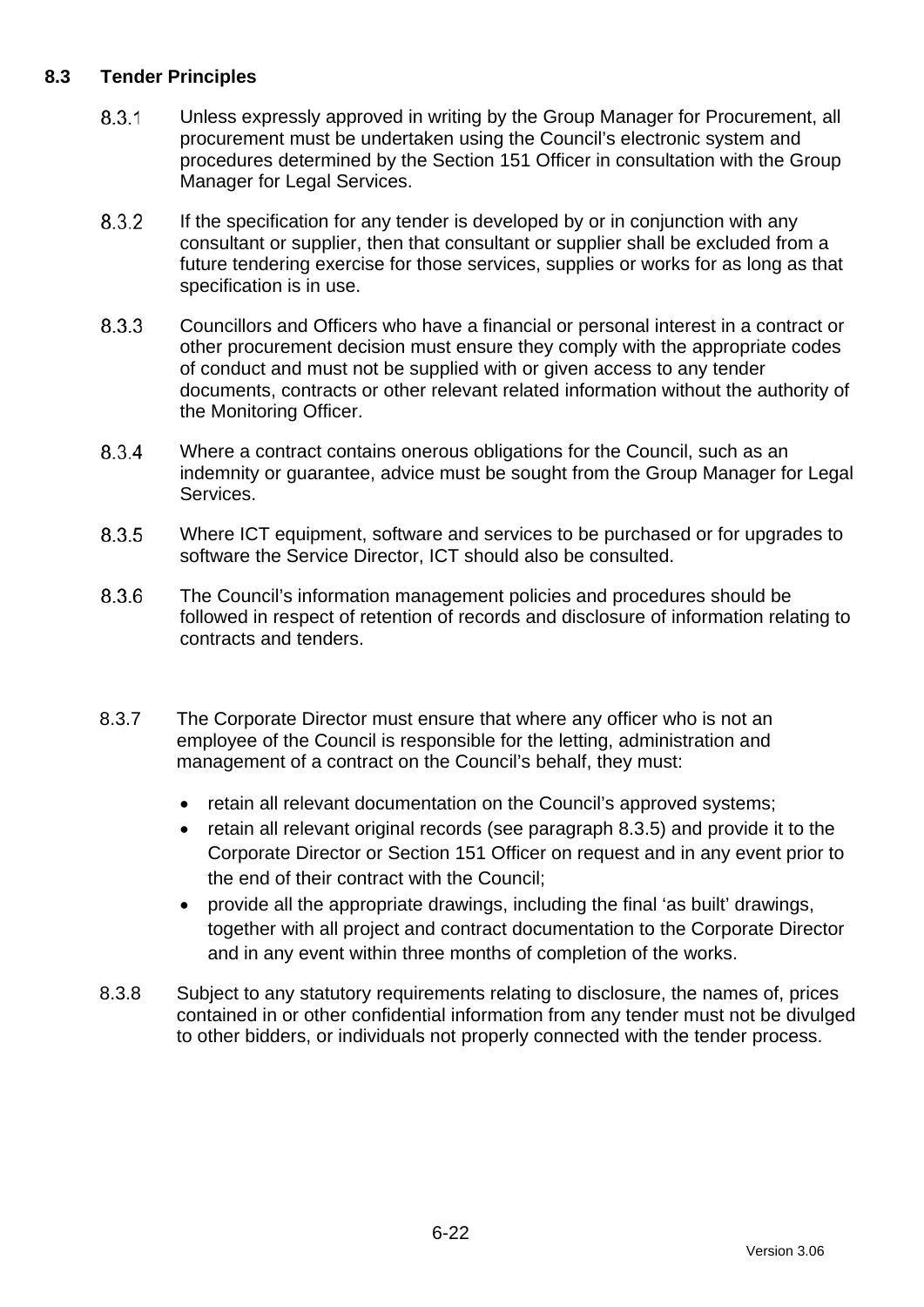## **8.4 Invitation to Tender**

- 841 Every invitation to tender must state that a tender will only be considered if it is submitted in accordance with the instructions to tenderers. The invitation to tender must also state that tenders which do not comply fully may be rejected.
- 8.4.2 All invitations to quote/tender must specify that the Council is not bound to accept the lowest or any quotation or tender.
- 8.4.3 Tenders may be evaluated on the basis of price, or a mixture of price and quality criteria. The basis on which the tender will be evaluated must be determined before tenders are invited and included as part of the invitation to tender information.
- 8.4.4 Where prior advertisement has not specified the award criteria, the invitation to tender must state the award criteria together with the weighting for each of the chosen criteria.
- 8.4.5 The invitation to tender must include the Council's contract terms for that contract.
- 846 The invitation to tender for contracts above EU thresholds must contain information for tenderers about the way the standstill period will be applied (see paragraph 8.8.2).
- 8.4.7 Subject to prior discussion with the Procurement Centre and Legal Services, approval shall be sought from the Section151 Officer regarding whether:
	- 8.4.7.1 provision should be made for liquidated and/or ascertained damages in the contract, where the contract is for the supply of goods or materials by a particular date or series of dates and if required, the amount of such damages shall be determined by the appropriate technical officer in consultation with the Group Manager for Legal Services
	- 8.4.7.2 security in the form of a bond and/or parent company guarantee is required for the due performance of a contract, where:
	- The total value of the contract exceeds £1 million:

**or**

- The total value of the contract is less than £1 million but the Corporate Director, appropriate technical officer or the Section 151 Officer considers that Council is at particular risk.
- 8.4.7.3 in the case of construction and maintenance contracts provision should be made for a payment retention (normally 5%) to be withheld for an appropriate period to allow for the rectification of faults and defects.
- 8.4.8 The release of any security must be authorised by the appropriate technical officer in consultation with the Section 151 Officer.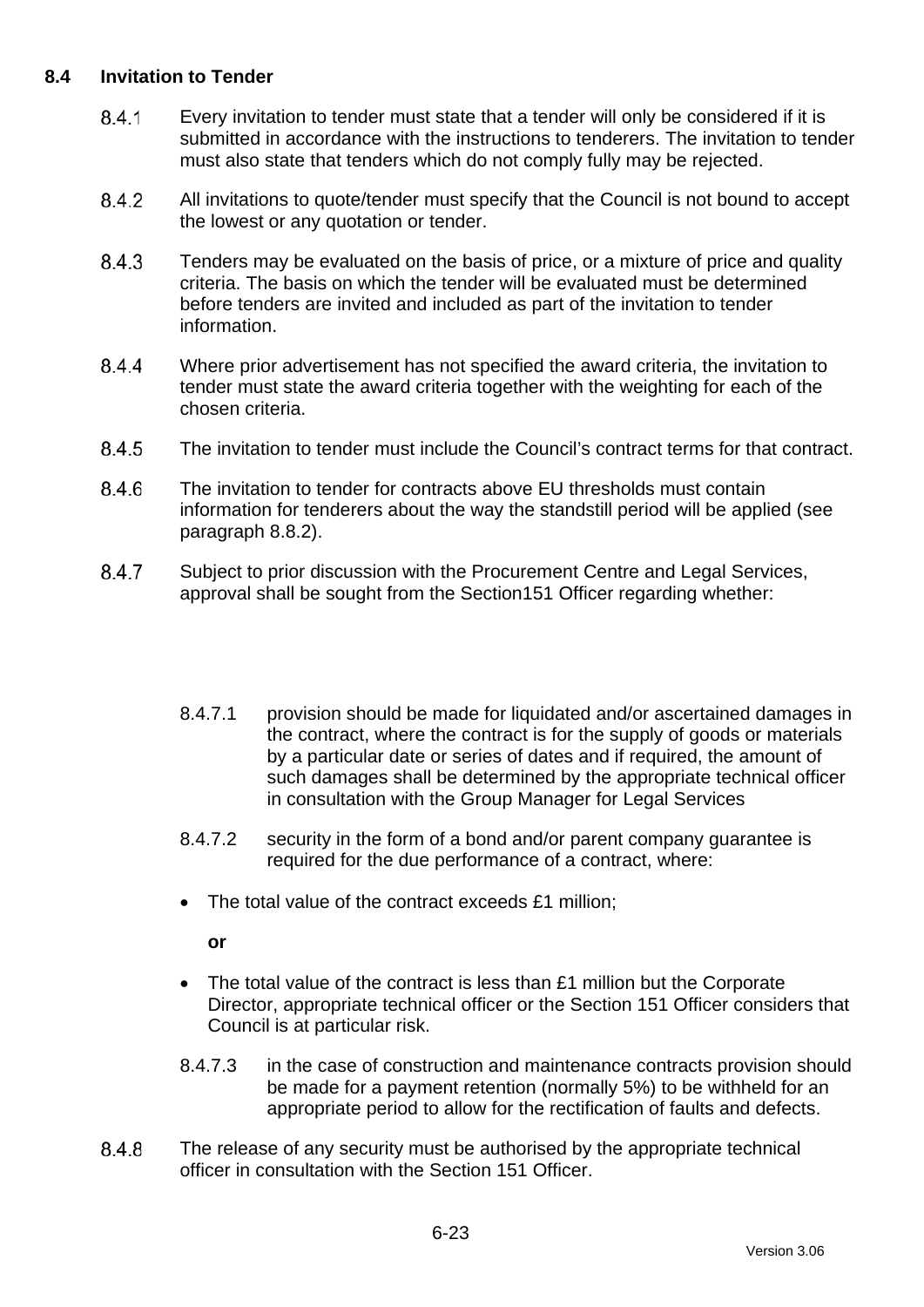8.4.9 If a performance bond or other security is required the nature and amount of the security to be given must be set out in the specification.

#### **8.5 Receipt and Opening of Tenders**

- 8.5.1 Receipt and opening of tenders must be undertaken using the Council's approved electronic system.
- 8.5.2 Where the use of a paper-based tender process has been authorised by the Group Manager for Procurement in accordance with paragraph 8.3.1 above the following procedures must be followed:
	- 8.5.2.1 tenders shall be returned to the Group Manager for Procurement;
	- 8.5.2.2 until the time specified for opening tenders, tenders must remain unopened and be held securely.
	- 8.5.2.3 the opening and recording of tenders must be performed by a representative of the Procurement Centre who shall record the tenders in the official tender book in the presence of a representative from the client department.
	- 8.5.2.4 the official tender book shall include the following:
	- Description of the contract being let:
	- Date and time set for tender receipt;
	- Date and time tenders were opened;
	- The officers present at the opening;
	- Details of the following for each tender:
		- o Tenderers name;
		- o Date received:
		- o The tendered value (where applicable); and
		- o Details of any noteworthy events (e.g. Tender excluded with reasons).
	- 8.5.2.5 Any issues on the opening and recording of tenders, including any tenders received late, shall be referred to Legal Services.

#### **8.6 Clarification and Negotiation following tender submission**

8.6.1 Where examination of tenders reveals errors which would affect the tender figure in an otherwise successful tender, the tenderer must be notified of such errors and be given the opportunity to clarify and confirm or withdraw their tender. Under no circumstances must the clarification process be used to attempt to seek an adjustment of prices or other changes to the specification tendered.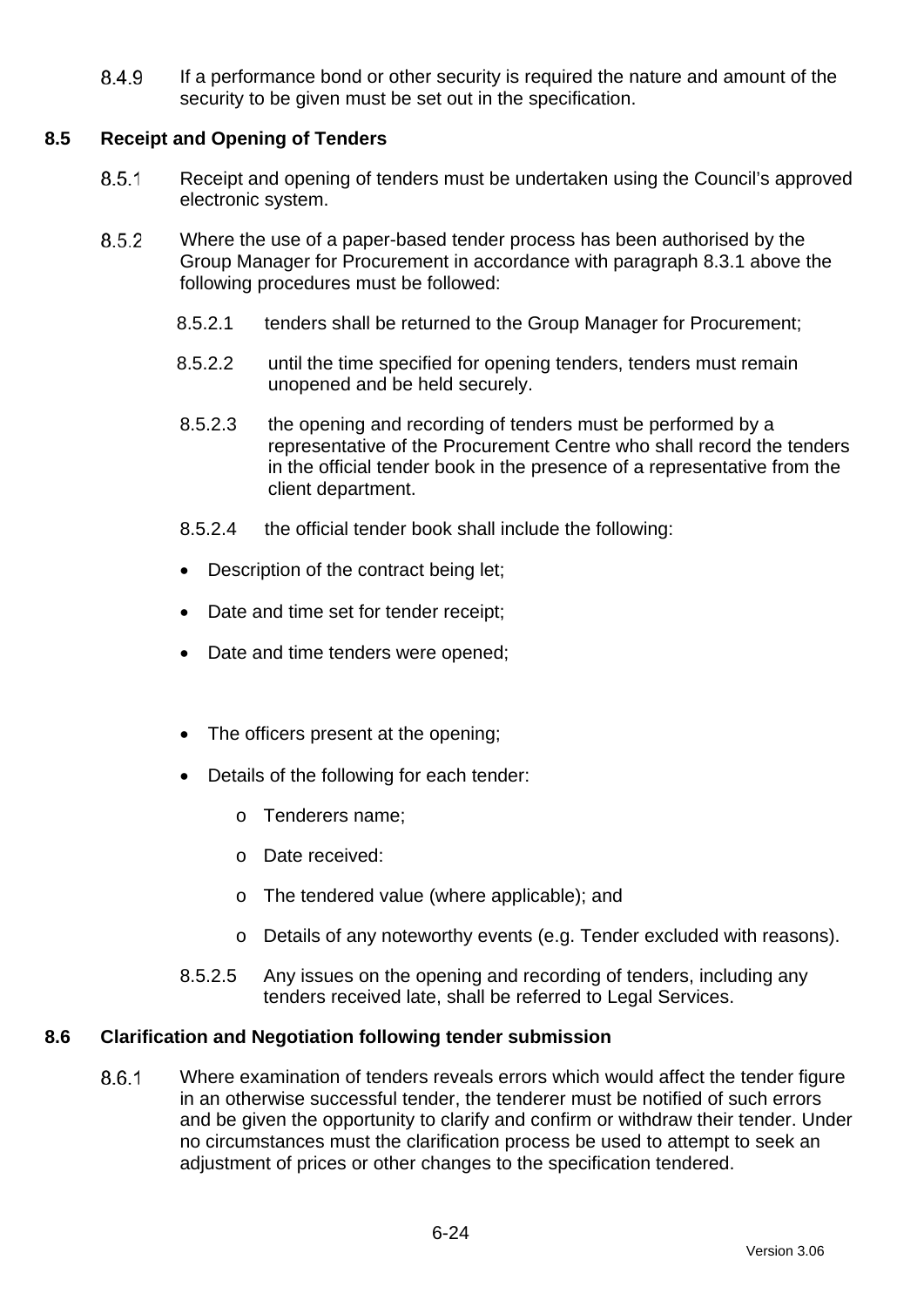- 8.6.2 EU Directives only allow for negotiations under specific circumstances where the procurement is above EU thresholds, they are:
	- competitive procedure with negotiation, no negotiation is permitted after receipt of final tenders.
	- or the Innovation Partnership Procedure all tenders except final tenders can be negotiated
	- Competitive Dialogue allows limited negotiation with the preferred bidder to confirm financial commitments or other terms of the tender. This negotiation is permitted provided that it does not have the effect of materially modifying essential aspects of the tender.

In these circumstances advice must be sought from the Group Manager for Legal Services.

8.6.3 For procurement below EU thresholds, guidance must be sought from the Procurement Centre about the circumstances in which negotiations are permissible and the procedure for the relevant contract procurement must be followed.

## **8.7 Tender Evaluation**

8.7.1 All tenders must be evaluated in accordance with the published evaluation criteria set out in the contract notice or the invitation to tender.

#### **8.8 Contract Award**

- 881 A tender may be accepted as the winning tender by the appropriate Corporate Director using a form of acceptance letter approved by the Group Manager for Legal Services and the Group Manager for Procurement.
- 882 For contracts above the EU thresholds, there must be a minimum standstill period of at least 10 clear calendar days between communicating the award decision to all tenderers and candidates, and contract conclusion. A 10 day standstill period is also required before awarding a contract after a stand-alone e-auction is closed or at the end of an e-auction run within a Dynamic Purchasing System.
- 883 All tenderers and candidates must be notified of the result of the procurement as soon as possible after the award decision.

The notification must contain:

- The award criteria:
- The reasons for the decision
- The tenderer's score:
- The winning tenderer's score
- The name of the winning tenderer
- A statement outlining the standstill period before the Council will enter into the contract or conclude the framework agreement

Further guidance is available from the Procurement Centre.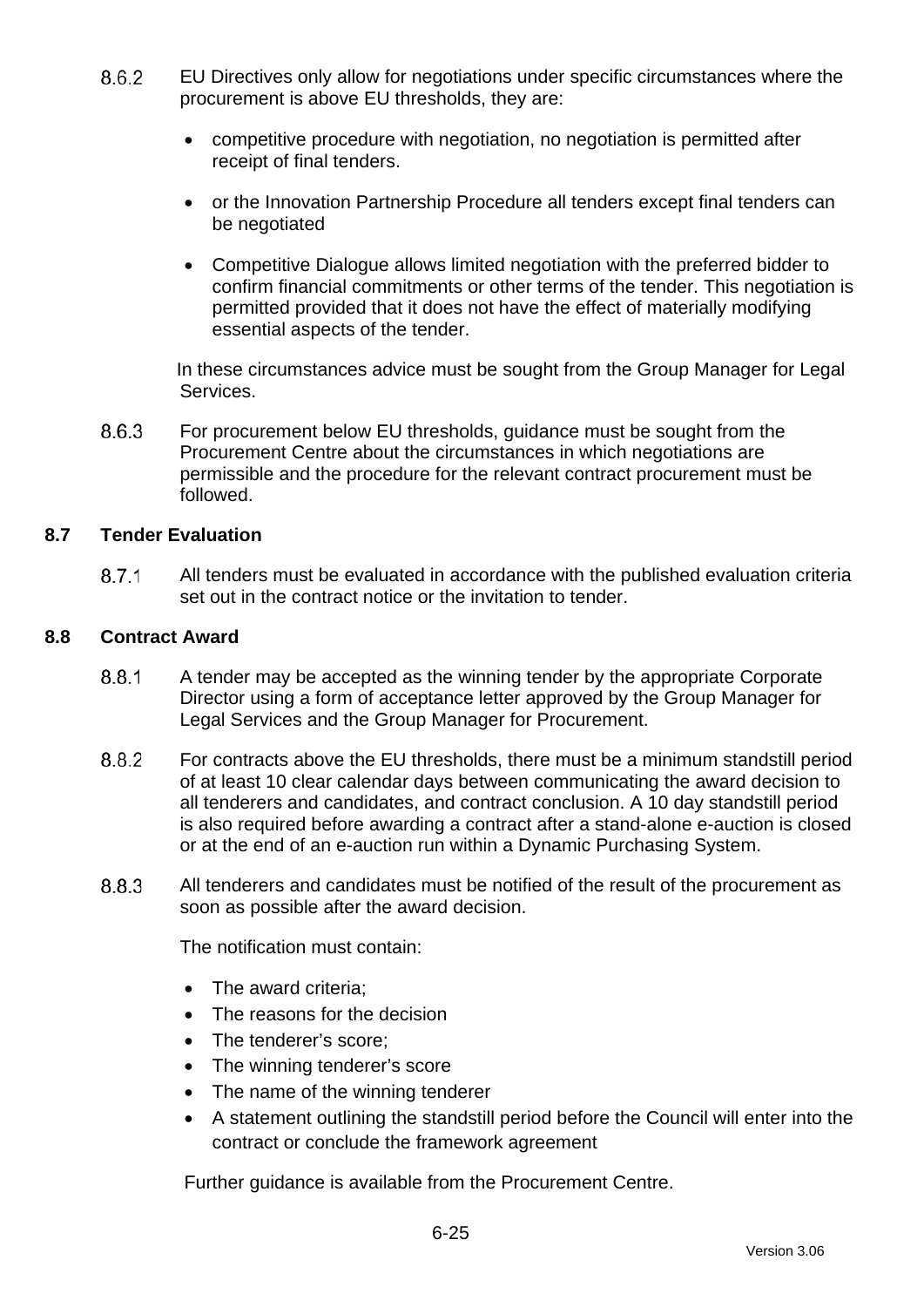- 8.8.4 Successful tenderers must be informed that no work may start on site or goods, services or materials ordered until either
	- An official order has been issued;

**or**

- A formal contract (and, where applicable, a completed bond) has been completed by all parties.
- 885 Within 48 days of awarding an EU contract, a Contract Award Notice, in the prescribed form, must be sent to the Official Journal of the European Union (OJEU).

#### **8.9 Contract Administration**

- 891 Corporate Directors are responsible for ensuring that contracts are managed and monitored by suitably experienced officers with knowledge of the relevant contract terms and conditions.
- 8.9.2 All contracts must be performance managed by the commissioning department in accordance with best practice, the Strategic Management Framework and any applicable performance management requirements including relevant committee oversight. Any significant contract management concerns or issues should be

reported to the Section 151 Officer and the Group Manager responsible for Performance.

- 8.9.3 Contractors may only be paid for matters which fall within the terms of the contract. Any claims for payment falling outside the terms of the contract must be referred to the Group Manager for Legal Services for consideration of the Council's legal liability as soon as possible. Where the Group Manager for Legal Services considers it necessary, these claims must also be referred to the Section 151 Officer for consideration before any settlement is reached.
- 8.9.4 Valid claims for loss and expense arising from delays and disruption must be notified to the Group Manager for Legal Services where they are likely to exceed £100,000 or for any amount where there is a possibility of legal proceedings, including arbitration or alternative dispute resolution procedures provided by the contract.
- 8.9.5 Where there is provision in the contract for liquidated and/or ascertained damages, these rights must be enforced where contracts are not completed within the original contract period (plus any extensions of time granted in accordance with the contract) unless otherwise agreed in writing by the Section 151 Officer and the Group Manager for Legal Services.

#### **8.10 Procurement and Ordering**

8.10.1 Purchase Orders must be in the form approved by the Group Manager for Procurement and Group Manager for Legal Services.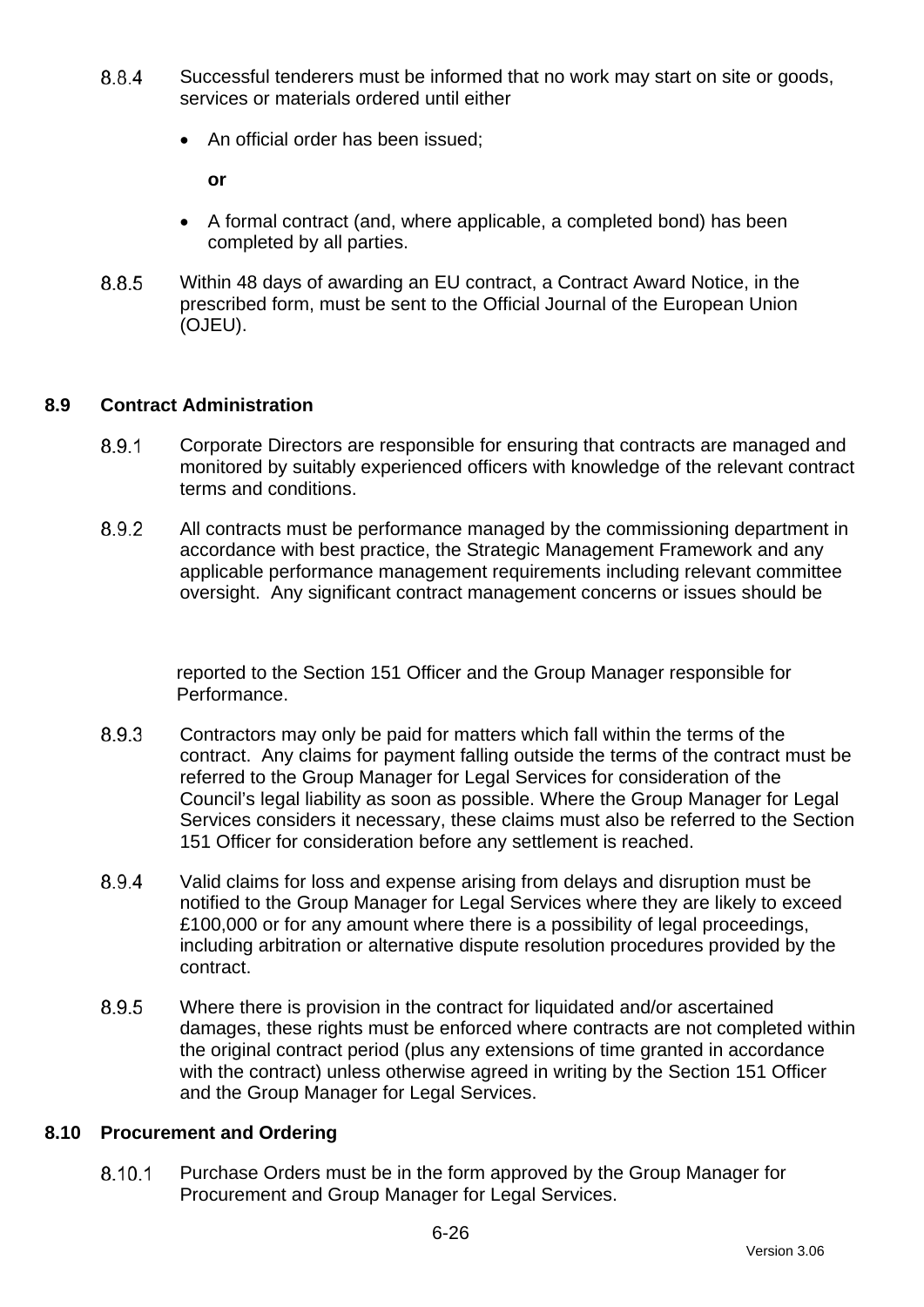- 8.10.2 Corporate Directors are responsible for the control of all official orders issued from their Department.
- 8.10.3 Except in cases of emergency, no work shall be carried out or goods, materials or services ordered or a consultant appointed unless there is adequate budget available.
- 8.10.4 For all goods, services or works an official purchase order should be raised before they are ordered.

All orders should be raised via the Council's Business Management System (BMS) unless the use of Purchase Card, Petty Cash or Legacy system has been approved. Within BMS the limit for system approvals is as follows:

| <b>Estimated Value</b> | <b>Level of Approval Required</b>    |
|------------------------|--------------------------------------|
| Under £200             | No additional approval required      |
| £200 to £100,000       | Senior Practitioner or Team Manager  |
| £200 to £200,000       | Group Manager                        |
| £200 to £2 Million     | <b>Service Director</b>              |
| Unlimited              | Corporate Director / Chief Executive |

- 8.10.5 Purchase Card purchases must only be made by authorised officers. Purchase Card application forms are available on the intranet and must be approved by the Group Manager for Procurement.
- 8.10.6 Petty cash (Imprest Accounts) purchases must only be made by authorised officers and in accordance with the requirements set out under section [10.4.](#page-106-0)

#### <span id="page-102-0"></span>**9. PAYMENT FOR GOODS, SERVICES AND WORKS**

- 9.1 Payment for goods, services and works relating to approved orders in BMS do not need further approval. See separate guidance on raising, approving and making variations to purchase orders in BMS on the Council's BMS webpages.
- <span id="page-102-3"></span><span id="page-102-2"></span><span id="page-102-1"></span>9.2 For BMS non-purchase order related payments before authorising an official purchase invoice, or any process that may lead to a payment, officers must:
	- ensure they are authorised to process the payment (see BMS limits for system  $9.2.1$ approvals set out in paragraph 8.10.5);
	- $9.2.2$ satisfy themselves that the goods/services/works are a proper charge on the funds under their control;
	- $9.2.3$ satisfy themselves that the goods/services/works have been received, conform in all respects with the official order and are acceptable in every way;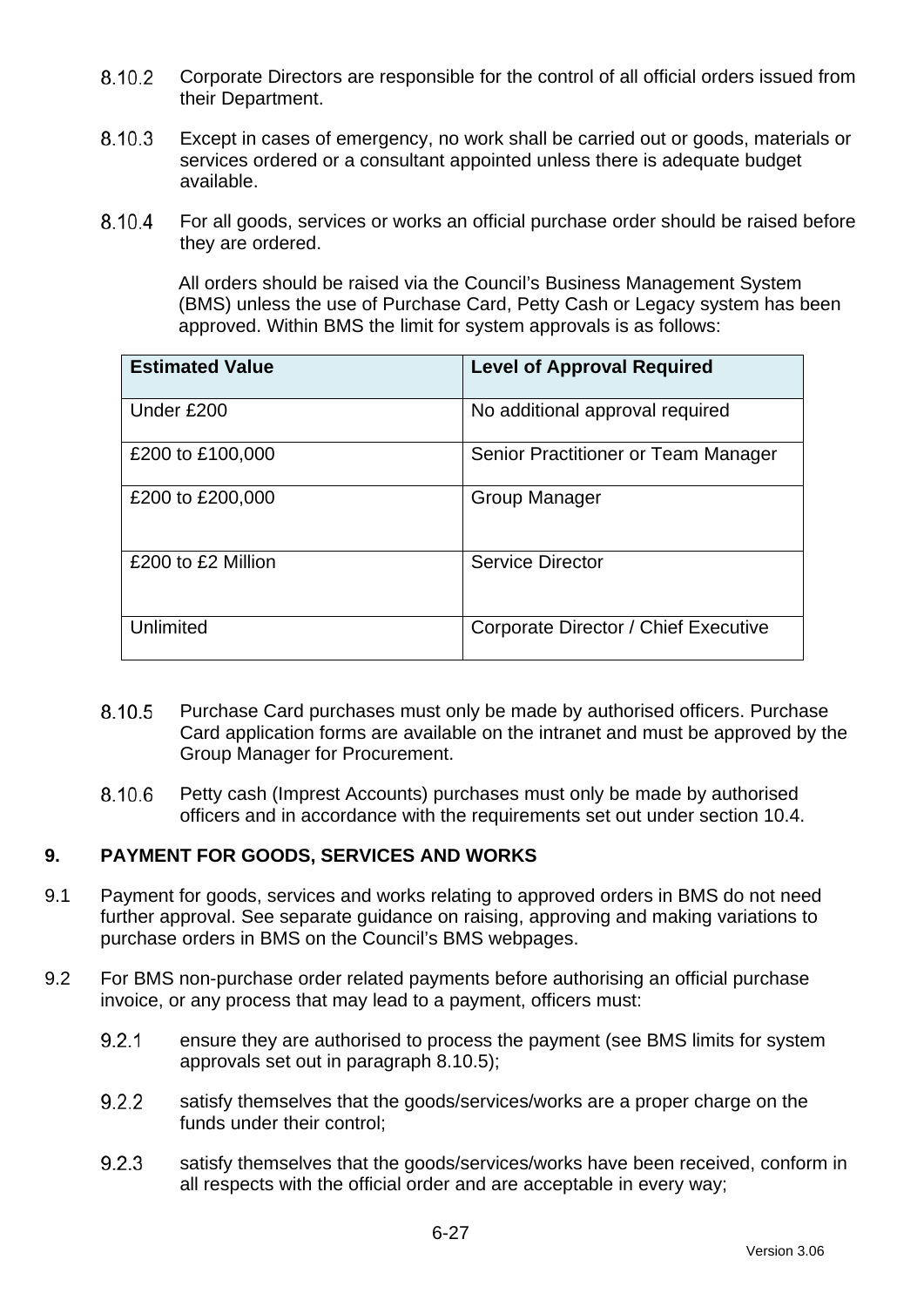- $9.2.4$ ensure that amounts are correct and include all discounts due;
- <span id="page-103-0"></span>9.3 Where payment is made by Purchase Card, charge card or credit card, it may not be possible to comply with paragraph [9.2.3](#page-102-1) above but officers must ensure compliance with paragraphs [9.2.1,](#page-102-2) [9.2.2,](#page-102-3) and [9.2.4](#page-103-0) and with the guidance for the use of Purchase Cards (see separate guidance on use of Purchase Cards on the Council's BMS webpages).
- 9.4 The Council's normal method of payment of monies owed is by BACS, cheque or Purchase Card.
- 9.5 Direct Debits must not be set up on any of the Council's bank accounts, including imprest accounts, without the prior written approval of the Section 151 Officer.
- 9.6 Direct Debits must be cancelled promptly when the related goods or services are no longer being received. All Direct Debits must be reviewed annually to confirm they are still appropriate.
- 9.7 An officer initiating payment should ensure that the account has not previously been passed for payment and that it is coded to the correct accountancy code for which prior approval has been obtained from the budget holder.
- 9.8 The duties of ordering, receiving goods and certifying invoices for payment must not be performed by the same officer without prior agreement of the Section 151 Officer. Where

alternative electronic procurement systems to BMS have been approved, these systems may allow single officers to do this, provided that they have suitable security protocols to the satisfaction of the Section 151 Officer.

- 9.9 VAT invoices must not be amended. A credit note or replacement invoice must be obtained from the supplier.
- 9.10 Invoices must not be made out by officers of the Council except in the case of recurring or other items, e.g. rent where no invoice is normally receivable, when a payment request form may be used. An officer must not add any additional item or items to an invoice received by the Council.

#### **9.11 Contract Payments**

- $9.11.1$ Where contracts provide for payment to be made by instalments, the appropriate Corporate Director must ensure that a record of the payments made is maintained on the project file. The record(s) must show the state of account on each contract between the Council and the contractor together with any other payments and the related professional fees.
- 9.11.2 Payments to contractors in instalments must be made only on provision of a certificate showing the total amount of contract, the value of the work executed to date, retention monies, the amount paid to date and the amount now certified. These certificates should be issued by the appropriate Corporate Director or by their authorised nominee.
- 9.11.3 The approved sum payable to the contractor is the tender sum as accepted under the procedure at paragraph 8.8 plus such additional sums due under the contract as have also been properly incurred and approved by the relevant budget holder.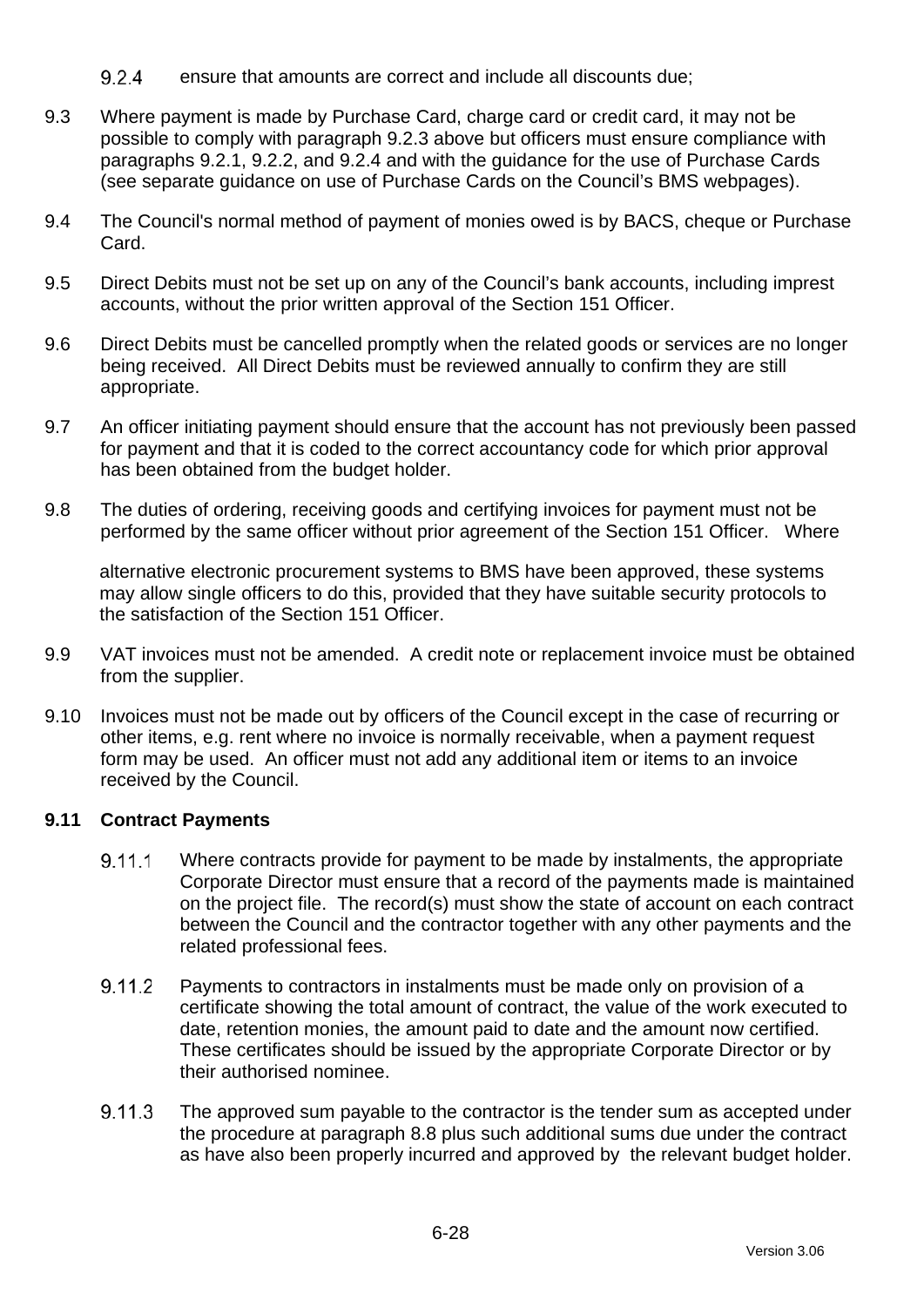- 9.11.4 As soon as it becomes apparent that the approved sum will be exceeded, a report must be presented to the Section 151 Officer, who may also require a report to be submitted to the Finance Committee.
- 9.11.5 Where claims for payment are submitted for amounts which exceed the approved sum the Section 151 Officer only has authority to pay such claims where the amounts can be justified as being in the best interest of the Council, having regard to the procedures in paragraph 8.5.
- 9.11.6 In respect of variable price contracts, such as PFI or PPP contracts which have complex variation procedures, the appropriate Corporate Director must periodically review the cost and report to the Section 151 Officer if the approved budget over the life of the contract is likely to be exceeded. These reports must be made whenever significant increases are identified up to completion of the contract. The Section 151 Officer may decide that a report must also be taken to the relevant Committee and/or Finance Committee.

## <span id="page-104-0"></span>**10. INCOME, BANKING AND IMPREST ACCOUNTS (Known as Petty Cash)**

#### **10.1 Income and Receipts**

- The Council has nominated the Section 151 Officer as its anti-money-laundering  $10.1.1$ officer. The Council's anti-money-laundering policy and guidance is available on the intranet. Corporate Directors must ensure compliance with this policy.
- $10.1.2$ Cash payments of more than £1,000 must not be accepted for a single transaction without the written approval of the Section 151 Officer.
- $10.1.3$ The following requirements apply to all income received:
	- 10.1.3.1 all income must be recorded and accounted for immediately it is received. Where appropriate, an official receipt must be provided;
	- 10.1.3.2 the transfer of money from one employee to another must be properly recorded and acknowledged;
	- 10.1.3.3 income must be banked intact and not used to finance expenditure;
	- 10.1.3.4 encashment of personal cheques is forbidden;
	- 10.1.3.5 income must be held securely until suitable arrangements for banking it are made – see paragraphs [6.2](#page-91-0) and 10.1.7.
- $10.1.4$ All official receipt books relating to the collection of income are ordered, and issued by County Supplies. The officer the receipt book is issued to must acknowledge receipt in writing.
- $10.1.5$ Where income is received by cheque, it must be cross-referenced on the bank paying-in slip to the drawer, either by receipt number or name. In addition, the reverse of each cheque must show the department, office or establishment that paid the cheque into the bank.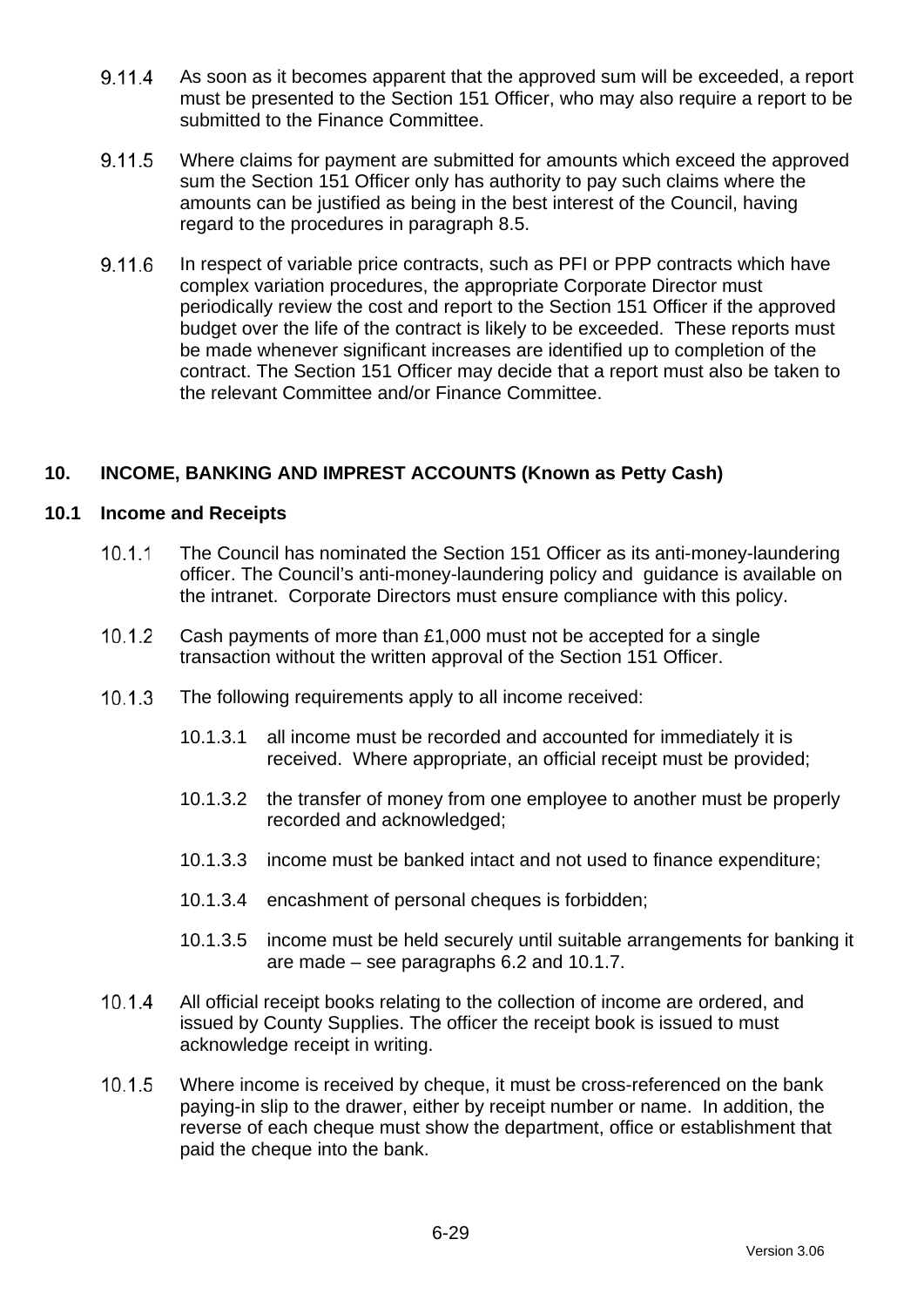- $10.1.6$ For establishments with access to the BMS cash receipting system all income must be recorded by the end of the business day. The income must be recorded before it is banked, and the total shown on the bank paying-in slip must equal the total value entered onto the system.
- $10.1.7$ All monies received must be banked intact, and as promptly as possible and at least weekly.
- $10.1.8$ Where there is a main collection e.g. school meals money, all monies must be banked, or lodged with the approved collector, on the day of the collection.
- $10.1.9$ If an officer fails to comply with the above guidelines and a loss occurs, the Section 151 Officer may, where appropriate, seek restitution from the officer concerned in accordance with the Personnel Handbook, section D36.
- 10.1.10 Money received by officers which is held in trust (i.e. on behalf of someone else) but not being official Council money must be properly recorded in a form agreed by the Section 151 Officer.
- 10.1.11 All arrangements to receive payments by credit card, direct debit, standing order, or other e-payment methods must be first approved by the Section 151 Officer.
- 10.1.12 Prior approval of the Section 151 Officer is required before procuring an epayments on-line solution or electronic point of sale device. The Section 151 Officer will require details of the provider and PCI compliance certificate.

#### **10.2 Accounts Receivable**

- $10.2.1$ The Council will seek to recover all debt owed to it in accordance with the approved payment terms. Corporate Directors must ensure all invoices comply with the Council's corporate invoicing standards, and are raised within 10 working days of the goods and/or services being provided unless otherwise approved by the Section 151 Officer.
- $10.2.2$ Sales invoices should not normally be raised to cover sums due to the County of **LESS THAN £30**. Wherever possible small sums should be collected in advance.
- $10.2.3$ Accounts for sums due to the Council at fixed intervals e.g. rents, wayleaves, etc., must be issued promptly in accordance with the Council's approved systems.

#### **10.3 Write-Offs**

- $10.3.1$ Corporate Directors must seek approval from the Section 151 Officer for the writeoff of any debt. Amounts **over £1,000** may be written-off by the Section 151 Officer after consultation with the Group Manager for Legal Services.
- $10.3.2$ A summary of all write-offs must be included in the Final Accounts report to all relevant Committees.
- $10.3.3$ Where a sales invoice requires cancellation, a credit note must be raised complete with a cross-reference to the original sales invoice. The credit note must be authorised by the relevant budget holder.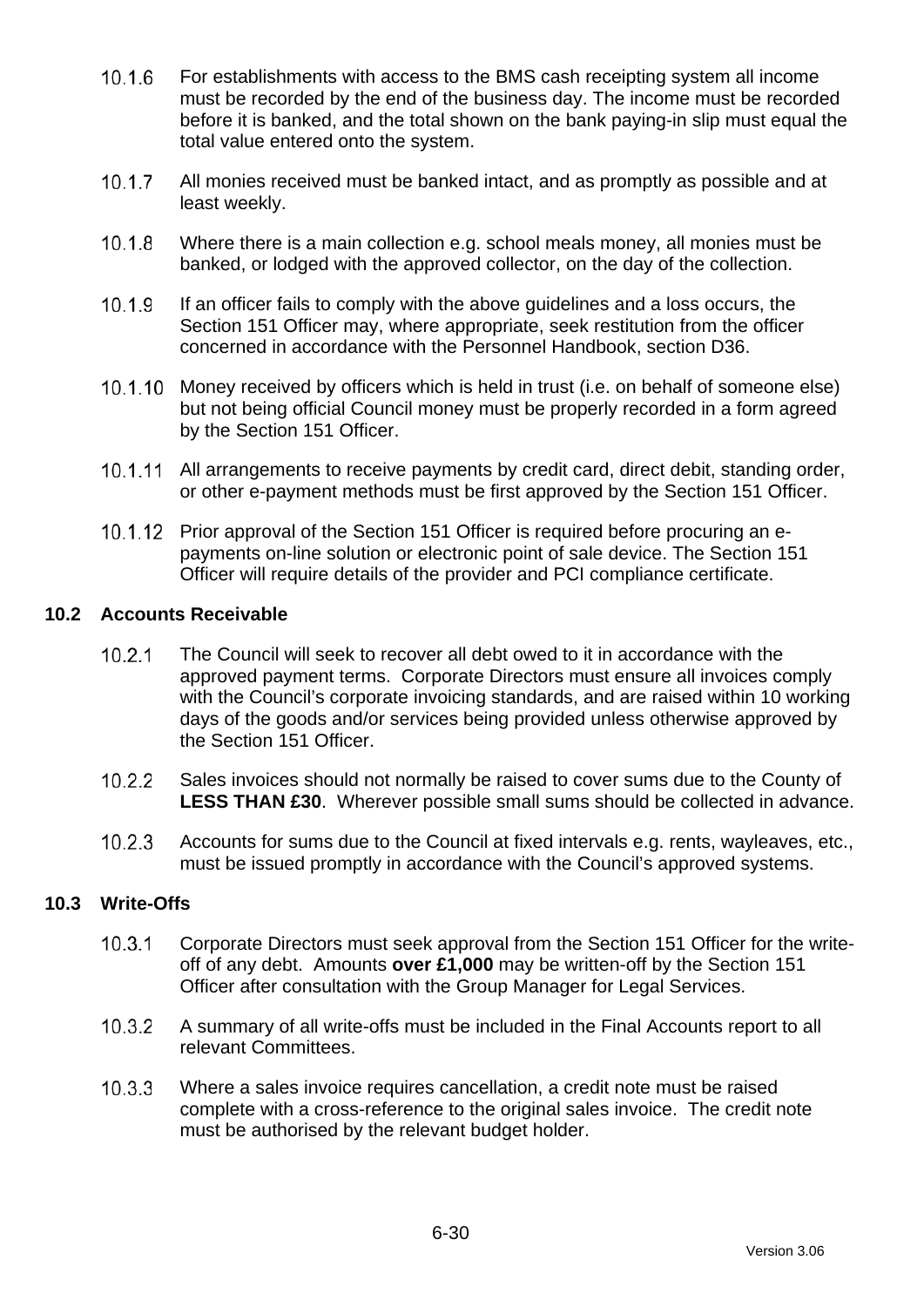## <span id="page-106-0"></span>**10.4 Imprest Accounts (known as Petty Cash)**

- $10.4.1$ Corporate Directors must operate imprest accounts in accordance with the guidance provided and arrangements between their department and the Section 151 Officer.
- $10.4.2$ The Section 151 Officer will control the opening and closing of imprest accounts in line with overall banking arrangements at the request of the appropriate Corporate Director.
- $10.4.3$ The Section 151 Officer will determine the appropriate level of the imprest, based on the average monthly level of petty cash expenditure in the establishment concerned.
- $10.4.4$ The nominated imprest holder must ensure that all transactions are recorded promptly and that monthly statements are submitted to the Section 151 Officer.
- 10.4.5 The nominated imprest holder must ensure that the imprest account is not overdrawn.
- $1046$ Income received on behalf of the Council must not be paid into an imprest account.
- $10.4.7$ Payments from an imprest account should normally be limited to minor or urgent items of expenditure, or payments via charge cards. Each payment must be supported by a receipt which should be appended to the subsequent reimbursement claim.
- 10.4.8 All imprest accounts are subject to Council audit. The nominated officer in charge of the account will be required to give the Section 151 Officer a certificate as to the state of the imprest account on request.
- $10.4.9$ Where a nominated officer responsible for an imprest account leaves the Council, the Corporate Director concerned must notify the Section 151 Officer as soon as possible that the officer is no longer responsible for that account and notify an alternative nominated officer.

#### **10.5 Banking**

- $10.5.1$ The Section 151 Officer must operate banking accounts in accordance with the bank contract approved by the Finance Committee. All bank accounts must have a title which incorporates the Council's name and in no circumstances should a bank account be opened or operated in the name of an individual.
- $10.5.2$ All payments to and from Council bank accounts must be made under the direction of the Section 151 Officer.
- $10.5.3$ All cheques drawn on the Council's main bank accounts must bear the printed signature of the Section 151 Officer. Where required by the Council's bank mandate, cheques must also be countersigned by a second officer who is authorised to do so by the Section 151 Officer. The Section 151 Officer must ensure a register of authorised cheque signatories is maintained.
- 10.5.4 All payments by CHAPS must be authorised by a senior officer nominated by the Section 151 Officer. Request for CHAPS payments and guidance on such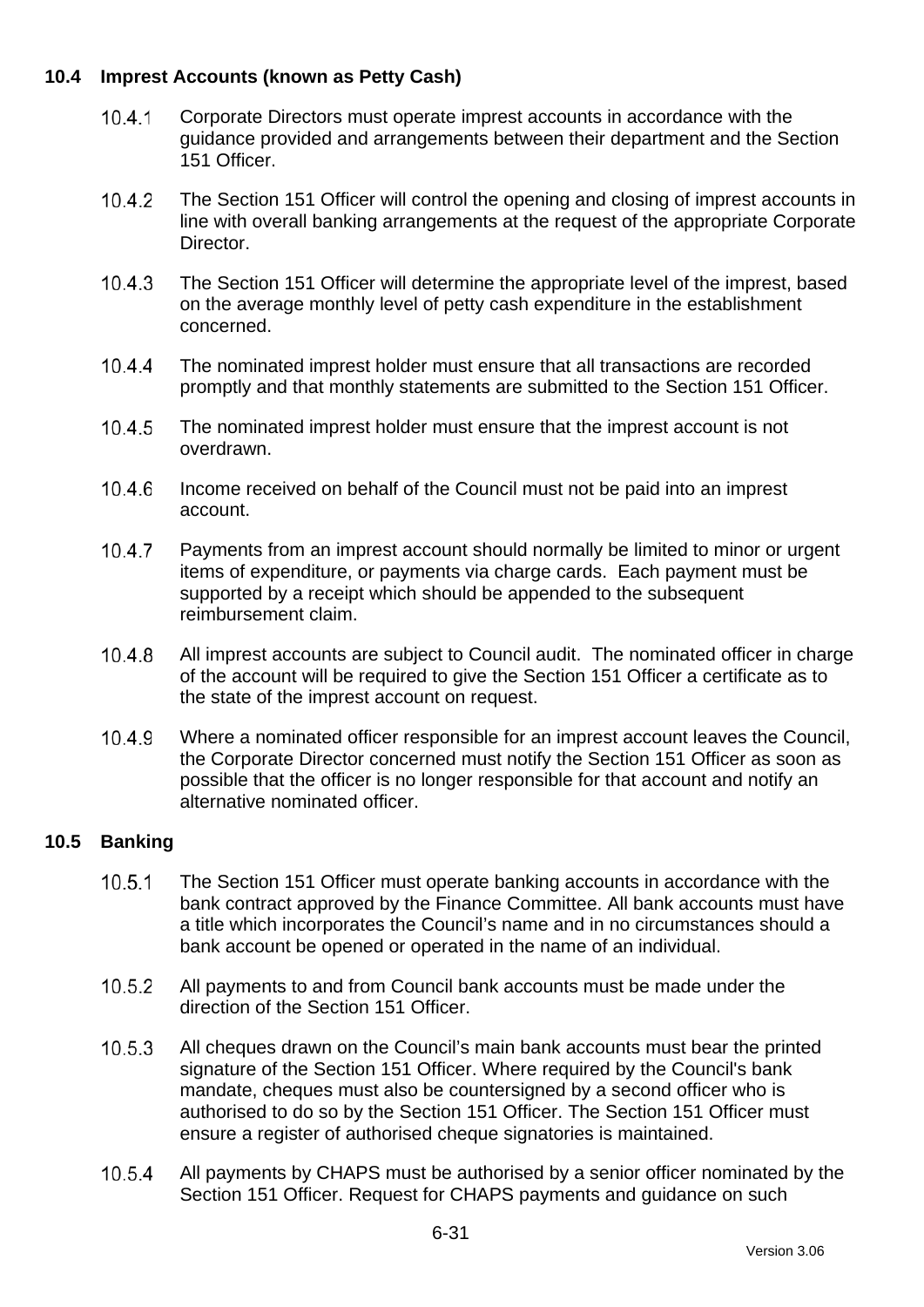payments is obtained from the Group Manager – Financial Strategy & Compliance.

## <span id="page-107-0"></span>**11. RISK MANAGEMENT AND INSURANCE**

- 11.1 The Council's approach to risk management is detailed in its Risk Management Strategy and the Corporate Risk Register contains the key risks facing the Council and how these risks will be managed. Corporate Directors are responsible for ensuring that risk management is applied appropriately within their Department and for notifying the holder of the Corporate Risk Register of all appropriate risks in accordance with the Risk Management Strategy.
- 11.2 The Section 151 Officer is responsible for arranging all necessary insurance cover and for reviewing the adequacy of this cover regularly, in consultation with Corporate Directors. The Section 151 Officer will also keep Corporate Directors informed of claims experience.
- 11.3 Corporate Directors are responsible for notifying the Section 151 Officer of all material changes in insurance risks and must submit insurance claims in accordance with the arrangements made by the Section 151 Officer.
- 11.4 In the event of buildings, contents, motor vehicles etc. being lost, stolen or damaged, contact must be made with the Risk and Insurance Section on the same day, or if the incident is outside of office hours, immediately on the following day.
- 11.5 Where there is death or serious injury to an employee or other person arising from County Council operations (including the use of vehicles), the Risk and Insurance Section must be contacted as soon as possible for appropriate insurance advice.
- 11.6 Liability must not be admitted in connection with accidents involving a third party other than with the authority of the Risk and Insurance Section.
- 11.7 The Risk and Insurance Manager may negotiate and agree settlements on any insured loss / claim up to the individual policy excess. Above this limit, the Risk and Insurance Manager must consult the Section 151 Officer and agree settlements as appropriate, in consultation with the Council's insurers and loss adjusters. Reports related to significant claims settled will be submitted to the Finance Committee.

## <span id="page-107-1"></span>**12. WORK FOR EXTERNAL BODIES (INCLUDING PARTNERSHIP WORKING)**

#### **12.1 General Requirements**

- $12.1.1$ The Council has the power under the Local Authorities (Goods and Services) Act 1970 to undertake and tender for the work of other public bodies. Other powers introduced in the Local Government Act 2003 and the Localism Act 2011 enable the Council to:
	- 12.1.1.1 charge for discretionary services subject to certain rules; and
	- 12.1.1.2 trade for a profit provided that a separate company is set up.
- $12.1.2$ In all cases where a Department wishes to explore the possibility of working for, or trading with, external bodies, Corporate Directors must consult with the Group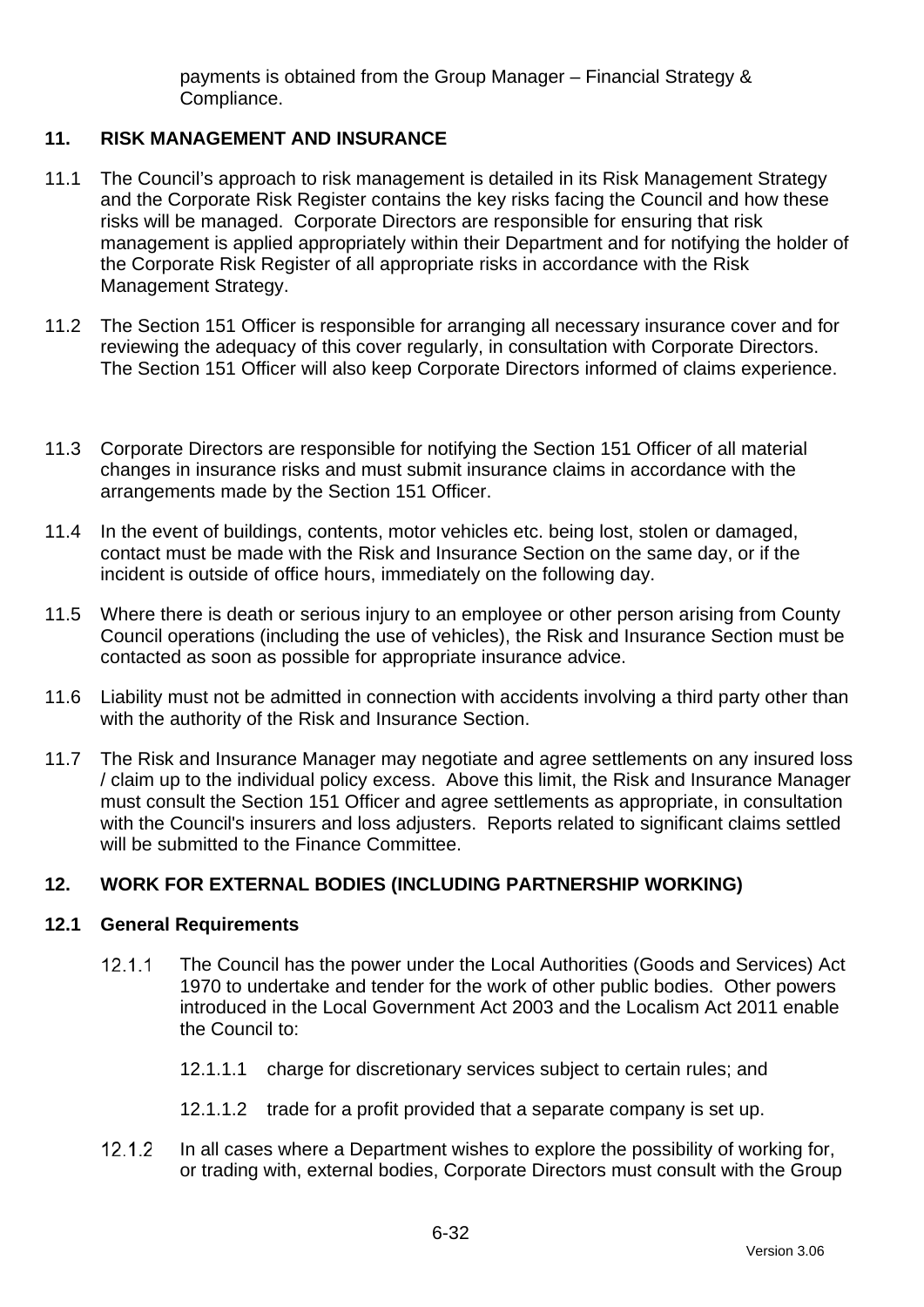Manager for Legal Services and the Section 151 Officer. This applies to new types of sold service or working for bodies not previously subject to consultation.

- $12.1.3$ Where work is carried out for external bodies, officers must seek guidance from the Procurement Centre and Legal Services
- $12.1.4$ Before entering into any contract or agreement to work for, or trade with, external bodies, Corporate Directors must present a report to, and obtain prior approval from the relevant Committee, including consideration of a business case where trading for a profit is proposed. See paragraph 12.3.2 below. This applies to new types of sold service or working for bodies not previously subject to a report.
- $12.1.5$ All new contracts to supply services under the legislation listed in this section must be approved by the Group Manager for Legal Services and Section 151 **Officer**

#### **12.2 Charging for Discretionary Services**

- $12.2.1$ The Council is able to charge for services which it has the power to provide, but is not obliged to provide to the public, i.e. discretionary services.
- $12.2.2$ The Council is under a duty to ensure that, taking one year with another, the charges made do not exceed the cost of providing the services. Charges can be set so that different people are charged different amounts, or are not charged for the service at all.
- $12.2.3$ The person receiving the service must have agreed to receive the service and pay for it.
- $12.2.4$ The power does not override any other legislation which expressly prohibits the Council from charging for a discretionary service.
- $12.2.5$ Where charges are made for discretionary services arrangements should be put in place, and fully documented in a form approved by Legal Services, to provide the recipient of the service with:
	- 12.2.5.1 the terms and conditions for the provision of the service;
	- 12.2.5.2 information about charges, including discounts and annual increases;
	- 12.2.5.3 billing and payment arrangements.
- $12.2.6$ Careful consideration must also be given by the relevant department to the following issues :
	- 12.2.6.1 the risks to the Council as a whole of engaging in such activity;
	- 12.2.6.2 the need to ensure appropriate skill and expertise is in place before offering to undertake work;
	- 12.2.6.3 the need to ensure that the proposals are properly costed before agreeing to supply the goods, works or services;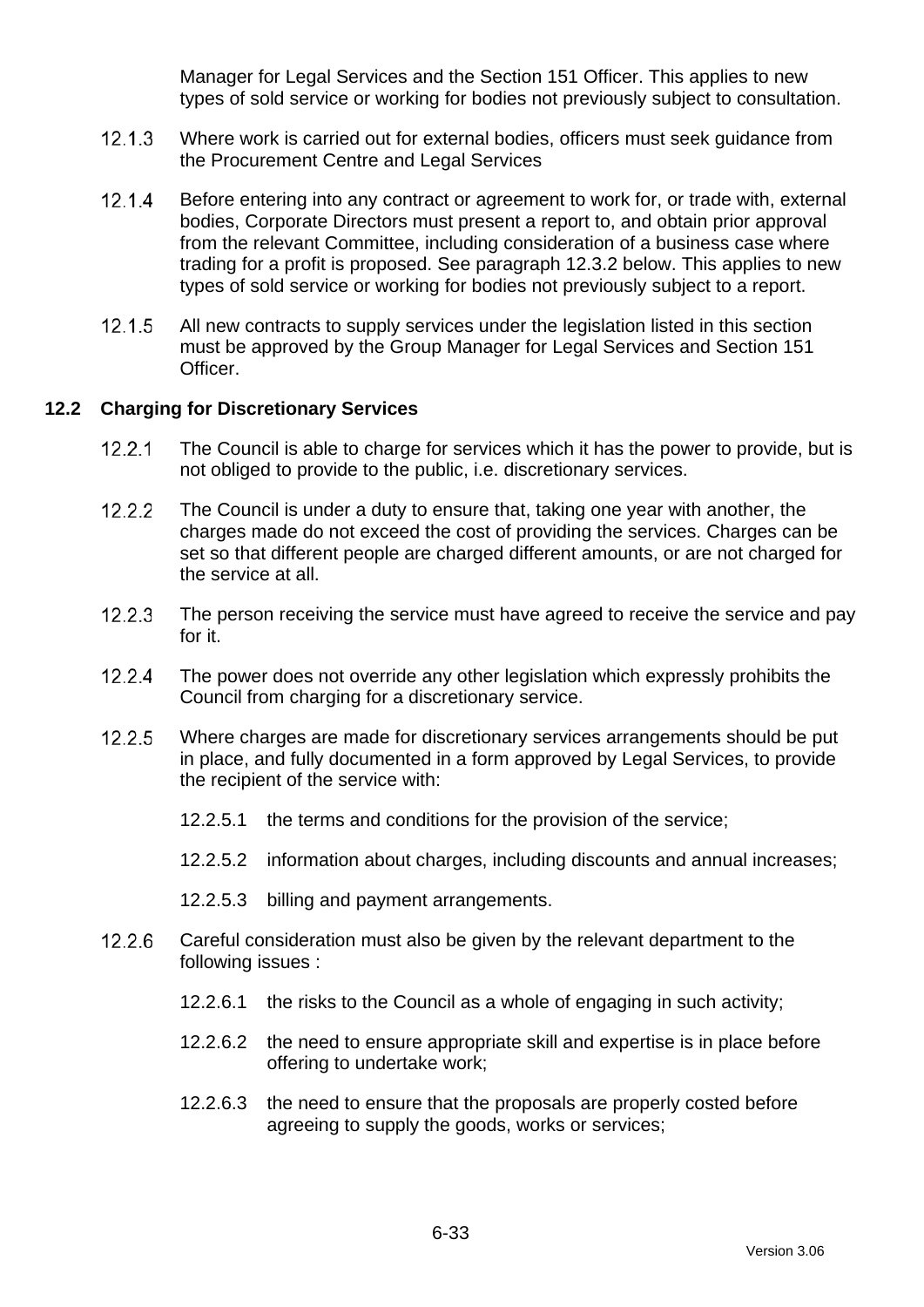- 12.2.6.4 the type of warranties and/or indemnities that may be required from the Council regarding the quality of work/service provided (this is especially likely when tendering for work for other bodies);
- 12.2.6.5 the provision of adequate insurance arrangements to cover the Council for any liability in negligence or contract for the work undertaken;
- 12.2.6.6 due consideration being given to the impact of such arrangements on the Council's core duties, functions and obligations to prevent any adverse impact on them;
- 12.2.6.7 ensuring that the Council is not at risk from bad debts and to seek, where possible, advance payment;
- 12.2.6.8 ensuring that no contracts for external bodies are subsidised by the Council from public funds;
- 12.2.6.9 Any other considerations relevant to the particular activity.

#### **12.3 The power to trade**

- $12.3.1$ This power allows the Council to trade for a commercial purpose (i.e. for profit) through a company.
- $12.3.2$ All work for, or trade with, external bodies for profit must be conducted through a separate incorporated company which has been formally set up for the purpose. It should be noted that when the company has been established it will be a separate legal entity from the Council.
- $12.3.3$ Where it is intended to trade for profit, Corporate Directors must prepare a sound business case for the proposed activity, based on a genuine risk-based approach. The business case must be a robust commercial assessment which explains why trading through a company is desirable and will provide best value for the Council.
- 12.3.4 Consideration within the business case will be required for each of the matters listed in paragraph 12.2.5 and 12.2.6 above plus such issues as:
	- 12.3.4.1 the need to transfer staff and consideration of the Transfer of Undertakings (Protection of Employment) regulations (TUPE);
	- 12.3.4.2 the impact on the trading activities of the service, as it may no longer be possible for the Council to award work directly to the company, instead it may have to bid for it via a competitive tender process;
	- 12.3.4.3 pensions implications;
	- 12.3.4.4 premises requirements;
	- 12.3.4.5 taxation implications.
- $12.3.5$ The approval of Policy Committee will need to be sought to exercise a power to trade and to set up the company.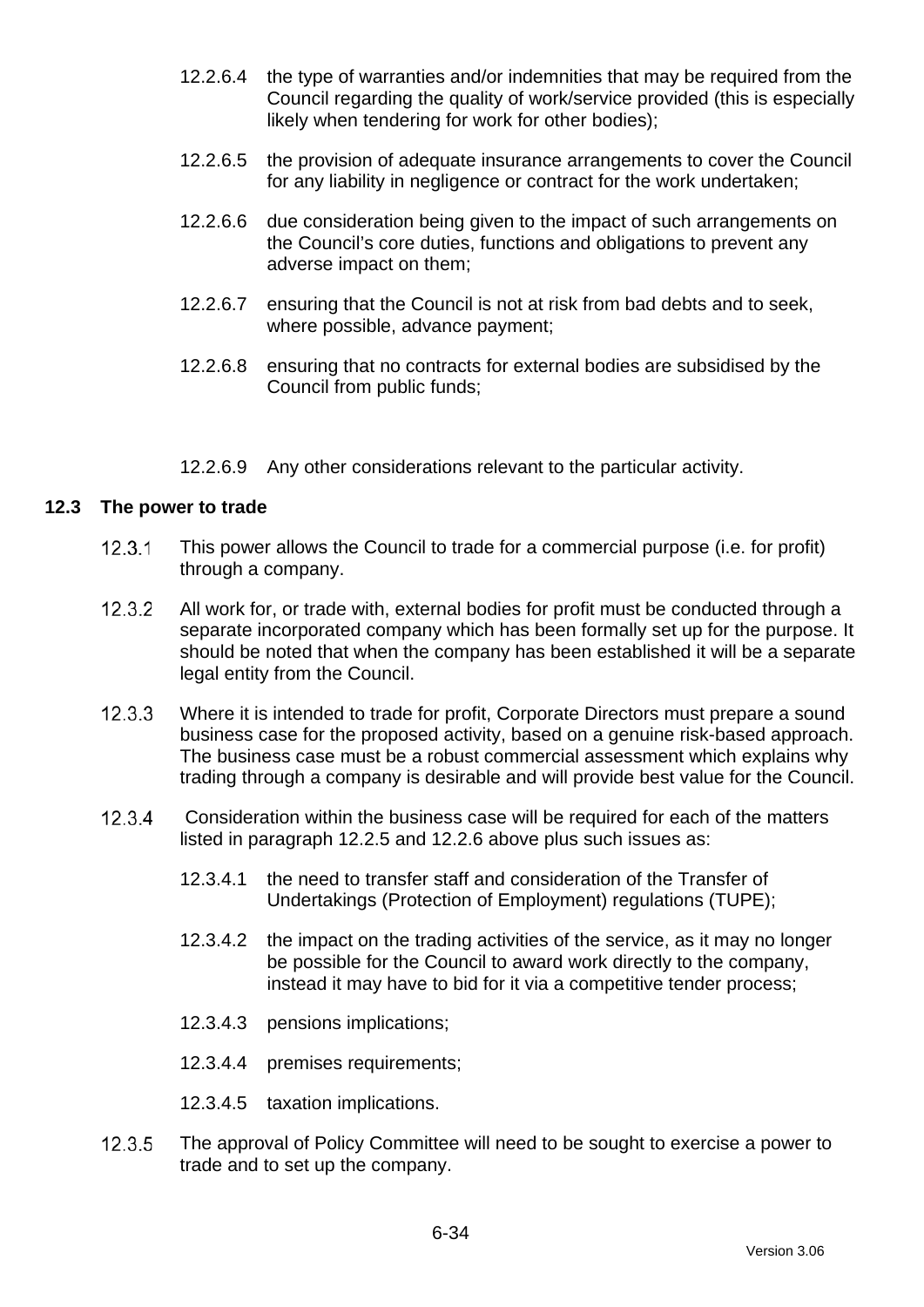# **12.4 Pricing, Charging and Accounting Issues**

- $12.4.1$ As a general principle, the charge for any work performed for an external organisation should cover the estimated full cost of undertaking the work. The full cost would include the direct cost of undertaking the work (e.g. based on the number of days of staff time the work is likely to take, any associated travelling expenses, printing costs etc.) and a contribution towards overheads (e.g. office expenses, management overheads, accommodation costs etc.). Any deviation from this principle must be approved by the Section 151 Officer.
- $12.4.2$ Charging, accounting and monitoring arrangements should be as follows:
	- 12.4.2.1 income should be collected in accordance with these regulations;
	- 12.4.2.2 invoices should be rendered promptly and normally within one month of supply or in accordance with the contractual arrangements;
	- 12.4.2.3 the income arising from the performance of work for external organisations must be identified separately within the relevant service's accounts and it should be possible to determine associated direct expenditure;
	- 12.4.2.4 appropriate arrangements should be devised to monitor resource inputs, e.g. if the contract price is based on person-days, the number of person-days actually taken should be monitored;
	- 12.4.2.5 for External Audit requirements it is important to be able to identify work carried out for external organisations separately in the Council's accounts. Further guidance on accounting and monitoring should be sought from the relevant Senior Finance Business Partner.
- $12.4.3$ Corporate Directors must produce an annual report on the work carried out for external organisations for the relevant Committee.

#### **13. INVESTMENT AND BORROWING**

- 13.1 The Section 151 Officer is responsible for arranging the investment of Council funds and the Pension Fund in accordance with approved Council policies.
- 13.2 Each year Full Council will approve the Treasury Management Strategy and Policy.
- 13.3 The Section 151 Officer is responsible for arranging the borrowing and lending of money on the best available terms taking into account:
	- $13.3.1$ present and anticipated economic conditions;
	- projected flow of funds, and;  $13.3.2$
	- $13.3.3$ the approved Treasury Management Strategy and Policy.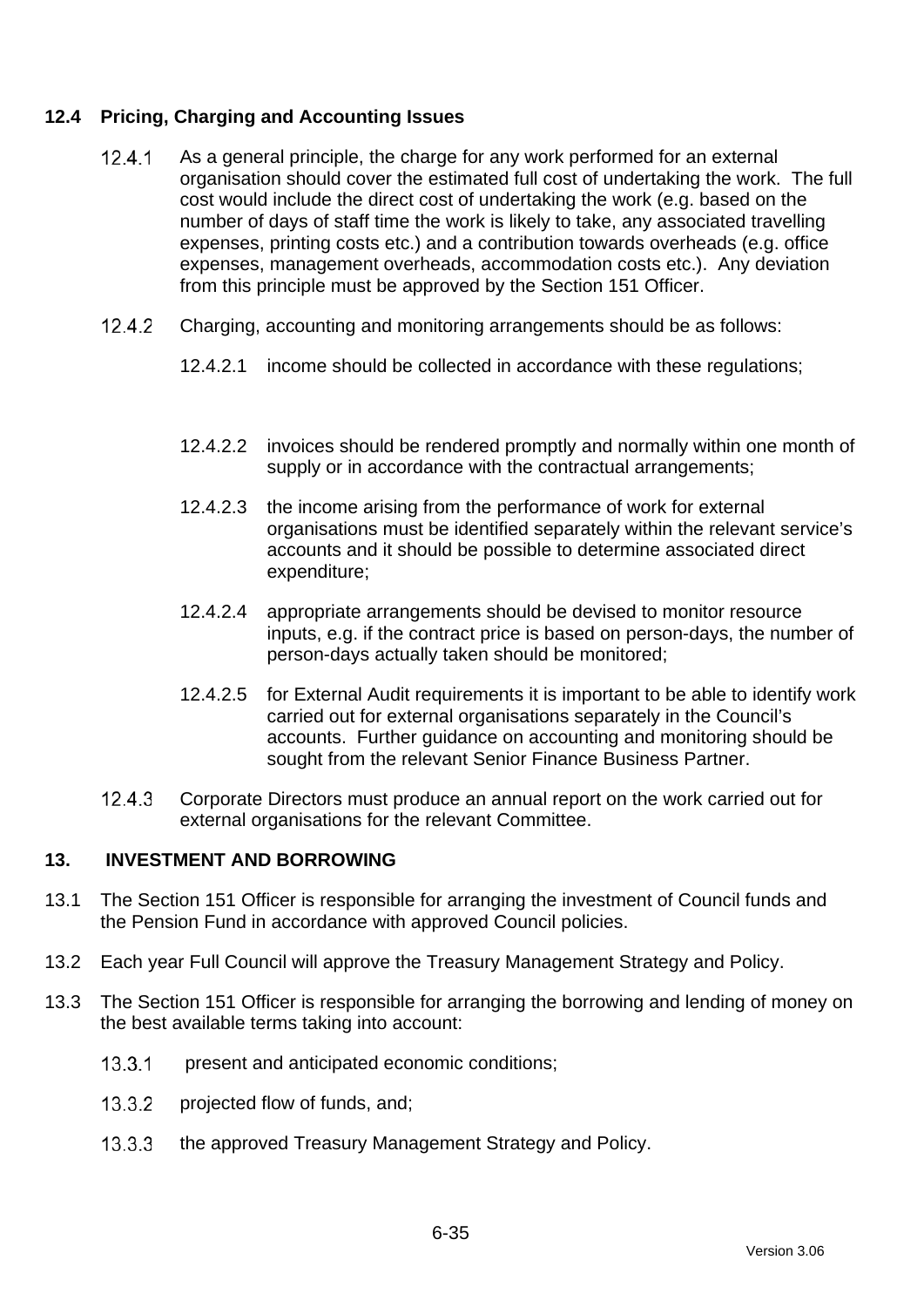13.4 The Council has accepted the CIPFA Prudential Code for Capital Finance, and the Code of Treasury Management. The Section 151 Officer must report any significant variations to the Prudential Indicators, with any necessary explanations to the Finance Committee as soon as practical.

# **14. LEGAL CLAIMS AND SETTLEMENTS**

- 14.1 Corporate Directors must
	- $14.1.1$ Refer all potential legal claims for recovery of sundry debt collection matters to the corporate team responsible for debt recovery.
	- $14.1.2$ Refer all potential or actual legal claims in relation to insured losses to the Risk and Insurance team.
	- $14.1.3$ Seek advice from Legal Services on all other matters where the Council might have a legal claim against a third party and where there is likelihood that the

Council will be sued by an outside body or individual or where legal proceedings are threatened or commenced. In addition, Corporate Directors must inform the Section 151 Officer where the Council's finances might be affected and must cooperate with and provide all information requested by Legal Services.

14.2 Corporate Directors, in consultation with the Group Manager for Legal Services, the head of the corporate team responsible for debt recovery or the head of Risk and Insurance team as appropriate, have the power to settle such claims in order to avoid litigation and/or to achieve best value for the Council subject to the provisions in relation to write-offs set out in paragraph [10.3.1](#page-105-0) and the provisions in relation to insured losses set out in paragraph [11.7.](#page-107-0)

# **15. PROTECTING PUBLIC FUNDS AND ASSETS**

15.1 The Council has a responsibility to protect its public funds and assets and has developed a strategy to deter fraud and corruption together with a strategy for protecting public funds and assets and also has a Whistle Blowing Policy to allow concerns to be raised. These can be found on the Council's website.

## **16. AUDIT**

- 16.1 The Section 151 Officer is responsible for arranging the continuous independent internal audit of the Council. The role of the Internal Audit Service is set out in the Internal Audit Charter in compliance with the Public Sector Internal Audit Standards and the Accounts and Audit Regulations.
- 16.2 Internal Audit focuses on the Council's control environment and independently appraises the internal controls present in financial and other systems. The arrangements made by Corporate Directors for secure, economic, efficient and effective use of resources are also reviewed. Internal Audit reports are produced containing recommendations which must be responded to formally in writing. The results of Internal Audit work contribute to the Council's Annual Governance Statement.
- 16.3 Internal Audit staff have the right of access to such records, assets, premises and personnel, and are entitled to receive such information and explanation, as they think necessary for the proper fulfilment of their duties.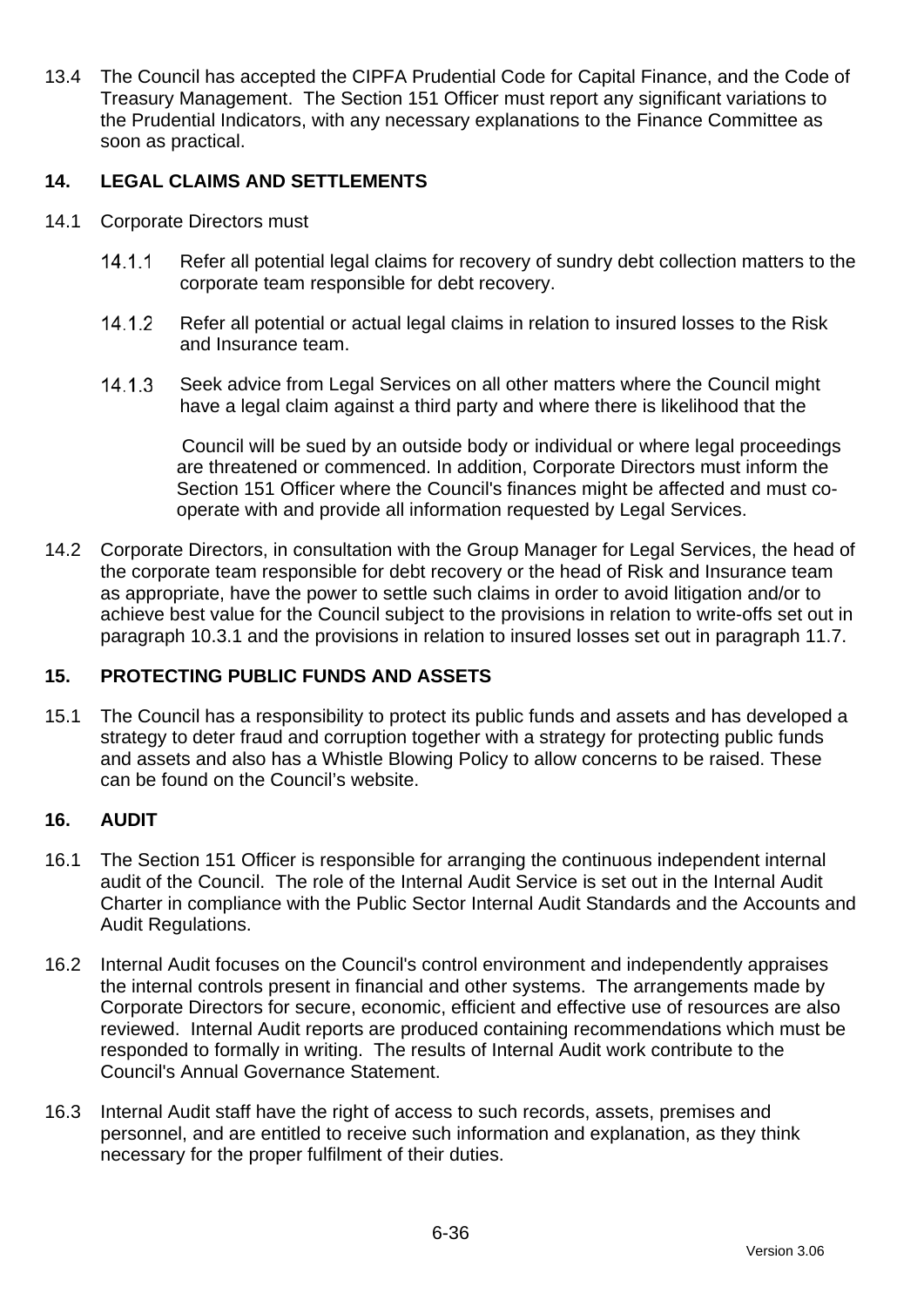- 16.4 If an irregularity occurs or is suspected, which may involve financial loss it must be reported immediately to the Section 151 Officer who may investigate and report to the Monitoring Officer and the relevant Corporate Director. The Section 151 Officer and the Monitoring Officer will jointly determine what further action to take, in consultation with the Corporate Director.
- 16.5 The Internal Audit Service reports on relevant audit issues on a regular basis to the Council's Governance and Ethics Committee. Frequent liaison also occurs between Internal Audit and the Council's external auditors who rely upon the work of Internal Audit when forming their opinion on the Council's key financial and other systems.

# **17. LAND AND BUILDINGS**

#### **17.1 Introduction**

- $17.1.1$ The Policy Committee is responsible for all property related functions including the acquisition and disposal of land and buildings.
- $17.1.2$ The Service Director for Property must maintain a record of all land and buildings owned or occupied by the Council and shall publish prescribed details as required by regulation.
- $17.1.3$ Details of all land and buildings transactions must be notified promptly to the Section 151 Officer in order that the transactions may be properly recorded in the financial records.

#### **17.2 General**

- $17.2.1$ Councillors and officers who have any pecuniary or other private interest in any property transaction relating to any Council land or buildings must ensure that they comply with the appropriate codes of conduct, and shall not be supplied with or given access to any tender documents, contracts or other information without the authority of the Monitoring Officer.
- $17.2.2$ The Service Director for Property will report periodically to the Policy Committee on all operational property transactions, summarising key transactional information, including how value for money was achieved.
- 17.2.3 Policy Committee clarifies annually the operational decision making boundaries for officers for all property transactions.
- $17.2.4$ Policy Committee shall approve an annual Property Statement which includes information on the various appropriate methods of disposal and the most appropriate disposal strategy for different types of property assets.

## **17.3 Acquisition**

 $17.3.1$ Funding for the acquisitions of land or buildings (including entering into leases of property) is dealt with under the rules governing capital expenditure and other major projects (see section [4\)](#page-78-0).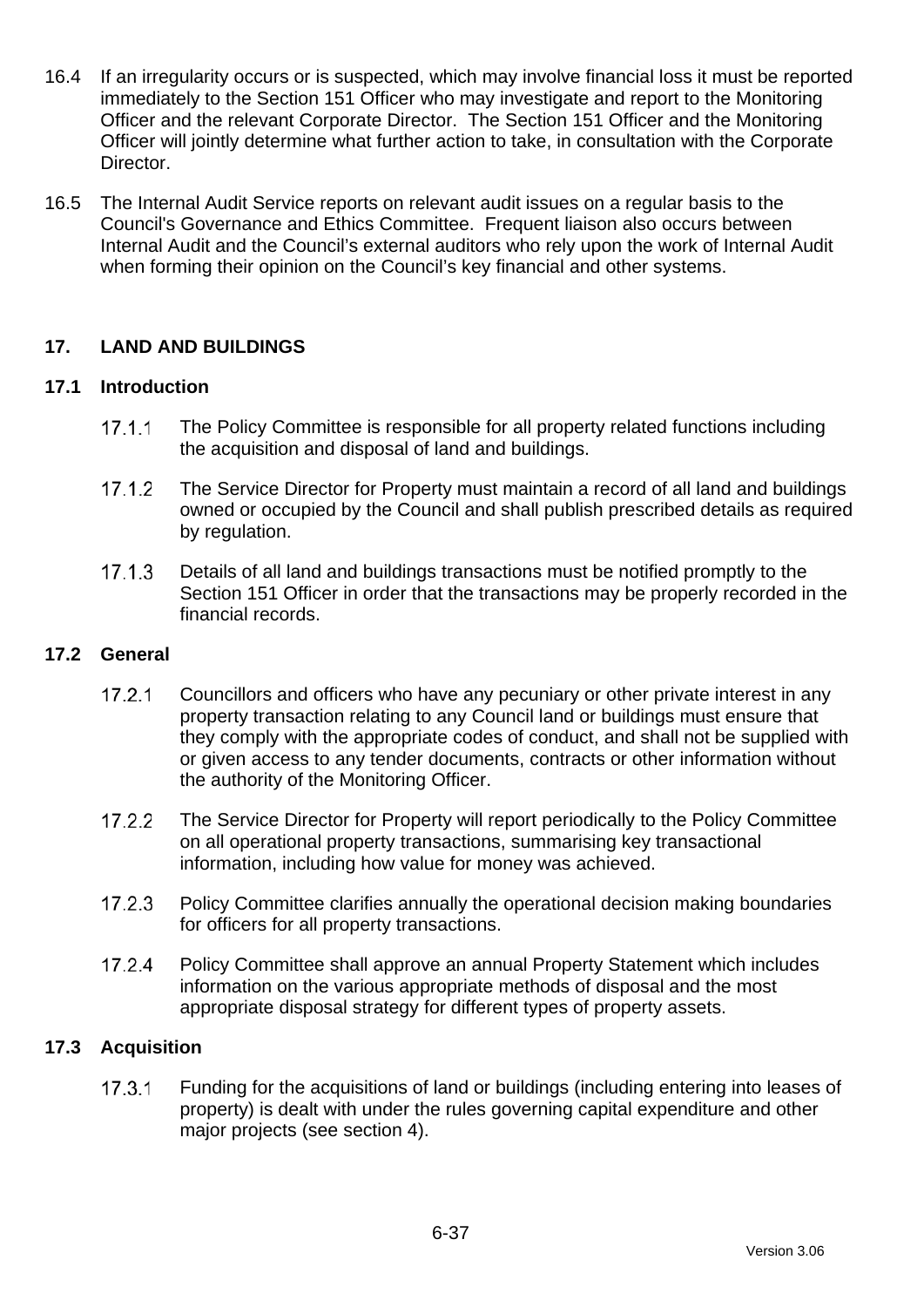# **17.4 Disposal (including granting rights and interests)**

- $17.4.1$ The Council is under a statutory obligation when disposing of land or buildings to obtain the best price reasonable obtainable on the open market. Therefore, consideration must be maximised including, where appropriate, sharing in any increase in value of the land arising from future development ("overage provision"). Value for money is demonstrated by reference to the most current market valuation for the asset being disposed.
- 17.4.2 When selling land the effect on the value and use of the Council's retained land must be considered and appropriate value must be obtained.
- $17.4.3$ When **granting rights or interests** in land the effect on the value and use of the Council's retained land must be considered and appropriate value must be obtained.
- 17.4.4 Subject to Secretary of State approval, Policy Committee approval is required in all cases where the disposal or granting of an interest in land does not meet the current market value (a disposal at an **undervalue**). Such disposals also require the consent of the Secretary of State.

## **17.5 Methods of Disposal**

 $17.5.1$ Disposals must be by one of the methods outlined below:

#### $17.5.2$ **Formal Tender**

- 17.5.2.1 Under the formal tender process the tender documentation forms the contract for sale. Tenders will be paper based and must be submitted in accordance with the procedures set out below unless an electronic system approved by the section 151 Officer and the Group Manager for Legal Services is in operation.
- 17.5.2.2 The form of tender will be settled by the Service Director for Property after consultation with the Group Manager for Legal Services and must be capable of acceptance as a binding contract.
- 17.5.2.3 Every invitation to tender must state that a tender will only be considered if it is submitted in accordance with the instructions provided, and received by the date and time specified in the invitation to tender. The invitation to tender must also state that tenders which do not comply fully may be rejected and that the Council reserves the right not to accept the highest or any tender received.
- 17.5.2.4 At least 28 days before the last date for the receipt of tenders, an initial public notice must be placed in at least one local newspaper and, dependent on the nature of the land or buildings to be sold, in national newspapers and in such other publications as the Service Director for Property considers desirable. The notice must describe the land to be sold, invite requests for tender documents and state the date and time by which tenders are to be returned.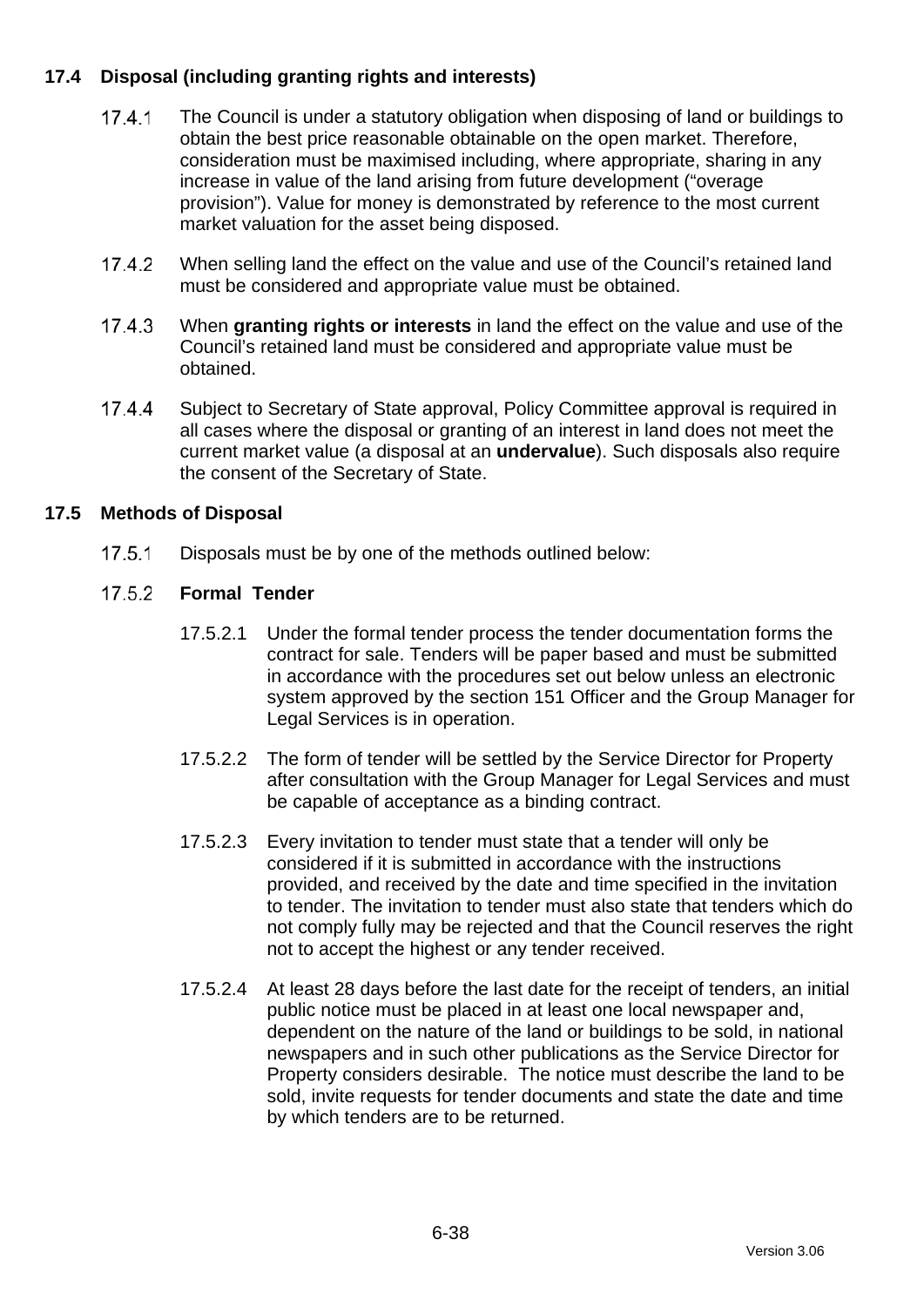- 17.5.2.5 Tenders submitted must arrive in a sealed, plain envelope or package with the word "Tender" and the title of the contract clearly written on each envelope or package.
- 17.5.2.6 Such envelopes and packages must be addressed to the Service Director for Property and upon receipt each envelope must be stamped with the date and time they were received.
- 17.5.2.7 Until such time specified for opening tenders, tender envelopes or packages received must remain securely held in the custody of the Service Director for Property or their authorised nominee.
- 17.5.2.8 The opening of tenders must comply with the following requirements:

**Total estimated cost less than £100,000** - tenders must be opened recorded at one time in the presence of:

- an officer from the Council's Property team; and
- a supervising officer, with suitable seniority, training and experience in the role and responsibilities of a supervising officer, who must not have any direct involvement in the disposal.

**The estimated cost £100,000 or more** - tenders must be opened and recorded at one time in the presence of:

- an officer from the Council's Property team; and
- a supervising officer, with suitable seniority, training and experience in the role and responsibilities of a supervising officer, provided by the Group Manager for Legal Services or the Section 151 Officer.
- 17.5.2.9 A formal record of all tenders received for each contract must be retained and include:
	- I. description of the land being disposed;
	- II. the date and time tenders were opened;
	- III. the supervising officer and other officers present;

And for each tender:

- IV. the tenderer's name;
- V. the date received;
- VI. the tendered value;
- VII. details of any noteworthy events (e.g. tender excluded with reasons, late tenders, complications etc.).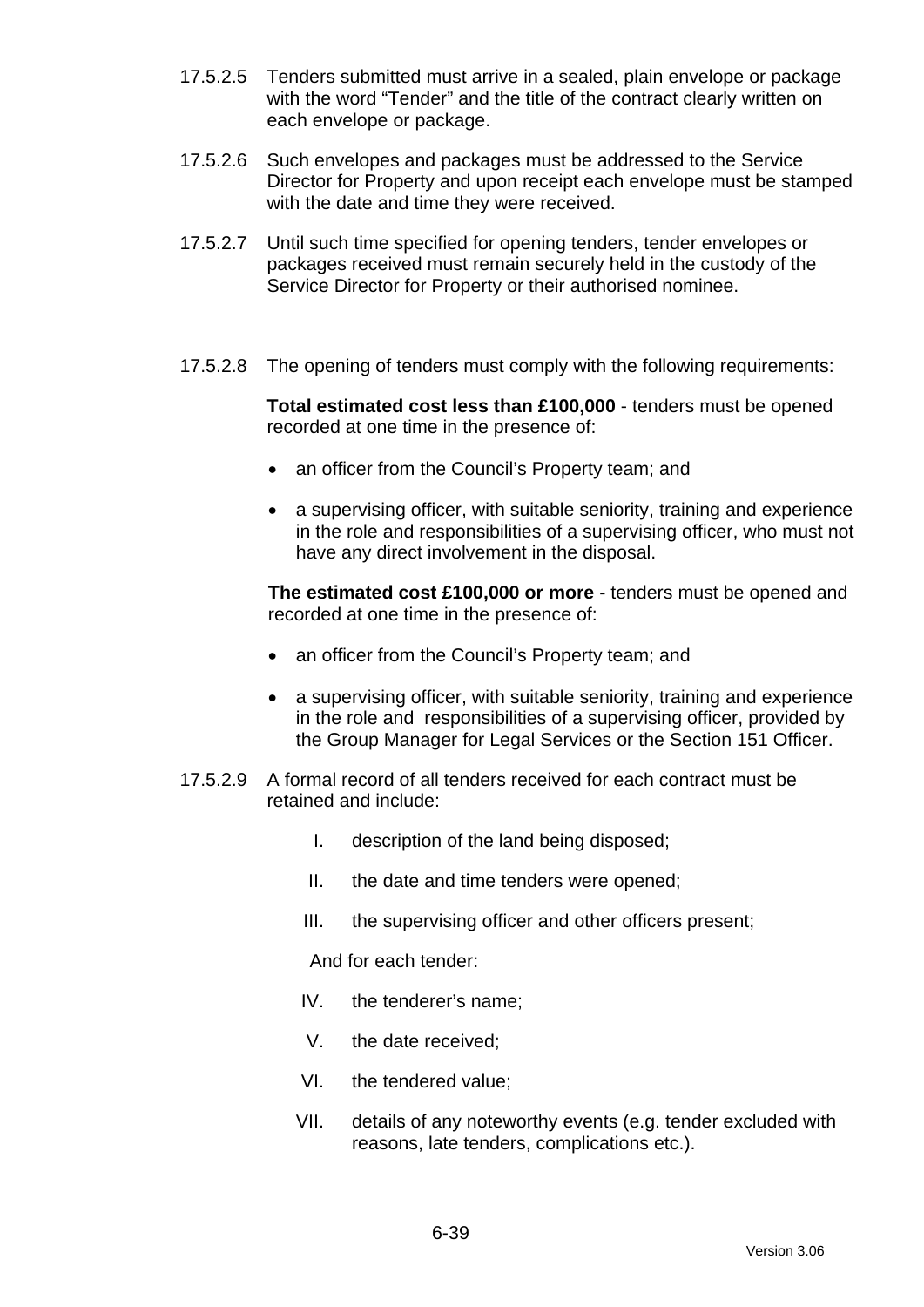- 17.5.2.10 The procedures to be followed when opening tenders will be determined by the Group Manager for Legal Services and the Section 151 Officer. These procedures must include provision for dealing with late tenders and other complications that may arise.
- 17.5.2.11 All parties submitting unsuccessful tenders must be notified of the outcome of their offer.

#### $17.5.3$ **Informal Tender**

17.5.3.1 Under the informal tender process the contract only confirms heads of terms and is not binding on all parties, however, the process to be followed is as the formal tender process.

#### 17.5.4 **Public Auction**

- 17.5.4.1 The auctioneer should be briefed at an early stage, and fully involved in preparing conditions of sale and fixing the reserve price. Sale by auction requires preparation of all contractual details beforehand in order that a binding contract may be effected immediately a bid is accepted.
- 17.5.4.2 The following criteria must be taken into account when selecting an auctioneer: cost, quality and the nature of the asset, having regard to location and value of the asset to be sold. Any reserve price will be agreed by the Service Director for Property, in consultation with the Chairman of Policy Committee and with the chosen auctioneers.

#### $17.5.5$ **Private Treaty Disposal to One Party / Special Purchase**

- 17.5.5.1 After a reasonable period marketing the property, confidential negotiations are carried out with prospective buyers (or their agents), before contracts are exchanged.
- 17.5.5.2 Where the nature of the property or other special circumstances have identified that there is only likely to be one potential purchaser and prior to detailed negotiations, the Service Director for Property shall consult with, the Group Manager for Legal Services and the Section 151 Officer regarding the circumstances of the disposal as to whether it is appropriate to proceed with the sale.

#### $17.5.6$ **Collaboration Agreements**

- 17.5.6.1 Where the Council is considering entering into a collaborative partnership which may ultimately result in the disposal of land advice must be sought from the Group Manager for Legal Services and the Section 151 Officer prior to entering into detailed negotiations.
- 17.5.6.2 Approval must be sought from Policy Committee before entering into a collaborative partnership or land development agreement.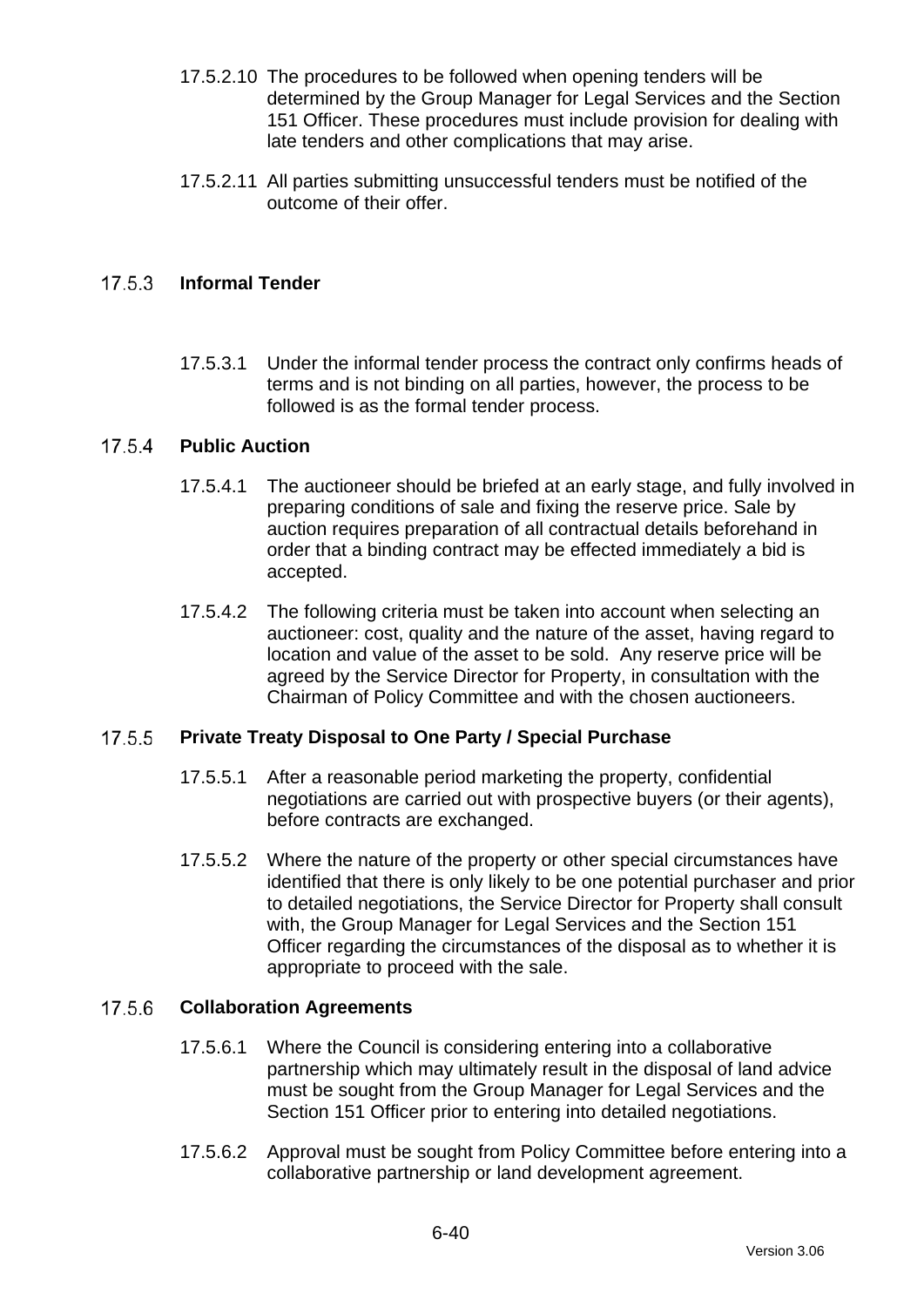## **17.6 Completion of Sale**

17.6.1 Once a sale has been agreed a reasonable period (not exceeding six months) will be allowed for completion of the transaction, except where a longer period is agreed at the time the transaction is approved. If completion has not taken place by the end of the agreed period the Service Director for Property will undertake a fresh valuation of the asset/interest being disposed of and if the value has increased shall report to the appropriate decision maker recommending that either

the period for completion be extended, further negotiations take place or that sale proceedings be started afresh.

 $1762$ The Group Manager for Legal Services must be advised of all decisions to extend the completion date or to begin the sale proceedings afresh, so that they can inform all interested parties of the decision.

## **17.7 Cancellation**

 $17.7.1$ Every contract for the disposal of land or property must include a clause to allow the Council to cancel the contract and to recover from the purchaser the amount of any loss resulting from the cancellation if there is evidence of bribery, fraud, contravention of the Bribery Act 2010, or other misfeasance.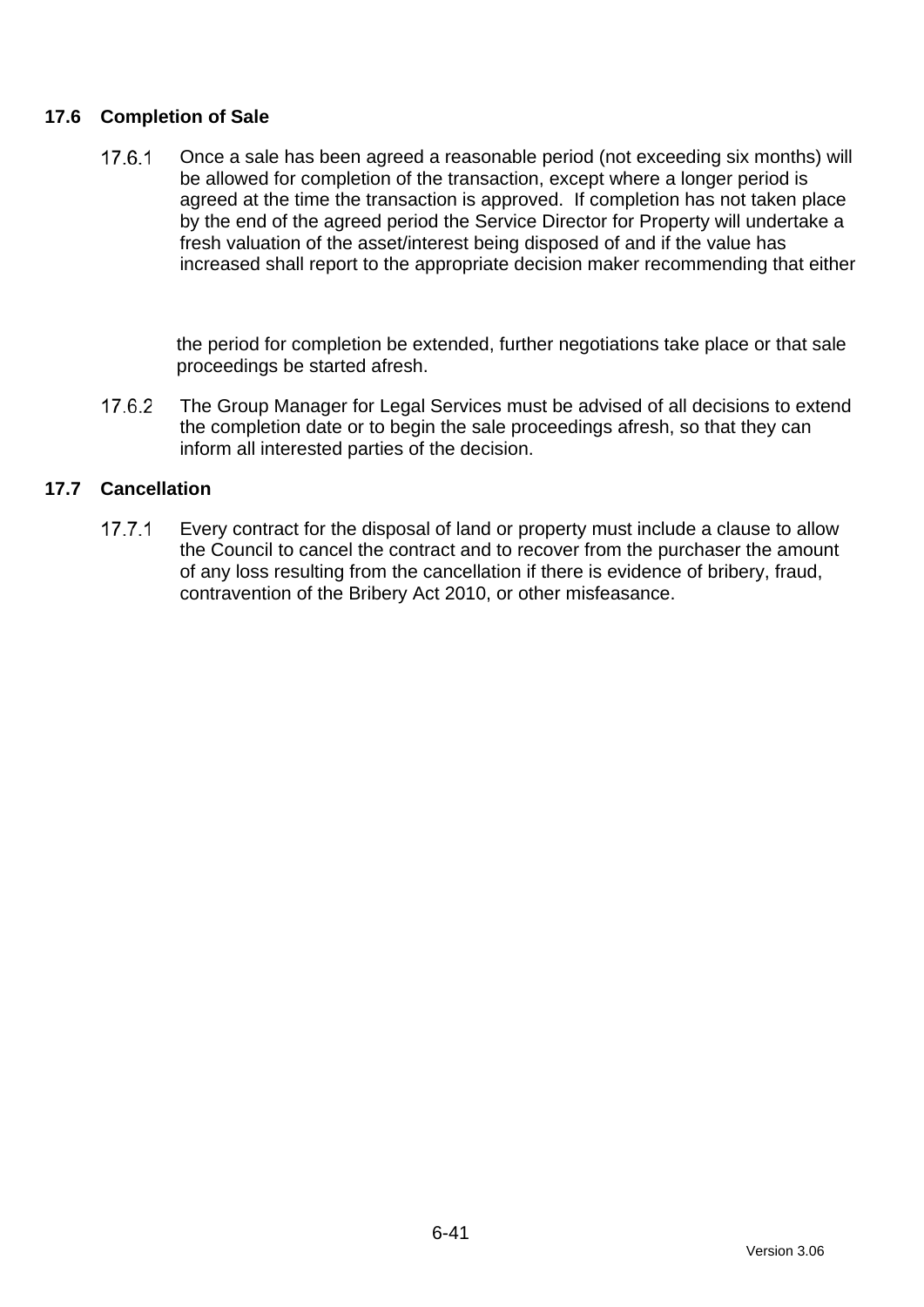4.2.1 DECISION TREE - HOW TO GET A SCHEME INTO THE CAPITAL PROGRAMME

All capital expenditives approval by the relevant approval body. All County Council projects requiring Council funds should be appraised and prioritised by the Corporate Asset Management<br>Group (CAMG). Proposed expenditive



> £2m - Council

## **Glossary**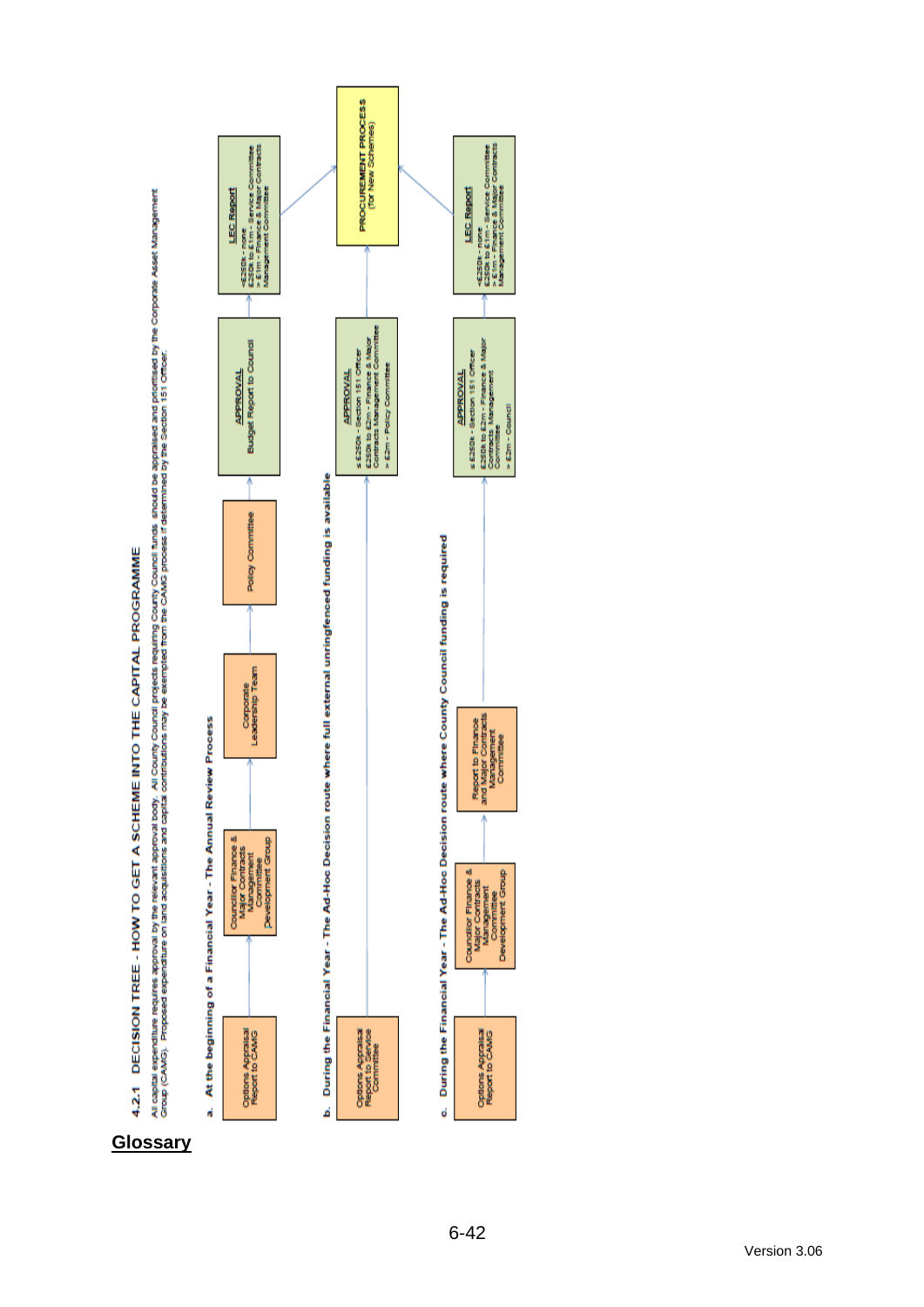| <b>Corporate Asset Management Group</b><br>(CAMG)           | A group of senior officers tasked with<br>ensuring that the County Council has a<br>clear and cohesive strategy for<br>managing its physical assets (including<br>property, highway assets, IT assets and<br>vehicles) and to oversee the<br>development and delivery of the County<br>Council's Capital Programme in support<br>of that strategy |
|-------------------------------------------------------------|---------------------------------------------------------------------------------------------------------------------------------------------------------------------------------------------------------------------------------------------------------------------------------------------------------------------------------------------------|
| <b>General Contingency</b>                                  | A centrally-held budget provided to cover<br>redundancy costs, delays in efficiency<br>savings, changes in legislation and other<br>eventualities                                                                                                                                                                                                 |
| <b>Group Manager for Legal Services</b>                     | The person with responsibility for the<br>Council's legal practice                                                                                                                                                                                                                                                                                |
| Section 151 Officer                                         | Chief Finance Officer as set out in the<br><b>Local Government Finance Act 1972</b>                                                                                                                                                                                                                                                               |
| <b>Treasury Management Strategy &amp; Policy</b><br>(TMS&P) | Approved annually by Full Council these<br>documents are prepared in accordance<br>with relevant regulations, guidance and<br>codes of practice to support the<br><b>Council's MTFS</b>                                                                                                                                                           |
| <b>Corporate Risk Register</b>                              | The Council has a procedure for<br>managing corporate risks. The<br>procedure is intended to identify, record,<br>and communicate risks in terms of their<br>comparative importance to the Council.<br>The risk register helps the Council to:<br>understand the nature of the risks<br>the it faces;                                             |
|                                                             | be aware of the extent of those<br>$\bullet$<br>risks;                                                                                                                                                                                                                                                                                            |
|                                                             | identify the level of risk that that it<br>is willing to accept;                                                                                                                                                                                                                                                                                  |
|                                                             | recognize its ability to control and<br>reduce risk.                                                                                                                                                                                                                                                                                              |
| <b>PCI</b>                                                  | <b>Payment Card Industry</b>                                                                                                                                                                                                                                                                                                                      |
| <b>Prudential Indicators for Capital Finance</b>            | The Prudential Code for Capital Finance,                                                                                                                                                                                                                                                                                                          |
|                                                             | developed by the Chartered Institute of<br>Public Finance & Accountancy (CIPFA),<br>sets out a number of prudential                                                                                                                                                                                                                               |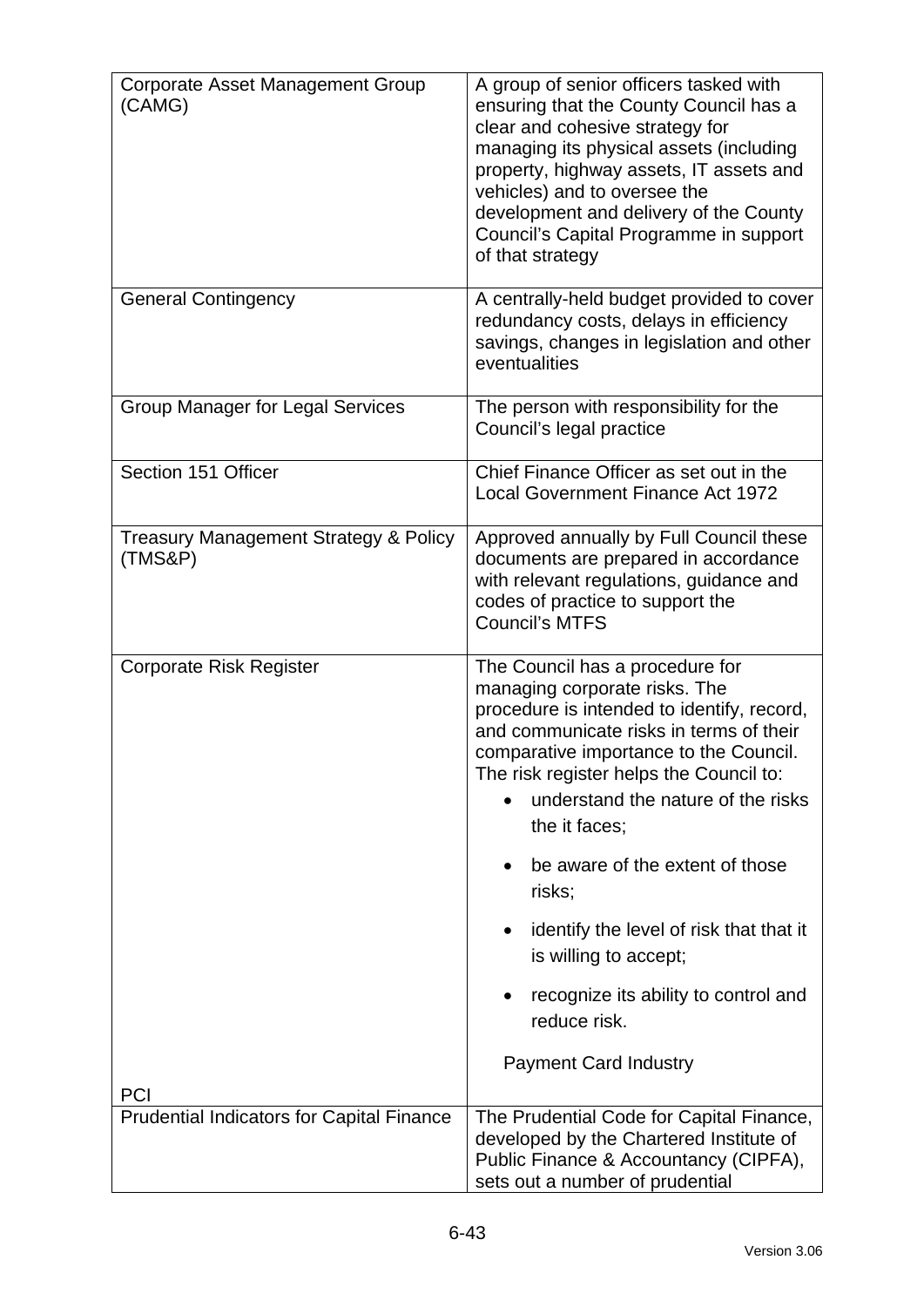|                    | indicators that indicate how capital<br>expenditure will be financed by<br>borrowing in an affordable, prudent and<br>sustainable way |
|--------------------|---------------------------------------------------------------------------------------------------------------------------------------|
| <b>MTFS</b>        | <b>Medium Term Financial Strategy</b>                                                                                                 |
| relevant Committee | Unless the context otherwise requires,<br>the relevant budget-holding Committee                                                       |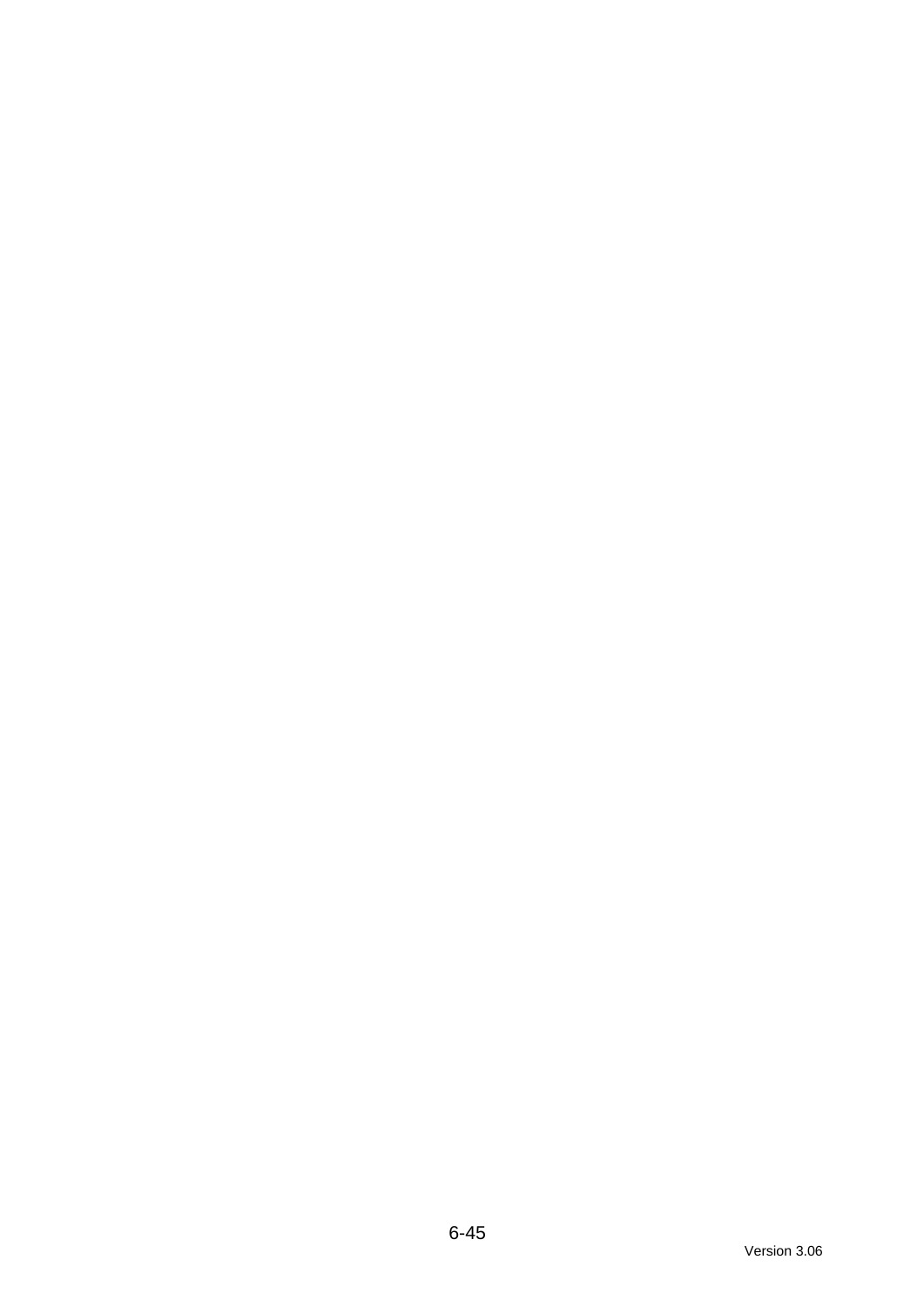## **COUNCILLORS' ALLOWANCES SCHEME**

- 1. This scheme, which may be cited as the **Nottinghamshire County Council Members' Allowances Scheme**, was approved by Nottinghamshire County Council on 13 July 2017, in exercise of the powers conferred by the Local Authorities (Members' Allowances) (England) Regulations 2003 ("the Regulations").
- 2. This Scheme replaces all previous Members' Allowances Schemes.
- 3. The Allowances mentioned in this scheme:

be implemented with effect from 25 May 2017**;**

be uprated in line with the headline pay award for Local Authority staff.

- 4. Any other amendments to the scheme will be determined solely by the County Council (following receipt of recommendations from the Independent Remuneration Panel unless the amendments are broadly within the spirit of the existing scheme).
- 5. In this scheme:

"councillor" means a Member of Nottinghamshire County Council who is a councillor;

"Independent Person" means a person appointed by the Council to provide their views regarding complaints under the Code of Conduct for Councillors and Coopted Members;

"statutory Co-optee means a person (other than a councillor) who is statutorily appointed to membership of a Council committee (other than the Health and Wellbeing Board) or an independent member of the Nottinghamshire Police and Crime Panel;

"year" means the 12 months ending with 31 March.

6. The amounts of Basic, Special Responsibility and Statutory Co-optees' Allowances specified in this Scheme will be rounded to the nearest £3.00 in accordance with normal Local Government practice.

# **PART A – ALLOWANCES FOR COUNCILLORS**

## **BASIC ALLOWANCE**

7. Subject to paragraphs 12, 13 and 18, for each year a Basic Allowance of £15,015 shall be paid to each councillor.

## **SPECIAL RESPONSIBILITY ALLOWANCES**

8. Subject to paragraphs 12, 13 and 18, for each year a Special Responsibility Allowance shall be paid to those councillors who have been appointed or

recognised by the Council or have been notified to the Chief Executive by their Group as holding the special responsibilities in relation to the authority that are specified in Schedule 1 to this scheme.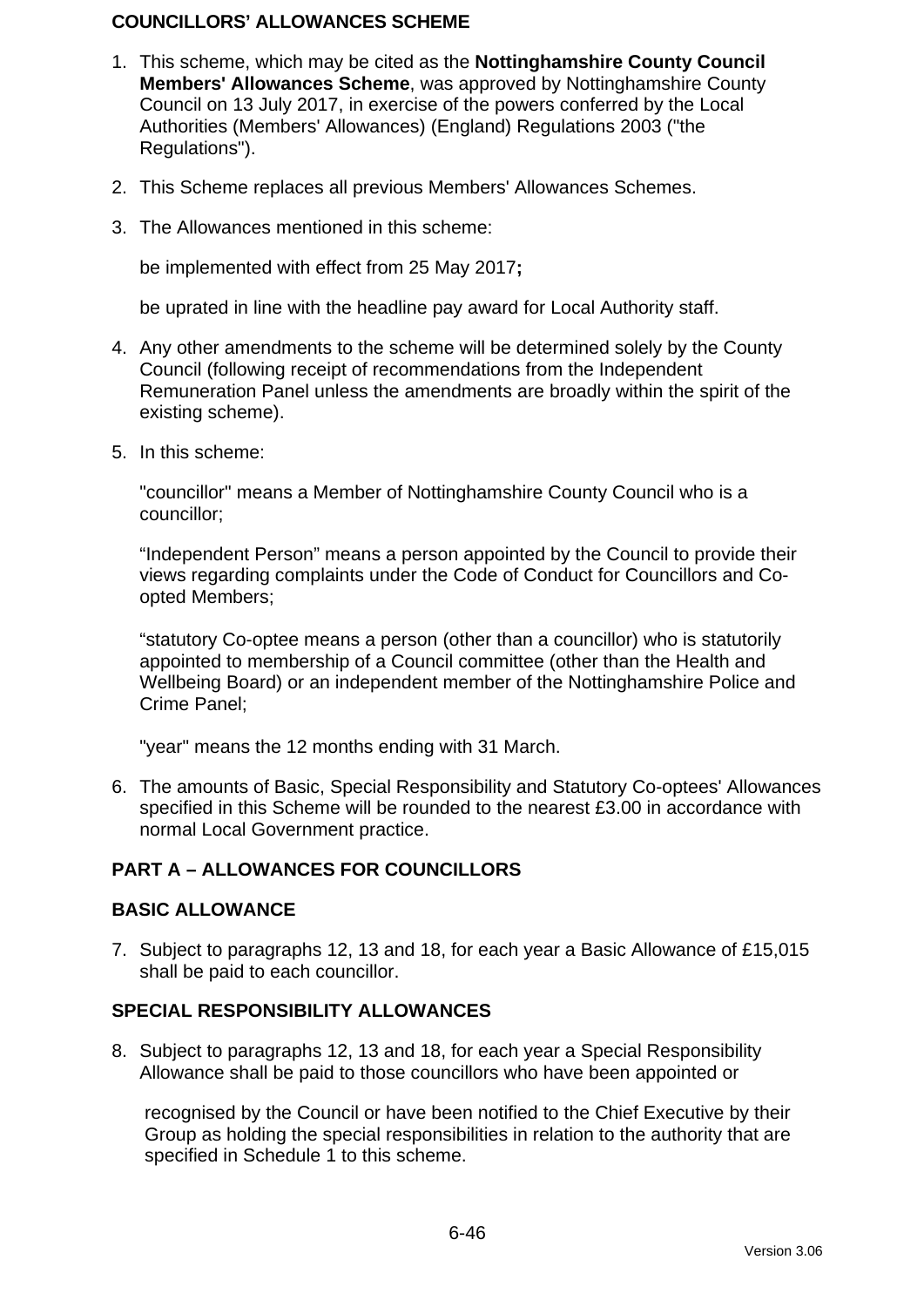- 9. Subject to paragraphs 12, 13 and 18, the amount of each such allowance shall be the amount specified against that special responsibility in Schedule 1.
- 10.No councillor may receive more than one Special Responsibility Allowance. In the event that a councillor holds more than one position for which a Special Responsibility Allowance is payable then s/he shall receive whichever of the applicable Allowances which s/he selects.

# **ATTENDANCE ALLOWANCE**

11.No attendance allowance shall be payable under this scheme, either for Council duties per se, or in respect of appointments to outside bodies.

## **RENUNCIATION**

12.A councillor may by notice in writing given to the Chief Executive elect to forego any part of his/her entitlement to an allowance under this scheme.

## **PART-YEAR ENTITLEMENTS**

- 13.In accordance with the requirements of the Regulations, pro-rata payments of Basic Allowance or Special Responsibility Allowances shall be payable to eligible councillors in any of the following circumstances:
	- a. if an amendment to this scheme changes the amount to which a councillor is entitled by way of a Basic Allowance or a Special Responsibility Allowance;
	- b. where the term of office of a councillor or their appointment to a role eligible for Special Responsibility Allowance begins or ends otherwise than at the beginning or end of a year.

## **LONG-TERM SICKNESS**

- 14.Nothing in this section overrides the provisions of the Local Government Act 1972 relating to vacation of office by failure to attend meetings throughout a period of six months.
- 15.In the event of long-term sickness absence full Special Responsibility Allowance shall be payable to eligible councillors, reducing to 50% after six months and ceasing after 12 months. The Council's Governance and Ethics Committee may vary this in exceptional circumstances.
- 16.If a councillor is appointed to deputise for a councillor on long-term sickness the Governance and Ethics Committee may create a deputising allowance payable after the first three months.

## **MATERNITY / SHARED PARENTAL LEAVE AND ADOPTION LEAVE**

17.In the event of absence for maternity/shared parental leave or adoption full Special Responsibility Allowance shall be payable to eligible councillors for a period of up to six months.

## **PAYMENT**

18.Payment of Basic and Special Responsibility Allowances shall be made in equal instalments. The frequency of those instalments shall be monthly in arrears.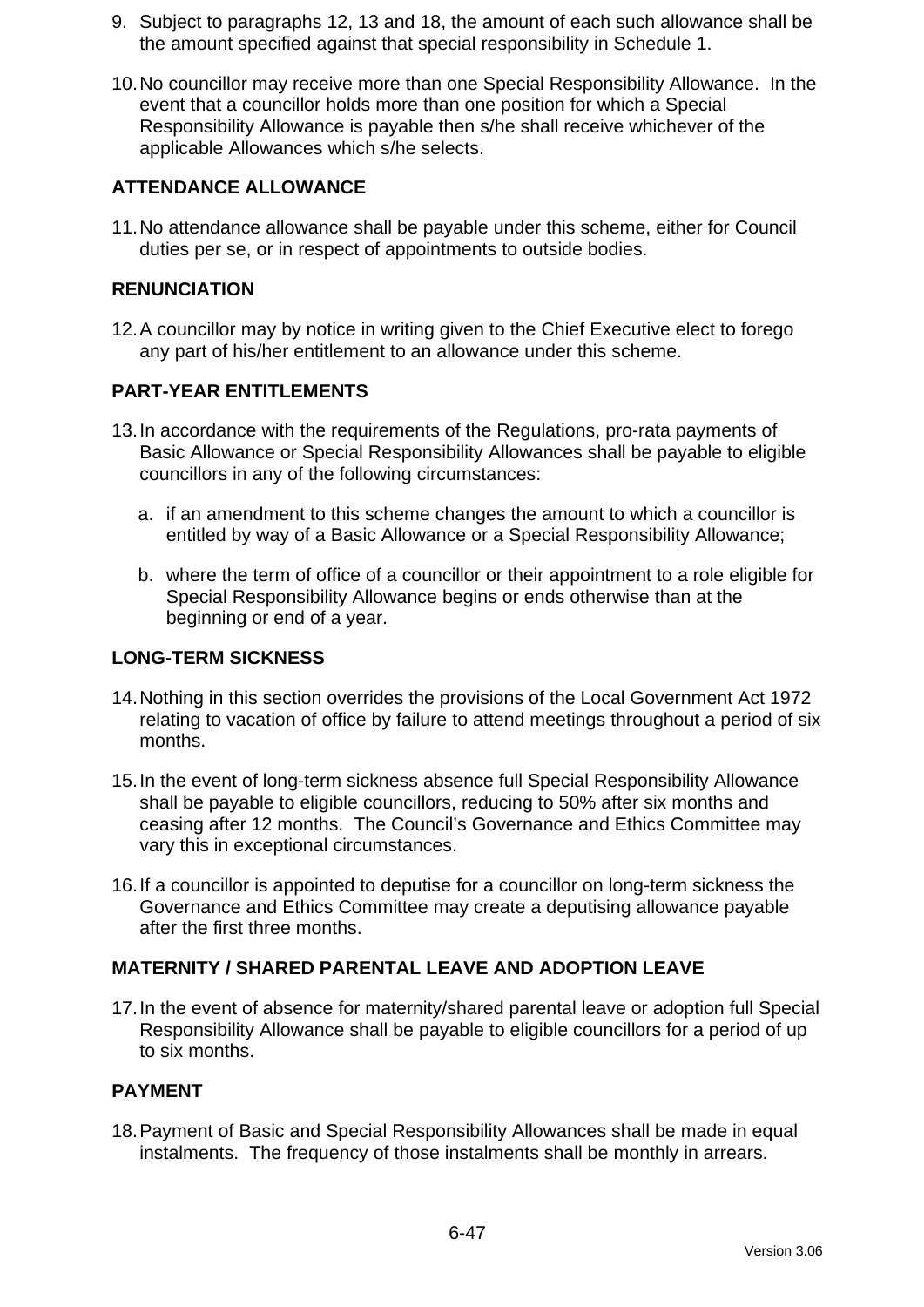# **TRAVEL AND SUBSISTENCE ALLOWANCES**

19.Travel and in some circumstances subsistence allowances may be claimed by councillors. The arrangements for these allowances are included in Part D of this scheme.

# **DEPENDANTS' CARERS' ALLOWANCES**

- 20.Councillors may claim up to £7.50 per hour per child for child care and up to £15.49 per hour per dependant (to be automatically index-linked annually) for other dependants in respect of expenses for the care of their children or other dependants when attending meetings of the Council, its subordinate bodies or other approved duty as described in Schedule 2 to this scheme.
- 21.Only one payment of Dependants' Carers' Allowance may be claimed in respect of the household of each councillor.
- 22.Payments, which will not be payable to a member of the claimant's own household, will be made only when supported by a receipt.
- 23.In circumstances of particular difficulty the Monitoring Officer, in consultation with the Chairman of Governance and Ethics Committee, is authorised to increase the allowance payable.

# **PART B – ALLOWANCES FOR STATUTORY CO-OPTEES**

24.That any statutory co-optee receives an allowance of £639.

## **Attendance Allowance**

25.No attendance allowance shall be payable under this scheme, either for Council duties per se, or in respect of appointments to outside bodies.

## **Renunciation**

26.A Statutory Co-optee may by notice in writing given to the Chief Executive elect to forego any part of their entitlement to an allowance under this scheme.

## **Part-Year entitlements**

- 27.Pro-rata payments of the Statutory Co-optees Allowance shall be paid in any of the following circumstances:
	- a. if an amendment to this scheme changes the amount to which a Statutory Cooptee is entitled;
	- b. where the term of office of a Statutory Co-optee begins or ends otherwise than at the beginning or end of a year.

## **Payment**

28.Payment of the allowance described in paragraphs 28 to 30 shall be made in equal instalments. The frequency of those instalments shall be monthly in arrears.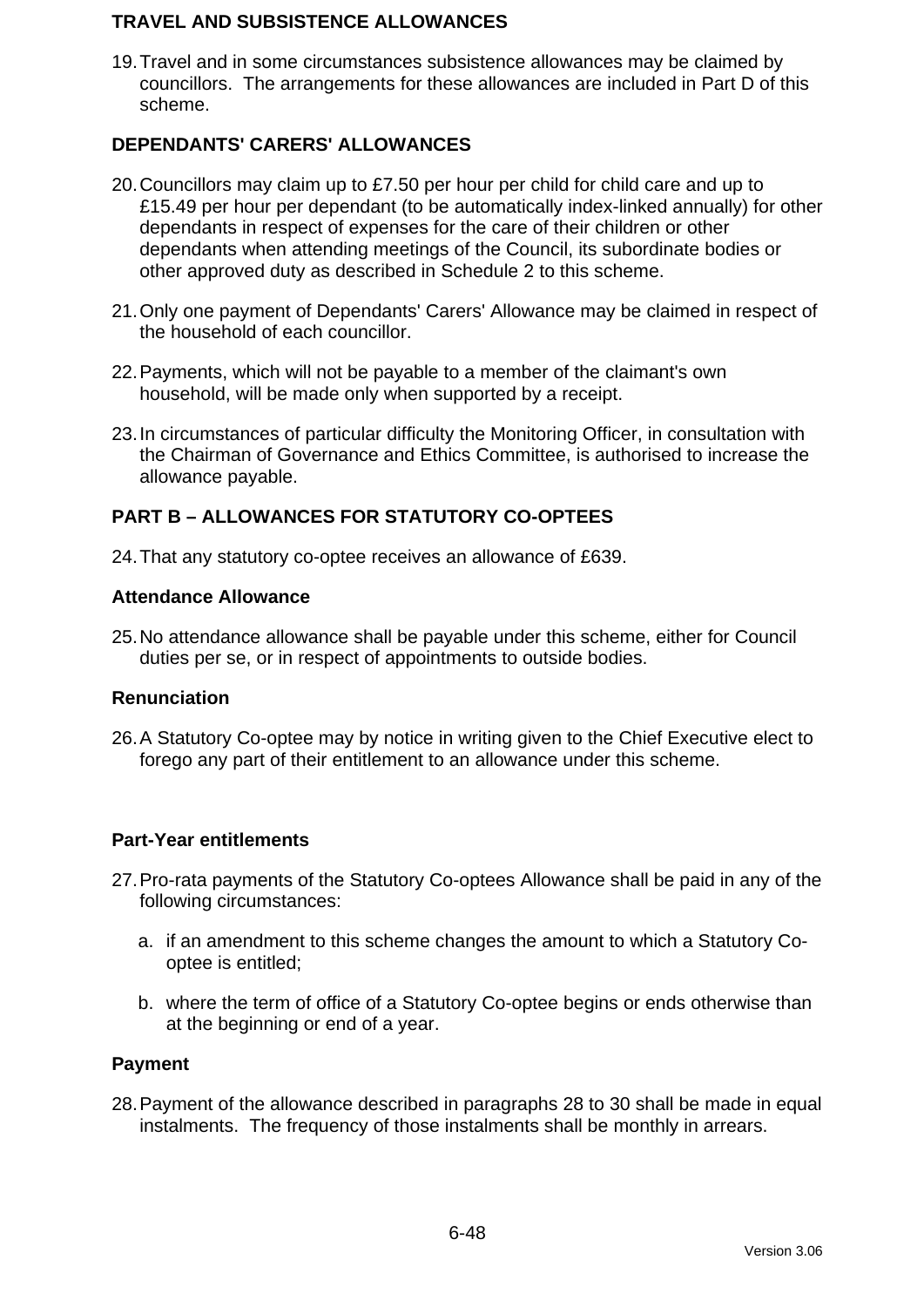## **Travel and subsistence allowances**

29.Travel and in some circumstances subsistence allowances may be claimed by Statutory Co-optees. The arrangements for those allowances are included in Part D of this Scheme and a description of the duties for which they may be claimed is shown at Schedule 2 to this scheme.

## **PART C – ALLOWANCES FOR EDUCATION APPEAL PANEL MEMBERS**

- 30.For the purposes of the payment of financial loss allowance under Section 173(4) of the Local Government Act 1972, Members of Education Appeal Panels are to be treated as Members of the authority.
- 31.Subject to providing sufficient documentary evidence identifying actual financial loss, allowances up to a maximum of £229.00 per day may be claimed by Panel Members for attendance at Panel meetings.
- 32.Travel allowances may be claimed by Panel Members. The arrangements for those allowances are included at Part D of this scheme. Lunch will be provided by the Council at no charge for Panel meetings.

# **PART D – TRAVELLING AND SUBSISTENCE**

33.The provisions contained in this part are aligned with the terms and conditions for County Council employees and any future changes to employee terms and conditions will also be reflected by changes to this part.

## **TRAVELLING ALLOWANCE**

- 34.This part is in accordance with Sections 174-175 and Regulations made under the Local Government Act 1972. It applies to Councillors, Statutory Co-optees, Members of Education Appeals Panels, Independent Persons and other Co-opted Members.
- 35.Travelling allowances may be claimed in respect of each occasion on which one of the persons described above carries out a duty as described in Schedule 2 to this Scheme.
- 36.All travel arrangements must be in accordance with the County Council's TRAVEL AND ACCOMMODATION POLICY, which is appended to this scheme.
- 37.If a claimant uses their own motor car or one belonging to a member of his/her family, or otherwise provided for their use and subject to the claimant having the appropriate insurance, the rate for travel, which is the same as for officers using their own vehicles on a casual basis, shall be as follows:

| up to 10,000<br>miles        | over 10,000<br>miles |                   |
|------------------------------|----------------------|-------------------|
| 45.0p                        | 25.0 <sub>p</sub>    |                   |
| <b>Motor Cycles</b>          |                      | 24.0p             |
| Cycles                       |                      | 20.0 <sub>p</sub> |
| <b>Public Transport Rate</b> |                      | 22.6p             |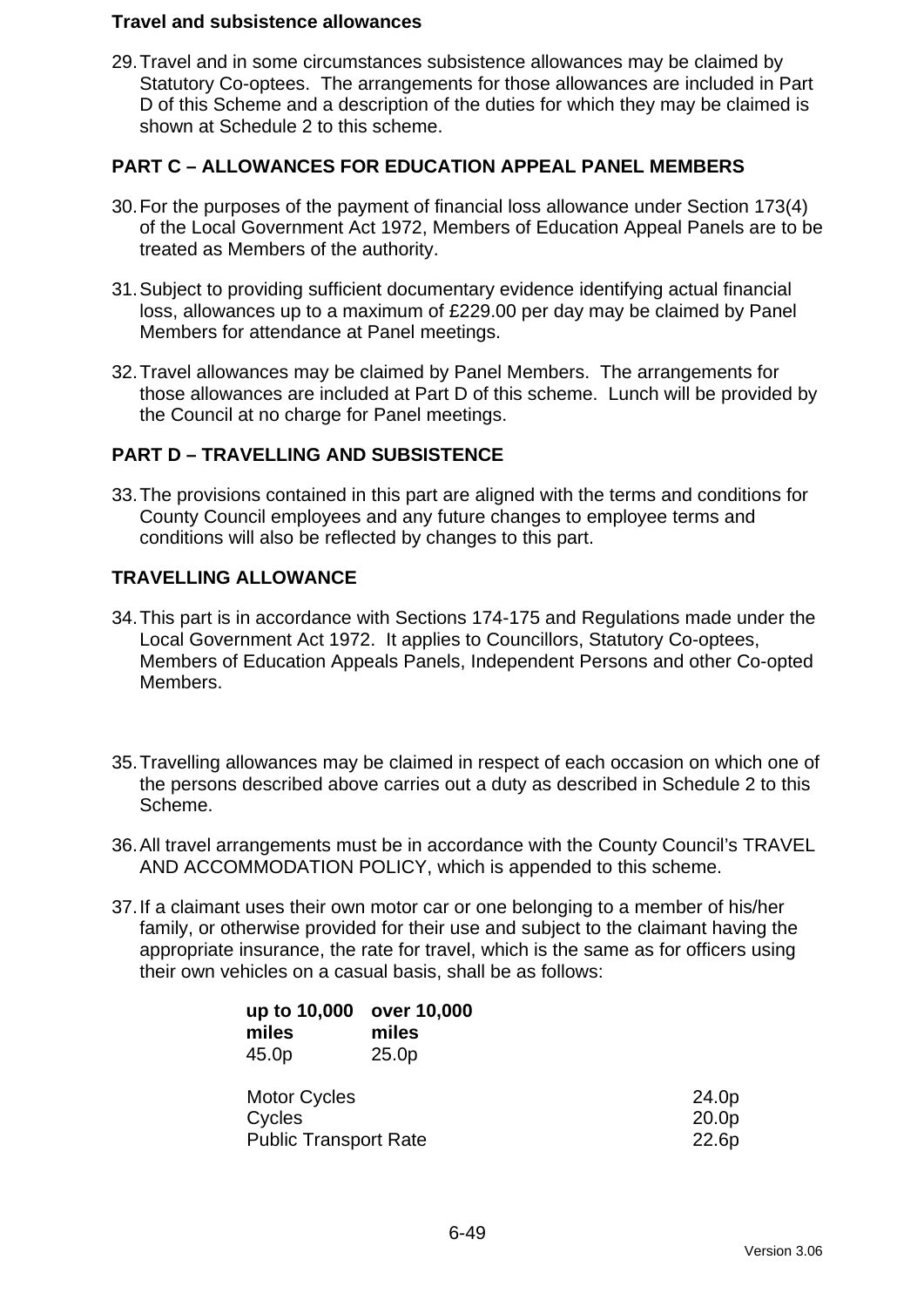- 38.The distance claimed for mileage should be the shortest most reasonable journey by road from the point of departure to the point at which the duty is performed, and similarly from the duty point to the place of return.
- 39.If a claimant travels by taxi, the claim must not exceed:
	- a. in cases of urgency or where no public transport is reasonably available, the amount of the actual fare and any reasonable gratuity actually paid;
	- b. in any other case, the amount of the fare for travel by appropriate public transport.
	- c. Any claims by Members for travel costs where the Council has provided shared transport will only be payable in exceptional circumstance and subject to the agreement of the Team Manager (Democratic Services).

# **SUBSISTENCE ALLOWANCES**

- 40.This part is in accordance with Sections 174-175 and Regulations made under the Local Government Act 1972. It applies to Councillors, Statutory Co-optees and other Co-opted Members.
- 41.Subsistence allowances may be claimed only in exceptional circumstances such as overnight stays on occasions on which a person described above carries out a duty as specified in Schedule 2 to this scheme.
- 42.When carrying out approved duties within the UK and subsistence is payable due to exceptional circumstances, the amounts shown below may be claimed.
	- a. Breakfast where leave home before  $7.00$  am  $\qquad$   $\epsilon$   $4.48$
	- b. Lunch where away from base for whole of lunch period (12.00 and 2.00 pm) - £6.17
	- c. Tea if work continues after  $6.30 \text{ pm}$  £2.43
	- d. Evening meal if work continues after 8.30 pm £7.64
	- e. Tea and evening meal allowances are not normally payable on same day.
	- f. Out of pocket expenses  $-$  single night  $-$  £3.63
		- $-$  weekly rate  $-$  £14.55
- 43.Councillors, Statutory and other Co-optees may aggregate daily subsistence allowances.
- 44.Where a Councillor, Statutory or other Co-optee attends a UK conference or other event which involves an overnight stay, hotel accommodation will be booked and paid for by Travel and Transport Services in accordance with the TRAVEL AND ACCOMMODATION POLICY. In exceptional circumstances where this has not been possible, the County Council will reimburse reasonable expenses, provided they are supported by receipts and subject to a maximum overnight expenditure on accommodation of £115.00 (including VAT).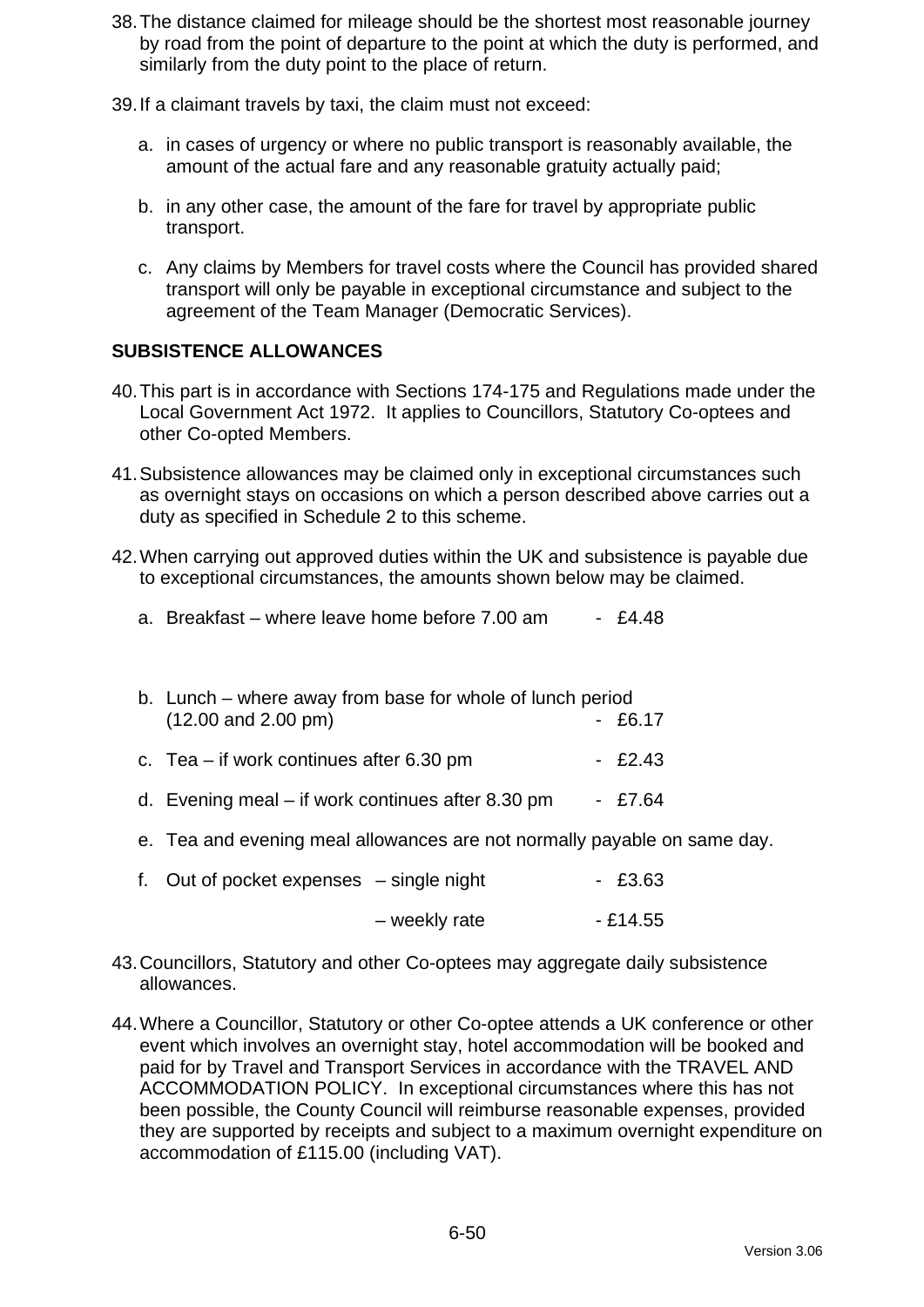45.Where a claimant attends a conference or other event which is held outside the UK, s/he may claim the amounts shown in the Council's TRAVEL AND ACCOMMODATION POLICY.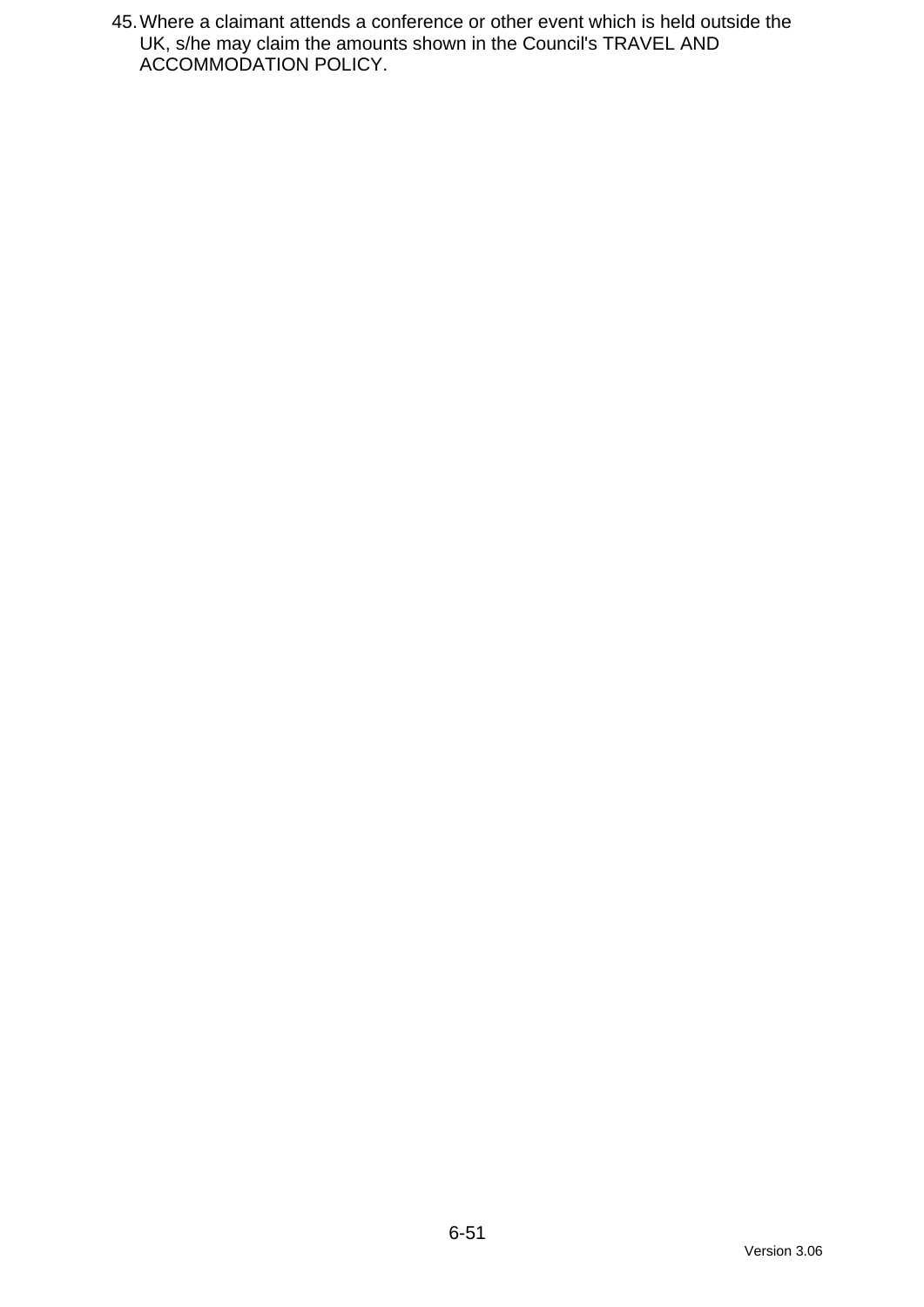## **SCHEDULE 1**

# **SPECIAL RESPONSIBILITY ALLOWANCES**

| <b>Band</b>    | $%$ of<br>Leader's<br><b>SRA</b> | <b>Amount of</b><br><b>Allowance</b><br>(pa) | <b>Current role</b>                                                                 |
|----------------|----------------------------------|----------------------------------------------|-------------------------------------------------------------------------------------|
| 1              | 100                              | £35,211                                      | Leader of the Council<br>$\bullet$                                                  |
| $\overline{2}$ | 70                               | £24,648                                      | Deputy Leader of the Council<br>$\bullet$                                           |
| $\overline{3}$ | 66                               | £23,478                                      | <b>Chairmen of Committees</b><br>$\bullet$                                          |
|                |                                  |                                              | <b>Business Manager of Majority Group</b><br>$\bullet$                              |
|                |                                  |                                              | Leader of the main Minority Group<br>$\bullet$                                      |
| 4              | 50                               | £17,607                                      | Chairman of County Council*<br>$\bullet$                                            |
| $\overline{5}$ | 33                               | £11,739                                      | <b>Vice-Chairmen of Committees</b><br>$\bullet$                                     |
|                |                                  |                                              | Leader of smaller Minority Groups on the<br>$\bullet$                               |
|                |                                  |                                              | Council (provided the group has 5 or more                                           |
|                |                                  |                                              | Members)                                                                            |
| 6              | 24                               | £8,454                                       | Vice-Chairman of the County Council*<br>$\bullet$                                   |
|                |                                  |                                              | Deputy Leader of the main Minority Group                                            |
|                |                                  |                                              | Business Manager of the main Minority                                               |
|                |                                  |                                              | Group                                                                               |
| $\overline{7}$ | 22                               | £7,755                                       | Main Minority Group Spokesmen on<br>$\bullet$                                       |
|                | 12                               |                                              | Committees                                                                          |
| 8              |                                  | £4,227                                       | Chairman of the Nottinghamshire Police and<br>$\bullet$                             |
|                |                                  |                                              | Crime Panel (where that person is a County<br>Councillor or an Independent Co-opted |
|                |                                  |                                              | Member)                                                                             |
|                |                                  |                                              | Deputy Leader of smaller Minority Groups on<br>$\bullet$                            |
|                |                                  |                                              | the Council (provided the group has 5 or                                            |
|                |                                  |                                              | more Members)                                                                       |
|                |                                  |                                              | <b>Business Manager of smaller Minority Groups</b><br>$\bullet$                     |
|                |                                  |                                              | on the Council (provided the group has 5 or                                         |
|                |                                  |                                              | more Members)                                                                       |
| 9              | 11                               | £3,877                                       | Spokesmen on Committees of smaller<br>$\bullet$                                     |
|                |                                  |                                              | Minority Groups on the Council (provided the                                        |
|                |                                  |                                              | group has 5 or more Members)                                                        |

#### Note

\* These SRAs include an element for clothing. Sections 3(5) and 5(4) (as appropriate) of Part 1 of the Local Government Act 1972, enables the County Council to make a reasonable payment to the Chairman and Vice-Chairman to enable them to meet the expenses of their office.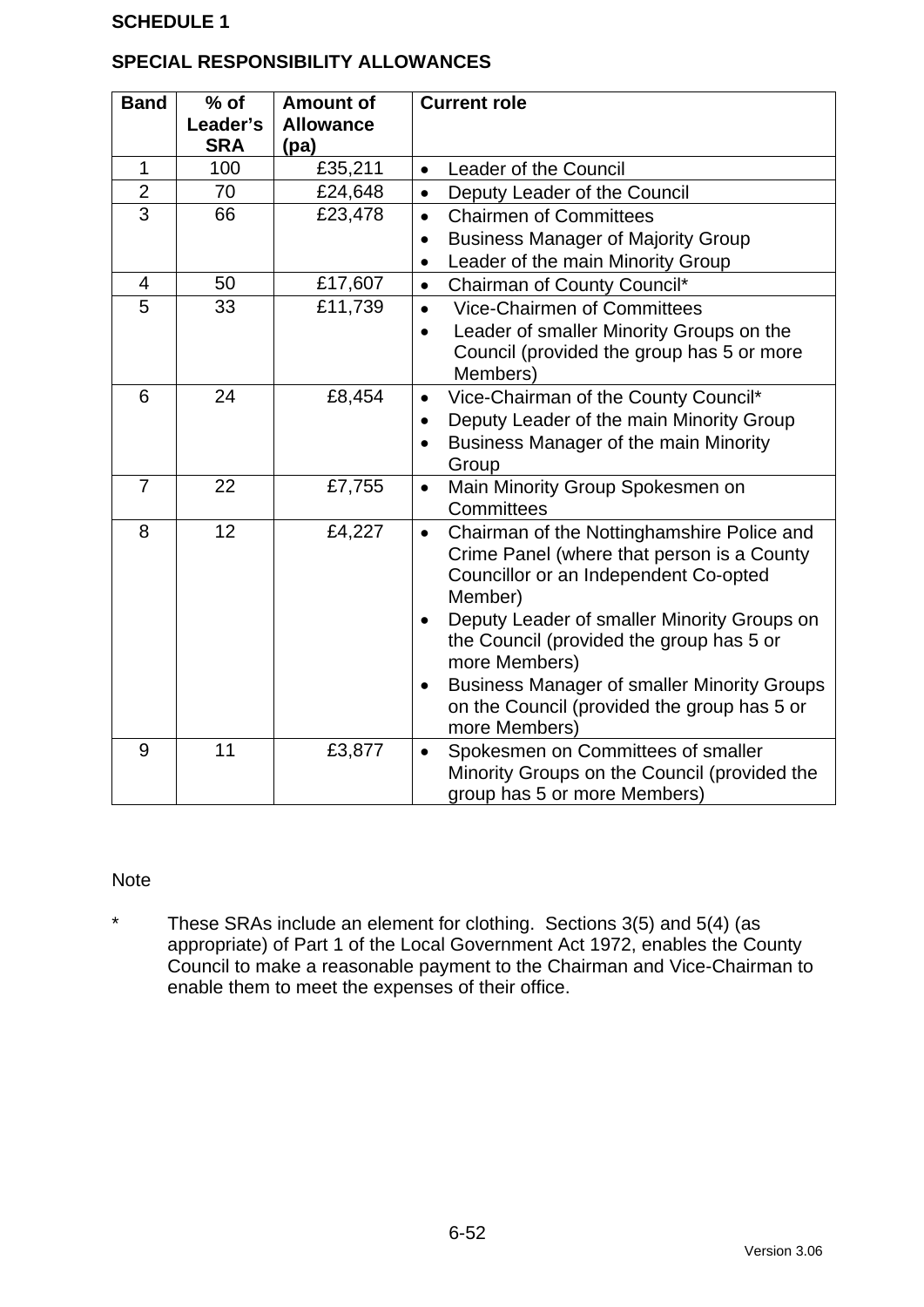## **SCHEDULE 2**

## **APPROVED DUTIES (TRAVELLING AND SUBSISTENCE ALLOWANCES)**

## **FOR COUNCILLORS**

## **Approved Duties (Travelling and Subsistence Allowances) For Councillors**

Travel Expenses will be paid to Members when they are undertaking their duties as a County Councillor.

Duties covered include:-

- 1. Attendance at Council meetings or Joint Committees and attendance at Council offices or establishments.
- 2. Attendance at conference, seminars or other training or learning events, in connection with the functions of the County Council and related to your role as an elected representative, where no fee is payable. (N.B. Travel Claim Form must clearly state the title of the event).
- 3. Anywhere within the County area, in connection with the functions of the County Council and related to your role as an elected representative (N.B. Travel Claim Form must clearly state the purpose of the visit).
- 4. Attendance at any meeting or events of Outside Bodies or organisation to which you have been appointed by the Council unless a fee or allowance is paid by that body to you to cover such expenses. If such a body has its own travel scheme, claims should be made to that body.
- 5. Meetings of Political Groups are not covered unless they have been arranged solely for the purpose of discussing County Council business or are requested by the Chief Executive to discuss a particular issue.
- 6. Travel outside of the County Council administrative boundaries is also claimable where it can be evidenced that this is essential for County Council related business or conference, seminar or training or learning event where no fee is payable.
- 7. Travel expenses may be payable for events not covered above but this will be with approval of the Monitoring Officer in consultation with the Chair of the Governance and Ethics Committee.

## **FOR CO-OPTEES**

Travel expenses will be paid to Co-optees when they are:-

- 1. Attending any meeting of the Council at which they are a properly appointed member
- 2. Attending an event in connection with their role as co-optee on the relevant Council meeting (approved in advance if required).

## **MEMBERS OF EDUCATION APPEALS**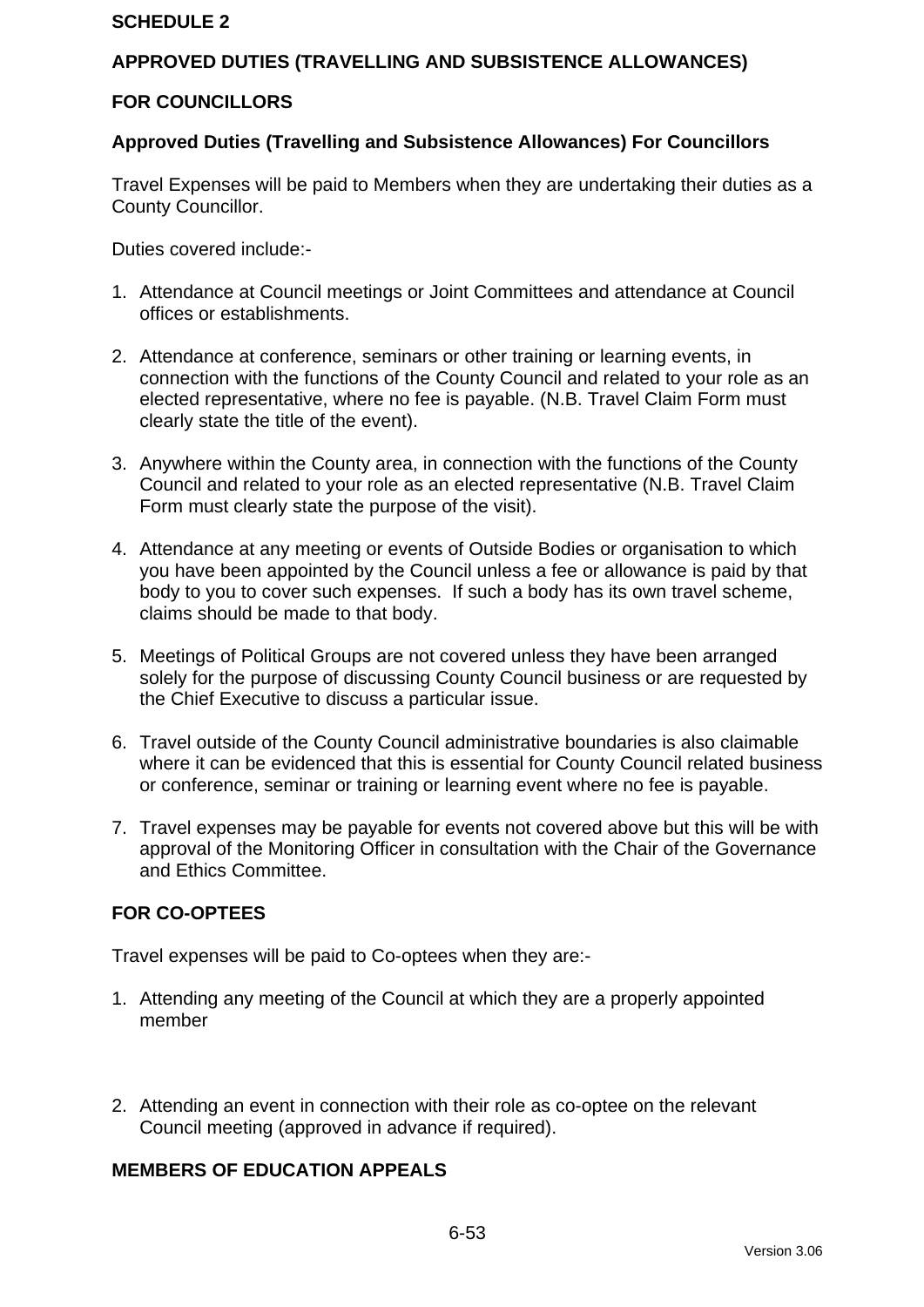May claim travel allowance in respect of meetings and training events in connection with their role as Panel Members.

## **INDEPENDENT PERSONS**

May claim travel allowances in respect of their statutory role as an Independent Person.

## **FOREIGN TRAVEL**

No member, Co-optee or Independent Person can travel abroad on County Council business without prior approval in accordance with the Travel and Accommodation Policy.

## **SUBSISTENCE**

Subsistence is only claimable in exceptional circumstances and will only be paid on receipt of actual expenses incurred and detail of meals provided. This will only apply to stays of under 72 hours. Subsistence will not be paid for any stay in excess of this without prior approval of the Monitoring Officer in consultation with the Chair of Governance and Ethics Committee.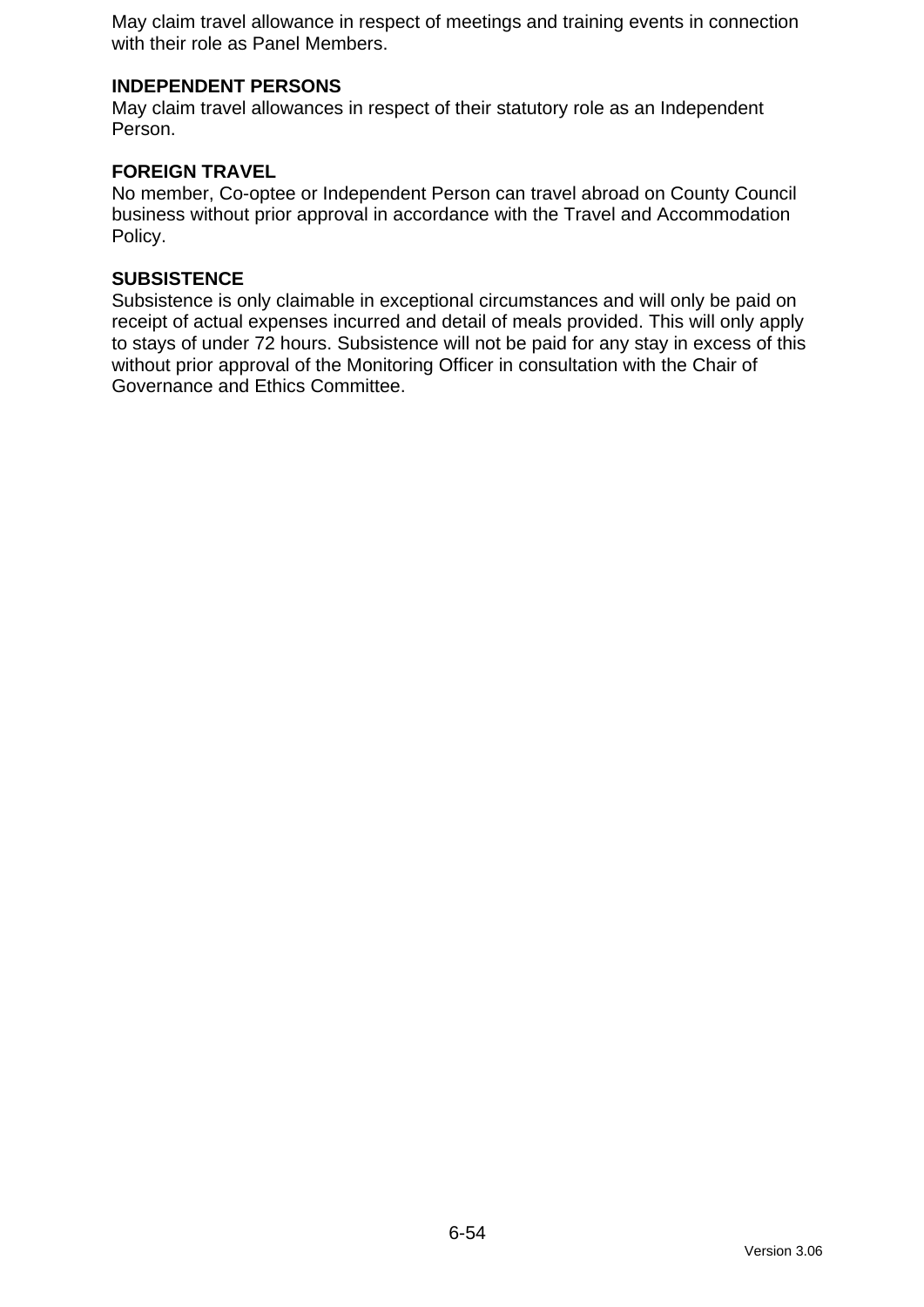## **APPENDIX**

## **ADMINISTRATIVE MATTERS**

## **SUBMISSION OF CLAIMS**

- 1. Claims are processed through Democratic Services and paid through the payroll system.
- 2. The following deductions will be applied to late claims:
	- a. 6-12 months' delay 10% reduction
	- b. more than 12 months' delay 20% reduction
	- c. more than 2 years' delay referral to Governance & Ethics Committee for consideration.

#### **INCOME TAX**

- 3. Tax will be deducted from payments of Basic Allowance and Special Responsibility Allowances. This will be at the standard rate of tax unless a Member makes arrangements with his Tax Inspector for a tax code to be allotted and notified to the County Council.
- 4. The County Council deals with:

HM Inspector of Taxes (Nottingham 1) Castle Meadow Castle Meadow Road **Nottingham** NG2 1AB

- 5. A return of tax deducted from allowances is made to the Inland Revenue at the end of each financial year and a P60 is provided to each councillor.
- 6. Arrangements have been made with the Inspector of Taxes (Nottingham 1) whereby Councillors on application can obtain, where appropriate, tax relief on their expenses of office. Further guidance is available from the Chief Finance Officer.

## **SOCIAL SECURITY**

- 7. Contributions
	- a. National insurance contributions are payable on any payment of Basic Allowance and Special Responsibility Allowances provided the gross amount reaches a lower earnings limit in a certain period, unless a certificate of nonliability is produced (supplied by the Contributions Agency). The Chief Finance Officer will advise on the detailed operation of the scheme.

6-55

8. Benefits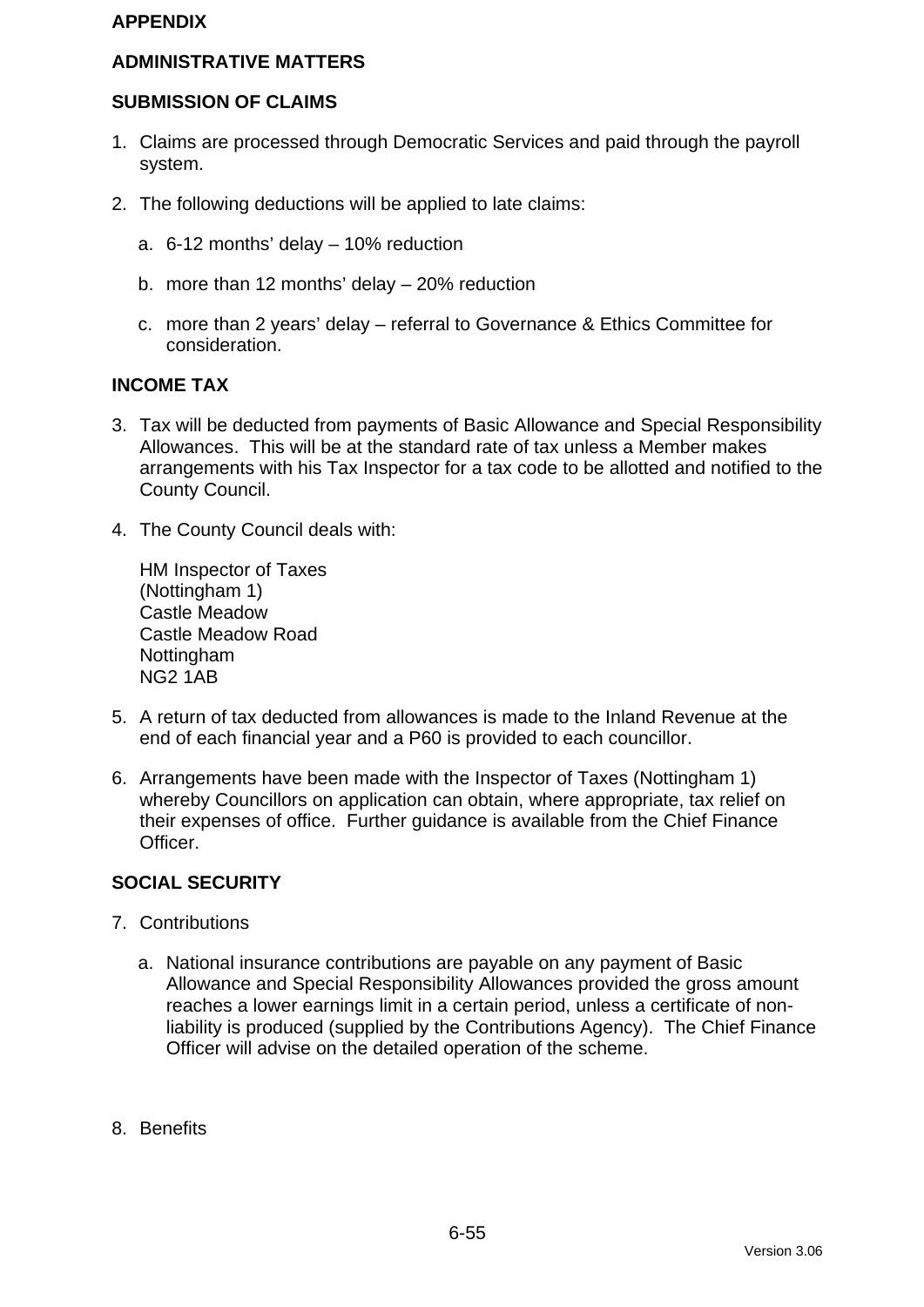- a. The receipt of Basic and Special Responsibility Allowances affects benefits. Councillors should notify the Benefits Agency of amounts received.
- b. The contribution paid by Councillors counts toward the full range of contributory benefits.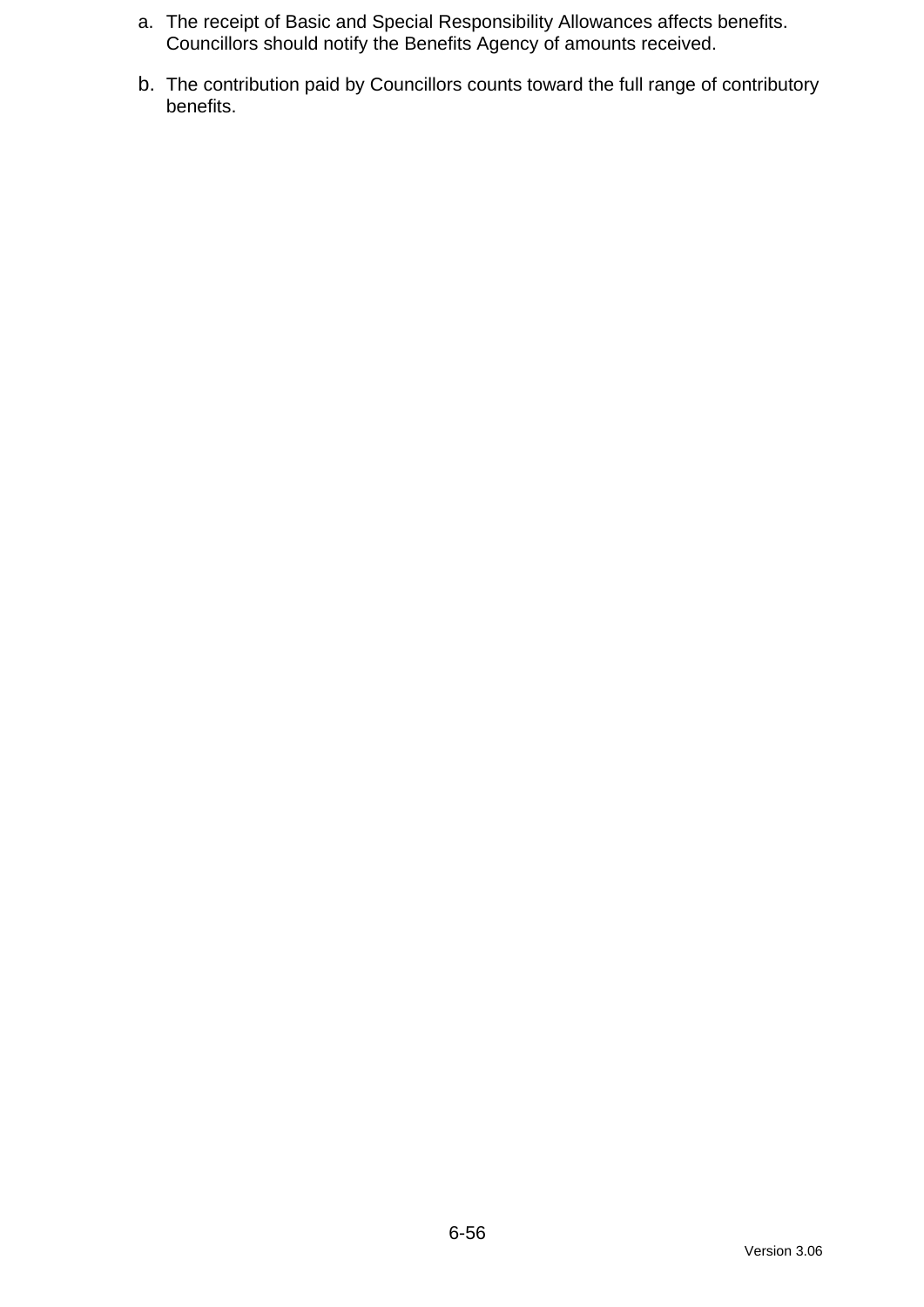# **TRAVEL AND ACCOMMODATION POLICY**

- 1. This policy (the Nottinghamshire County Council Travel Policy) covers the approval and booking arrangements for travel and accommodation required in connection with the Council's business. It does not apply to travel and accommodation required in connection with direct service delivery e.g. school, trips, service users' outings, where the relevant Departments will have their own procedures.
- 2. This policy replaces all previous policies, decisions and/or precedents relating to travel undertaken in connection with the business of the Council.
- 3. The power to amend this policy is reserved to the full Council.
- 4. The practices in this policy shall, as far as possible, reflect the contents of the County Council's Members' Allowances Scheme and the Terms and Conditions of Service for Employees (see paragraph 9 of the Financial Regulations and D7 and D10 of the Personnel Handbook).
- 5. In the event that a conflict arises between this Policy and the Members' Allowances Scheme the Monitoring Officer and the Chief Executive will mediate and determine the matter following consultation with the Leader.

## **GENERAL PRINCIPLES**

- 6. The policy is based on the following principles:
	- a. the proper conduct of business, and the overall efficiency of the Council;
	- b. transparency and accountability;
	- c. achieving Best Value in the use of the Council's resources, benefiting the community, the Council and councillors;
	- d. meeting the needs of those with disabilities and/or health problems.

# **APPROVAL PROCESSES**

- 7. The following travel may be undertaken without prior approval:
	- a. day to day travel within Nottinghamshire in connection with Nottinghamshire County Council business;
	- b. travel in connection with training and development events within the East Midlands which have been authorised in accordance with relevant policies.
- 8. All other travel must be approved in advance in accordance with the following:

|  | Participant | <b>Description</b> | Approval required from |
|--|-------------|--------------------|------------------------|
|--|-------------|--------------------|------------------------|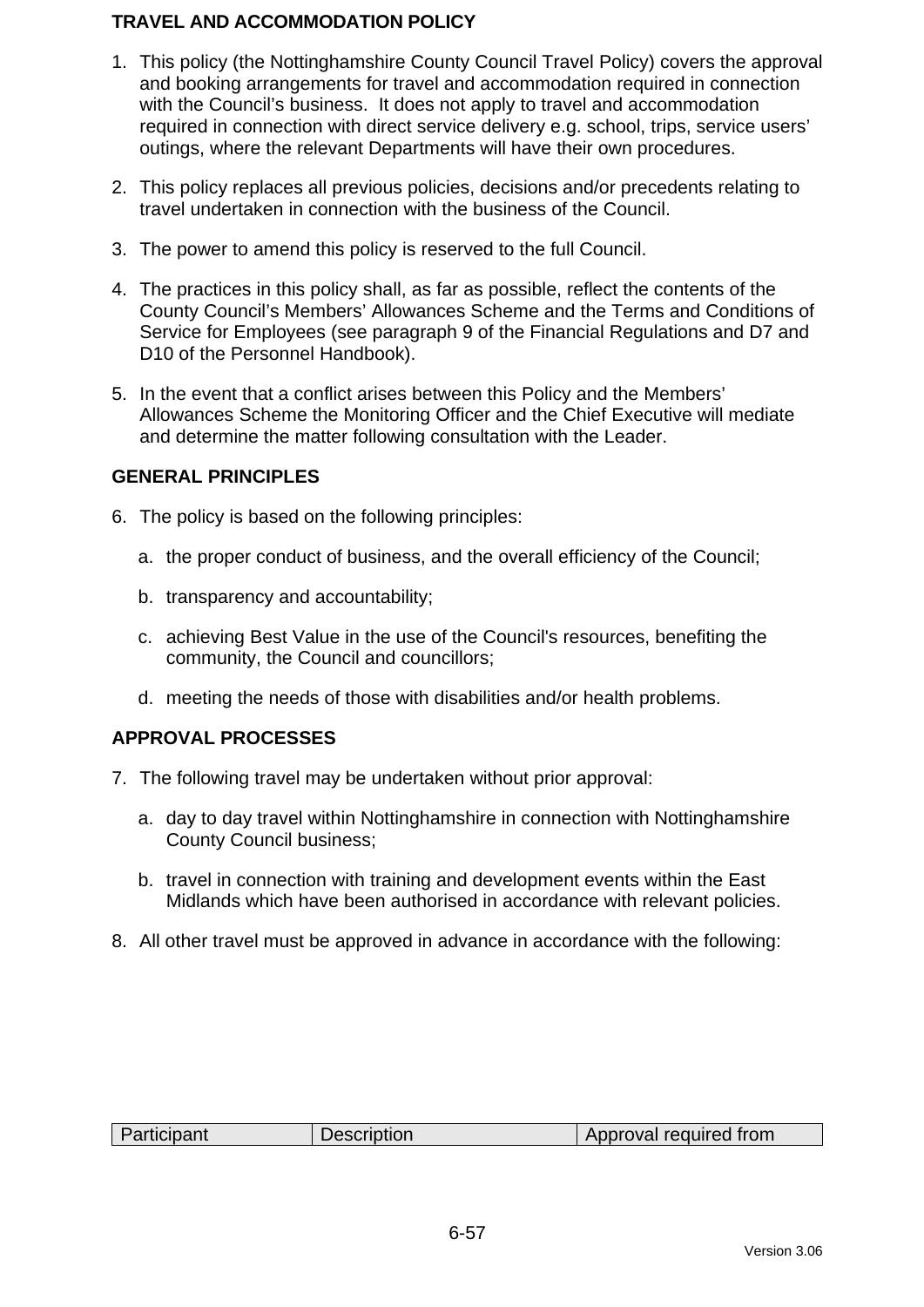| Councillors, Statutory<br>and other co-opted<br>members | (a) | All travel within mainland<br>UK not described in<br>Schedule 2 of the<br>Members' Allowances<br>Scheme. | <b>Policy Committee</b>                                                                       |
|---------------------------------------------------------|-----|----------------------------------------------------------------------------------------------------------|-----------------------------------------------------------------------------------------------|
|                                                         | (b) | Outside the UK                                                                                           | <b>Policy Committee</b>                                                                       |
| <b>Officers</b>                                         | (a) | Within the UK                                                                                            | Relevant chief or other<br>officer in accordance with<br>departmental procedures              |
|                                                         | (b) | Outside the UK                                                                                           | <b>Relevant Corporate</b><br>Director with a quarterly<br>report to the relevant<br>committee |

9. The County Council recognises that, in cases of genuine urgency, it may not be possible to obtain formal approval from the relevant committee prior to the expected date of travel. In these cases, the Urgency Procedure (Part Five of the Constitution) should be used.

# **BOOKING ARRANGEMENTS**

- 10.With the exception of travel by private car in connection with the day to day business of the Council, all arrangements and/or bookings for travel and accommodation approved under this policy must be made by Transport and Travel Services in the Place Department.
- 11.Provisional bookings will not be made unless approval has been given in accordance with paragraph 7b of this policy.

## **METHOD OF TRAVEL**

<span id="page-133-0"></span>12.At all times, the chosen method of travel must be the most cost-effective method, taking into account the value of time saved, anticipated subsistence and other expenses and any other relevant matters.

## **TRAVEL WITHIN THE UK (MAINLAND)**

- 13.Public transport should normally be used, unless the use of private/self-drive hire/civic cars is proved to be the most cost effective option, taking into account mileage charges, anticipated subsistence, other expenses and any other relevant consideration including but not limited to those at paragraph [58](#page-133-0)
- 14.The use of private cars to attend events out of the County area must be determined in relation to the following criteria:
	- a. cost in comparison to other options;
	- b. availability of public transport;
	- c. business requirements;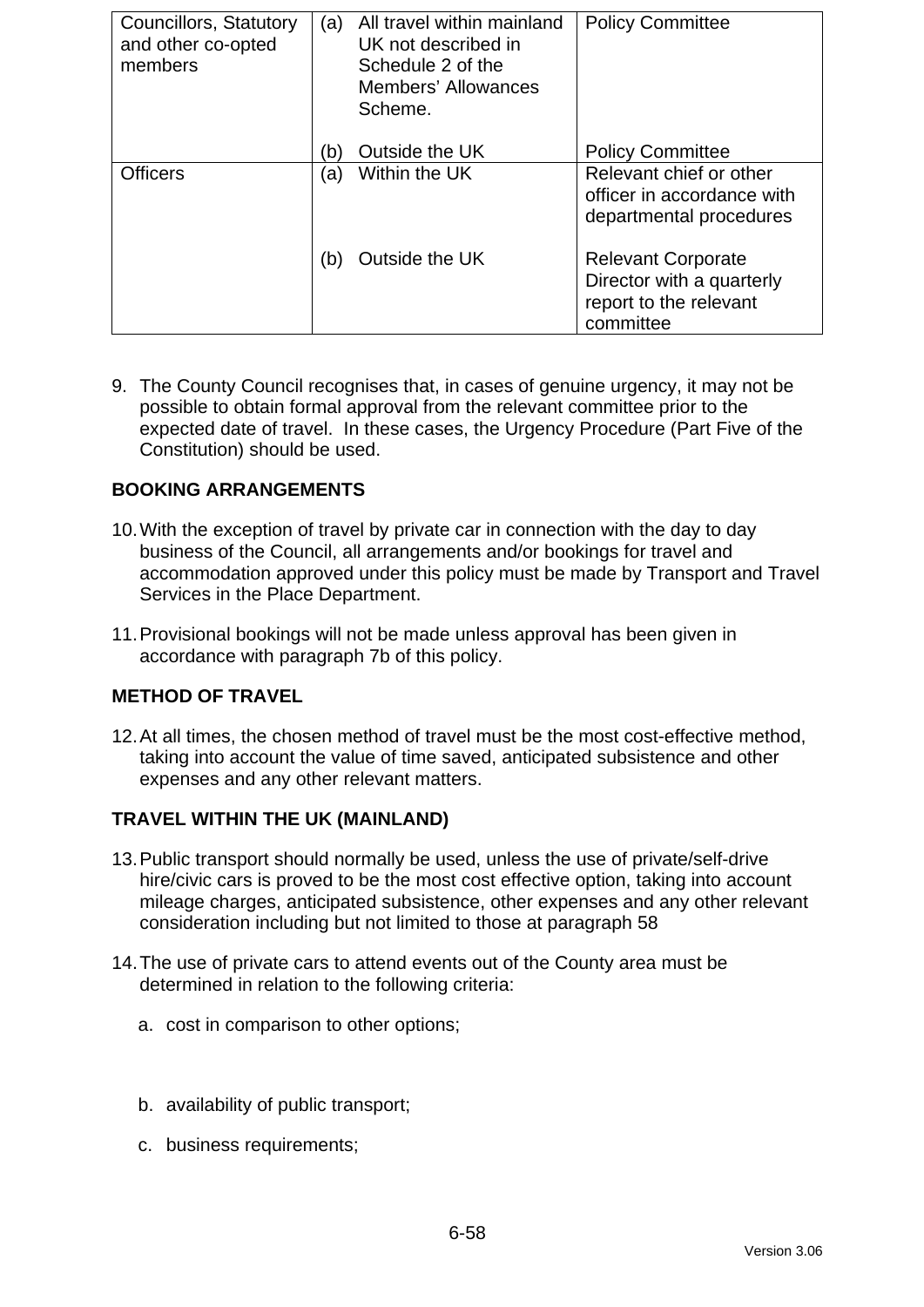- d. disability or health considerations.
- 15.Other options which must be considered prior to approving the use of private cars are:
	- a. car sharing;
	- b. use of hire cars/pool cars;
	- c. use of civic cars.
- 16.Any travel by train within mainland UK will usually be standard class fare unless travel by other classes of ticket is cheaper overall.
- 17.Any councillor or officer requesting first class rail travel must give reasons which shall be recorded in the register referred to the section below.
- 18.Councillors are encouraged to purchase appropriate railcards if eligible, in which case the Council will reimburse two-thirds of the cost. Councillors should advise Transport and Travel Services that they have a railcard at the time of booking, to ensure that a reduced price ticket is obtained.
- 19.Air travel within mainland UK will be permitted only where the cost/convenience brings benefits to the Council.

# **TRAVEL TO NORTHERN IRELAND/REPUBLIC OF IRELAND/OUTSIDE THE UK**

- 20.Where available, and subject as follows, economy class should be used for all air, sea or land (i.e. rail) travel where this the most cost effective.
- 21.The County Council recognises that there will be occasions where it is not appropriate to use economy class i.e. where there are health or disability issues to be considered. In these cases, a higher class of travel may be permitted, wherever possible, subject to prior approval being by Policy Committee.

# **ACCOMMODATION**

- 22.Mid-range hotels of good standard with appropriate business facilities will be chosen within safe and reasonable access to where the business of the visit is to take place.
- 23.For conferences, the added value of all-inclusive packages will be evaluated against making separate hotel arrangements.

# **SUBSISTENCE AND OTHER EXPENSES**

# **WITHIN THE UK (INCLUDING NORTHERN IRELAND)**

- 24.All costs of the approved method of travel will be paid by the County Council.
- 25.Subsistence allowances may be claimed in exceptional circumstances. They will be the same for councillors, Statutory Co-optees, other co-opted Members and officers. Details of the amounts which may be claimed are in the Members' Allowances Scheme.
- 26.Claims should be made on the forms provided as follows: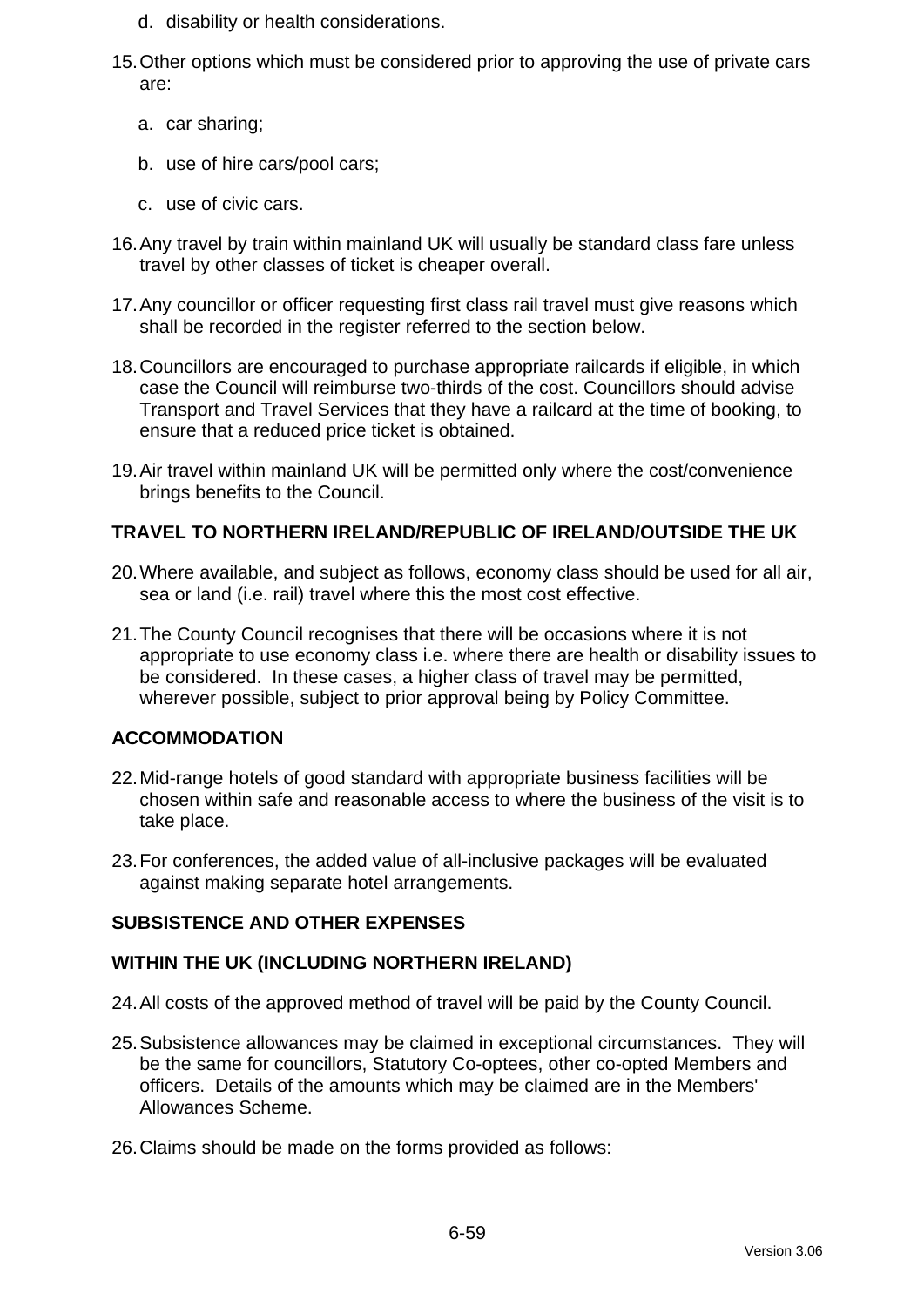- a. officers from their Department;
- b. councillors and others covered by the Members' Allowances Scheme from Democratic Services.
- 27.Receipts should be obtained for all expenditure incurred.

# **OUTSIDE THE UK**

- 28.Accommodation will be booked and paid for by Transport and Travel Services in the Place Department on behalf of the County Council.
- 29.Subsistence allowance may be claimed for actual reasonable expenses incurred on meals, beverages, transport within the foreign country, laundry, 'phone calls etc.
	- a. The current maximum amount for subsistence per 24 hours for countries within the European Union is £75.00 (plus £10 per day for unreceipted out of pocket expenses).
	- b. For travel to other destinations, Transport and Travel Services will calculate a maximum amount for subsistence per 24 hours. That amount will be notified to relevant committee when approval is sought for the travel to be undertaken.
- 30.The above rates assume that all meals (excluding breakfast) will have to be paid for from the subsistence allowance. If meals are provided as part of the visit and at no personal cost to the Council's representative(s) the daily allowance will be reduced by 20% for each meal provided.
- 31.Receipts must be obtained wherever practicable for all claimable expenditure. Where this is not possible, a written statement will be required from the person claiming allowances.

# **ADMINISTRATION OF THE POLICY**

- 32.All travel tickets and/or accommodation required under this policy must be booked through Transport and Travel Services in the Place Department.
- 33.Before any bookings are made, Transport and Travel Services will require written confirmation of approval. Where the cost is to be met by a Department, the appropriate budget code(s) for the expenditure will also be required.
- 34.Subject to normal formalities, Transport and Travel Services can arrange advances of cash, foreign currency and travellers' cheques. Any unspent

cash/currency or travellers cheques must be returned to Transport and Travel Services within one month of return from the visit.

- 35. All claim forms, together with receipts and details of expenses incurred must be submitted within one month of return from the visit.
- 36. County Council credit cards must only be used for claimable expenses incurred in carrying out the County Council's business and all receipts/vouchers in respect of any expenditure met in this way must be passed to Financial Services within one month of return from the visit.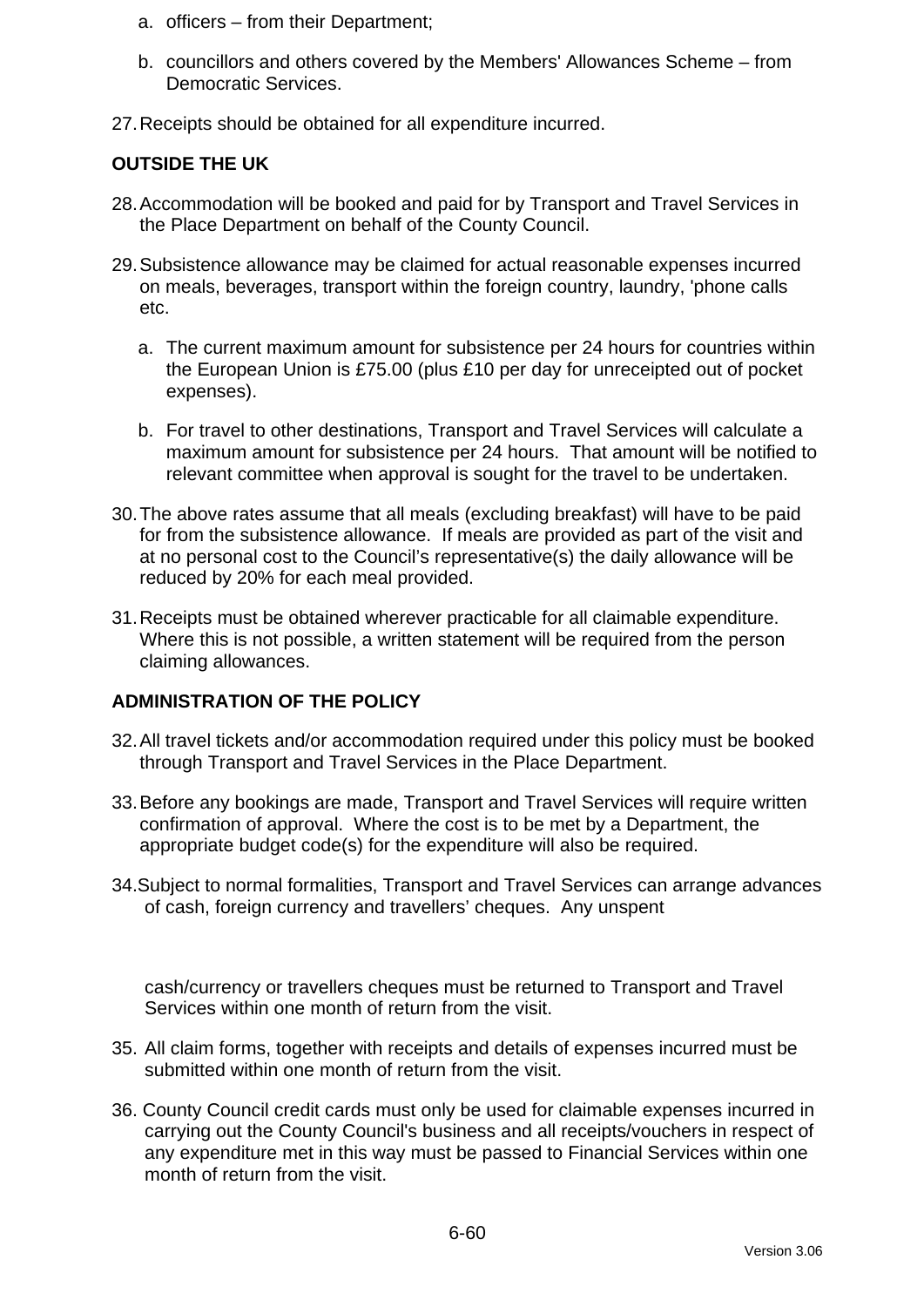- 37. Where the Council's representative wishes, for personal reasons, to extend their stay at the destination to which they have travelled, this is permitted on the strict understanding that no additional cost falls to be met by the Council and that all expenses in connection with the extension of stay are reimbursed before the date of outward travel.
- 38. Where the Council's representative is accompanied by a partner, the Council must be reimbursed for all expenses to be incurred in respect of travel arrangements made by Transport and Travel Services in respect of the partner before the date of outward travel.

# **RECORD KEEPING**

- 39. Transport and Travel Services will maintain a public register of the following information in respect of each item or travel undertaken under this policy:
	- a. name of traveller/participant;
	- b. purpose of travel/visit;
	- c. dates of travel;
	- d. destination;
	- e. method/class/cost of travel and/or accommodation;
	- f. cost of insurance;
	- g. amount(s) of allowances paid;
	- h. details of the date approval was given and the identity of the decision maker (including details of specific additional approvals from time given in respect of, for instance, travel by other than standard class);
	- i. the date on which the Council's representative(s) submitted a report on the outcome/value of the visit, where appropriate.
- 40.The register shall be available for public inspection and shall be published on the Council's website.
- 41.Annual reports shall be made which shall give:
	- a. details of the totality of travel undertaken under this policy;
	- b. information as to occasions upon which other than standard/economy class travel or its equivalent has been used.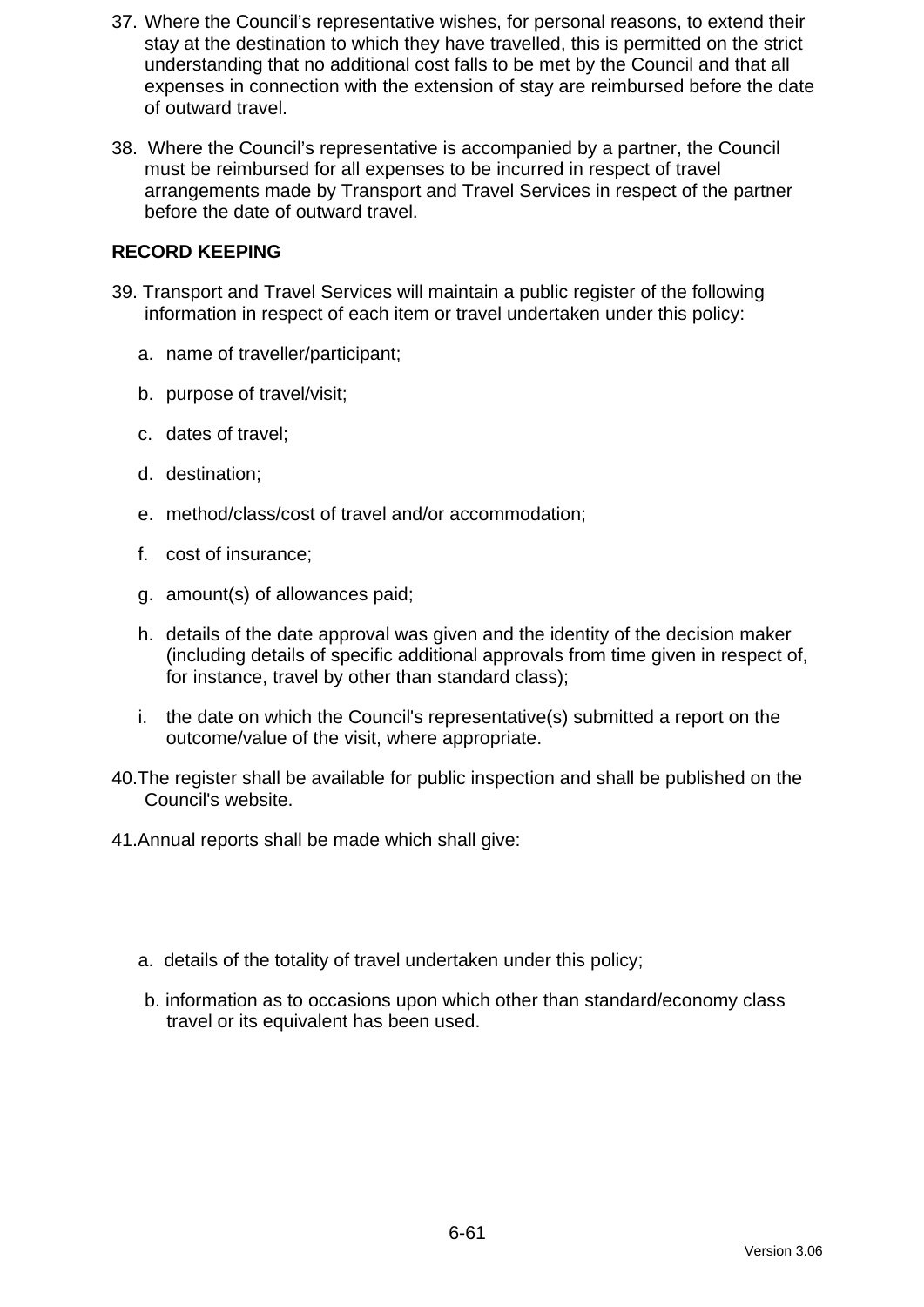## **PART B – CODES OF CONDUCT AND GUIDANCE FOR COUNCILLORS AND OFFICERS**

## **CODE OF CONDUCT FOR COUNCILLORS AND CO-OPTED MEMBERS**

## **INTRODUCTION**

- 1. The public is entitled to expect the highest standards of conduct from all Councillors and co-opted members of the County Council.
- 2. The Code sets out the standards of service that are expected from Councillors and co-opted members of the Council. In particular, Councillors and co-opted members should act in an open and transparent manner and should not do anything which would prejudice the reputation of the Council.
- 3. It is important Councillors and co-opted members understand their position as regards standards of conduct, and if in any doubt should seek guidance. This is because in some circumstances a breach of the Code could be a criminal offence and because any person could make a complaint to the Council if they believe a Councillor or co-opted member has breached the Code.
- 4. This Code is adopted in accordance with Section 27(2) of the Localism Act 2011. This Code is accompanied by a Councillors' Interests Protocol and a Procedure for Dealing with Conduct Allegations.

#### **UNDERLYING PRINCIPLES**

- 5. As a Councillor or co-opted member of the Council you must have regard to the following principles – selflessness, integrity, objectivity, accountability, openness, honesty and leadership – the seven 'Nolan Principles' of public life.
- 6. This Code applies when you are acting in your capacity as a Councillor or coopted member. This includes attendance at formal committee meetings, acting as a formal representative of the Council, discharging your electoral division functions, meetings with County Council officers and site visits. Also all telephone calls, emails, letters and social media posts where it could be perceived that you are acting in your capacity as a Councillor or co-opted member.
- 7. It may sometimes be difficult to distinguish between whether you are acting in a public or private capacity, for example on social media and when attending public events. You are an ambassador for the County Council whenever you are in public, whether on social media or in person. You should bear in mind at all times and in all situations the obligations you have under this Code.

## **GENERAL CONDUCT**

- 8. Accordingly, when acting in your capacity as a Councillor or co-opted member:
	- a) You must act solely in the public interest and should never improperly confer an advantage or disadvantage on any person or act to gain financial or other material benefits for yourself, your family, a friend or close associate;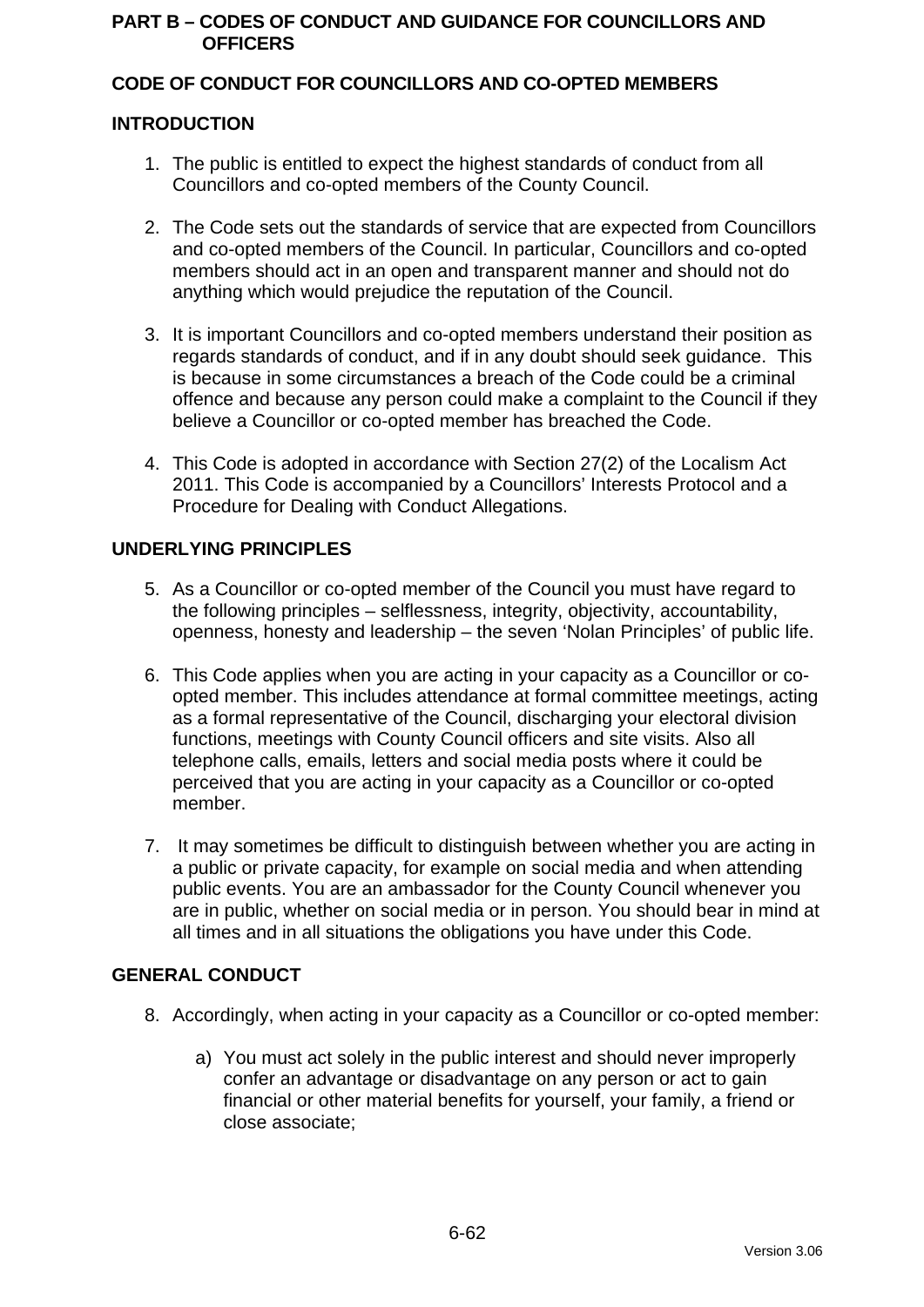- b) You must not place yourself under a financial or other obligation to outside individuals or organisations that might seek to influence you in the performance of your official duties;
- c) When carrying out your public duties you must make all choices, such as making public appointments, awarding contracts or recommending individuals for rewards or benefits, on merit;
- d) You are accountable for your decisions to the public and you must cooperate fully with whatever scrutiny is appropriate to your office;
- e) You must be as open as possible about your decisions and actions and the decisions and actions of the Council and should be prepared to give reasons for those decisions and actions;
- f) You must declare any private interests, both pecuniary and nonpecuniary, that relate to your public duties and must take steps to resolve any conflicts arising in a way that protects the public interest, including registering and declaring interests in a manner conforming with the procedures set out in the box below;
- g) You must, when using or authorising the use by others of the resources of the Council, ensure that such resources are not used improperly for political purposes (including party political purposes) and you must have regard to any applicable Local Authority Code of Publicity made under the Local Government Act 1986;
- h) You must promote and support high standards of conduct when serving in your public post, in particular as characterised by the above requirements, by leadership and example, by respecting others and not bullying, intimidating or harassing any person, or behaving in an improper or offensive manner (including by using offensive language or making personal remarks abouts individuals), by respecting the confidentiality of information you receive, and by not conducting yourself in a manner which is likely to bring the authority into disrepute.

# **POLICIES, PROTOCOLS AND PROCEDURES**

- 9. You must comply with the Council's adopted policies, protocols and procedures including:
	- a. Policies
		- i. Councillor Divisional Fund Policy and Guidance
		- ii. Equality and Diversity Policy
		- iii. ICT policies and Councillor's ICT Acceptable Use Guidance
		- iv. Information Management policies
		- v. Travel and Accomodation Policy
	- b. Protocols
		- i. Councillor Interests Protocol
		- ii. Councillor Gifts and Hospitality Protocol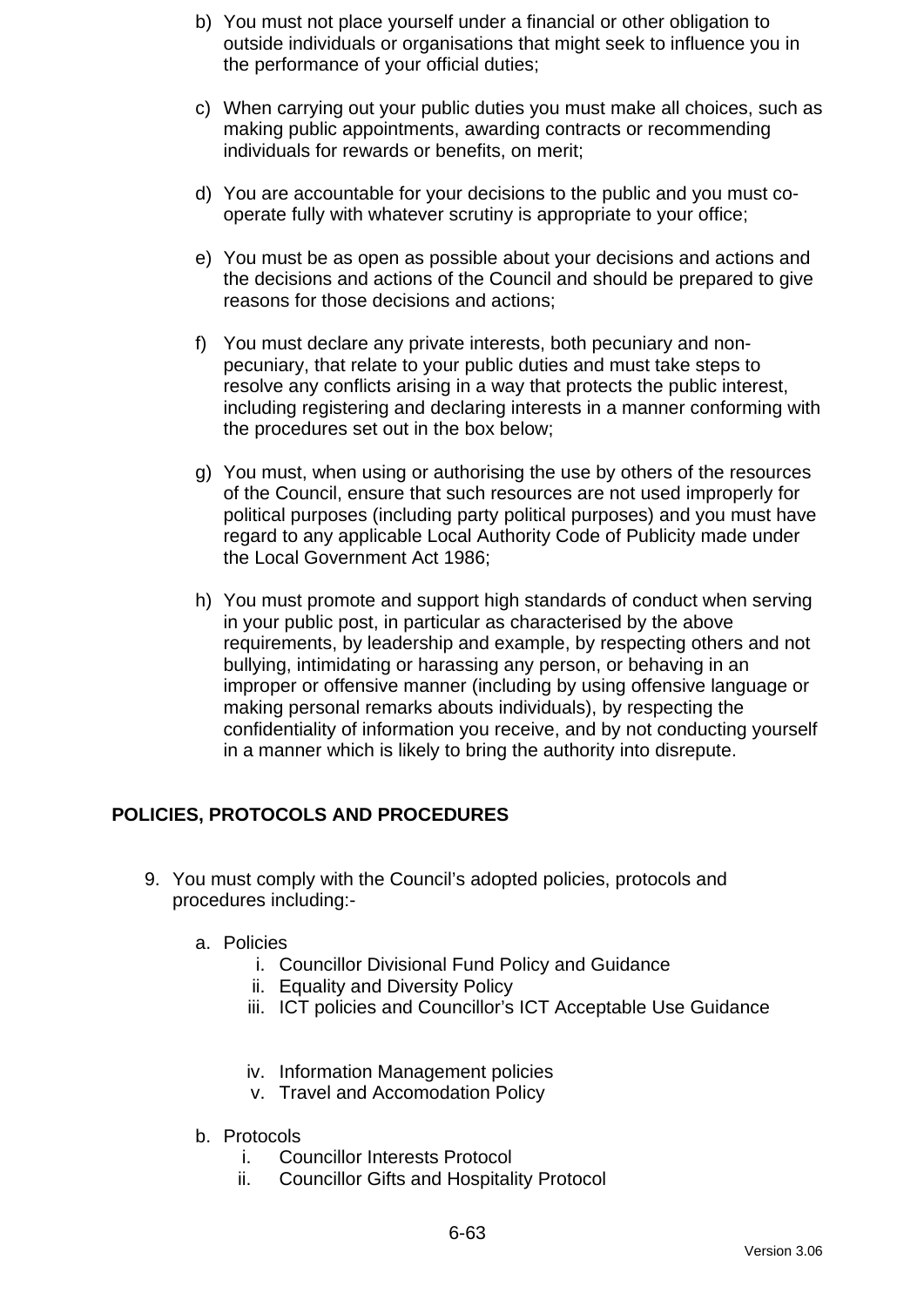- iii. Councillor Use of Resources Protocol
- iv. Councillors' Social Media Protocol
- v. Protocol for Councillor and Officer relationships
- vi. Protocol for involvement in outside bodies
- c. Procedures/Schemes
	- i. Councillors' Allowances Scheme
	- ii. Disclosure and Barring Scheme checks procedure
	- iii. Procedure rules for meetings of Full Council and Committees

## **REGISTERING AND DECLARING PECUNIARY AND NON-PECUNIARY INTERESTS**

- 10.You must, within 28 days of taking office as a Councillor or co-opted member, notify the Council's Monitoring Officer of any Disclosable Pecuniary Interest (we have set out the definition of a Disclosable Pecuniary Interest in the Councillor Interests Protocol which accompanies this Code), where the pecuniary interest is yours, or that of your spouse, civil partner, or a person you are cohabiting with. **Failure to do so is a criminal offence.** On reelection you much check, within 28 days, whether any amendment is needed to the information you provided previously. Again, **failure to do so is a criminal offence.**
- 11.You must declare any Disclosable Pecuniary Interests to any meeting of the Council at which you are present and have an interest in any matter being considered. **Failure to do so is a criminal offence.**
- 12.Following any disclosure at a meeting of a Disclosable Pecuniary Interest not already on the Council's register, you must notify the Monitoring Officer of the interest within 28 days of the date of disclosure. **Failure to do so is a criminal offence.**
- 13.Unless dispensation has been granted, you may not participate in any discussion of, vote on, or discharge any function in relation to any business in which you have a Disclosable Precunirary Interest. **Failure to do so is a crimincal offence**. Additionally, you are required to leave the room in which the meeting is being held whilst the matter is under consideration in accordance with the Council and Committee procedure rules.
- 14. In addition you must declare any Private Interests, both pecuniary and nonpecuniary, to any meeting of the Council at which you are present and have an interest in any matter being considered. You may still participate in the item

under discussion and vote, although depending on the circumstances you may decide it would be more appropriate not to.

15.A Privare Interest is where a decision in relation to that interest might reasonably be regarded as affecting the wellbeing or financial standing of you or a member of your family or a person you have a close association with, more than it would other people in your electoral division or the County Council's area. It may also include other positions held where relevant, for example membership of a board or association or being a school governor. In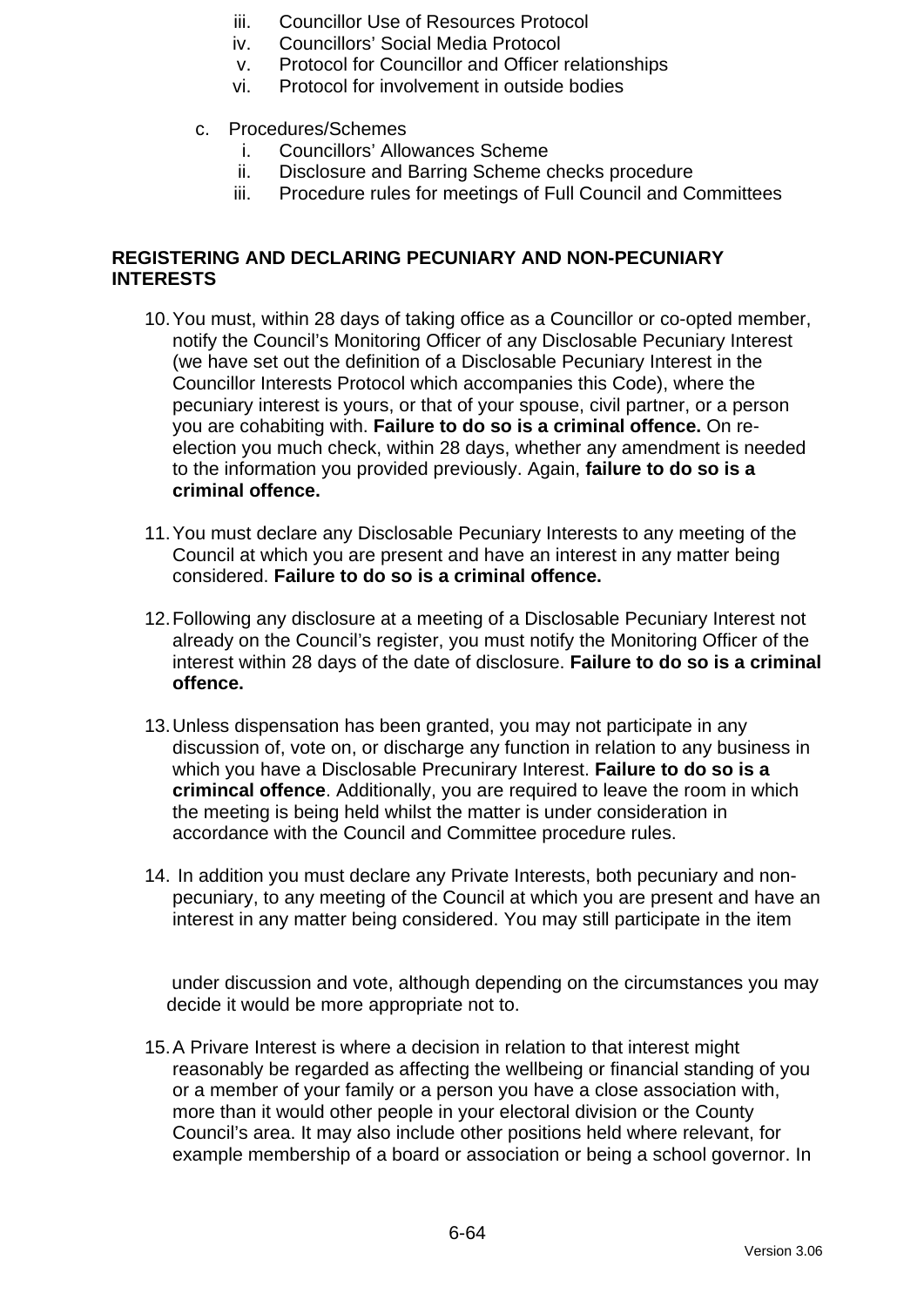short, anything you think the public would expect to know about if, as a Councillor or co-opted member, you were involved in a matter relating to it.

- 16.Where you are concerned that the disclosure of an interest would lead to you or a person connected with you being subject to violence or intimidation, you may request the Monitoring Officer to agree that the interest is a "sensitive interest".
- 17.If the Monitoring Officer agrees, then at a meeting you merely have to disclose the existence of the sensitive interest rather than the detail of it. Where it is a Disclosable Pecuiary Interest, the Monitoring Officer will also exclude the detail of the sensitive interest from the Council's publicly available version of the register. If circumstances change, you should notify the Monitoring Officer so that the public register can be amended accordingly.
- 18.The Council has adopted a Councillor Interests Protocol to accompany this Code of Conduct; Councillors and co-opted members should refer to it for further information and quidance.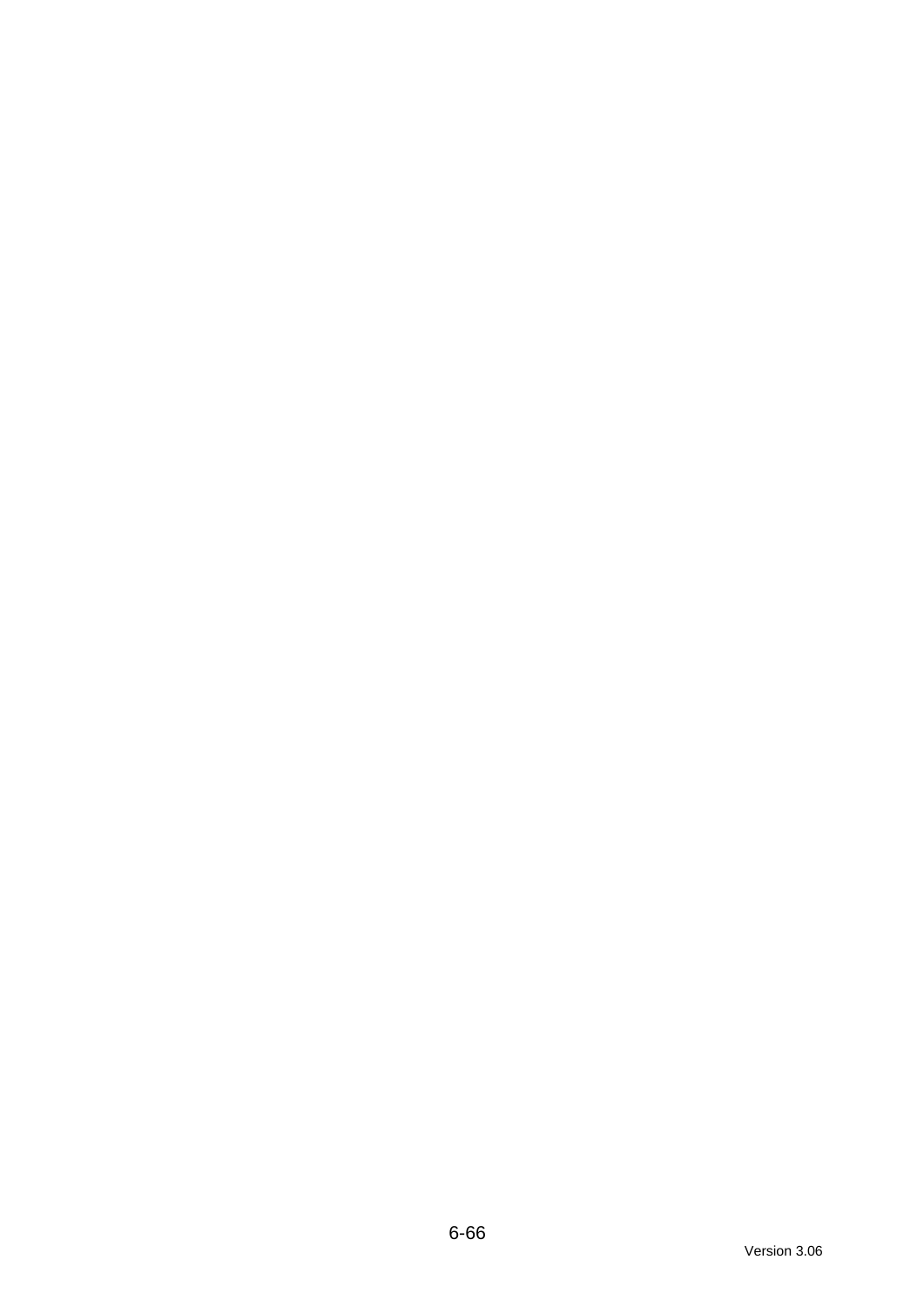# **OFFICER CODE OF CONDUCT**

# **INTRODUCTION**

- 1. The public is entitled to expect the highest standards of conduct from all officers of the County Council.
- 2. The Code sets out the standards of service that are expected from officers of the Council. In particular, officers should act in an open and transparent manner and should not do anything which would prejudice the reputation of the Council.
- 3. The Code should be read and operated in conjunction with the Council's Constitution and the Personnel Handbook. It is important officers understand their position as regards standards of conduct, and if in any doubt should seek guidance.

## **UNDERLYING PRINCIPLES**

- 4. All officers of the Council must at all times observe this Code. Failure to comply with the Code and the standards of service expected could result in disciplinary action.
- 5. All officers must act within the law whilst undertaking their official duties. Where an officer is a member of a professional body, the officer must also comply with any standards of conduct which are set by that body.
- 6. Officers are expected to:
	- a. Provide the highest possible standard of service to the public. Where officers are aware of any contraventions of this Code, illegality, misconduct or breach of procedure they should notify their line manager;
	- b. Provide appropriate advice to Councillors and other officers with impartiality.
- 7. Officers must consult the Monitoring Officer and the Chief Finance Officer if they have doubts about the legality of a decision, or suspect maladministration or financial impropriety.
- 8. The Code does not seek to address every possible circumstance, and simply because a particular action may not be addressed within the Code, this does not condone that action by omission.

## **PERSONAL INTERESTS**

- 9. Officers must declare to their Corporate Director any financial interests or non-financial interests which could or could be perceived to conflict with their role with the Council.
- 10.A record of any such interests will be maintained by the relevant Corporate Director.
- 11.Officers who have a direct or indirect financial interest in any contract must ensure that their Corporate Director is aware and should have no involvement with the award of or management of that contract.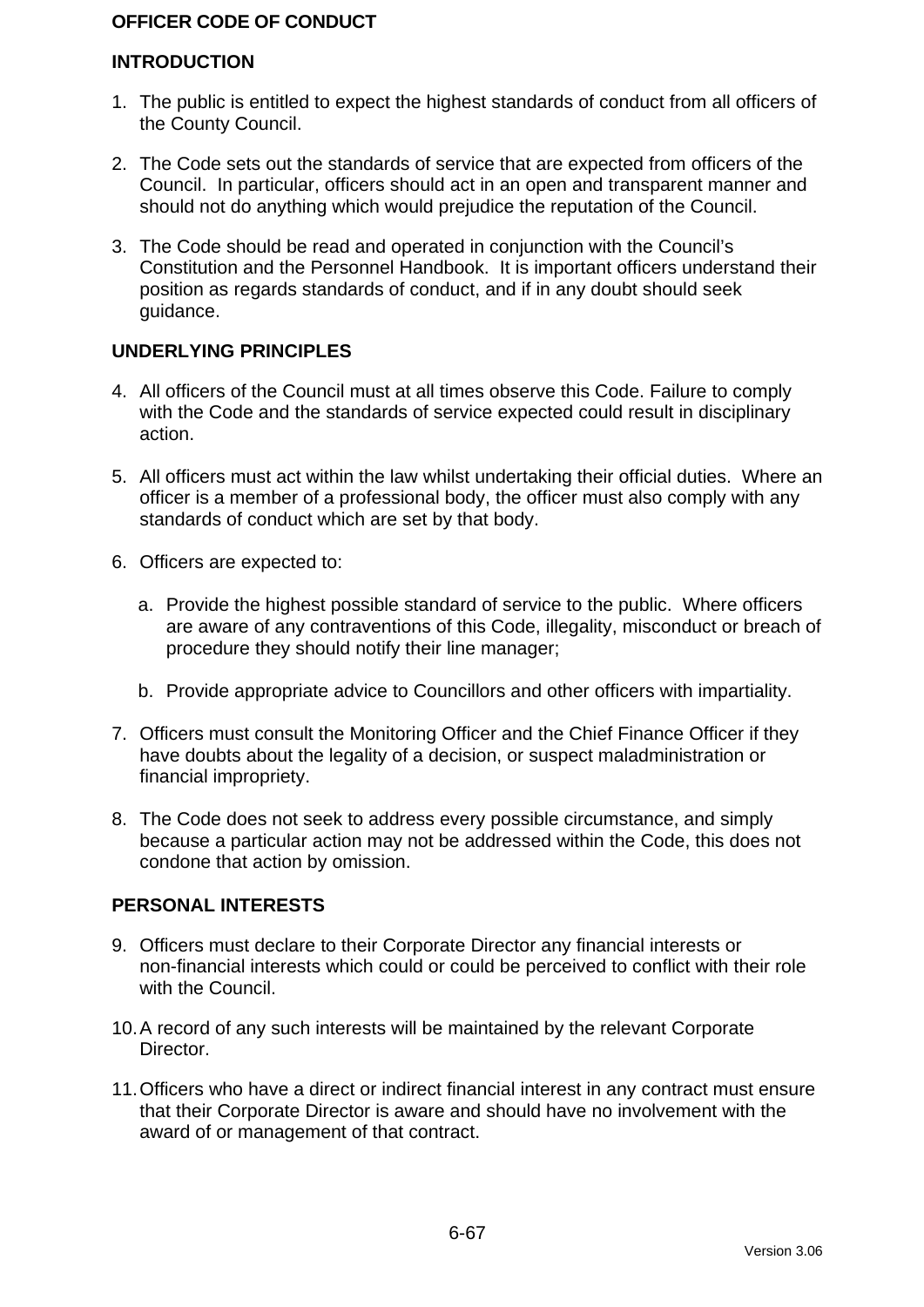12.If an officer is not sure about whether they have an interest, they should seek advice from the Monitoring Officer.

# **BRIBERY AND CORRUPTION**

- 13.Officers must be aware that it is a serious criminal offence for them to receive or give any gift, loan, fee, reward or advantage for doing or not doing anything or showing favour or disfavour to any person in their official capacity as a result of any such gift, etc.
- 14.It should be stressed that this covers all aspects of an officer's responsibilities. For example, showing favouritism to a client in the provision of a service in return for a favour or gift would be corrupt. As would awarding a contract to a contractor as a direct result of receiving a gift.
- 15.In particular:
	- a. Officers should not accept a gift or hospitality from a contractor or other person outside the Council if they know or suspect that it is offered or provided with the expectation that a commercial or contractual advantage will be provided in return;
	- b. Officers should not accept a payment from a contractor or other person outside the Council if they know or suspect that it is offered or provided with the expectation that they will obtain a commercial or contractual advantage in return;
	- c. Officers should not give, promise to give, or offer a payment, gift or hospitality with the expectation or hope that a commercial or contractual advantage will be received, or to reward a commercial or contractual advantage already given.

# **WHAT TO DO IF YOU ARE OFFERED A GIFT**

- 16.It is reasonable to accept a modest gift of a promotional character given to a wide range of people, and not uniquely to the officer, such as calendars, diaries, pens and other articles of use in the office or job. Modest gifts at the conclusion of any courtesy visit to a factory or firm of the sort normally given by that firm may also be accepted.
- 17.From time to time, officers may be offered other higher value or personal gifts. You need to consider why you have been offered the gift. If you are in doubt as to the motive behind the gift, you should seek advice from your Corporate Director as to whether it is appropriate to accept it. No gift worth over £25 should be accepted under any circumstances. Any gift offered, whether accepted or refused, should be recorded in the departmental gift and hospitality register.

# **WHAT TO DO IF YOU ARE OFFERED HOSPITALITY**

18.Officers of the Council should only accept offers of hospitality if they are invited in their role as a Council representative. Offers to attend purely social or sporting functions should be accepted only when these are significant for Nottinghamshire, or where the Council should be seen to be represented. Acceptance of such invitations should be cleared in advance with the relevant Corporate Director, and should be recorded in the departmental gift and hospitality register.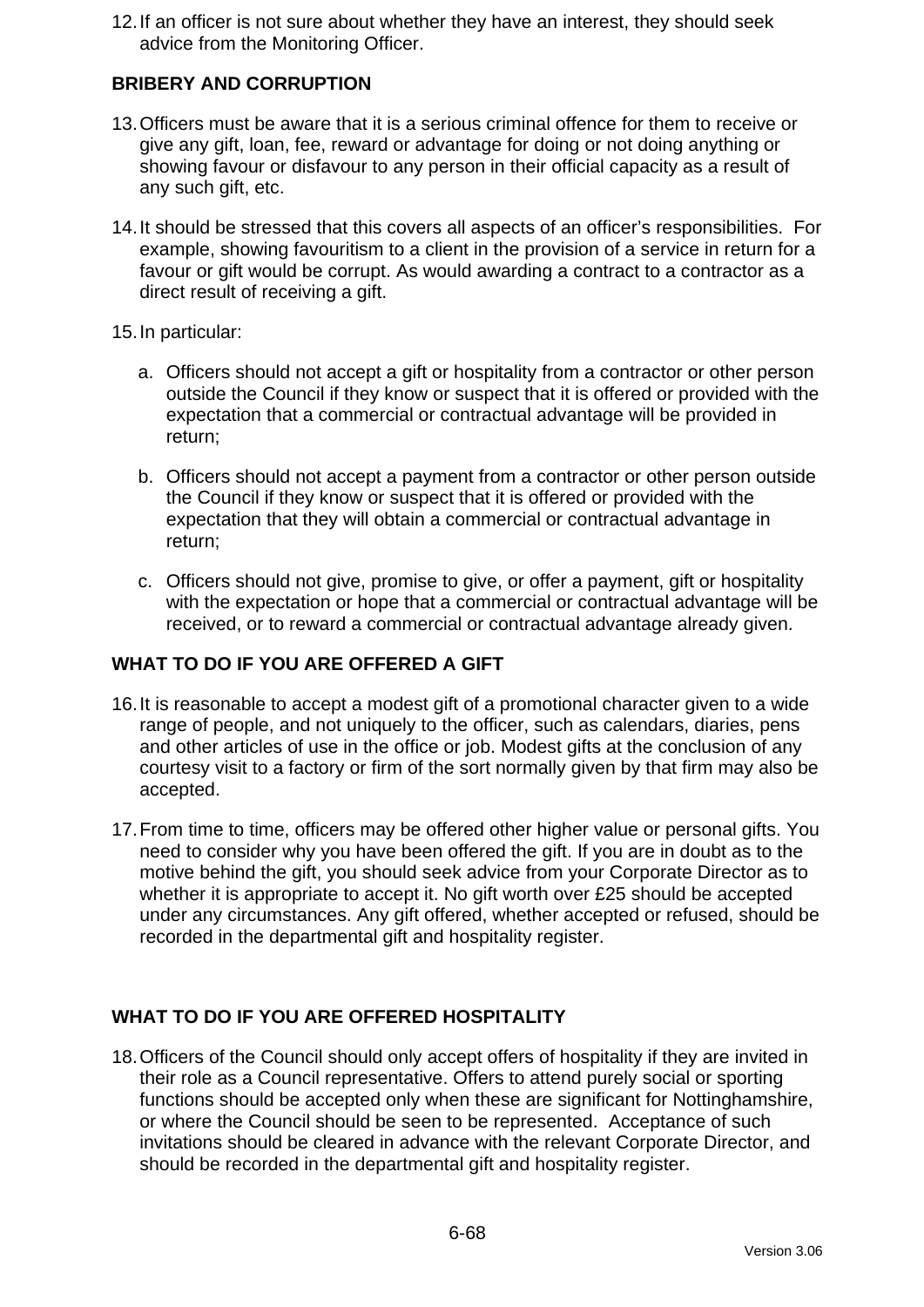- 19.When hospitality has to be declined, the third party offering the hospitality should be courteously but firmly informed of the procedures and standards operating within the Council. When receiving hospitality, officers should be particularly sensitive as to its timing in relation to decisions which the Council may be taking affecting those providing the hospitality.
- 20.There may be circumstances where it will not always be possible, or even desirable, to reject offers of hospitality on a modest scale. Acceptable examples would include official hospitality at a function organised by a public authority; refreshments following a site visit; or a working lunch of a modest standard to enable the parties to continue to discuss business. The decision whether to accept or not must depend on the circumstances in each case. These circumstances will also determine whether the hospitality needs to be entered in the register of officers' interests. If in doubt officers should err on the side of caution and enter the appropriate details in the departmental register of officers' interests.

# **RECEIVING SPONSORSHIP OR GRANT AID**

21.Officers must provide details to their Corporate Director of any benefit they (or their partner, spouse or relative) may be likely to receive as a result of any proposed Council sponsorship or grant aid.

# **USE OF PUBLIC FUNDS**

22.Officers must ensure that they use public funds entrusted to them in a responsible and lawful manner. They should strive to ensure value for money to the local community and to avoid legal challenge to the Council.

# **POLITICAL NEUTRALITY**

- 23.Officers serve the Council as a whole. It follows they must serve all Councillors and not just those of the majority group, and must ensure that the individual rights of all Councillors are respected.
- 24.Officers may be required to advise political groups. They must do so in ways which do not compromise their political neutrality.
- 25.Officers must follow Council policies and must not allow their own personal or political opinions to interfere with their work.

#### **EQUALITY ISSUES**

- 26.The Council believes in equality and will not tolerate any harassment, intimidation, unfair discrimination or victimisation, by officers.
- 27.The Council has a statutory duty to promote equality. Officers should not by their manner or speech be discriminatory with regards to a person's age, disability, gender reassignment, marriage and civil partnership, pregnancy and maternity, race, religion or belief, sex or sexual orientation.
- 28.Each officer has a duty to ensure that the appropriate standards of conduct are upheld both by themselves and by colleagues at all times.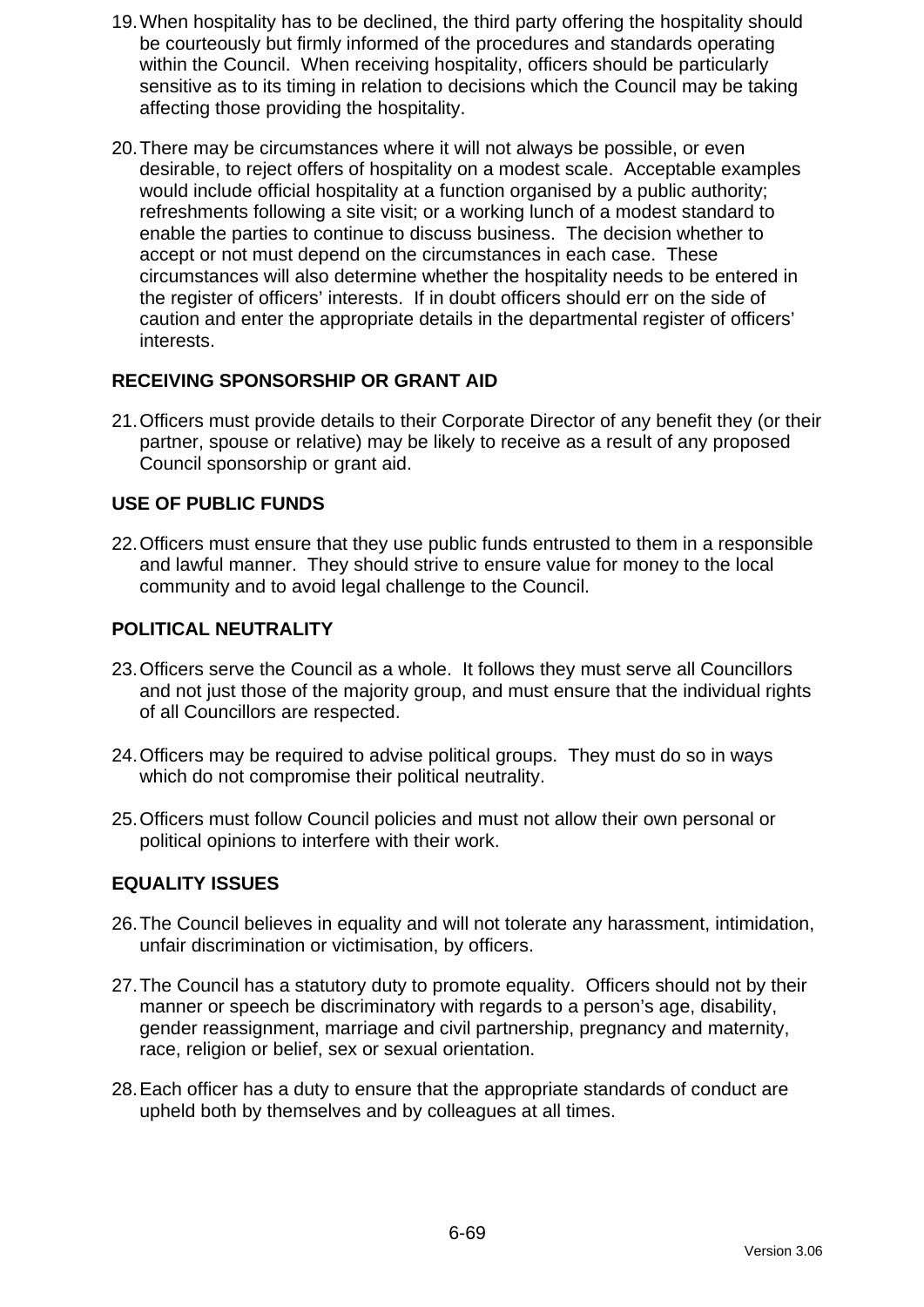# **THE RELATIONSHIP BETWEEN OFFICERS AND COUNCILLORS**

29.Officers should refer to the Protocol for Councillor/Officer Working Relations in Part Six of this Constitution.

# **THE RELATIONSHIP BETWEEN OFFICERS AND THE PUBLIC**

- 30.Officers should always remember their responsibilities to the community of Nottinghamshire and ensure courteous, efficient and impartial service delivery to all groups and individuals they have dealings with.
- 31.Officers should be cautious when blogging or using social networking sites outside of work and avoid publishing, or allowing to be published, any material, including comments or images, which could damage their professional reputation and/or bring the Council into disrepute.

# **THE RELATIONSHIP BETWEEN OFFICERS AND CONTRACTORS**

- 32.All relationships of a business or private nature with external contractors, or potential contractors, should be made known to an appropriate senior manager.
- 33.Officers must exercise fairness and impartiality when dealing with all customers, suppliers, other contractors and sub-contractors.
- 34.Officers who are privy to confidential information on tenders or costs for either internal or external contractors should not disclose that information to any unauthorised party or organisation.
- 35.Further guidance on the procedures to follow during the tendering process is contained in the Financial Regulations in Part Six of this Constitution.

# **APPOINTMENT AND OTHER EMPLOYMENT MATTERS**

- 36.Officers involved in appointments should ensure that these are made on the basis of merit.
- 37.In order to avoid any possible accusation of bias, officers wherever possible should not be involved in an appointment where they are related to an applicant, or have a

close personal relationship outside work with him or her. If they must be involved, then the relationship must be disclosed to all the parties.

38.Similarly, officers should not be involved in decisions relating to discipline, promotion or pay adjustments for any officer who is a relative, partner etc.

#### **WORKING FOR OUTSIDE ORGANISATIONS**

39.Officers working for outside organisations should refer to the Protocol for Involvement in Outside Bodies.

## **USE OF COUNCIL PREMISES OR FACILITIES FOR WORK NOT CONNECTED WITH THE COUNCIL**

40.Officers must not use the Council's premises or facilities for activities which are not connected with their employment with the Council, for instance the use of email,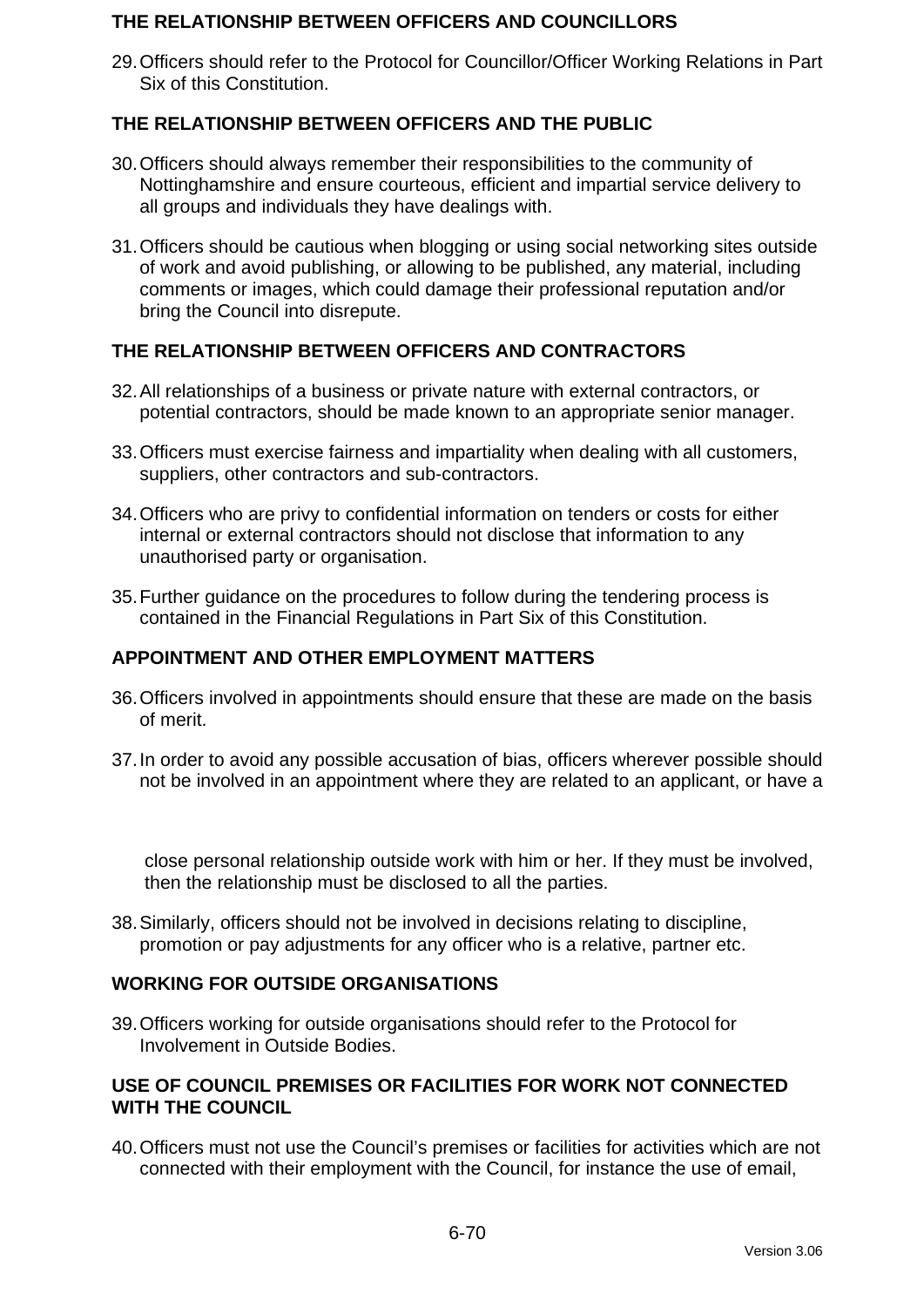telephones, computers, photocopiers, typists, etc. A small amount of personal use may be acceptable.

# **PUBLIC SPEAKING**

- 41.Where officers are invited to address public meetings, undertake radio or television interviews etc, they will be acting as the representative of the Council, and as such should communicate the policies and procedures of the County Council in a factual and unbiased way. Officers must not express personal views in such situations.
- 42.If in a private capacity an officer is invited to comment publicly on Council policies, they should reflect upon the impact of this on the County Council's reputation and consider whether it is appropriate to comment.

# **OFFICERS FACING CRIMINAL CHARGES**

43.Any officer facing criminal charges must inform their line manager without delay.

#### **HEALTH AND SAFETY**

44.It is the responsibility of all officers to take reasonable care for the health and safety of themselves and others.

#### **DISCLOSURE OF INFORMATION**

- 45.Officers must not disclose information given to them in confidence without consent, unless the circumstances are exceptional. In this situation, advice should be sought from their line manager.
- 46.Officers disclosing personal information must comply with the Data Protection Act.
- 47.Officers should not use confidential information obtained in the course of their employment with the Council for personal use, nor should they pass it on to others who might use it for unauthorised purposes.
- 48.Guidance about the information which Councillors and the public are entitled to is contained in Part Three of this Constitution.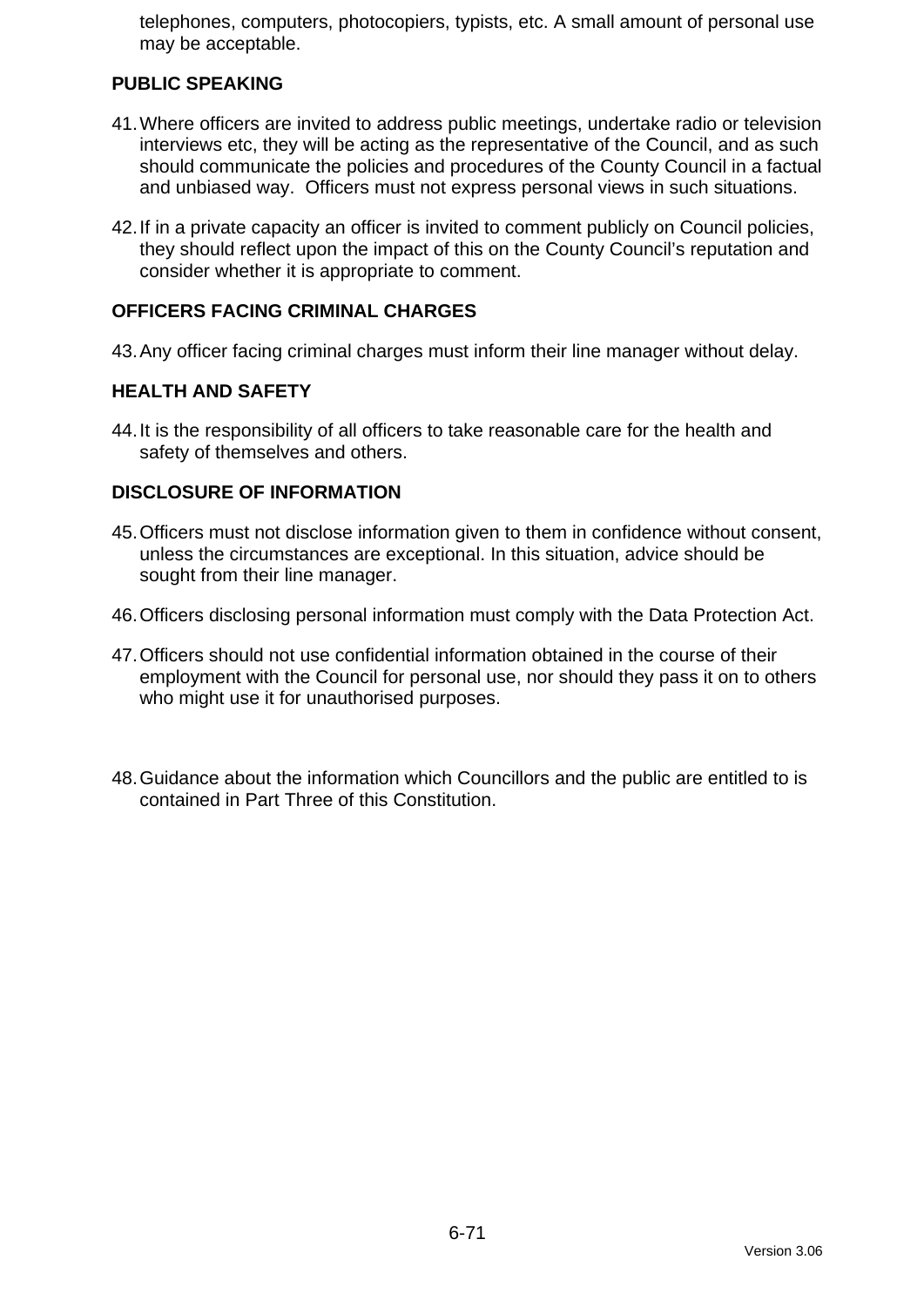## **PROTOCOL FOR COUNCILLOR AND OFFICER RELATIONSHIPS**

### **INTRODUCTION**

- 1. Mutual trust and respect between Councillors and employees is at the heart of good governance for councils. They are essential elements of the partnership necessary for the effective running of a local authority.
- 2. This protocol is a written guide to the basic elements of the relationships between Councillors and employees and seeks to:
	- a. promote trust, openness, fairness and honesty;
	- b. define roles to clarify responsibilities, avoid conflict, prevent duplication and secure compliance with the law and codes of conduct;
	- c. maintain and enhance the integrity of local government which demands the highest standards of personal conduct.
- 3. This protocol should be read and operated in conjunction with the Council's constitution, codes of conduct relating to Councillors and employees and relevant legislative requirements.
- 4. Unless the context otherwise requires, reference to a Councillor will include reference to a co-opted member.

#### **UNDERLYING PRINCIPLES**

- 5. Councillors and employees must at all times observe this protocol.
- 6. Councillors and employees must always respect the roles and duties of each other as set out below.

#### **THE ROLE OF MEMBERS**

- 7. It is the role of Councillors:
	- a. To represent the people within their communities and bring their views into the Council's decision making process through working individually or in partnership
	- b. To promote the interests of the people of Nottinghamshire when acting collectively as the Council's decision-makers
	- c. To promote the social, economic and environmental wellbeing of the community.
	- d. Collectively to agree the policy of the County Council
	- e. To deal with individual casework and act as an advocate for constituents in resolving concerns or complaints.
	- f. To balance different interests within their electoral division and represent the division as a whole.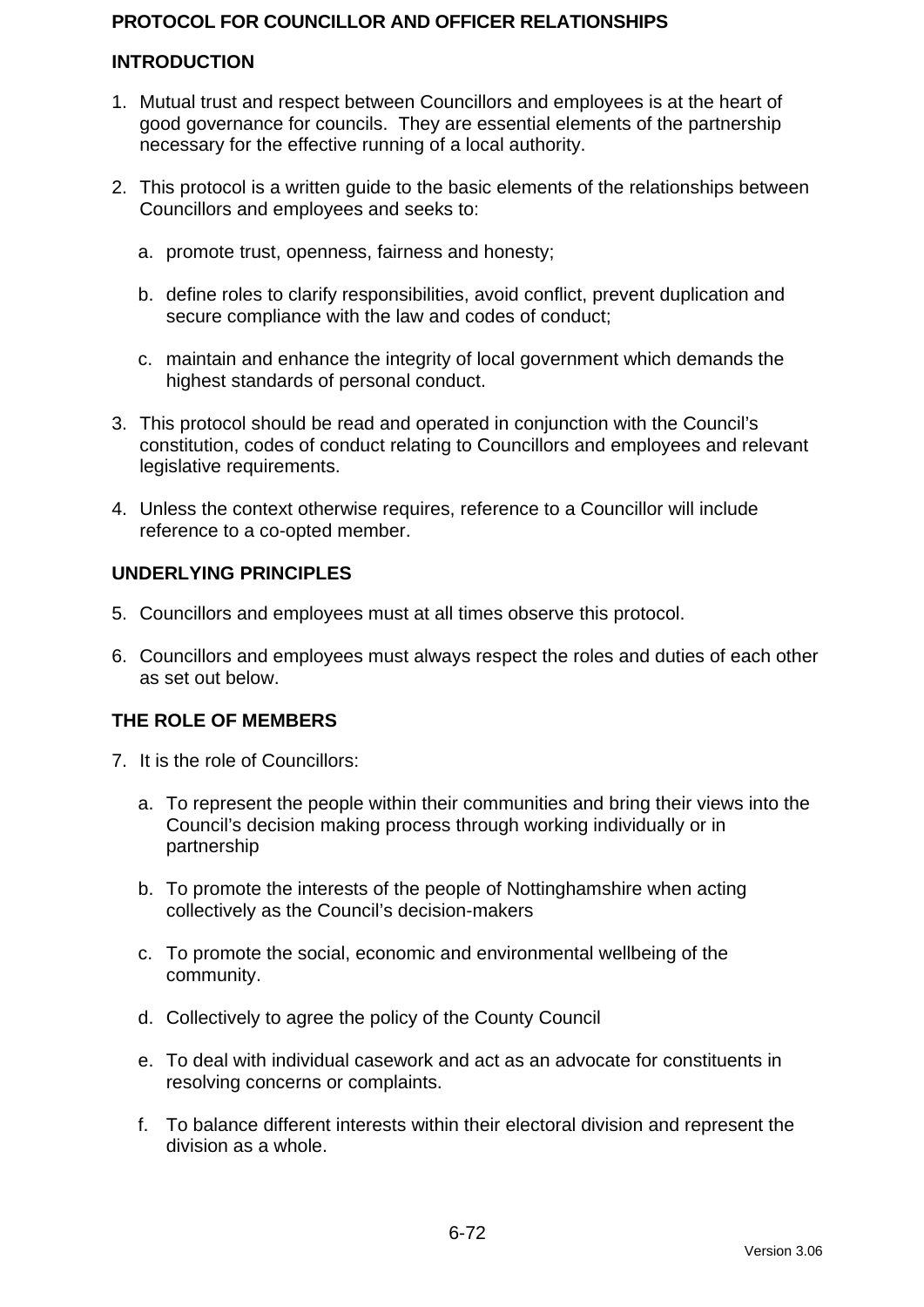- g. To represent the Council on external bodies as required.
- h. To promote the highest standards of conduct and ethics.

# **THE ROLE OF OFFICERS**

- 8. It is the role of officers:
	- a. To serve the community of Nottinghamshire and to deliver the highest standards of service in the most cost effective, efficient and professional manner.
	- b. To implement the policies and decisions made by Councillors.
	- c. To provide professional and technical advice.
	- d. To carry out the functions delegated to them, including the management of staff.
	- e. To provide help, support and advice to Councillors in respect of their duties and responsibilities
	- f. To report to Government departments, as required.
	- g. To represent the Council on external bodies as required.

# **THE RELATIONSHIP BETWEEN EMPLOYEES AND COUNCILLORS**

- 9. The relationship between employees and Councillors should be characterised by mutual respect and courtesy and recognition of each other's roles and responsibilities.
- 10.Collaborative working between Councillors and employees is essential but close personal familiarity can lead to damaging assumptions by others. Councillors and employees should inform the Monitoring Officer of any relationship either personal or family, or business connection which might be seen as unduly influencing their work in their respective roles. The Monitoring Officer will consider what action, if any, should be taken.
- 11.With the exception of staff specially appointed to support political groups, employees work to the instructions of their managers not individual Councillors.
- 12.Councillors must not require employees to change their professional advice or take any action which the employee considers unlawful or illegal or which would amount to maladministration or breach of a statutory duty.
- 13.Councillors should not raise matters relating to the conduct or capability of a Council employee or of employees collectively at meetings held in public or in the press. Any concerns should be raised using the procedure set out at paragraph 25 below.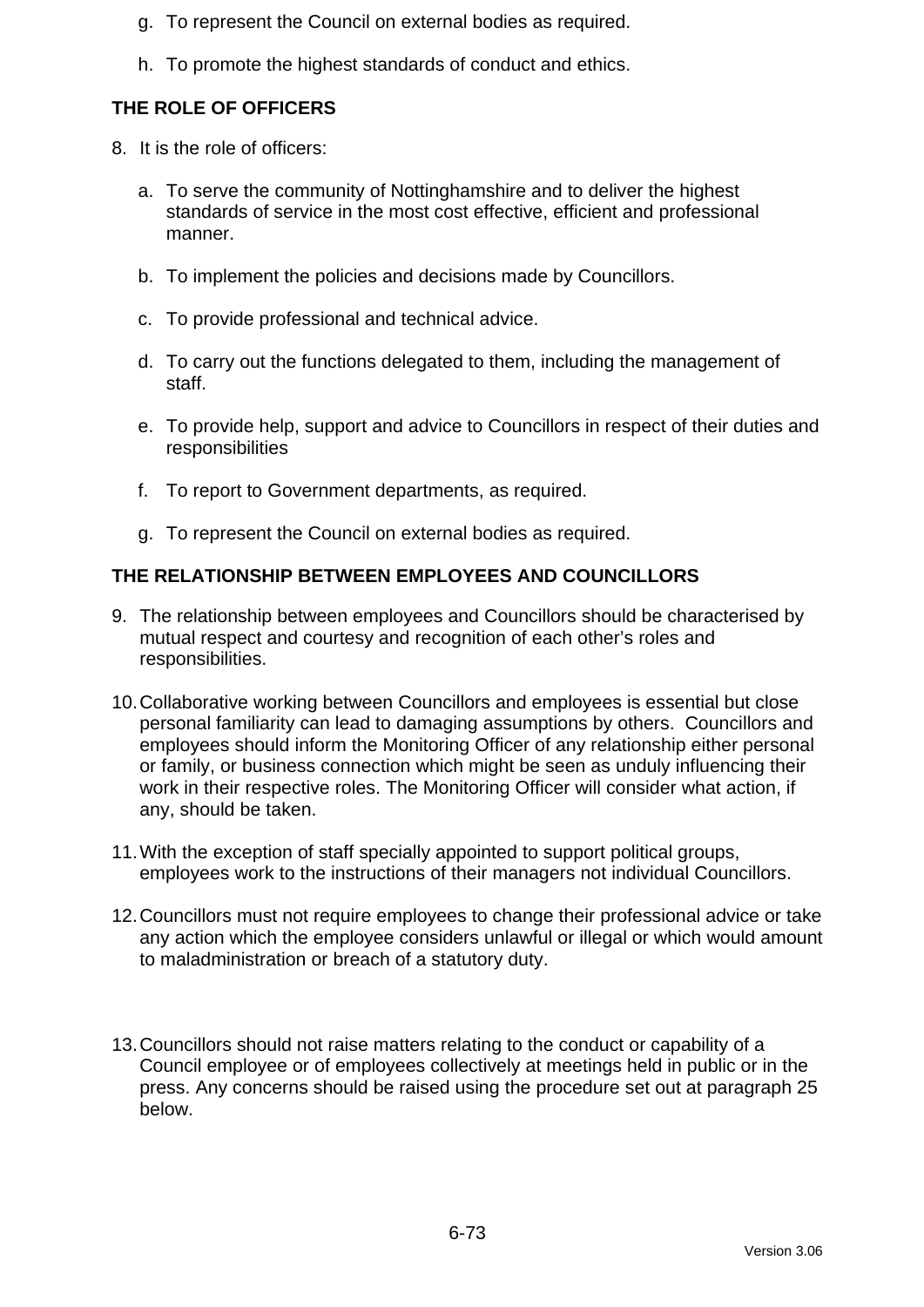- 14.The advice provided and actions taken by employees should be sensitive to the political nature of the organisation, but their advice should always be independent and unbiased.
- 15.Members must consult with the Monitoring Officer and the Chief Finance Officer about legality, maladministration and financial impropriety and if they have doubts as to whether a particular decision is or is likely to be contrary to the policy framework or budget.
- 16.The Council has a statutory duty to positively promote equality. Councillors and employees should not by their manner, speech, or in any written communication, be discriminatory with regards to a person's age, disability, gender reassignment, marriage and civil partnership, pregnancy and maternity, race, religion or belief, sex or sexual orientation.

# **OFFICER RELATIONSHIPS WITH PARTY GROUPS**

- 17. It must be recognised by all employees and Councillors that in discharging their duties employees serve the Council as a whole and not exclusively any political group, combination of groups or individual Councillors.
- 18.Employees may properly be called upon to provide advice and information to political groups but must at all times maintain political neutrality. All employees must, in their dealings with political groups and individual Councillors, treat them in a fair and even handed manner.
- 19.Employees must respect the confidentiality of any party group discussions at which they are present and unless they are requested to do so by that party group, must not relay the content of such discussions to another party group or to any other Councillor.
- 20.The only basis on which the Council can lawfully provide support services (eg stationery, typing, printing, photocopying) to Councillors is to assist them in discharging their role in their official capacity as Councillor. Such support services must therefore only be used for Council business. They must never be used for party political or campaigning activity or for private purposes.

# **EMPLOYEES TO KEEP COUNCILLORS INFORMED ABOUT LOCAL ISSUES**

- 21.To enable them to carry out their divisional role effectively, Councillors need to be fully informed about matters affecting their division. Corporate Directors must ensure that their staff are aware of the requirement to keep local Councillors informed.
- 22.Whenever a public meeting is organised by the Council to consider a local issue it is recommended that all Councillors representing the divisions affected should be invited to attend the meeting.

# **MEDIA RELATIONS**

23.All relations with the media must be conducted in accordance with the Council's agreed procedures and the law on Local Authority publicity.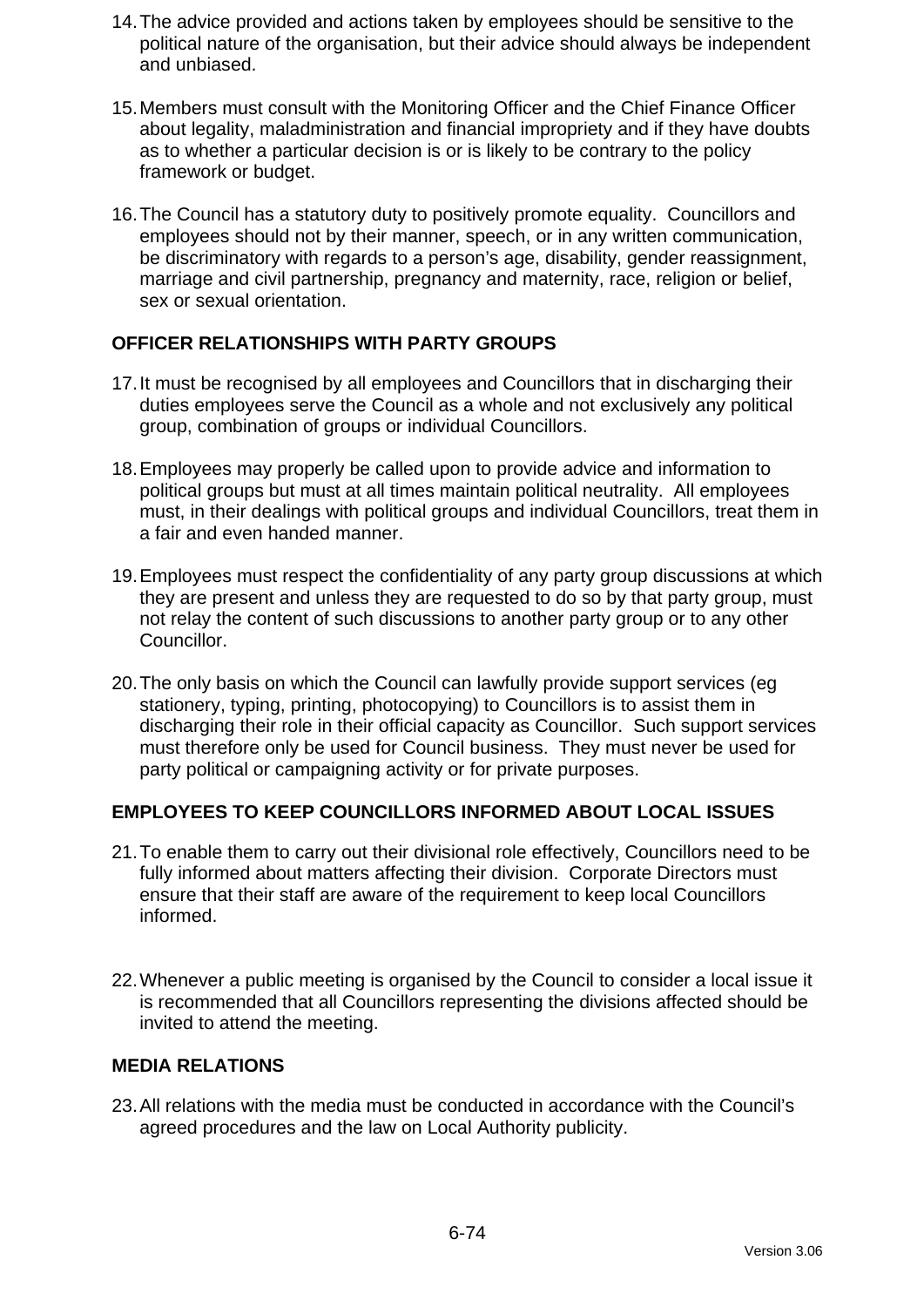24.Employees will make every effort to keep Councillors informed of media interest in Council activities relevant to their responsibilities and the electoral divisions they represent, especially regarding strategic or contentious matters.

# **COMPLAINTS/CONCERNS**

## **PROCEDURE FOR COUNCILLORS**

25.If a Councillor is dissatisfied with the conduct, behaviour or performance of an officer they should raise the matter privately with the relevant Corporate Director. If their concerns relate to a Corporate Director the concern should be raised with the Chief Executive. If the concerns relates to the Chief Executive then the concern should be raised with the Monitoring Officer and Service Director responsible for Human Resources.

## **PROCEDURE FOR EMPLOYEES**

- 26.If an employee is unhappy with the conduct or behaviour of a Councillor they should seek to resolve the matter by appropriate discussion and involvement of their Corporate Director.
- 27.In the event that matters remain unresolved they should inform the Monitoring Officer who will consider what action should be taken.

#### **SUMMARY**

- 28.Councillors and employees can expect the following from each other:
	- a. Respect and courtesy
	- b. The highest standards of integrity
	- c. A working partnership
	- d. An understanding of and support for respective roles, work loads and pressures
	- e. Confidentiality
	- f. A commitment to the Council as a whole

29.In addition Councillors can expect from employees:

- a. Timely responses to enquiries
- b. Professional advice
- c. Regular up to date information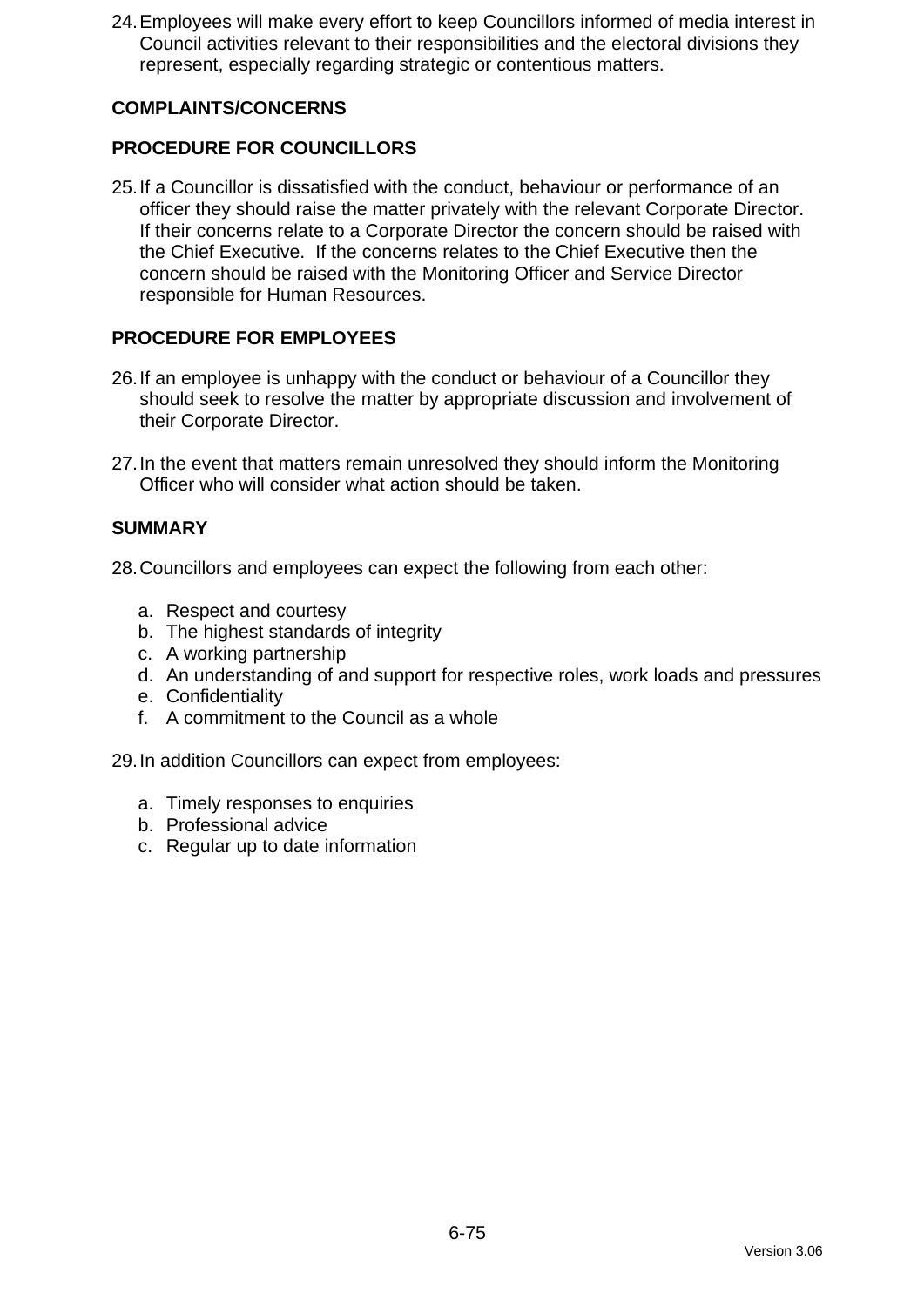### **PROTOCOL FOR INVOLVEMENT IN OUTSIDE BODIES**

1. The Council is committed to working with other local authorities, the private, voluntary and community sectors to deliver services in the most effective way. As a result Councillors and officers are often required to act as representatives on outside bodies. This document provides guidance for those acting as representatives.

# **APPOINTMENTS TO OUTSIDE BODIES**

2. The Council's Policy Committee is responsible for deciding which organisation are included on the list of Outside Bodies and each committee will determine which outside bodies it should receive regular updates from.

## **SUPPORT FOR REPRESENTATIVES ON OUTSIDE BODIES**

- 3. The Council will provide indemnity insurance in appropriate circumstances.
- 4. The Council will make every effort to maintain a fact sheet on each outside body, stating the purpose of representation, the responsibilities of Council representatives on those bodies, and the insurance position.
- 5. The Council has produced guidance regarding representatives' specific responsibilities when sitting on different types of bodies, such as limited and local authority companies, statutory bodies and charities. Further support is available from Democratic Services.

#### **RESPONSIBILITIES OF COUNTY COUNCIL REPRESENTATIVES ON OUTSIDE BODIES**

- 6. Representatives must ensure they understand the capacity in which they are appointed to the outside body. This is important for two reasons:
	- a. The terms of appointment could mean that the individual takes on formal responsibilities, such as those of a company director or charitable trustee, and in some cases, personal liability. Representatives need to understand the extent of their role and be satisfied that appropriate indemnity insurance cover is provided either by the Council or the outside body.
	- b. In some instances the primary purpose is to represent the interests of the County Council, and in some the main duty is to the outside body. This may affect the considerations that are taken into account when contributing to the outside body's decision-making. Also, it is possible that a conflict of interest will arise between the Council and the outside body, for example where there is a disagreement over a funding issue. In the event this happens the representative must be clear in whose interests they are acting. If a conflict does arise the representative must seek advice from the Council's Monitoring Officer.
- 7. Representatives must follow the Council's Code of Conduct for Councillors and Coopted Members or the Code of Conduct for Officers when they are acting in that capacity, including where they are representing the Council on an outside body. They must also ensure they follow any separate code of conduct that applies to the outside body. In the unlikely event there is a conflict they must seek advice from the Council's Monitoring Officer.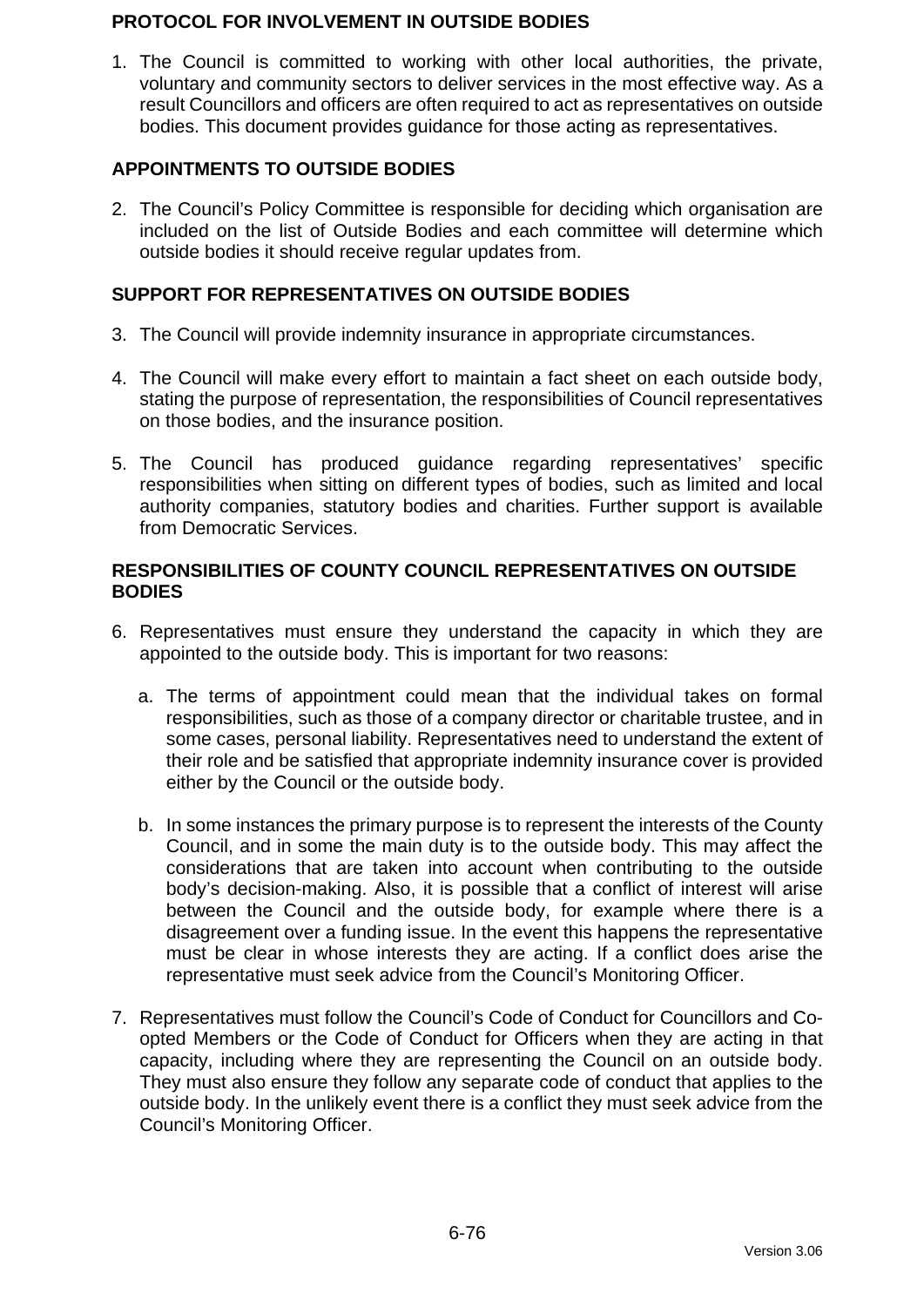- 8. Representatives should always consider their duty of confidentiality to the Council, and where appropriate, to the outside body.
- 9. Representatives must report back to the relevant County Council committee as required.
- 10.It is good practice to check when first appointed whether expenses for travel and/or subsistence should be claimed from the County Council or the outside body.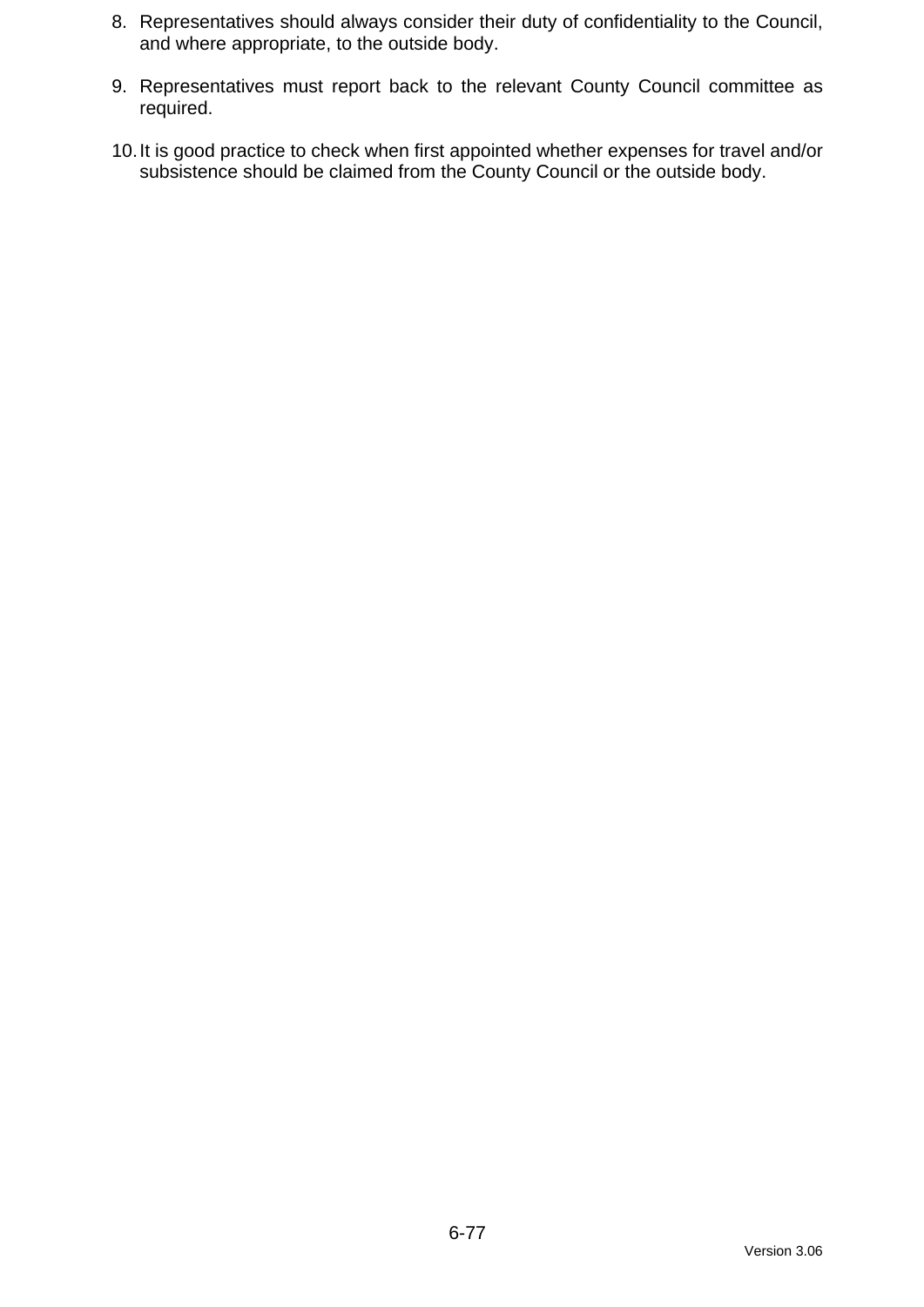### **PART C – EMPLOYMENT PROCEDURE RULES**

# **INTRODUCTION**

- 1. The Council has developed these regulations in order to outline the process to be followed when appointing or dismissing employees or taking disciplinary action against employees.
- 2. These regulations also deal with who has responsibility for changes to staffing structures. Staffing structures specify the number and types of posts that exist in each department.

#### **APPOINTMENT AND DISMISSAL - SENIOR EMPLOYEES**

- 3. The Senior Staffing Sub-Committee is responsible for the appointment and dismissal of, and the taking of disciplinary action against, the following employees (who will be known as "Senior Employees" for the purposes of these regulations):
	- a. Chief Executive;
	- b. Corporate Directors;
	- c. Service Directors;
	- d. where the statutory role of the Head of Paid Service, Chief Finance Officer or Monitoring Officer is held by another post holder, that post holder.
- 4. The Senior Staffing Sub-Committee will meet as and when required.
- 5. The appropriate committee Chairman for the post being considered will always be present as a member of the Senior Staffing Sub-Committee. Where the issue being considered relates to the Chief Executive or a Corporate Director, the Senior Staffing Sub-Committee will have a membership of nine; otherwise the Senior Staffing Sub-Committee will have a membership of five.
- 6. The Senior Staffing Sub-Committee will be required to follow the Council's Recruitment and Selection Policy.

#### **APPOINTMENTS**

- 7. The Council may choose to appoint any of the Senior Employees from an internal pool of candidates or by externally advertising.
- 8. The Council will draw up a job description and person specification which will be sent to any person on request.
- 9. The Senior Staffing Sub-Committee will draw up a shortlist of candidates for interview and assessment and will interview all short-listed candidates in accordance with:
	- a. the Recruitment and Selection Policy; and
	- b. the advice of an appropriate HR advisor.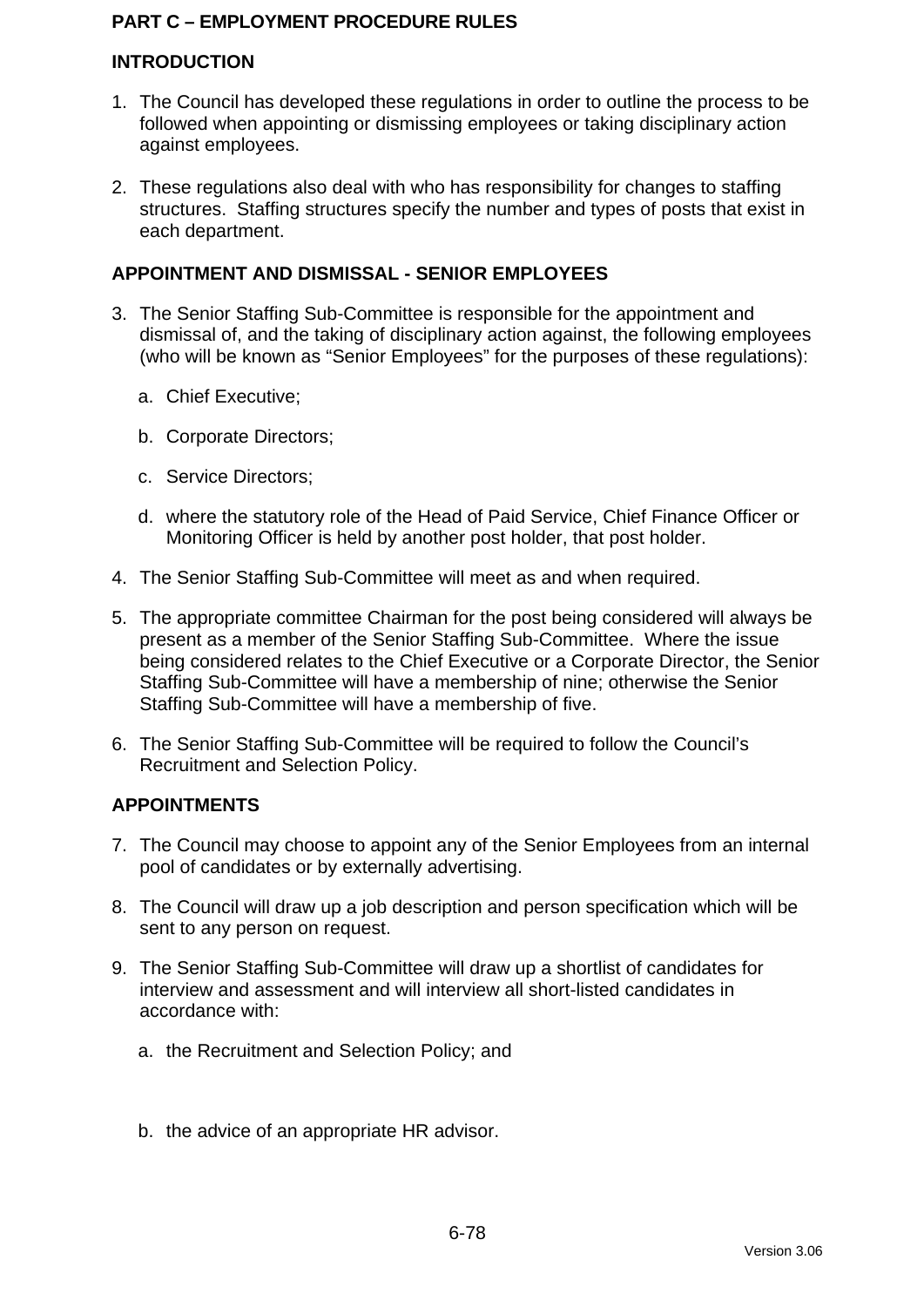- 10.The preferred candidate will be offered the post subject to satisfactory references and pre-employment checks.
- 11.A final decision in respect of the appointment of the Head of Paid Service, Chief Finance Officer and Monitoring Officer rests with Full Council.
- 12.Where a reorganisation affects the structure/numbers of Senior Employee posts, posts in the new structure will be filled in line with the enabling process agreed at the time. Any competitive interviews will be carried out by the Senior Staffing Sub-Committee in accordance with the enabling process.

## **DISMISSALS AND DISCIPLINARY ACTION**

- 13.In the case of dismissals, the Senior Staffing Sub-Committee will hear the case against the Senior Employee concerned and the hearing will be conducted in accordance with the Council's Disciplinary Procedure.
- 14.A final decision in respect of the dismissal of the Head of Paid Service, the Chief Finance Officer and the Monitoring Officer rests with full Council. Full Council will approve such dismissal before the notice of dismissal is issued.
- 15.The Senior Employee (unless the employee is the Head of Paid Service, the Chief Finance Officer or the Monitoring Officer) will have a right of appeal in accordance with the appeals process set out in the Personnel Handbook.
- 16.In the case of the Head of Paid Service, the Chief Finance Officer and the Monitoring Officer, no disciplinary action may be taken until the advice, views or recommendations of an independent panel are considered. The neutral act of suspension for the purpose of investigating the alleged misconduct can be made by:
	- a. the Monitoring Officer in relation to the Head of Paid Service; or
	- b. the Head of Paid Service in relation to the Chief Finance Officer or the Monitoring Officer,

in consultation with the Council Leader and Chairman of the Personnel Committee and any suspension will be on full pay and for a period of no longer than two months.

# **APPOINTMENT OF ASSISTANTS TO POLITICAL GROUPS**

17.The appointment of any person as a political assistant must be done in accordance with legislative requirements.

#### **APPOINTMENT, DISMISSAL AND MANAGEMENT OF ALL OTHER EMPLOYEES**

18.The appointment, dismissal and management of employees (except Senior Employees) including disciplinary action will be carried out by properly authorised officers of the Council in line with the Recruitment and Selection Policy, other

employment policy and procedures agreed by the Council and in compliance with statutory obligations.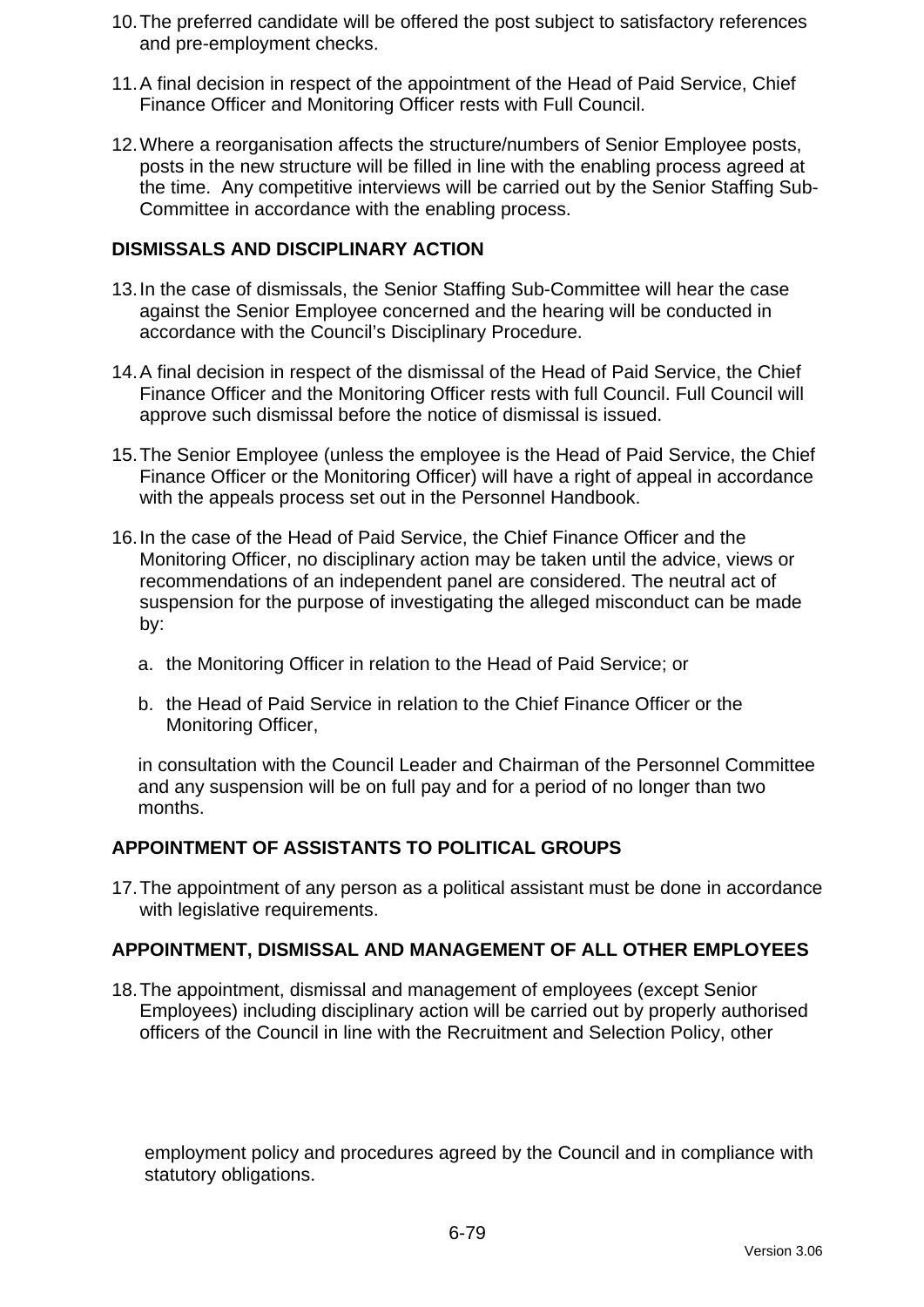# **EMPLOYMENT POLICIES AND PROCEDURES**

- 19.The Council recognises national collective bargaining and acknowledges the role of national negotiating bodies in agreeing a framework of terms and conditions for local government employees.
- 20.Regular information will be provided to committees as and when required and requested regarding staffing.
- 21.The Council will develop and amend employment policies as required.
- 22.Proposals for new initiatives, for changes to existing employment policies and the development of management guidance will be developed by Personnel Committee.
- 23.Proposals for new employment policies or changes to existing policies will be subject to consultation and negotiation with the recognised trade unions through the agreed mechanisms as set out in the Employment Relations Agreement as amended from time to time. Following consultation changes to existing employment policies and new policy matters will be considered by Personnel Committee and recommended to Policy Committee for approval.
- 24.Details of approved employment policies and procedures and any changes will be set out in the Personnel Handbook, policy documents or guidelines as appropriate.
- 25.The Council will recommend that community schools adopt the Council's approved employment policies and procedures; however the adoption or otherwise of such policies will be a matter for the school governing body, if such responsibility rests with them.

## **CHANGES TO STAFFING STRUCTURES**

- 26.Changes to staffing structures must be made by the relevant committees unless the post is temporary for less than 3 months. In such cases, the relevant Corporate Director can authorise the appointment (provided that, if the requirement for the temporary appointment continues after this time, the relevant committee's approval will be required).
- 27.A formal report will need to be presented to the relevant committee and will include the required advice and HR comments.
- 28.The recognised trade unions will be consulted on all proposed changes to staffing structures and any views given should be fully considered prior to a decision being made.

#### **CHANGES TO STAFFING AND STRUCTURE RECORDS**

29.The Business Services Centre (BSC) will maintain staffing and structure records. The Chief Executive and his/her nominees must ensure that any changes to the staffing structures within their departments are notified to the BSC immediately after authorisation via the established procedures.

#### **PAY AND GRADINGS**

30.Full Council will approve the Council's annual Pay Policy Statement.